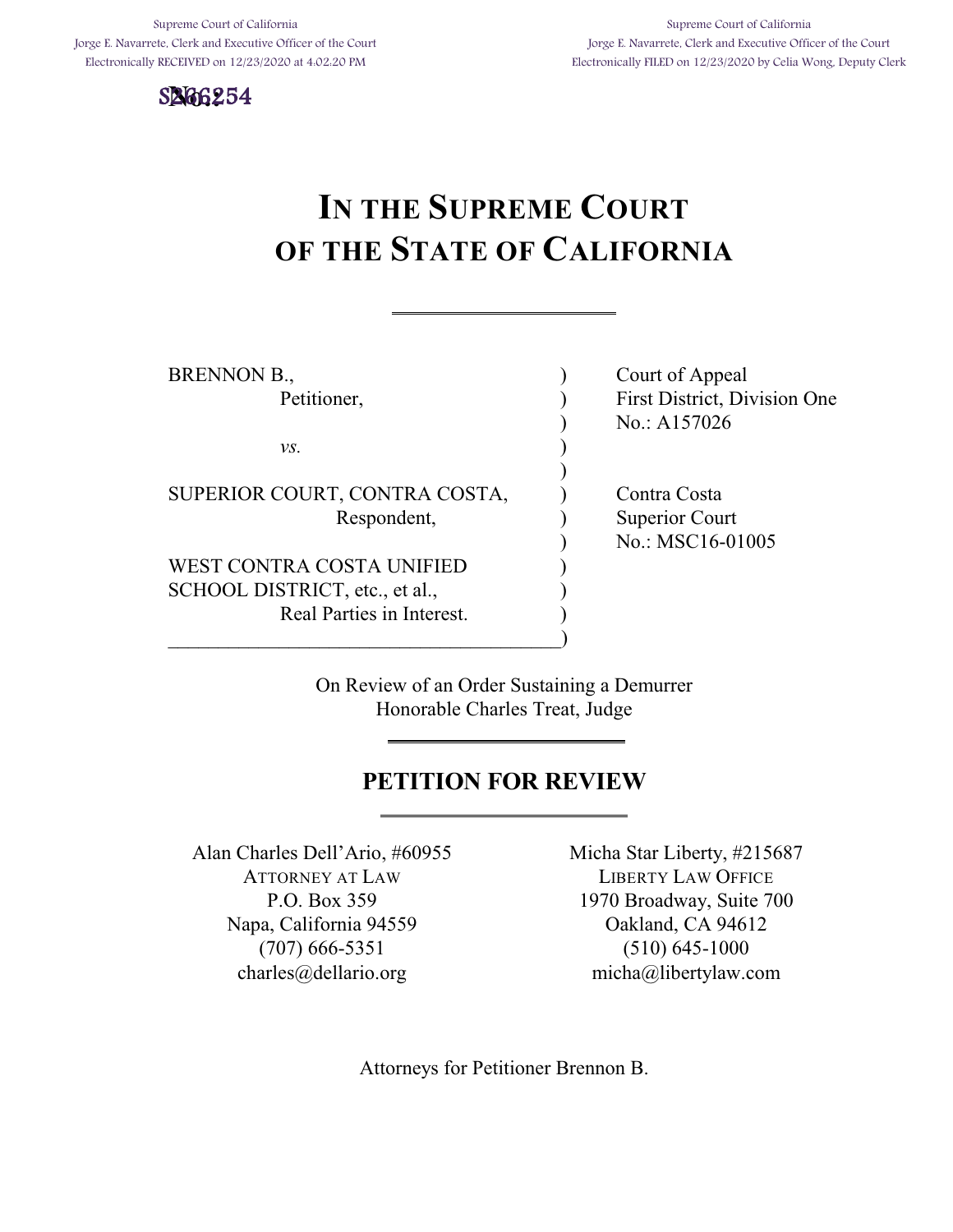## **CERTIFICATE OF INTERESTED ENTITIES OR PERSONS**

<span id="page-1-0"></span>This is the initial certificate of interested entities or persons submitted on behalf of Petitioner Brennon B. in the case number listed above.

The undersigned certifies that there are no interested entities or persons that must be listed in this Certificate under California Rules of Court, rule 8.208.

Dated: December 23, 2020 By: /s/ Alan Charles Dell'Ario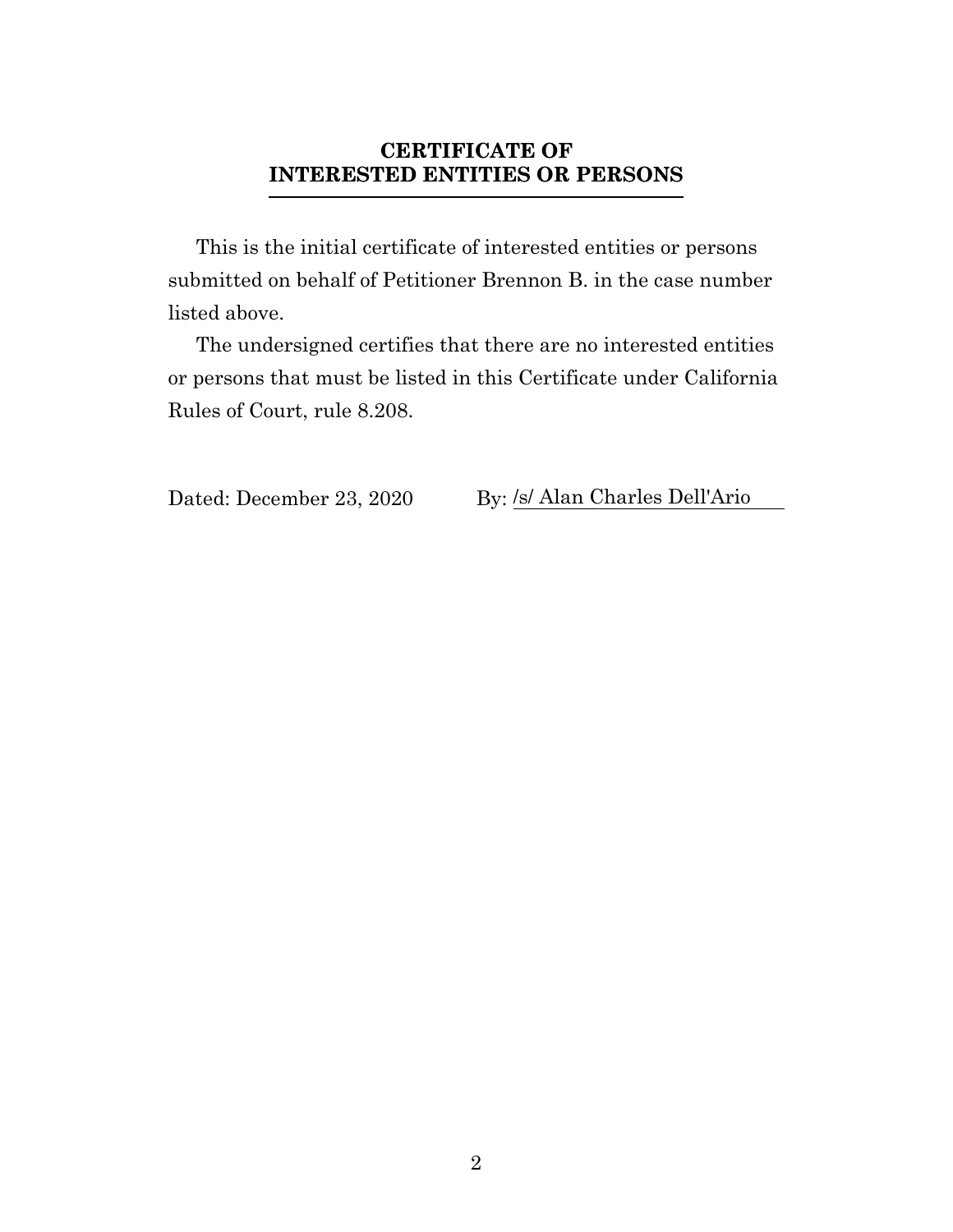# **TABLE OF CONTENTS**

<span id="page-2-0"></span>

| Page                                                                                                                                                                                                                                              |
|---------------------------------------------------------------------------------------------------------------------------------------------------------------------------------------------------------------------------------------------------|
|                                                                                                                                                                                                                                                   |
| CERTIFICATE OF INTERESTED ENTITIES OR                                                                                                                                                                                                             |
|                                                                                                                                                                                                                                                   |
|                                                                                                                                                                                                                                                   |
|                                                                                                                                                                                                                                                   |
|                                                                                                                                                                                                                                                   |
|                                                                                                                                                                                                                                                   |
| WHY THE COURT SHOULD GRANT REVIEW  8                                                                                                                                                                                                              |
|                                                                                                                                                                                                                                                   |
| Brennon B. is repeatedly sexually assaulted at<br>Ι.<br>school and on the school bus by students and                                                                                                                                              |
| Brennon's guardian files a Government Code<br>П.<br>claim on his behalf. WCCUSD retaliates by<br>dropping Brennon from the post-high-school                                                                                                       |
|                                                                                                                                                                                                                                                   |
| The trial court sustains the district's demurrer<br>Ι.<br>to Brennon's Unruh Act claim without leave to amend. 14                                                                                                                                 |
| П.<br>Brennon commences these original proceedings<br>to challenge the order. While they are pending,<br>the parties settle but the Court of Appeal denies<br>their request to dismiss. Following oral<br>argument, it issues its opinion denying |
|                                                                                                                                                                                                                                                   |
| The Court has not decided whether public<br>Ι.<br>schools are subject to the Unruh Act. The Court<br>of Appeal has created a conflict with the vast<br>majority of federal courts that have considered                                            |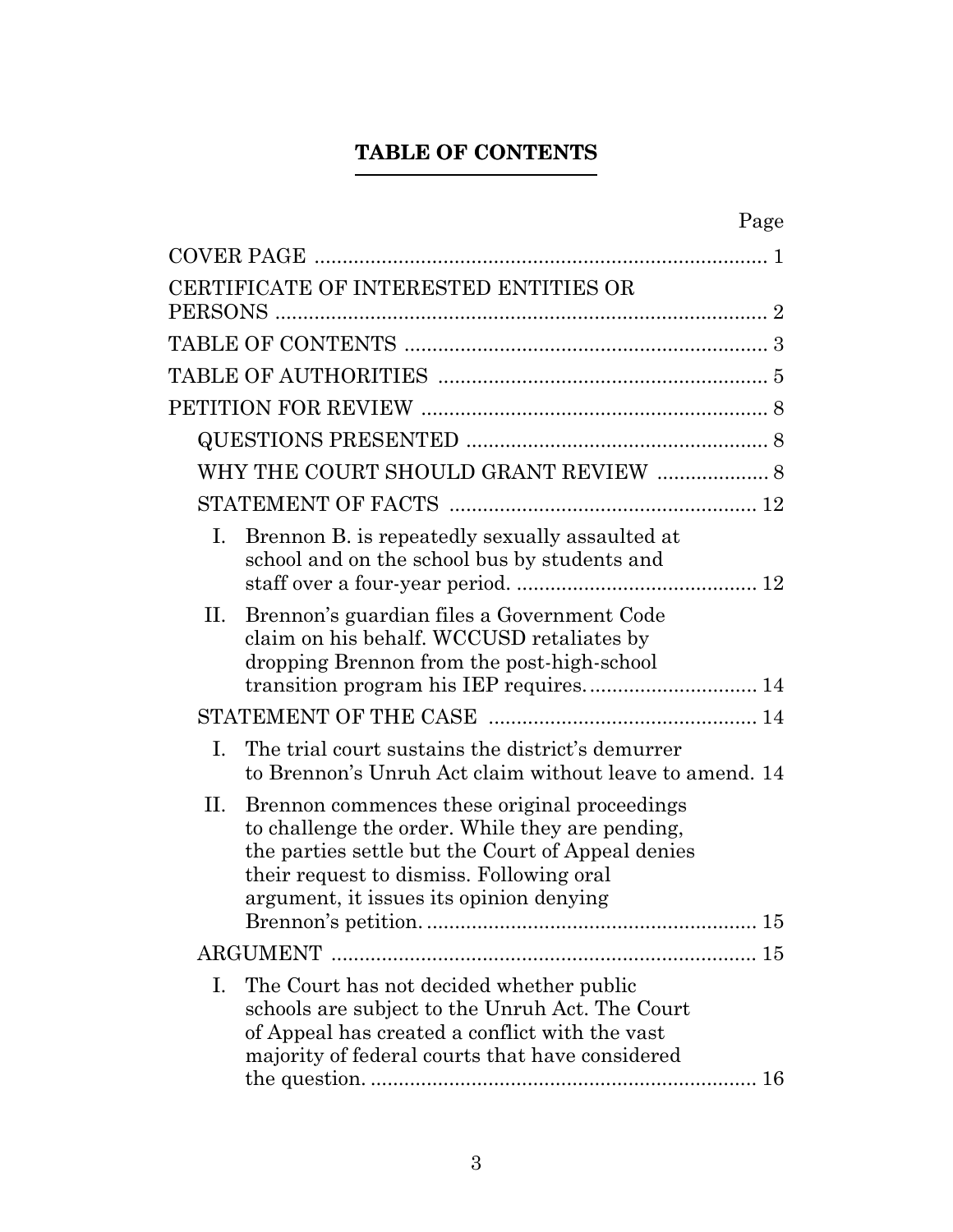| II. The Court's prior Unruh Act decisions and the<br>law review articles on which the Court of<br>Appeal relied do not control. This Court must |  |
|-------------------------------------------------------------------------------------------------------------------------------------------------|--|
| A. The Court's decisions do not control the issues                                                                                              |  |
| The law review articles are of historical<br>B.<br>interest but, likewise, do not control the outcome.  20                                      |  |
| C. The Court of Appeal largely ignores the<br>decisions of its sister courts applying the Act                                                   |  |
| III. Title II of the ADA applies to public schools. A<br>violation of the ADA is a violation of the Act 24                                      |  |
| IV. The Education Code has incorporated the                                                                                                     |  |
|                                                                                                                                                 |  |
|                                                                                                                                                 |  |
|                                                                                                                                                 |  |
|                                                                                                                                                 |  |
|                                                                                                                                                 |  |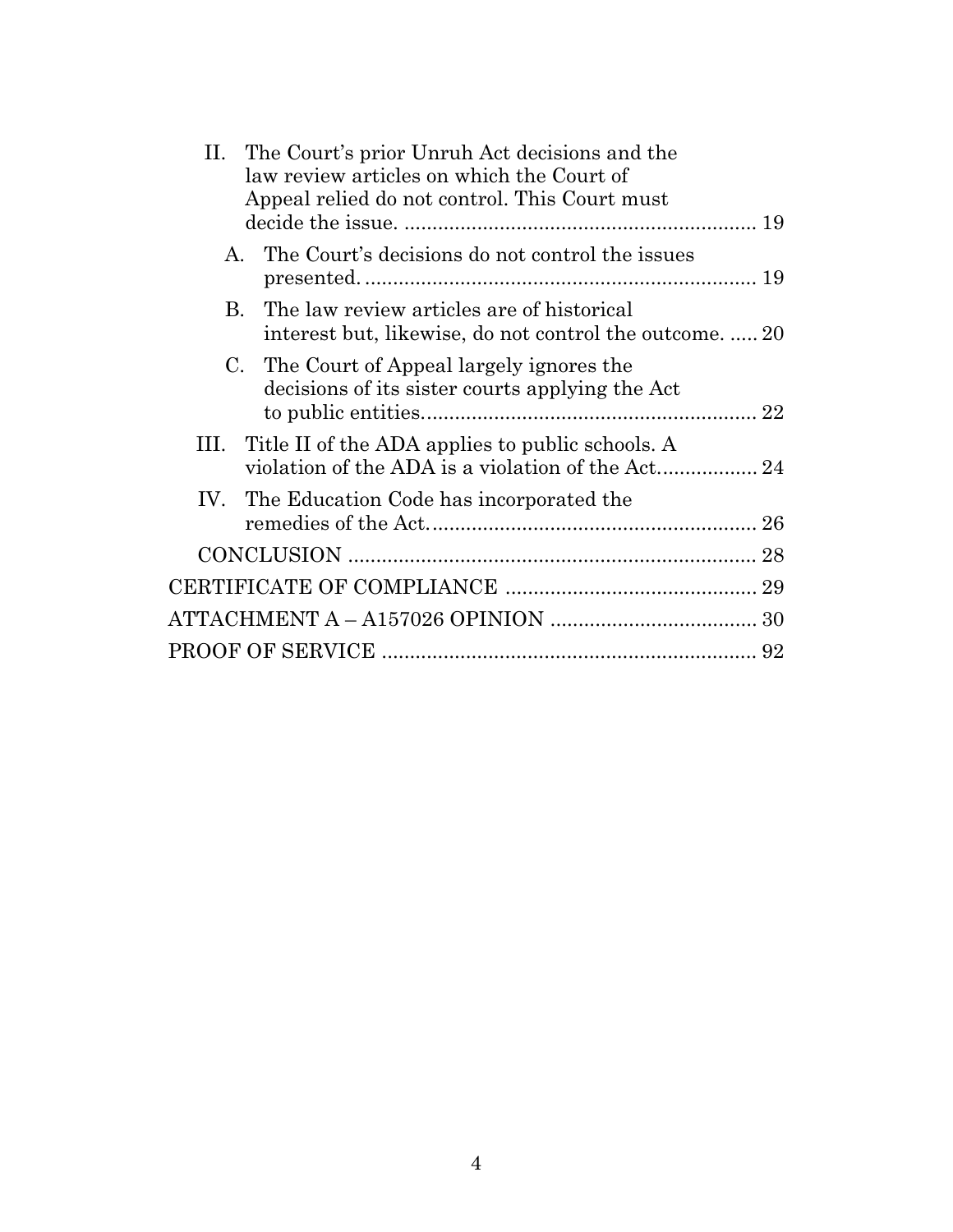# **TABLE OF AUTHORITIES**

<span id="page-4-0"></span>

| <b>Cases:</b>                                                              | Page |
|----------------------------------------------------------------------------|------|
| Beacon Residential Cmty. Assn. v. Skidmore, Owings &<br><b>Merrill LLP</b> |      |
| Bostock v. Clayton Cnty., Georgia (Bostock)                                |      |
| Brown v. Kelly Broad. Co. (Brown)                                          |      |
| Burks v. Poppy Const. Co. (Burks)                                          |      |
| Curran v. Mount Diablo Council of the Boy Scouts                           |      |
| Doe, etc. v. Petaluma City Sch. Dist.                                      |      |
| Doe v. California Lutheran High Sch. Ass'n. (Doe)                          |      |
| Fry v. Napoleon Cmty. Sch. (Fry)                                           |      |
| Gatto v. Cnty. of Sonoma (Gatto)                                           |      |
| <i>Isbister v. Boys' Club of Santa Cruz, Inc. (Ibister)</i>                |      |
| Jennifer C. v. Los Angeles Unified Sch. Dist.                              |      |
| K.M. ex rel. Bright v. Tustin Unified Sch. Dist. (K.M)                     |      |
| K. T. v. Pittsburg Unified Sch. Dist.                                      |      |
| M.W. v. Panama Buena Vista Union Sch. Dist. (M.W)                          | 9    |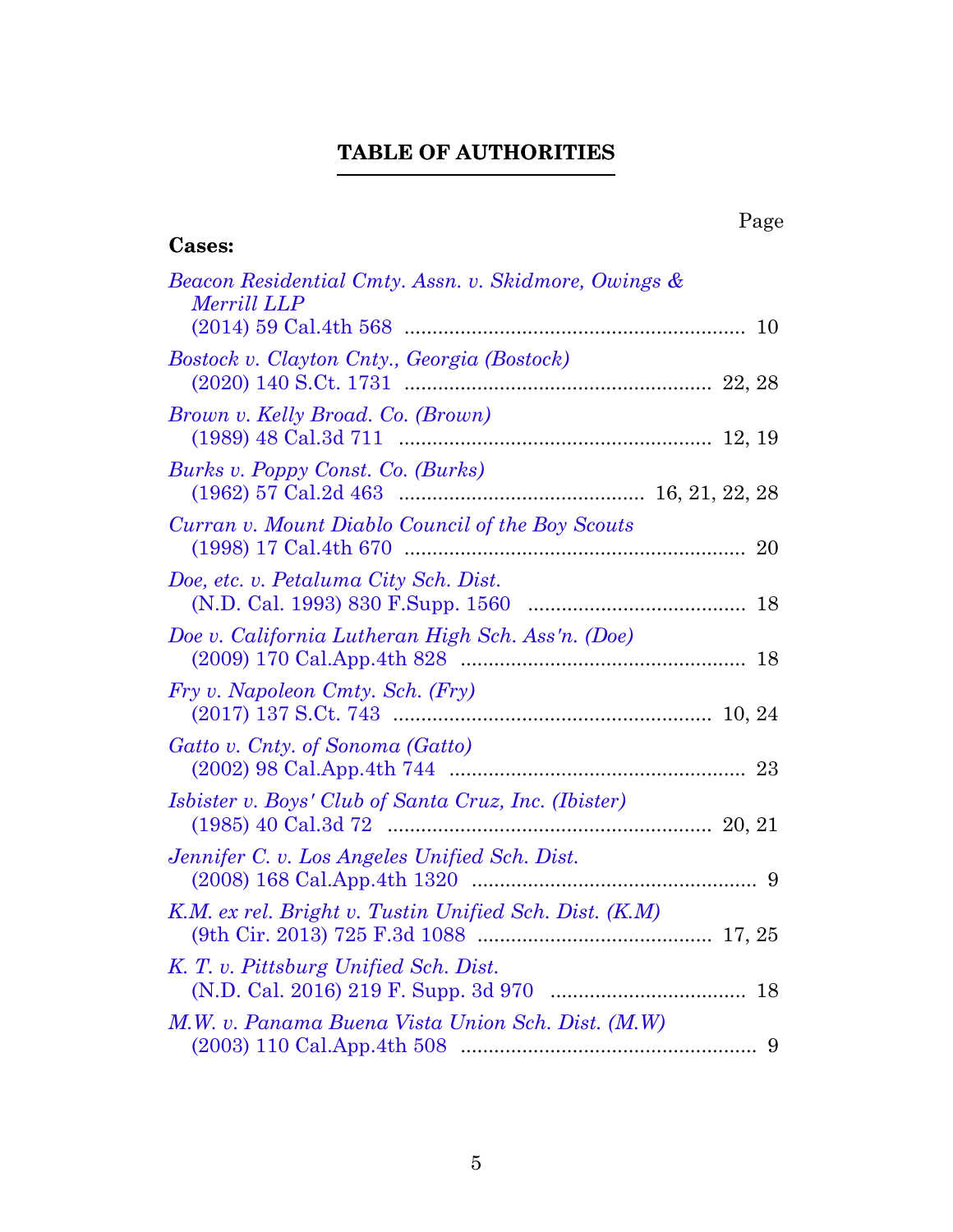| Mackey v. Bd. of Trs. of Cal. State Univ. (Mackey)                                                     |
|--------------------------------------------------------------------------------------------------------|
| Myers v. Philip Morris Cos., Inc.                                                                      |
| Nicole M., etc. v. Martinez Unified Sch. Dist.                                                         |
| O'Connor v. Vill. Green Owners Assn.                                                                   |
| People v. Farrell                                                                                      |
| People v. Wilcox                                                                                       |
| R.N. v. Travis Unified School Dist. (R.N.)<br>(E.D. Cal. Dec. 8, 2020, No. 220CV00562KJMJDP)           |
| Regents of Univ. of California v. Superior Court<br><i>(Regents)</i>                                   |
| Santisas v. Goodin                                                                                     |
| Sullivan v. Vallejo City Unified Sch. Dist. (Sullivan)                                                 |
| Walsh v. Tehachapi Unified Sch. Dist.                                                                  |
| Warfield v. Peninsula Golf Country Club (Warfiled)                                                     |
| Z. T., etc. v. Santa Rosa City Sch.<br>(N.D. Cal. Oct. 5, 2017, No. C 17-01452 WHA) 2017<br>WL 4418864 |
| Zuccaro v. Martinez Unified Sch. Dist. (Zuccaro)                                                       |
| (N.D. Cal. Sept. 27, 2016, No. 16-CV-02709-EDL)                                                        |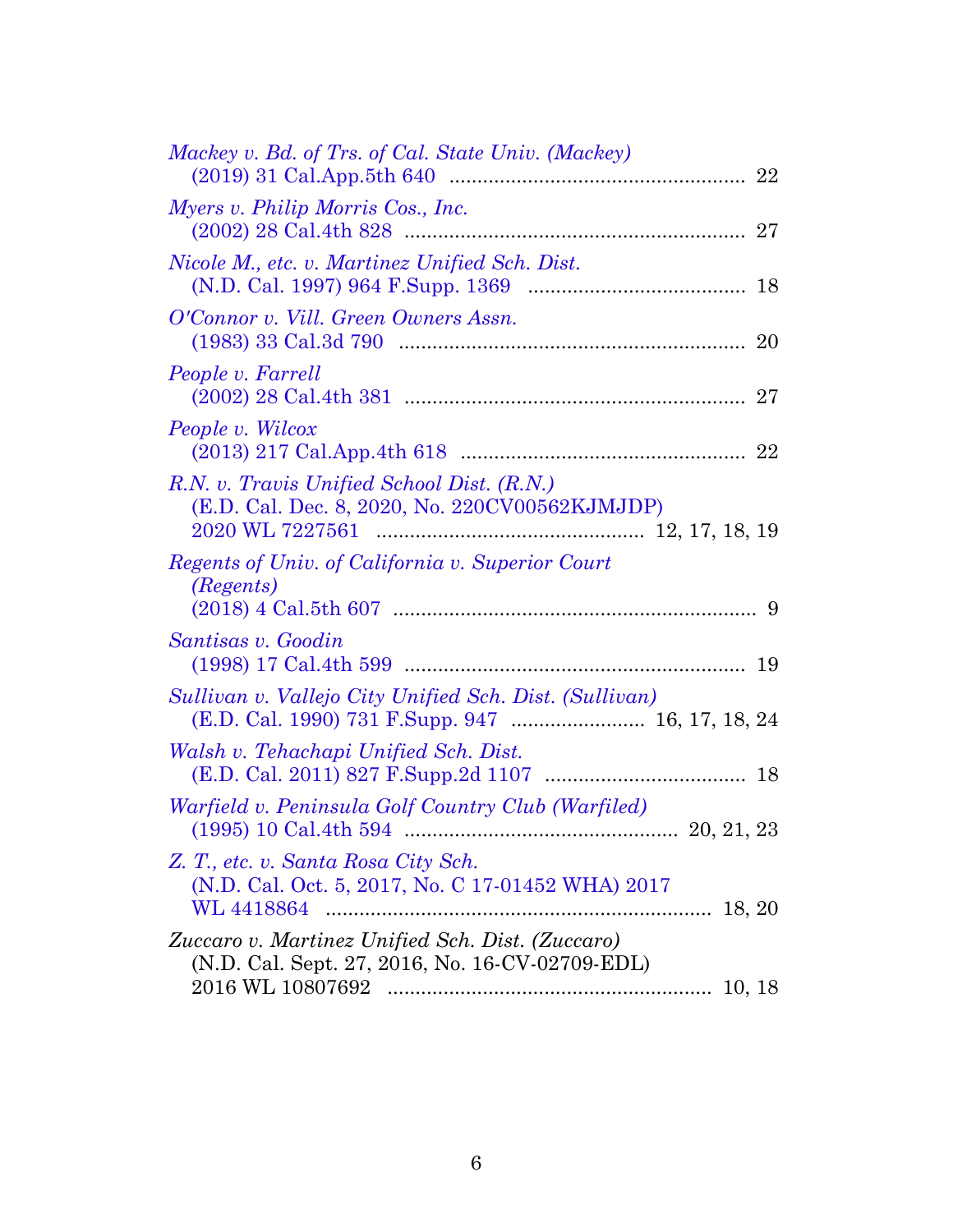# **Statutes:**

# **Constitutions:**

|--|--|--|--|--|--|

# **Other:**

| 8 Witkin, Summary of Cal. Law (11th ed. 2017) Const.                                                                                                |  |
|-----------------------------------------------------------------------------------------------------------------------------------------------------|--|
| Horowitz, The 1959 California Equal Rights in<br>"Business Establishments" Statute—A Problem in<br>Statutory Application (1960) 33 So.Cal.L.Rev. 26 |  |
| Legis. Counsel's Dig., AB 499 (1997–1998 Reg. Sess.)  26                                                                                            |  |
| Radin, A Case Study in Statutory Interpretation                                                                                                     |  |
| Sen. Comm. on Education, analysis of AB 3133                                                                                                        |  |
|                                                                                                                                                     |  |
|                                                                                                                                                     |  |
| Tobriner & Grodin, The Individual and the Public<br>Service Enterprise in the New Industrial State (1967)                                           |  |
|                                                                                                                                                     |  |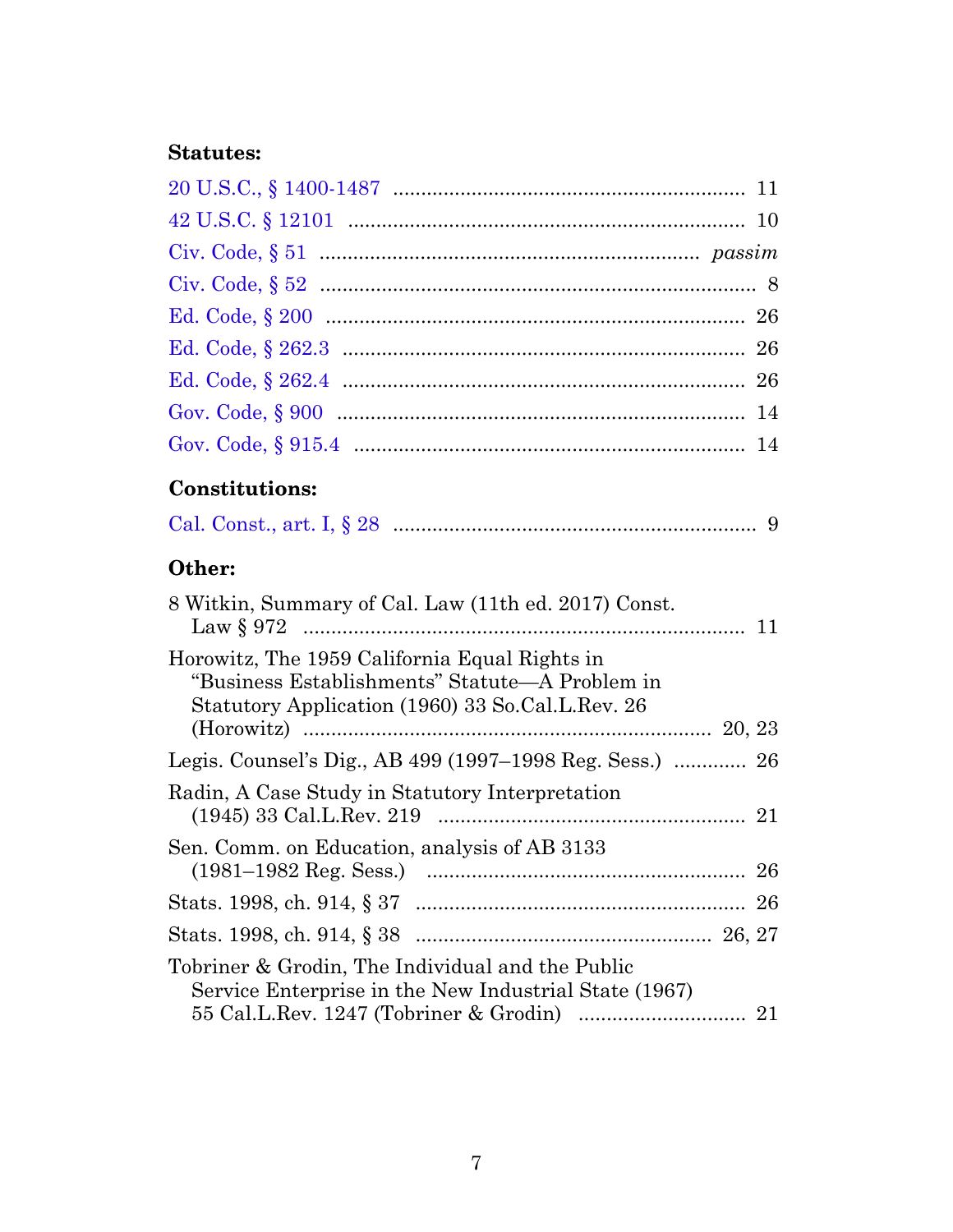## **Petition for Review**

### **QUESTIONS PRESENTED**

<span id="page-7-1"></span><span id="page-7-0"></span>The Unruh Act, [Civil Code section 51,](https://leginfo.legislature.ca.gov/faces/codes_displaySection.xhtml?sectionNum=51.&lawCode=CIV) outlaws disability and medical-condition discrimination "in all business establishments of every kind whatsoever.*"* A violator is subject to the enhanced penalties of [section 52](https://leginfo.legislature.ca.gov/faces/codes_displaySection.xhtml?sectionNum=52.&lawCode=CIV) including attorney fees.

- 1. Is a K-12, public-school victim of prohibited discrimination entitled to those enhanced penalties because either 1) the Unruh Act applies to public schools directly or 2) its remedies are incorporated into the relevant provisions of the Education Code?
- 2. Does Brennon B's Second Amended Complaint<sup>1</sup> state a cause of action against defendants under the Unruh Act or Education Code, and if not, can it be amended to do so?

#### **WHY THE COURT SHOULD GRANT REVIEW**

<span id="page-7-2"></span>Nearly seven million California children attend public and charter schools in grades K through 12.² In 2018–2019, special education services were provided by the state to 795,047

 $E[X]$  3-37.

² Fingertip Facts on Education in California - CalEdFacts (https://www.cde.ca.gov/ds/sd/cb/ceffingertipfacts.asp (as of 12/19/ 20).)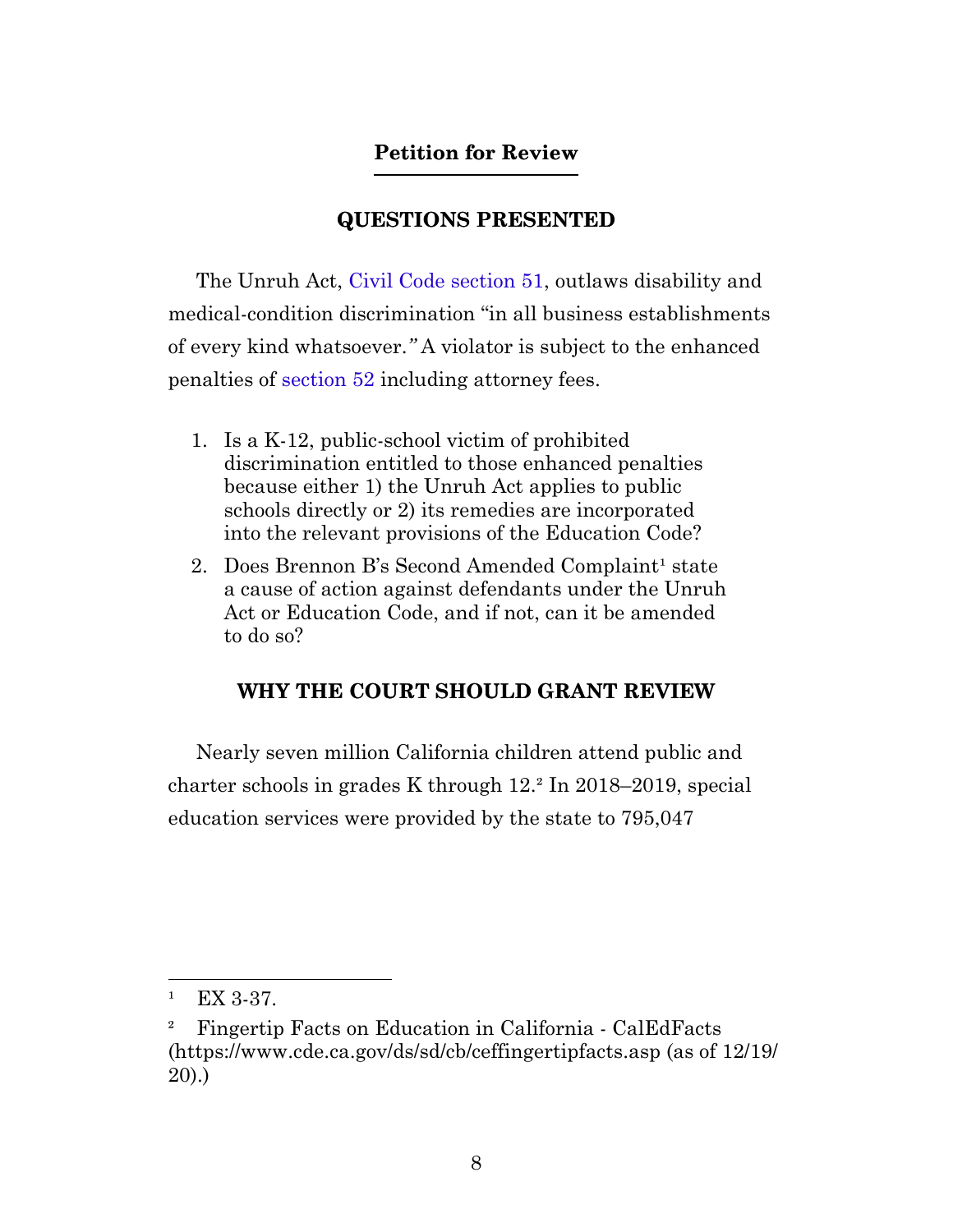students.³ "The [Calfornia Department of Education] provides state leadership and policy direction for school district programs and services for students who have disabilities."<sup>4</sup>

The California Constitution guarantees these students and their families the right to safe classrooms.⁵ Special education students are "particularly vulnerable" and educators have "unique responsibilities" toward them.<sup>6</sup> But what remedies do special education students have when they are discriminated against and abused?

The Unruh Act, [Civil Code section 51,](https://leginfo.legislature.ca.gov/faces/codes_displaySection.xhtml?sectionNum=51.&lawCode=CIV) secures to "all persons" "the full and equal accommodations, advantages, facilities, privileges, or services in all business establishments of every kind whatsoever."Are public schools a "business establishment of any

<sup>&</sup>lt;sup>3</sup> https://www.cde.ca.gov/sp/se/sr/cefspeced.asp (as of 12/19/20). Services are provided to qualifying students through age 22.

⁴ *Ibid.*

<sup>&</sup>lt;sup>5</sup> All students "have the inalienable right to attend campuses" which are safe, secure and peaceful." [Cal. Const., Art. I, § 28,](https://leginfo.legislature.ca.gov/faces/codes_displaySection.xhtml?lawCode=CONS§ionNum=SEC.%2028.&article=I) [subd.\(f\)\(1\)](https://leginfo.legislature.ca.gov/faces/codes_displaySection.xhtml?lawCode=CONS§ionNum=SEC.%2028.&article=I); See generally *[Regents of Univ. of California v.](https://casetext.com/case/regents-of-the-univ-of-cal-v-superior-court-of-l-a-cnty-3#p628) Superior Court* [\(2018\) 4 Cal.5th 607, 628](https://casetext.com/case/regents-of-the-univ-of-cal-v-superior-court-of-l-a-cnty-3#p628) *(Regents)*.

⁶ *[M.W. v. Panama Buena Vista Union Sch. Dist.](https://casetext.com/case/m-w-v-panama-buena-vista-union-school#p520)* (2003) 110 [Cal.App.4th 508, 520](https://casetext.com/case/m-w-v-panama-buena-vista-union-school#p520) *(M.W)*, accord, *[Jennifer C. v. Los Angeles](https://casetext.com/case/jennifer-c-v-los-angeles-unified-school-dist#p1324) Unified Sch. Dist.* [\(2008\) 168 Cal.App.4th 1320, 1324](https://casetext.com/case/jennifer-c-v-los-angeles-unified-school-dist#p1324) *(Jennifer [C\)](https://casetext.com/case/jennifer-c-v-los-angeles-unified-school-dist#p1324)*.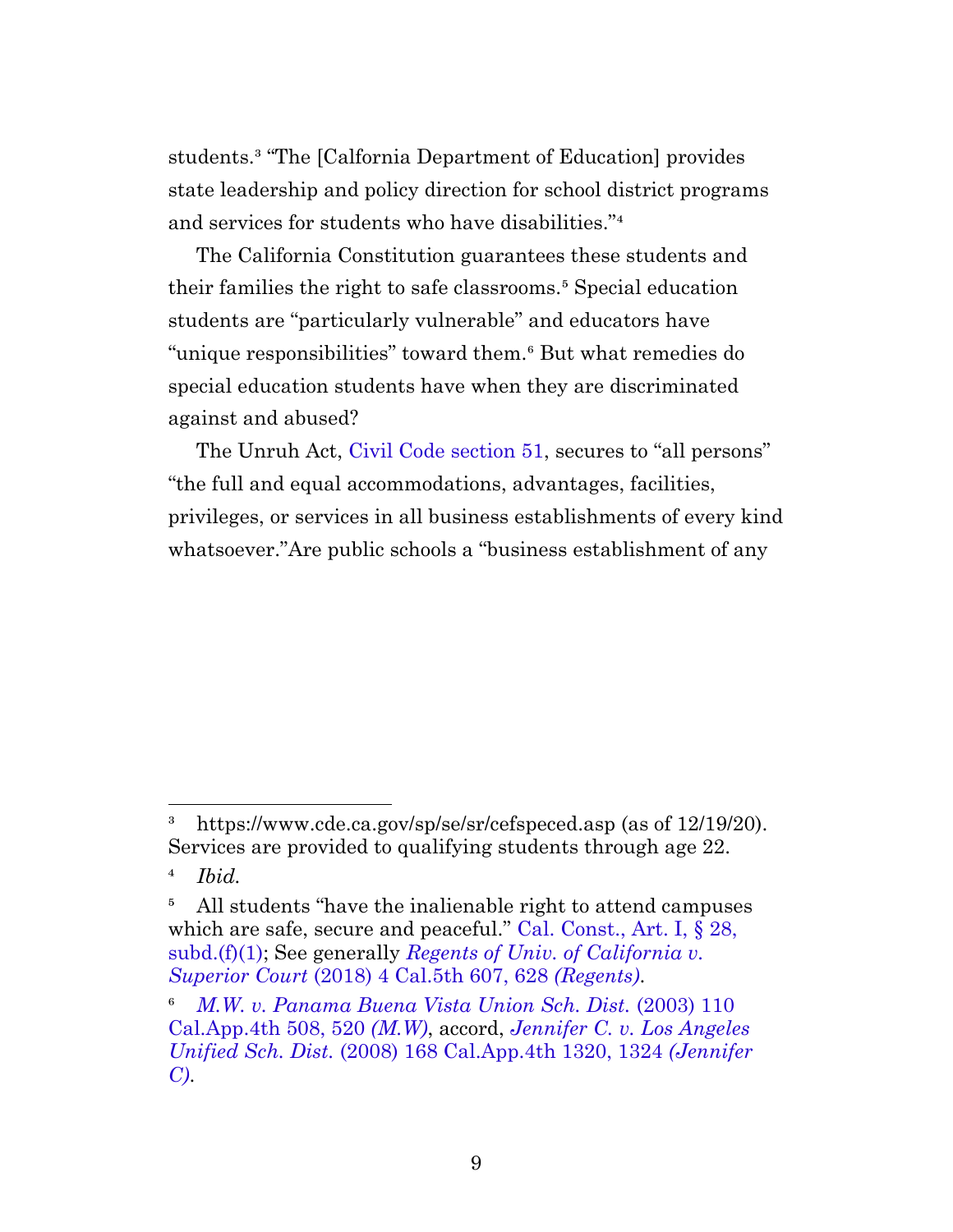kind whatsoever?" A violation of the Americans With Disabilities  $Act^{\tau}$  (ADA) is a per se violation of the Act.<sup>8</sup> Does this make any difference since public schools are subject to the ADA?<sup>9</sup>

The Court of Appeal here said "no" in what it characterized as two "issues of first impression in the California appellate courts."<sup>10</sup> The court parted with a long line of federal cases recognizing public schools as subject to the Act, characterizing their analyses as "bereft of any depth."<sup>11</sup>

Brennon B is a special needs student who was enrolled at De Anza High School (DAHS) in the West Contra Costa Unified School District (WCCUSD). His disability required a heightened level of attention to protect against sexual assault.<sup>12</sup>

Rather than discharge these duties, school officials so grossly neglected Brennon that he was sexually assaulted by other

⁹ *[Fry v. Napoleon Cmty. Sch.](https://casetext.com/case/fry-v-napoleon-cmty-sch-1#p749)* (2017) 137 S.Ct. 743, 749.

⁷ [42 U.S.C. § 12101](http://uscode.house.gov/view.xhtml?req=granuleid:USC-prelim-title42-section12101&num=0&edition=prelim) et seq.

⁸ [Civ. Code, § 51, subd. \(f\)](https://leginfo.legislature.ca.gov/faces/codes_displaySection.xhtml?sectionNum=51.&lawCode=CIV) "A violation of the right of any individual under the federal Americans with Disabilities Act of 1990 (Public Law 101-336)1 shall also constitute a violation of this section."

 $10$  Opn. at 1-2.

<span id="page-9-0"></span> $^{11}$  Opn. at 34-35. The court did endorse one unpublished federal district court opinion. (*Zuccaro v. Martinez Unified School District* (N.D. Cal., Sept. 27, 2016, No. 16-CV-02709-EDL) 2016 WL 10807692, at \*13 (*Zuccaro*) [public elementary school not a business establishment under the Act].)

 $E[X 4, 6]$ . Because the matter is before the court following the sustaining of a demurrer without leave to amend, the court must accept all well-pleaded allegations of fact as true. (*[Beacon](https://casetext.com/case/beacon-residential-cmty-assn-v-skidmore-owings-merrill-llp#p571) [Residential Cmty. Assn. v. Skidmore, Owings & Merrill LLP](https://casetext.com/case/beacon-residential-cmty-assn-v-skidmore-owings-merrill-llp#p571)* [\(2014\) 59 Cal.4th 568, 571](https://casetext.com/case/beacon-residential-cmty-assn-v-skidmore-owings-merrill-llp#p571).)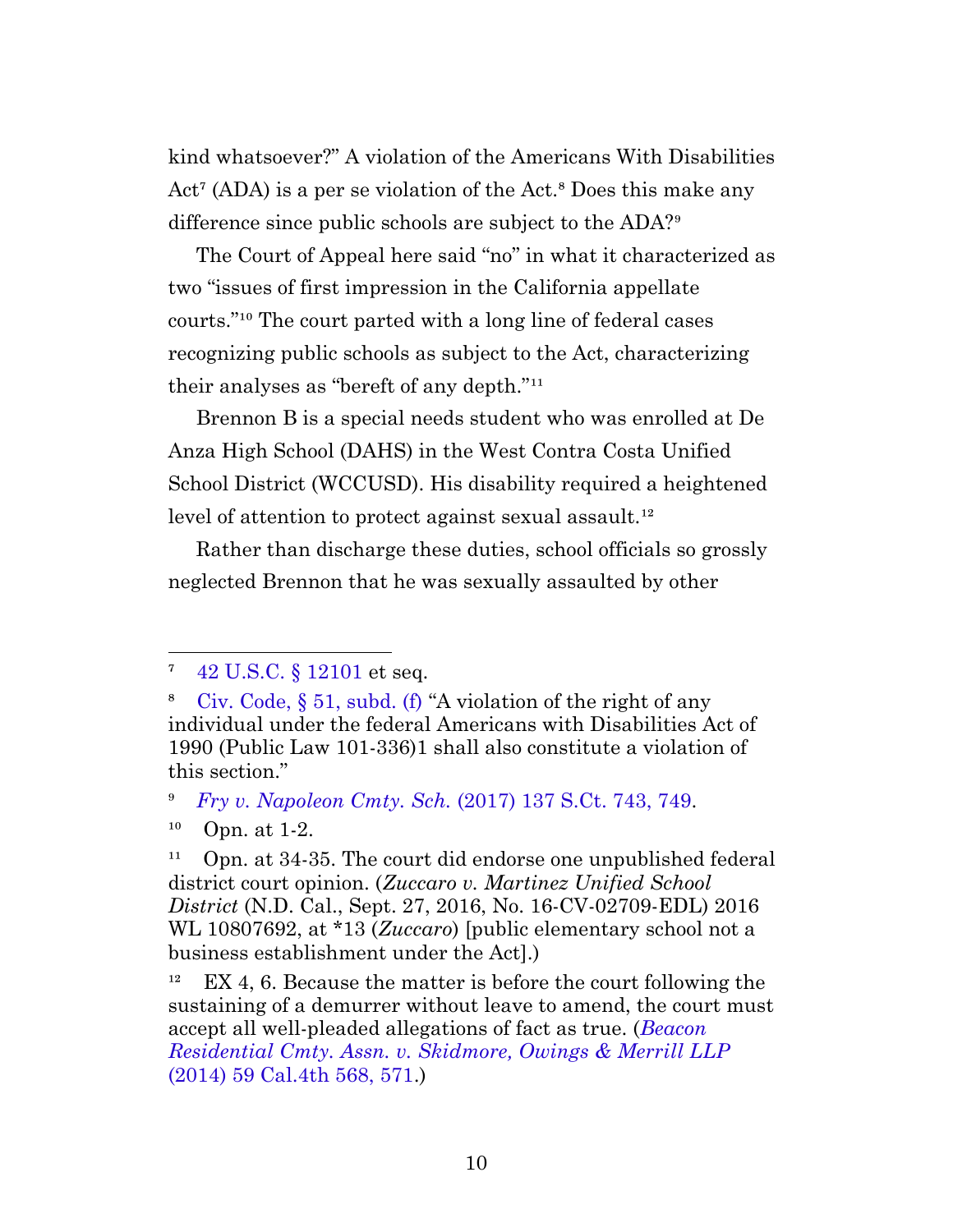students and DAHS staff multiple times over a four-year period.<sup>13</sup> The first assault, in September 2012, resulted in a judgment against WCCUSD.<sup>14</sup> While that litigation was ongoing, Brennon was subjected to nine other student and staff assaults.<sup>15</sup> One DAHS staff member was charged with eight felony counts relating to his having forced Brennon to orally copulate him.<sup>16</sup> And, with this litigation pending, WCCUSD retaliated and withdrew Brennon's acceptance into its transition program in violation of his individualized education plan (IEP) under the Individuals with Disabilities Education Act (IDEA).<sup>17</sup>

Brennon is not the only victim of this type of discrimination and abuse. The sheer number of federal cases addressing the issue over the past twenty years demonstrates his is not an isolated incident. As recently as December 8, 2020, one federal court observed, "there is a split among district courts within the Ninth Circuit on the question, and the California Supreme Court has not resolved it."<sup>18</sup> That federal court concluded public schools

 $13$  EX 8-16.

 $14$  EX 10.

 $^{15}$  EX 10-11; "The IDEA (20 U.S.C., § 1400 et seq.) provides for federal assistance to states that have satisfied specified conditions, including having in effect a policy assuring all children with disabilities the right to a free appropriate public education. (20 U.S.C., § 1412.)." (8 Witkin, Summary of Cal. Law (11th ed. 2017) Const. Law § 972.)

<span id="page-10-0"></span> $16$  EX 21.

<sup>&</sup>lt;sup>17</sup> EX 18-21. ([20 U.S.C., § 1400-1487](http://uscode.house.gov/view.xhtml?req=granuleid:USC-prelim-title20-section1400-1487&num=0&edition=prelim).)

<sup>&</sup>lt;sup>18</sup> "The analysis in *Zuccaro* does not consider that a public school is 'readily distinguishable' from city sidewalks or a county animal shelter, which do not have the same "quintessential character of providing public accommodations and services to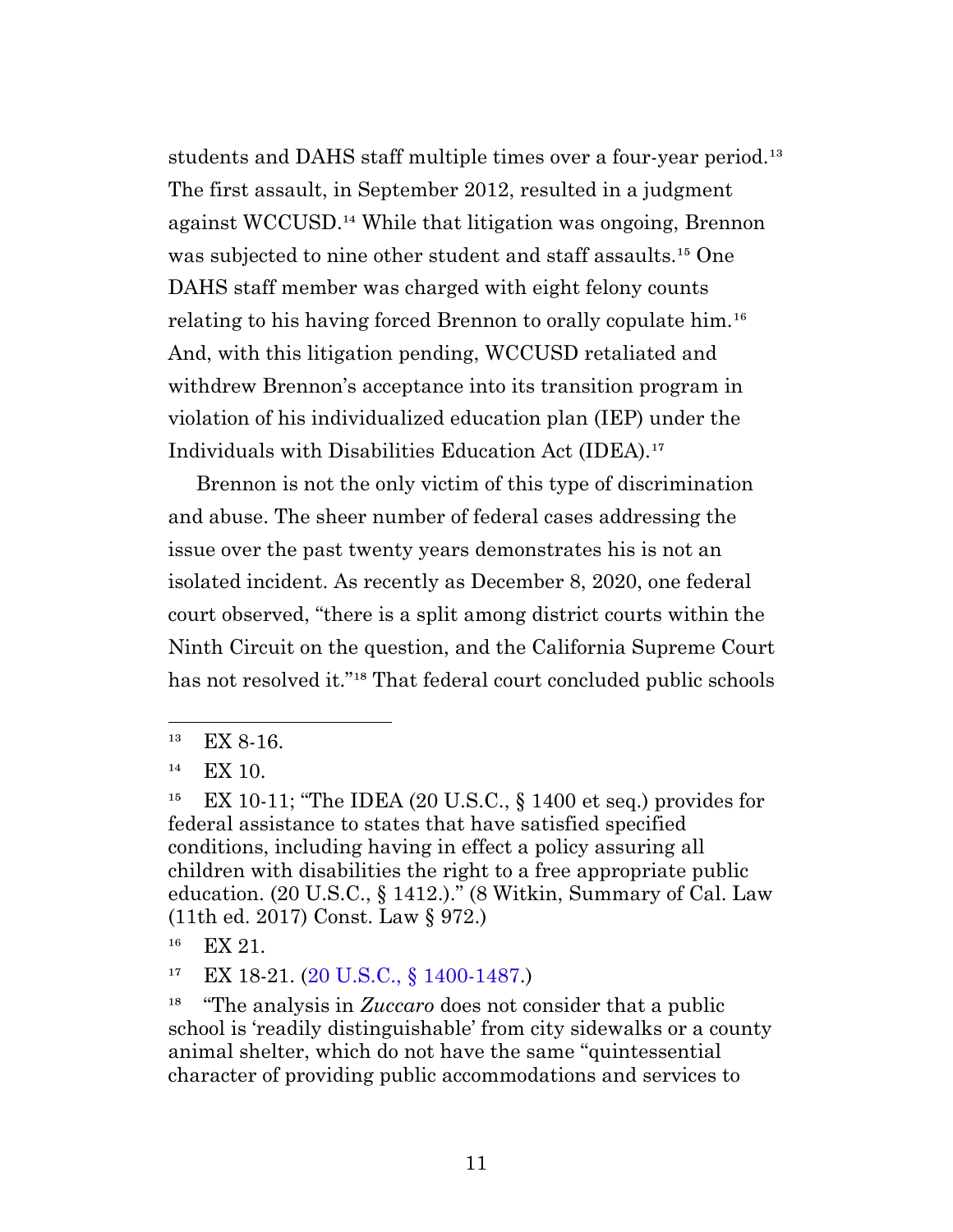were within the ambit of the Act.<sup>19</sup> The federal court and the Court of Appeal are consistent on one thing: the question of whether the Act applies in the public-school setting is far from settled and this Court, the final arbiter of California law, should settle it.

## **STATEMENT OF FACTS<sup>20</sup>**

## <span id="page-11-0"></span>**I. Brennon B. is repeatedly sexually assaulted at school and on the school bus by students and staff over a four-year period.**

<span id="page-11-1"></span>Brennon suffers from autism, low verbal skills and obesity. (EX 8.) From 2012 to 2016, he attended DAHS and operated at the mental and emotional capacity of a six-to-seven year-old child. (*Ibid.*) He was a special-education student with an IEP. (EX 11.)

On September 24, 2012, Brennon was sexually assaulted while unsupervised in the restroom. His assailant, another specialneeds student, had an IEP which required he be supervised at all times. (EX 8–10.) Brennon brought an action against WCCUSD

students" as do public schools." (*[R.N. v. Travis Unified School](https://casetext.com/case/rn-v-travis-unified-sch-dist) Dist.* [\(E.D. Cal., Dec. 8, 2020, No. 220CV00562KJMJDP\) 2020](https://casetext.com/case/rn-v-travis-unified-sch-dist) [WL 7227561, at \\*10 \(](https://casetext.com/case/rn-v-travis-unified-sch-dist)R.N.) citing six other federal cases.

 $19$  *Ibid.* 

<sup>&</sup>lt;sup>20</sup> The Court of Appeal did not discuss the facts, apparently deeming them immaterial to the decision. Of course, "the language of an opinion must be construed with reference to the facts presented by the case, and the positive authority of a decision is coextensive only with such facts." (*[Brown v. Kelly](https://casetext.com/case/brown-v-kelly-broadcasting-co#p734) Broad. Co.* [\(1989\) 48 Cal.3d 711, 734–735](https://casetext.com/case/brown-v-kelly-broadcasting-co#p734) *(Brown)*.)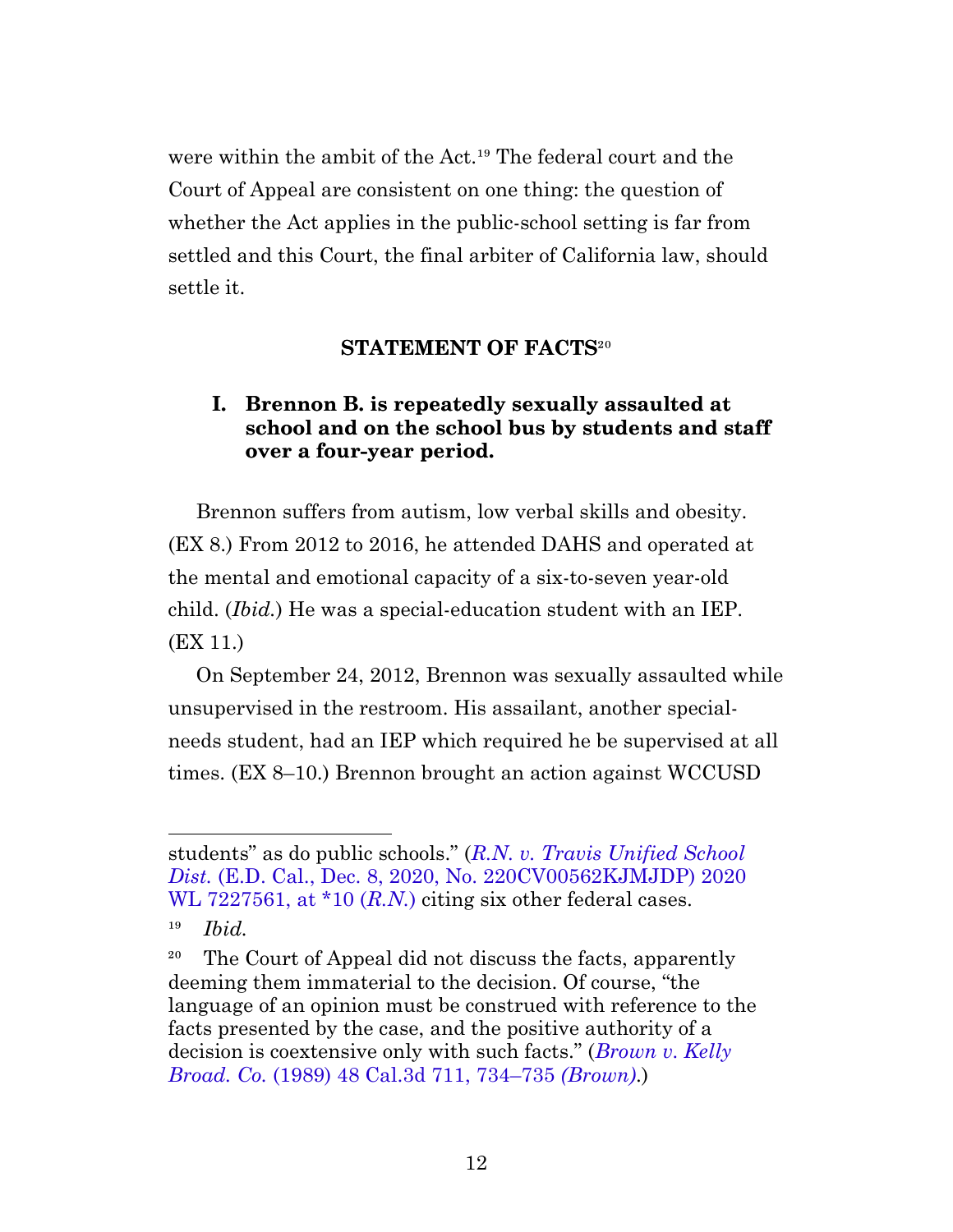that resulted in a judgment against it. (EX 10.) Following this incident, Brennon's IEP was amended to require continuous supervision while on campus and in the restroom. (EX 11.)

On March 28, 2013, Brennon reported he had been "kissed" on the bus by a different special-needs student. (EX 11.) His IEP was amended to require supervision on the bus. (EX 12.) Notwithstanding, Brennon was again subjected to forced kissing by a fellow student while left unsupervised on the bus in March 2014. (EX 12.)

Meanwhile, WCCUSD assigned an aide to supervise Brennon. From January 2012 through December 2014, the aide lured Brennon into the weight-training room at DAHS and forced Brennon to orally copulate him on at least four occasions. (EX 12–13.) Ultimately, the aide confessed to police that he had forced Brennon to do so. He was charged with eight felonies resulting from these assaults. (EX 21–22.)

In February 2015, another student, known to DAHS authorities as a bully, assaulted Brennon by striking him in the head so hard that Brennon complained to his mother that his head "hurt a lot." (EX 13–14.) Just a week later, Brennon was unsupervised in the hallway and assaulted by the same student who had kissed him on the bus in 2014. (EX 14.)

And shortly after that, in March, Brennon was again assaulted in the restroom while he was unsupervised – in contravention of his IEP. (EX 16.) DAHS and WCCUSD failed to investigate and report these incidents. The offending students were not disciplined. (EX 11, 12, 14, 15, 17–18.)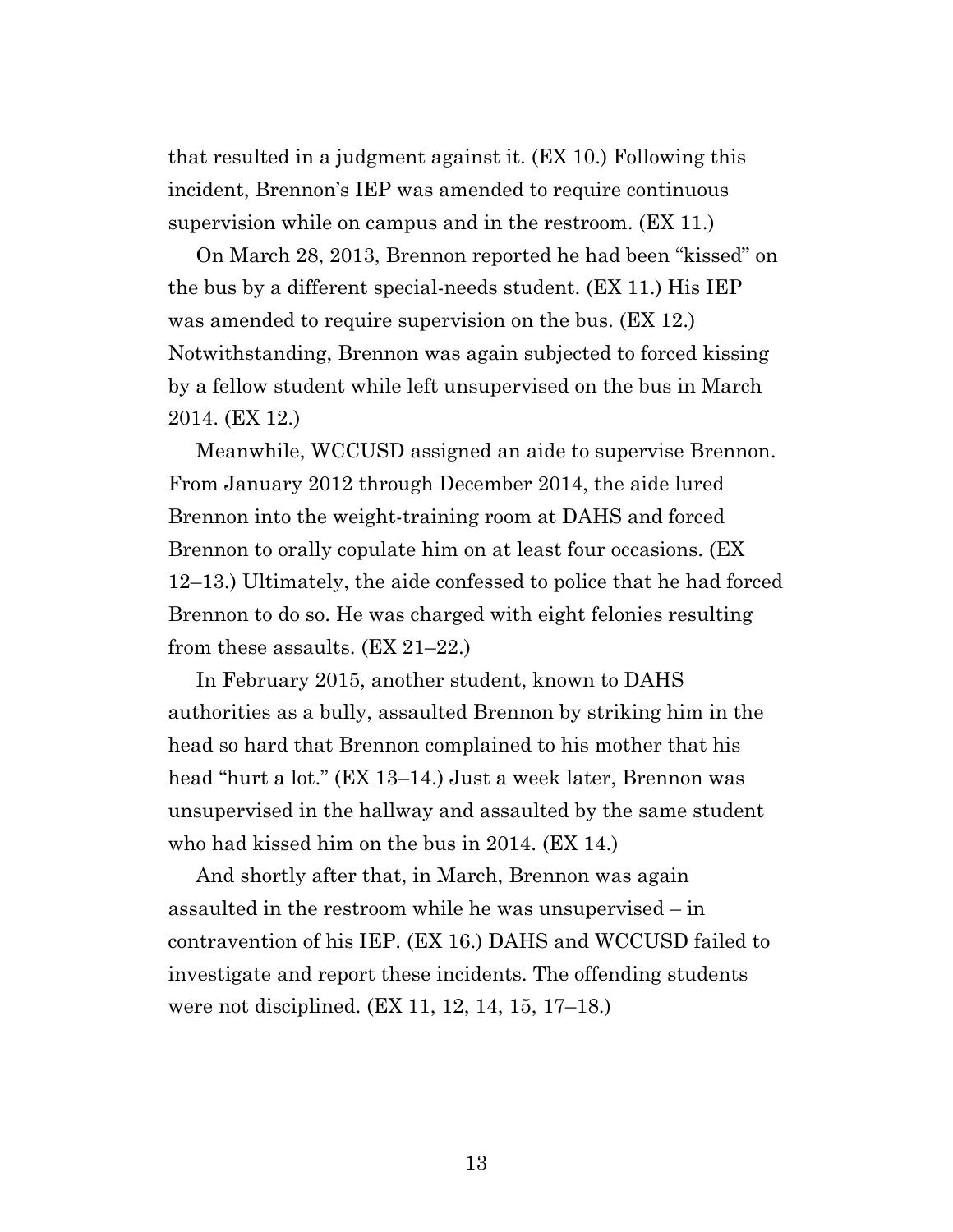## <span id="page-13-0"></span>**II. Brennon's guardian files a Government Code claim on his behalf. WCCUSD retaliates by dropping Brennon from the post-high-school transition program his IEP requires.**

In July 2015, Brennon's guardian Brenda B. filed a claim on his behalf under [Government Code sections 900](https://leginfo.legislature.ca.gov/faces/codes_displaySection.xhtml?sectionNum=900.&lawCode=GOV)[–915.4](https://leginfo.legislature.ca.gov/faces/codes_displaySection.xhtml?sectionNum=915.4.&lawCode=GOV) (EX 7.) WCCUSD denied the claim, after which the parties entered into a tolling agreement through May 31, 2016. (EX 7.)

On May 27, 2016, WCCUSD accepted Brennon into extendedschool transition programs for summer 2016. He expected, and his IEP provided, the programs would also extend through the 2016–2017 school year. (EX 19.) On May 31, Brennon commenced this litigation. (*Ibid.*) One week later, WCCUSD rejected Brennon for the extended transition program for the 2016–2017 school year despite the existence of vacancies in it. (*Id.*)

#### **STATEMENT OF THE CASE**

### <span id="page-13-1"></span>**I. The trial court sustains the district's demurrer to Brennon's Unruh Act claim without leave to amend.**

<span id="page-13-2"></span>Brennon filed suit, through his guardian, on May 31, 2016. (EX 19.) He filed a Second Amended Complaint on October 3, 2018 alleging negligence, negligent hiring and supervision, intentional infliction of emotional and distress, negligent infliction of emotional distress, violation of right to petition and violation of the Unruh Act (EX 3.) He named WCCUSD and several individual staff members. (*Ibid.*)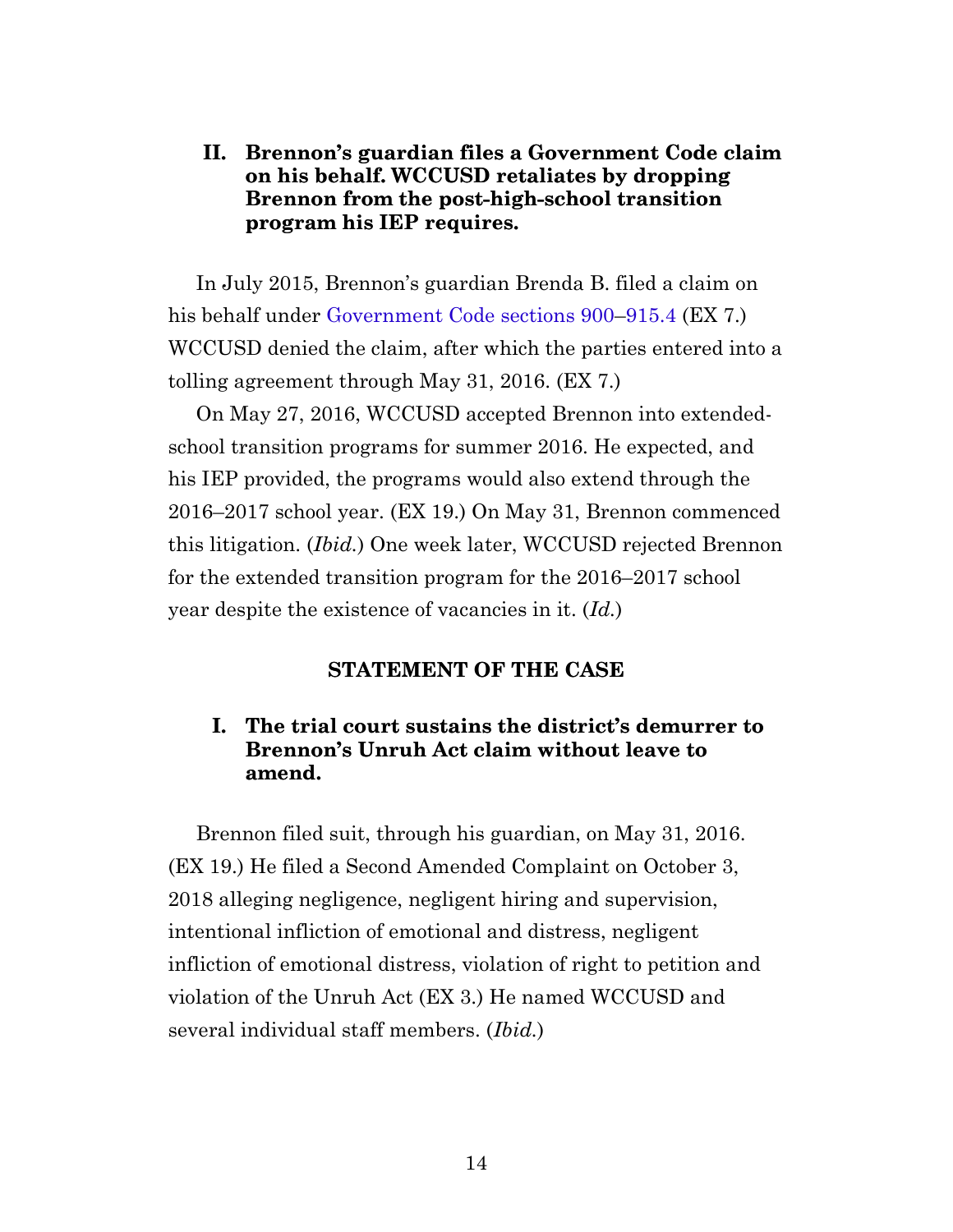The district demurred to the Unruh Act cause of action on the ground the district was not a "business establishment" within the meaning of the Act. (EX 39.) The trial court agreed and sustained the demurrer without leave to amend. (EX 94–98.)

### <span id="page-14-0"></span>**II. Brennon commences these original proceedings to challenge the order. While they are pending, the parties settle but the Court of Appeal denies their request to dismiss. Following oral argument, it issues its opinion denying Brennon's petition.**

Brennon filed his petition for writ of mandate on April 23, 2019. The court issued an order to show cause on September 5, 2019. By February 21, 2020, the matter was fully briefed.

The court set the matter for oral argument by order filed August 31, 2020. On September 1, Brennon requested dismissal of the petition. The next day, by order, the court denied the request and the matter proceeded to oral argument on October 1.

<span id="page-14-1"></span>The court filed its opinion on November 13, 2020 denying the petition. The opinion became final on December 13 and this petition filed ten days later is timely.

#### **ARGUMENT**

Section 51, as enacted in 1959, eliminated all [] specific references [in prior versions]. These deletions can be explained on the ground that the Legislature deemed specific references mere surplusage, unnecessary in view of the broad language of the act as finally passed.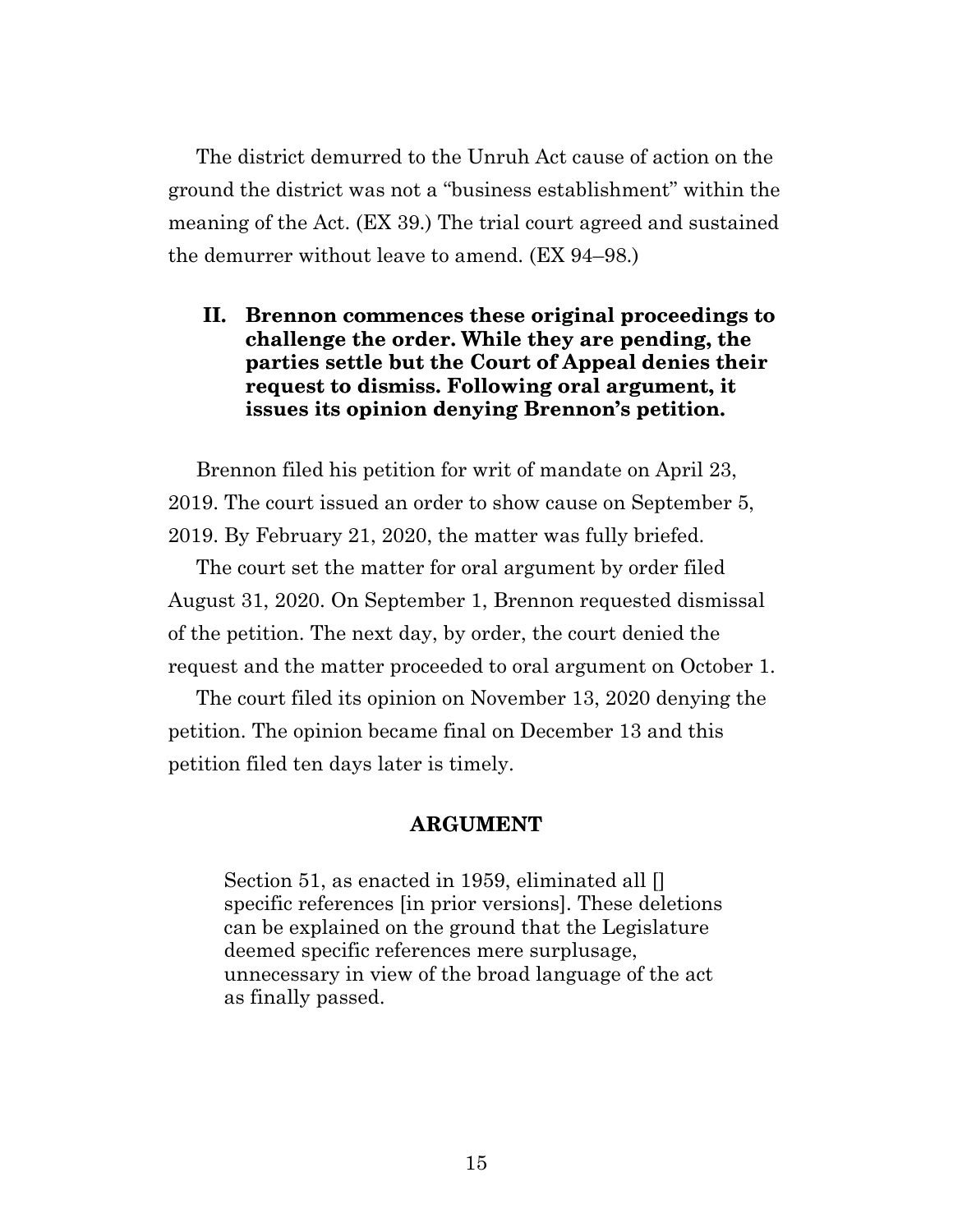<span id="page-15-0"></span>(*[Burks v. Poppy Const. Co.](https://casetext.com/case/burks-v-poppy-construction-co#p469)* (1962) 57 Cal.2d 463, 469 *(Burks)* (Citation omitted).)

#### **I. The Court has not decided whether public schools are subject to the Unruh Act. The Court of Appeal has created a conflict with the vast majority of federal courts that have considered the question.**

We are asked to decide two issues: (1) whether a public school district is a business establishment for purposes of the Unruh Civil Rights Act (Civ. Code, § 51), and (2) even if a school district is not a business establishment, whether it can nevertheless be sued under the Unruh Act where, as here, the alleged discriminatory conduct is actionable under the Americans With Disabilities Act (ADA) (42 U.S.C. § 12101 et seq.). Both are issues of first impression in the California appellate courts.

(Opn. at 1.)

The sheer number of students and their families affected by the appellate court's decision augurs for this Court's review. Moreover, the vast majority of federal courts that have considered the question have come to opposite conclusions from the Court of Appeal.

The earliest decision appears to be *[Sullivan v. Vallejo City](https://casetext.com/case/sullivan-v-vallejo-city-unified-school#p952) Unified Sch. Dist.* [\(E.D. Cal. 1990\) 731 F.Supp. 947, 952](https://casetext.com/case/sullivan-v-vallejo-city-unified-school#p952) *[\(Sullivan\)](https://casetext.com/case/sullivan-v-vallejo-city-unified-school#p952)*.

Defendants contend that plaintiff's Unruh Act claim fails because a public high school is not a "business establishment" within the meaning of the statute. While this argument has the appeal of "plain meaning," it cannot prevail. The California Supreme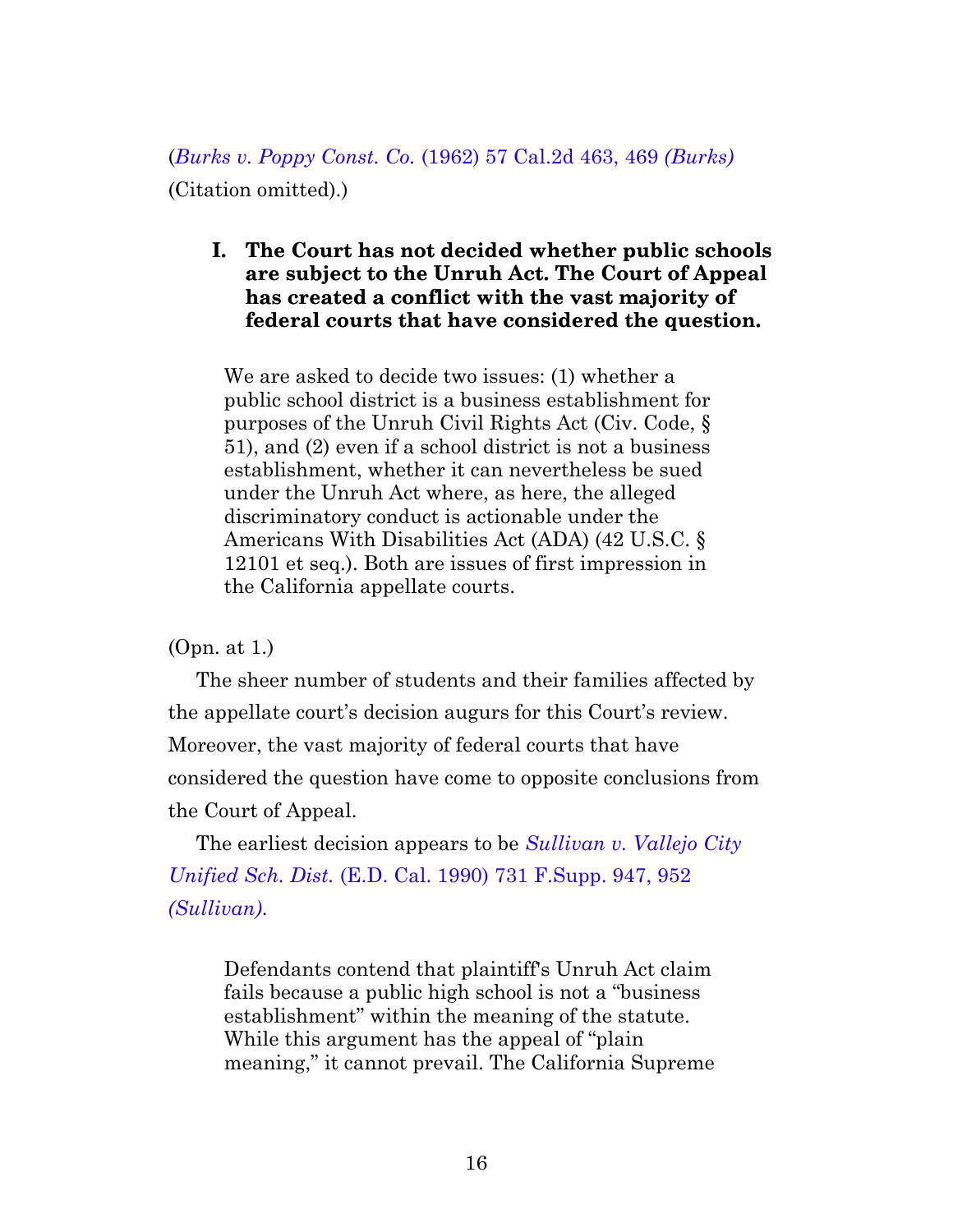Court has taught that the "Legislature's desire to banish [discrimination] from California's community life has led [that] court to interpret the Act's coverage 'in the broadest sense reasonably possible.' " *Isbister v. Boys Club of Santa Cruz, Inc*., 40 Cal.3d 72, 76,[] (1985), citing *Burks v. Poppy Construction Co.*, 57 Cal.2d 463, 468,  $(1962)$ . Under a parity of the reasoning adopted in *Isbister*, it appears relatively certain that it is "reasonably possible" that "business establishments" as used in the statute includes public schools.

#### (*[Ibid.](https://casetext.com/case/sullivan-v-vallejo-city-unified-school#p952)*)

Under this interpretation, the California Supreme Court has found that a non-profit homeowners' association, O'Connor, and a non-profit boys club, Isbister, qualified as "business establishments" under Unruh. In like fashion, since public schools were among those organizations listed in the original version of the Unruh Act, it must follow that for purposes of the Act they are business establishments as well. In view of the California Supreme Court's broad reading of the statutory language as well as its understanding of the intention of the Legislature as read against the historical background, the motion to dismiss plaintiff's Unruh Act claim must be denied.

#### (*Id.* [at 952–953](https://casetext.com/case/sullivan-v-vallejo-city-unified-school#p952).)

*Sullivan* has been followed extensively in the federal courts. Twenty cases cite it (See *R.N.*, *supra*[, 2020 WL 7227561, at \\*10](https://casetext.com/case/rn-v-travis-unified-sch-dist) [collecting cases].) The Ninth Circuit, without citing *Sullivan,* has applied the Unruh Act to a public school. (*[K.M. ex rel. Bright v.](https://casetext.com/case/km-v-tustin-unified-sch-dist#p1103)*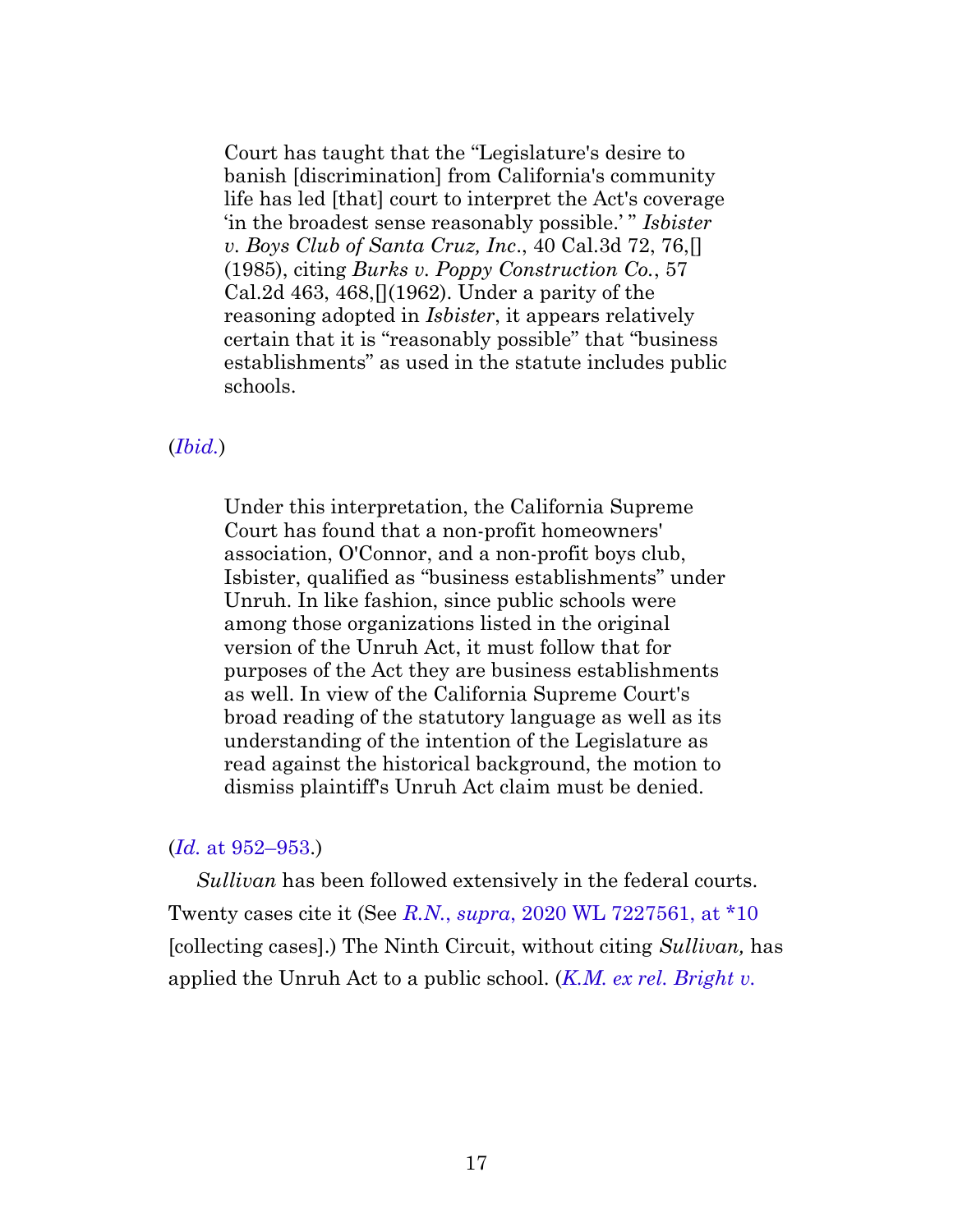*Tustin Unified Sch. Dist.* [\(9th Cir. 2013\) 725 F.3d 1088, 1103 n.1.](https://casetext.com/case/km-v-tustin-unified-sch-dist#p1103) *[\(K.M\)](https://casetext.com/case/km-v-tustin-unified-sch-dist#p1103)* The Court of Appeal dismissed these cases as "bereft of any depth." (Opn. at  $35-36.^{21}$ )

Instead, the Court of Appeal endorsed the reasoning in *Zuccaro*, *supra*, 2016 WL 10807692*.* (Opn. at 34–35.) Relying on *[Doe v. California Lutheran High Sch. Ass'n.](https://casetext.com/case/doe-v-ca-lutheran-high-school#p838)* (2009) 170 [Cal.App.4th 828, 838–841,](https://casetext.com/case/doe-v-ca-lutheran-high-school#p838) the magistrate judge concluded "the entity at issue [must] resemble an ordinary for-profit business." (*Zuccaro*, *supra*, 2016 WL 10807692, at \*12.)

*[R.N.](https://casetext.com/case/rn-v-travis-unified-sch-dist)* in turn, rejected *Zuccaro.* Noting *Zuccaro* had relied on *[Doe](https://casetext.com/case/doe-v-ca-lutheran-high-school)* which, in turn, had relied on cases involving public sidewalks and animal shelters, the court concluded:

The analysis in *Zuccaro* does not consider that a public school is "readily distinguishable" from city sidewalks or a county animal shelter, which do not have the same "quintessential character of providing public accommodations and services to students" as do public schools. (Citations.) Additionally, finding

 $^{21}$  Federal Judge William Alsup has compiled a list of distinguished federal judges who have found public schools to be "business establishments" within the meaning of the Act. (*[Z. T.,](https://casetext.com/case/through-her-parent-gina-hunter-v-santa-rosa-city-sch) etc. v. Santa Rosa City Sch.* [\(N.D. Cal. Oct. 5, 2017, No. C](https://casetext.com/case/through-her-parent-gina-hunter-v-santa-rosa-city-sch) [17-01452 WHA\) 2017 WL 4418864, at \\*6](https://casetext.com/case/through-her-parent-gina-hunter-v-santa-rosa-city-sch) citing *[K. T. v. Pittsburg](https://casetext.com/case/kt-v-pittsburg-unified-sch-dist#p983) Unified Sch. Dist.* [\(N.D. Cal. 2016\) 219 F. Supp. 3d 970, 983](https://casetext.com/case/kt-v-pittsburg-unified-sch-dist#p983) Judge Charles Breyer); *[Walsh v. Tehachapi Unified Sch. Dist.](https://casetext.com/case/walsh-v-tehachapi-unified-sch-dist#p1123)* [\(E.D. Cal. 2011\) 827 F.Supp.2d 1107, 1123](https://casetext.com/case/walsh-v-tehachapi-unified-sch-dist#p1123) (Judge Lawrence O'Neill); *[Nicole M., etc. v. Martinez Unified Sch. Dist.](https://casetext.com/case/nicole-m-v-martinez-unified-sch-dist#p1388)* (N.D. Cal. [1997\) 964 F.Supp. 1369, 1388](https://casetext.com/case/nicole-m-v-martinez-unified-sch-dist#p1388) (Judge Marilyn Patel); *[Doe, etc. v.](https://casetext.com/case/doe-v-petaluma-city-school-dist#p1581) Petaluma City Sch. Dist.* [\(N.D. Cal. 1993\) 830 F.Supp. 1560,](https://casetext.com/case/doe-v-petaluma-city-school-dist#p1581) [1581–82](https://casetext.com/case/doe-v-petaluma-city-school-dist#p1581) (Judge Eugene Lynch); *Sullivan*, *supra*[, 731 F.Supp. at](https://casetext.com/case/sullivan-v-vallejo-city-unified-school#p952) [952–53 \(E.D. Cal. 1990\)](https://casetext.com/case/sullivan-v-vallejo-city-unified-school#p952) (Chief Judge Lawrence Karlton).) To this list, Judge Alsup, himself, and Chief Judge Kimberly Mueller must be added. (*R.N.*, *supra*[, 2020 WL 7227561](https://casetext.com/case/rn-v-travis-unified-sch-dist)*.*)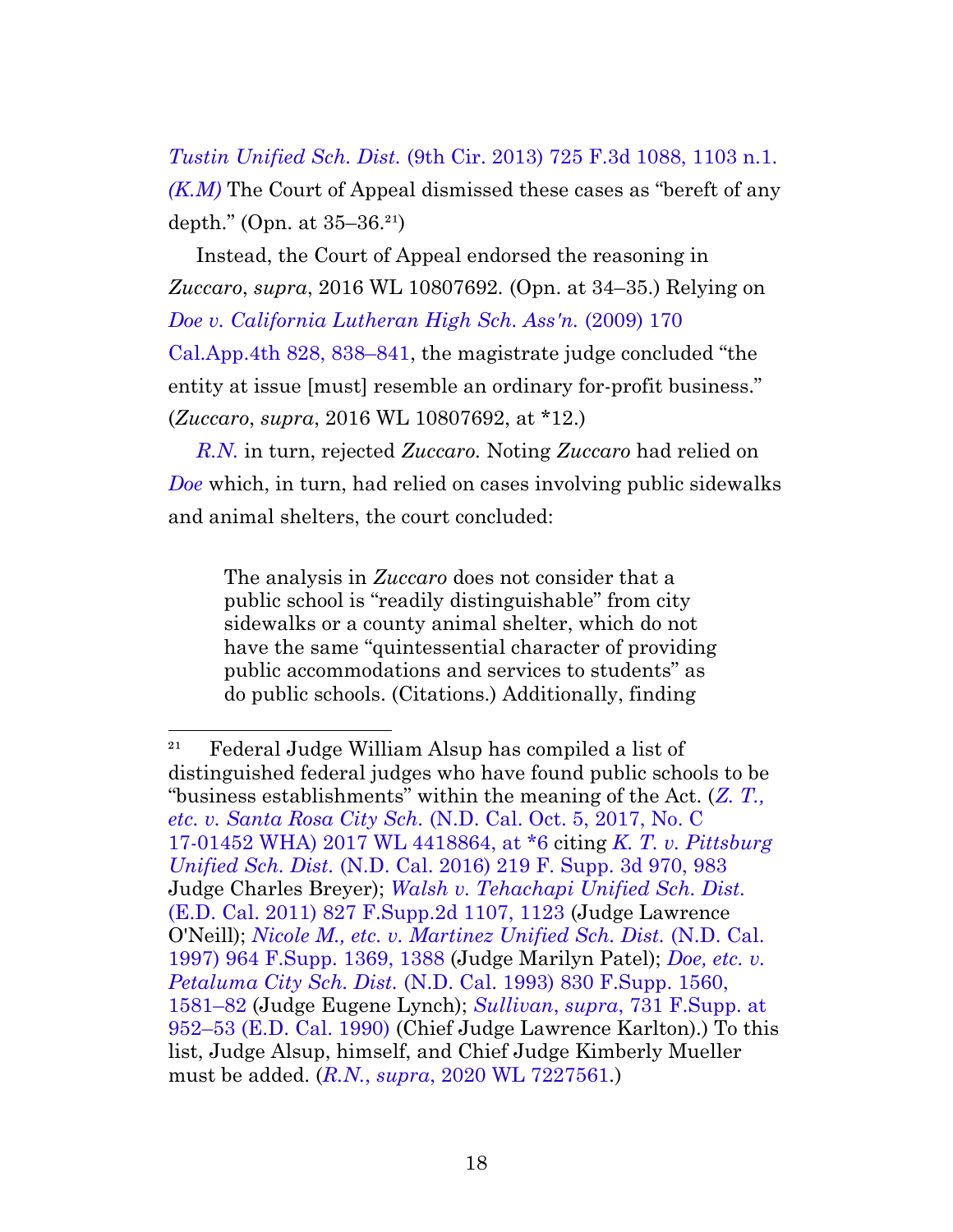that a public school qualifies as a "business establishment" under the Unruh Act aligns the Unruh Act's jurisdiction with that of the ADA, which also applies to public schools.

#### (*R.N.*, *supra*[, 2020 WL 7227561, at \\*10.](https://casetext.com/case/rn-v-travis-unified-sch-dist))

For purposes of ruling on this petition, the Court need not decide whether the federal courts or the Court of Appeal got it right. Brennon sides with the federal courts. The important consideration on this petition for review is that these courts have reached directly opposite conclusions, creating a conflict that only this Court can resolve.

### <span id="page-18-0"></span>**II. The Court's prior Unruh Act decisions and the law review articles on which the Court of Appeal relied do not control. This Court must decide the issue.**

## **A. The Court's decisions do not control the issues presented.**

<span id="page-18-1"></span>A review of the Court's prior Unruh Act decisions reveals one feature clearly. They were all decided narrowly and restricted to their facts. As such they cannot be said to control the outcome. here. A central principle of California stare decisis is that an opinion is authority only as to issues "actually involved and actually decided." (*Santisas v. Goodin* [\(1998\) 17 Cal.4th 599,](https://casetext.com/case/santisas-v-goodin#p620) [620.](https://casetext.com/case/santisas-v-goodin#p620)) "[T]he language of an opinion must be construed with reference to the facts presented by the case, and the positive authority of a decision is coextensive only with such facts.'(*Brown*, *supra*[, 48 Cal.3d at pp. 734–735.](https://casetext.com/case/brown-v-kelly-broadcasting-co#p734))

The principles that emerge from those decisions are: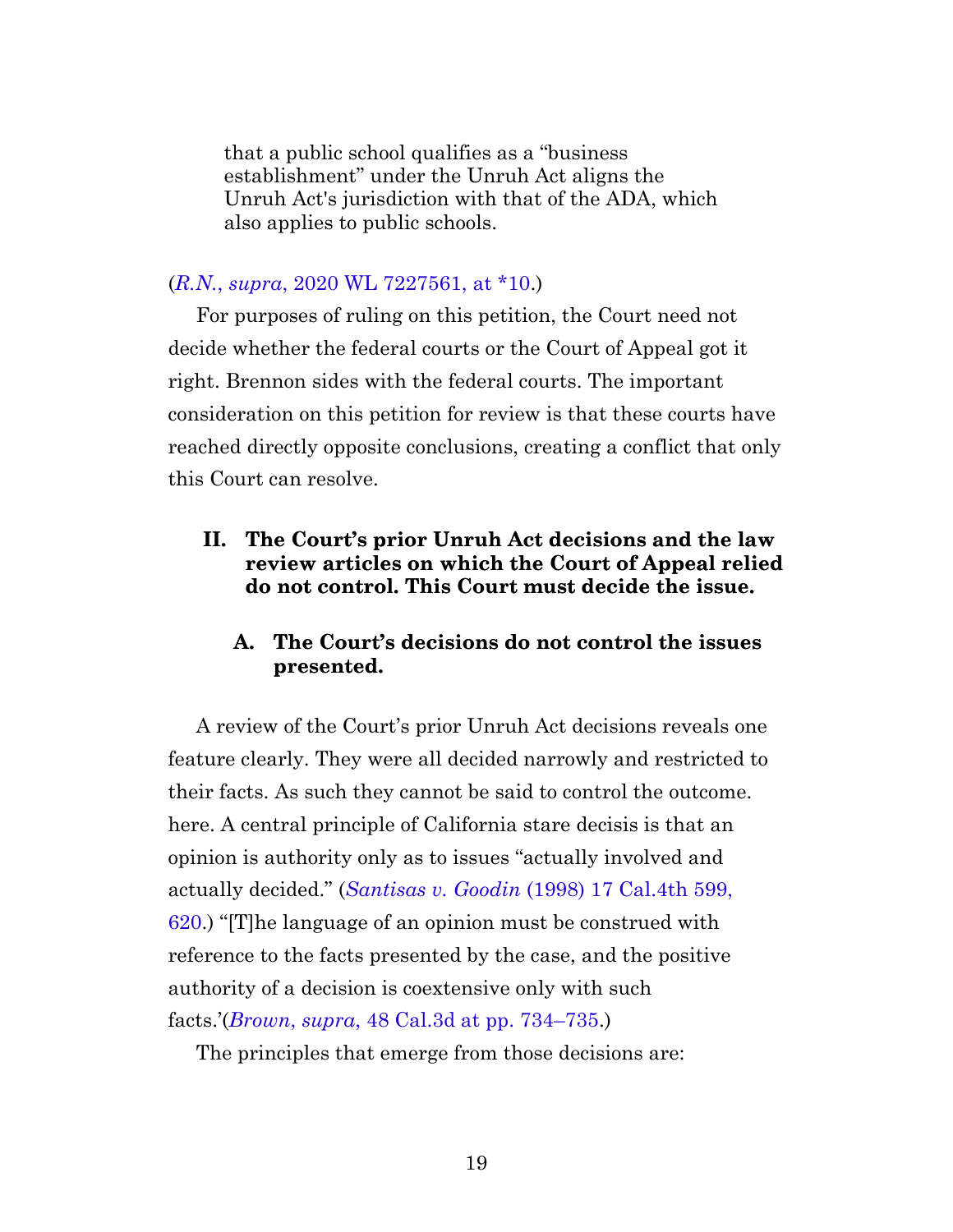– "[N]o reason to insist that profit-seeking be a *sine qua non* for coverage under the act. (*[O'Connor v. Vill.](https://casetext.com/case/oconnor-v-village-green-owners-assn#p796) Green Owners Assn.* [\(1983\) 33 Cal.3d 790, 796](https://casetext.com/case/oconnor-v-village-green-owners-assn#p796) [homeowners' association].)

– An entity's "status as a 'business establishment' covered by the act arises from its "public" nature." (*[Isbister v. Boys' Club of Santa Cruz, Inc.](https://casetext.com/case/isbister-v-boys-club-of-santa-cruz-inc#p84)* (1985) 40 [Cal.3d 72, 84](https://casetext.com/case/isbister-v-boys-club-of-santa-cruz-inc#p84) *(Isbister)*.)

–[A] truly private social club generally would not constitute a "business establishment" for purposes of this provision [but]. . . [a] club that engaged in a variety of 'business transactions with nonmembers on a regular basis . . . fall[s] within the very broad terms of section 51."(*[Warfield v. Peninsula Golf Country](https://casetext.com/case/warfield-v-peninsula-golf-country-club-3#p599) Club* [\(1995\) 10 Cal.4th 594, 599](https://casetext.com/case/warfield-v-peninsula-golf-country-club-3#p599) *(Warfiled)*).)

–"[M]embership decisions" of private social groups are not "within the reach of the Act." (*[Curran v.](https://casetext.com/case/curran-v-mount-diablo-council-of-the-boy-scouts-2#p701) [Mount Diablo Council of the Boy Scouts](https://casetext.com/case/curran-v-mount-diablo-council-of-the-boy-scouts-2#p701)* (1998) 17 [Cal.4th 670, 701.](https://casetext.com/case/curran-v-mount-diablo-council-of-the-boy-scouts-2#p701))

These principles do not determine the outcome. Rather, there is only the "admonition that the Unruh Act be interpreted 'in the broadest sense reasonably possible.' (citing *[Isbister](https://casetext.com/case/isbister-v-boys-club-of-santa-cruz-inc).*)" (*[Z. T., etc. v.](https://casetext.com/case/through-her-parent-gina-hunter-v-santa-rosa-city-sch) Santa Rosa City Sch.*, *supra*[, 2017 WL 4418864, at \\*6](https://casetext.com/case/through-her-parent-gina-hunter-v-santa-rosa-city-sch).)

#### **B. The law review articles are of historical interest but, likewise, do not control the outcome.**

<span id="page-19-1"></span><span id="page-19-0"></span>The Court of Appeal relied heavily on two historic law review articles to support its analysis. (Opn. at pp. 4–5.) The first, Horowitz, The 1959 California Equal Rights in "Business Establishments" Statute—A Problem in Statutory Application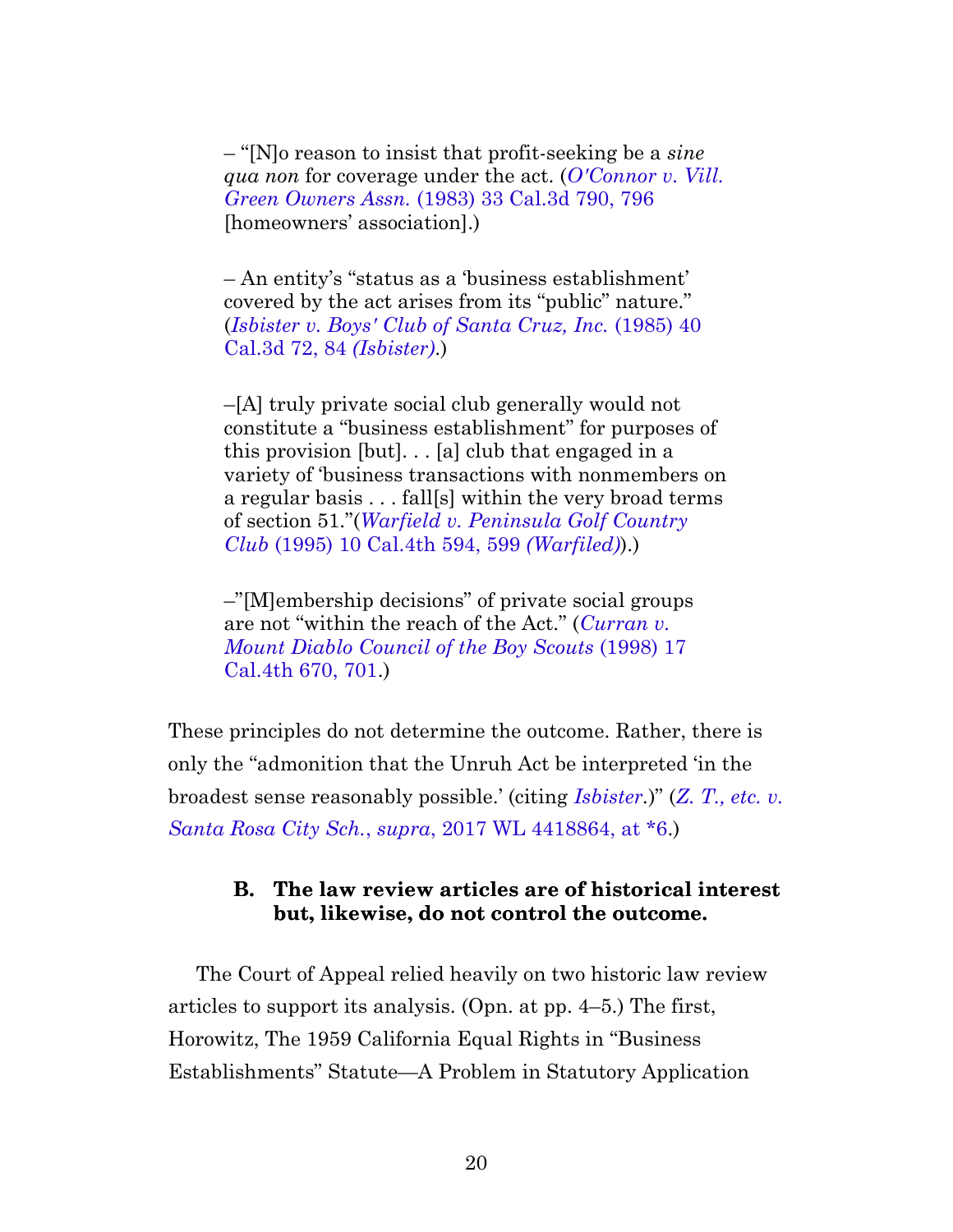(1960) 33 So.Cal.L.Rev. 260 (Horowitz), has, indeed, been cited with approval by the court. (E.g., *Isbister*, *supra*[, 40 Cal.3d at pp.](https://casetext.com/case/isbister-v-boys-club-of-santa-cruz-inc#p78) [78, 81](https://casetext.com/case/isbister-v-boys-club-of-santa-cruz-inc#p78) [noting Horowitz is the "principal commentator"].) But Professor Horowitz never addressed public schools. And the *[Burks](https://casetext.com/case/burks-v-poppy-construction-co)* court, while noting his article, came to a different conclusion regarding the significance of the Legislature's narrowing of the list of entities covered by the bill. "These deletions can be explained on the ground that the Legislature deemed specific references [in the prior versions] mere surplusage, unnecessary in view of the broad language of the act as finally passed." (*[Burks v. Poppy Const. Co.](https://casetext.com/case/burks-v-poppy-construction-co#p469)*, *supra*, 57 Cal.2d at [p. 469](https://casetext.com/case/burks-v-poppy-construction-co#p469).) The Horowitz article was merely a reference "[f]or the various versions of the bill." (*[Ibid.](https://casetext.com/case/burks-v-poppy-construction-co#p469)*)

<span id="page-20-1"></span>The other article cited by the Court in its prior opinions, Tobriner & Grodin, The Individual and the Public Service Enterprise in the New Industrial State (1967) 55 Cal.L.Rev. 1247, 1250 (Tobriner & Grodin), was cited with the signal "see generally." (*[Warfield v. Peninsula Golf Country Club](https://casetext.com/case/warfield-v-peninsula-golf-country-club-3#p607)* (1995) 10 [Cal.4th 594, 607.](https://casetext.com/case/warfield-v-peninsula-golf-country-club-3#p607)) As the California Style Manual (4th ed. 2000) §1.5 p. 10 instructs, "'See generally' introduces helpful background authority." The Tobriner & Grodin article was directed at the "common law" and did not purport to address statutory interpretation, generally, or the Act, particularly. "[T]his Article discusses only changes within the common law." (Tobriner & Grodin, *supra,* 55 Cal.L.Rev. at p. 1248.)

<span id="page-20-0"></span>To the extent the Court should choose to examine the law reviews, Radin, A Case Study in Statutory Interpretation (1945)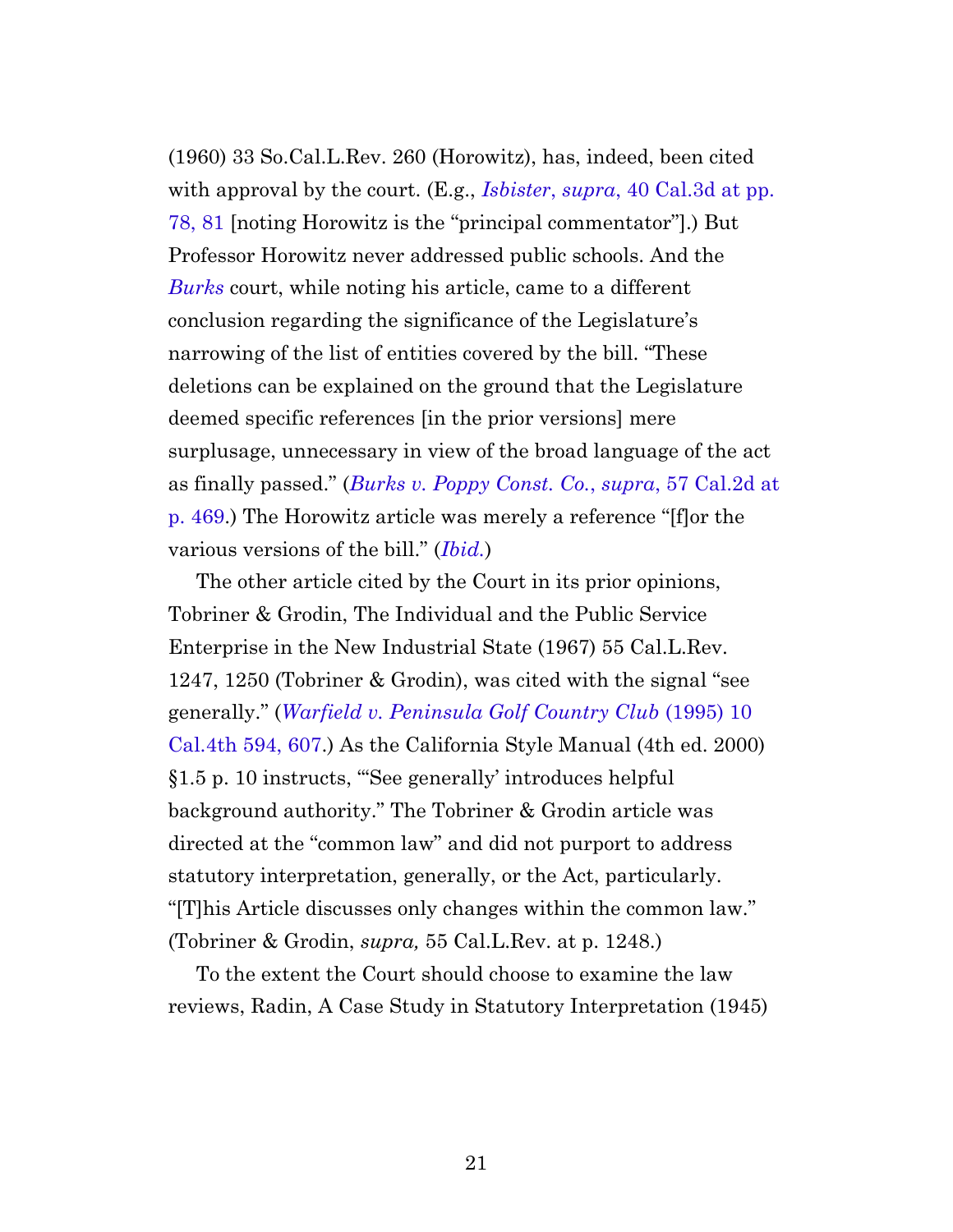33 Cal.L.Rev. 219, 224, cited by *Burks*, is of interest. (*[Burks v.](https://casetext.com/case/burks-v-poppy-construction-co#p469) Poppy Const. Co.*, *supra*[, 57 Cal.2d at p. 469.](https://casetext.com/case/burks-v-poppy-construction-co#p469)) At the page cited by the Court, Professor Radin suggests:

The successive stages of the bill, the deletions here, the striking out there, the failure to strike out somewhere else, prove precisely that the bill had several stages, that some things were stricken out and other things were not. So far as legislation is a human activity, they are instructive data for social psychology, but they tell us nothing about what we are to do in order to carry out purposes of the statute.

 $(At p. 224.)^{22}$ 

"While these materials can help inform us, they do not compel a particular result." (*People v. Wilcox* [\(2013\) 217 Cal.App.4th 618,](https://casetext.com/case/people-v-wilcox-73#p626) [626.](https://casetext.com/case/people-v-wilcox-73#p626))

## **C. The Court of Appeal largely ignores the decisions of its sister courts applying the Act to public entities.**

<span id="page-21-0"></span>In *[Mackey v. Bd. of Trs. of Cal. State Univ.](https://casetext.com/case/mackey-v-bd-of-trs-of-the-cal-state-univ)* (2019) 31 [Cal.App.5th 640](https://casetext.com/case/mackey-v-bd-of-trs-of-the-cal-state-univ) *(Mackey)*, the court reversed a summary judgment in favor of Cal State on an Unruh Act claim by several African-American athletes. (*Id.* [at pp. 646, 675.](https://casetext.com/case/mackey-v-bd-of-trs-of-the-cal-state-univ#p646)) Cal State did not challenge the application of the Act to it, a public school, and the

<sup>&</sup>lt;sup>22</sup> The current United States Supreme Court would seem to endorse this view. "When the express terms of a statute give us one answer and extratextual considerations suggest another, it's no contest. Only the written word is the law, and all persons are entitled to its benefit." (*[Bostock v. Clayton Cnty., Georgia](https://www.westlaw.com/Document/I576207cbaed911eaa4a6da07b08de5cd/View/FullText.html?transitionType=Default&contextData=(sc.Default)&VR=3.0&RS=cblt1.0#p1737)* (2020) [140 S.Ct. 1731, 1737](https://www.westlaw.com/Document/I576207cbaed911eaa4a6da07b08de5cd/View/FullText.html?transitionType=Default&contextData=(sc.Default)&VR=3.0&RS=cblt1.0#p1737) *(Bostock)*.)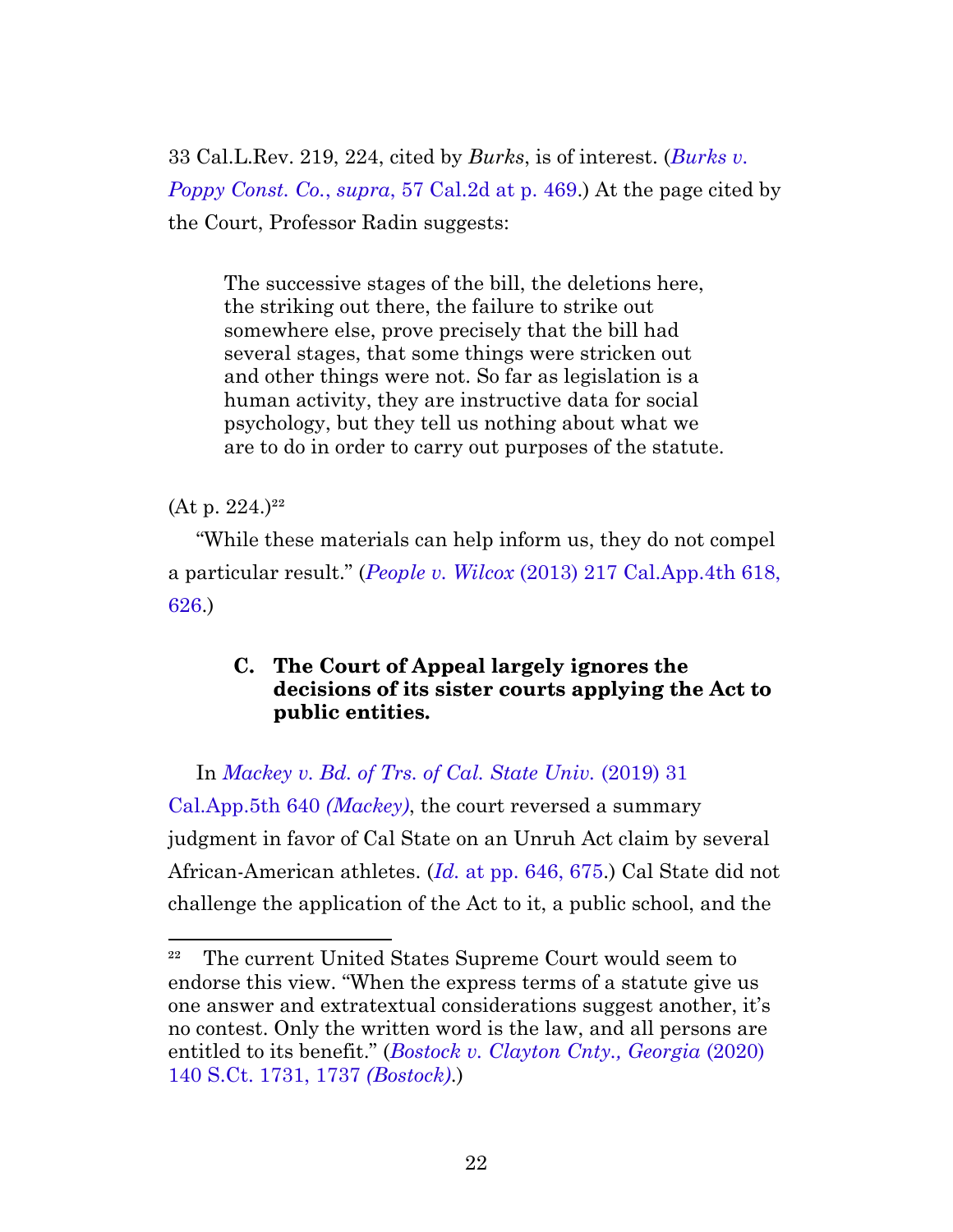court held the plaintiffs could proceed to trial on their Unruh Act claims. Although amicus Consumer Attorneys of California called the case to the attention of the Court of Appeal here, its opinion does not address it.

In *Gatto v. Cnty. of Sonoma* [\(2002\) 98 Cal.App.4th 744](https://casetext.com/case/gatto-v-county-of-sonoma), the court rejected the plaintiff's argument that the Act "applies only to private venues." (*Id.* [at pp. 768–769](https://casetext.com/case/gatto-v-county-of-sonoma#p768).) Because "the equal access in accommodations provision of the Unruh Civil Rights Act applies to 'all business establishments of every kind whatsoever,'" . . ."[t]he analysis of that provision . . . is therefore as applicable to a county fair as to a private drinking establishment." (*Id.* [at p.](https://casetext.com/case/gatto-v-county-of-sonoma#p769) [769.](https://casetext.com/case/gatto-v-county-of-sonoma#p769))

No dispute seems to exist that the Act applies to private schools. (See *[Warfield v. Peninsula Golf Country Club](https://casetext.com/case/warfield-v-peninsula-golf-country-club-3#p608)*, *supra*, 10 [Cal.4th at p. 608](https://casetext.com/case/warfield-v-peninsula-golf-country-club-3#p608), Horowitz, *supra*, 33 So.Cal.L.Rev at p. 293.²³) *[Gatto](https://casetext.com/case/gatto-v-county-of-sonoma)* supports the proposition urged by Brennon here. To paraphrase, the Act "is therefore as applicable to a [public school] as to a private [education] establishment." The Court of Appeal dismissed *Gatto's* discussion of the issue as a "one-liner." (Opn. at  $32$  n.  $9.^{24}$ 

<sup>&</sup>lt;sup>23</sup> "The words 'all,' 'every kind,' and 'whatsoever' would perhaps justify a conclusion that in cases where the arguments for and against inclusion of a particular fact situation within the statutory principle are seemingly equally weighty, the ambiguity should be resolved by holding that the particular entity would be a 'business establishment' for the purposes of Sections 51 and 52."

²⁴ The court also, incorrectly, treated the citation to *Gatto* as having been first raised at oral argument. In fact, amicus CAOC raised it in its brief.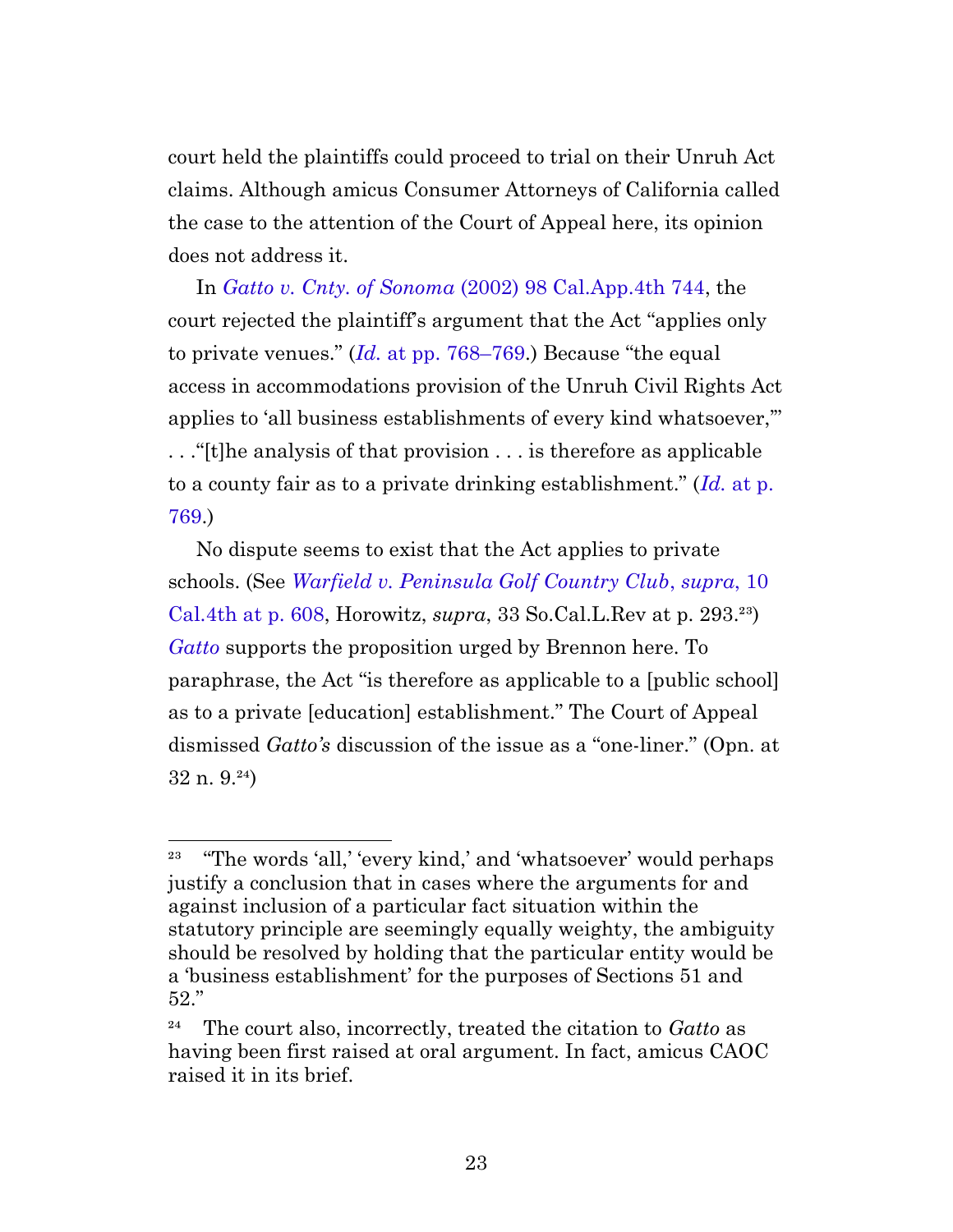The case presents issues of first impression. The lower state and federal courts and the public-school children of California look to this Court to answer them.

### **III. Title II of the ADA applies to public schools. A violation of the ADA is a violation of the Act.**

<span id="page-23-0"></span>In *[Fry v. Napoleon Cmty. Sch.](https://casetext.com/case/fry-v-napoleon-cmty-sch-1)* (2017) 137 S.Ct. 743, parents sued local and regional school districts and their principals, alleging they violated Title II of ADA and the Rehabilitation Act when they refused to allow their child, who had cerebral palsy, to bring a service dog to school. The Court confirmed what had long been understood.

Of particular relevance to this case are two antidiscrimination laws—Title II of the Americans with Disabilities Act (ADA), 42 U.S.C. § 12131 et seq., and § 504 of the Rehabilitation Act, 29 U.S.C. § 794—which cover both adults and children with disabilities, in both public schools and other settings.

(*[Fry v. Napoleon Cmty. Sch.](https://casetext.com/case/fry-v-napoleon-cmty-sch-1#p749)*, *supra*, 137 S.Ct. at p. 749.)

Of some relevance to the issues here, the Court relied on *Sullivan*, *supra*[, 731 F.Supp. at pp. 961–962](https://casetext.com/case/sullivan-v-vallejo-city-unified-school#p961). (*[Fry v. Napoleon](https://casetext.com/case/fry-v-napoleon-cmty-sch-1#p749) Cmty. Sch.*, *supra*[, 137 S.Ct. at pp. 749–750.](https://casetext.com/case/fry-v-napoleon-cmty-sch-1#p749))

Even if the 1959 Legislature did not intend to include public schools within the definition of "business establishments," the amendment to [section 51](https://leginfo.legislature.ca.gov/faces/codes_displaySection.xhtml?sectionNum=51.&lawCode=CIV) in 1992 as part of AB 1077 must be read as expanding the reach of the statute to public agencies in general, including schools. AB 1077 added subdivision (f) to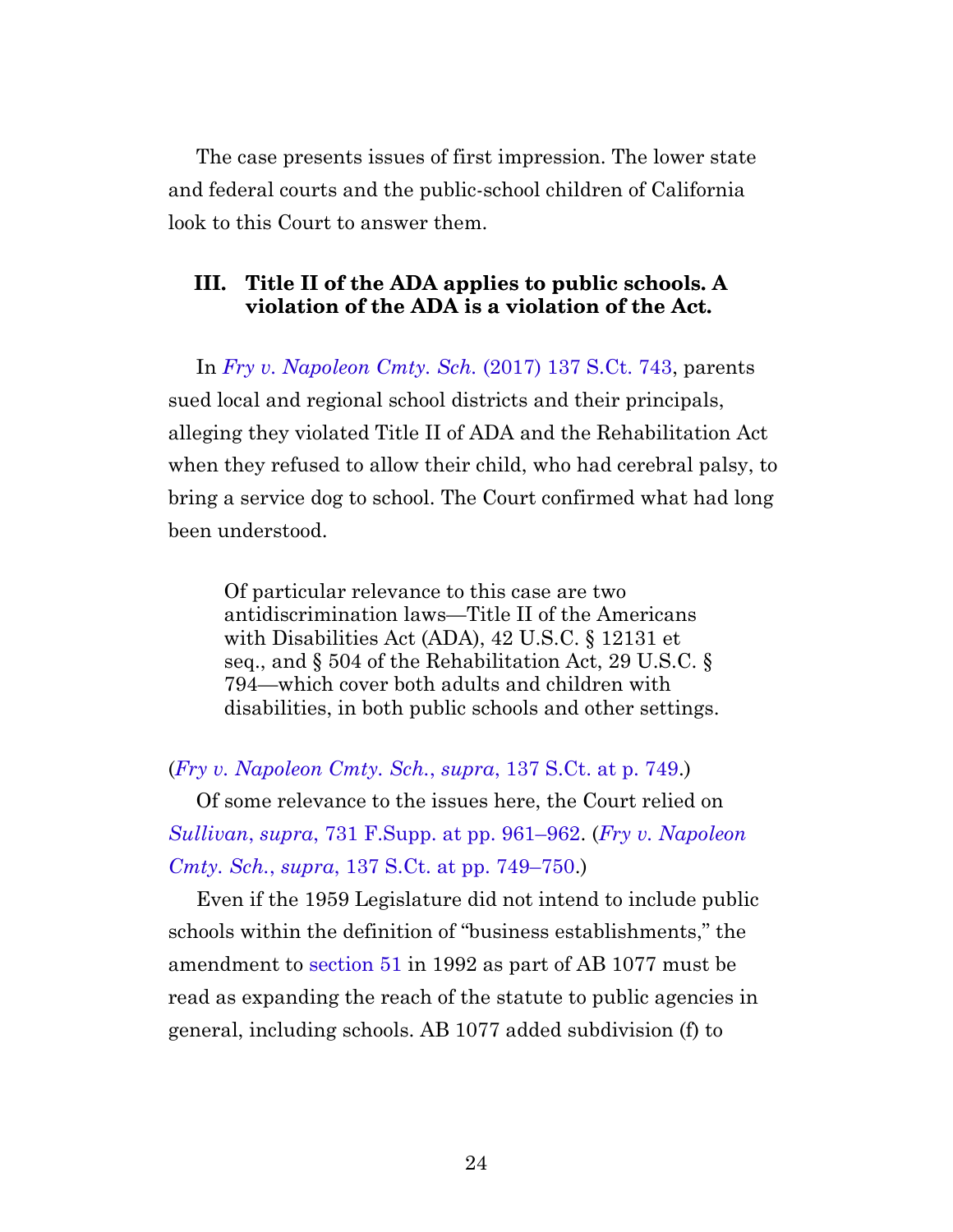[Section 51](https://leginfo.legislature.ca.gov/faces/codes_displaySection.xhtml?sectionNum=51.&lawCode=CIV). "A violation of the right of any individual under the federal Americans with Disabilities Act of 1990 (Public Law 101–336) shall also constitute a violation of this section."

Assembly Bill 1077 affected numerous sections of the Business and Professions Code, Civil Code, Code of Civil Procedure, Education Code, Evidence Code, Government Code, Health and Safety Code, Labor Code, Penal Code, Public Utilities Code, Streets and Highways Code, and Vehicle Code, relating to disabled persons and discrimination.

The Third Reading analysis prepared by the Office of Senate Floor Analyses described Assembly Bill 1077 as last amended on August 29, 1992:

DIGEST: This bill seeks to conform state law with the provisions of the ADA. It modifies state antidiscrimination laws relating to disabled individuals in the public accommodations, public access, transportation and the use of guide, signal or service dogs. It generally places protections afforded the disabled under the ADA into state law.

The analysis for the Senate Committee on Judiciary noted, "In addition, this bill would make a violation of the ADA a violation of the Unruh Act. Thereby providing persons injured by a violation of the ADA with the remedies provided by the Unruh Act (e.g. right of private action for damages, including punitive damages.)" (Sen. Comm. on Judiciary, analysis of AB 1077 (1991–1992 Reg. Sess.) 5.)

The Court of Appeal rejected this argument. It has been accepted without comment by the Ninth Circuit. (*K.M*, *[supra](https://casetext.com/case/km-v-tustin-unified-sch-dist#p1103)*, 725 [F.3d at 1103 n. 1](https://casetext.com/case/km-v-tustin-unified-sch-dist#p1103).) Who is right? This Court must decide.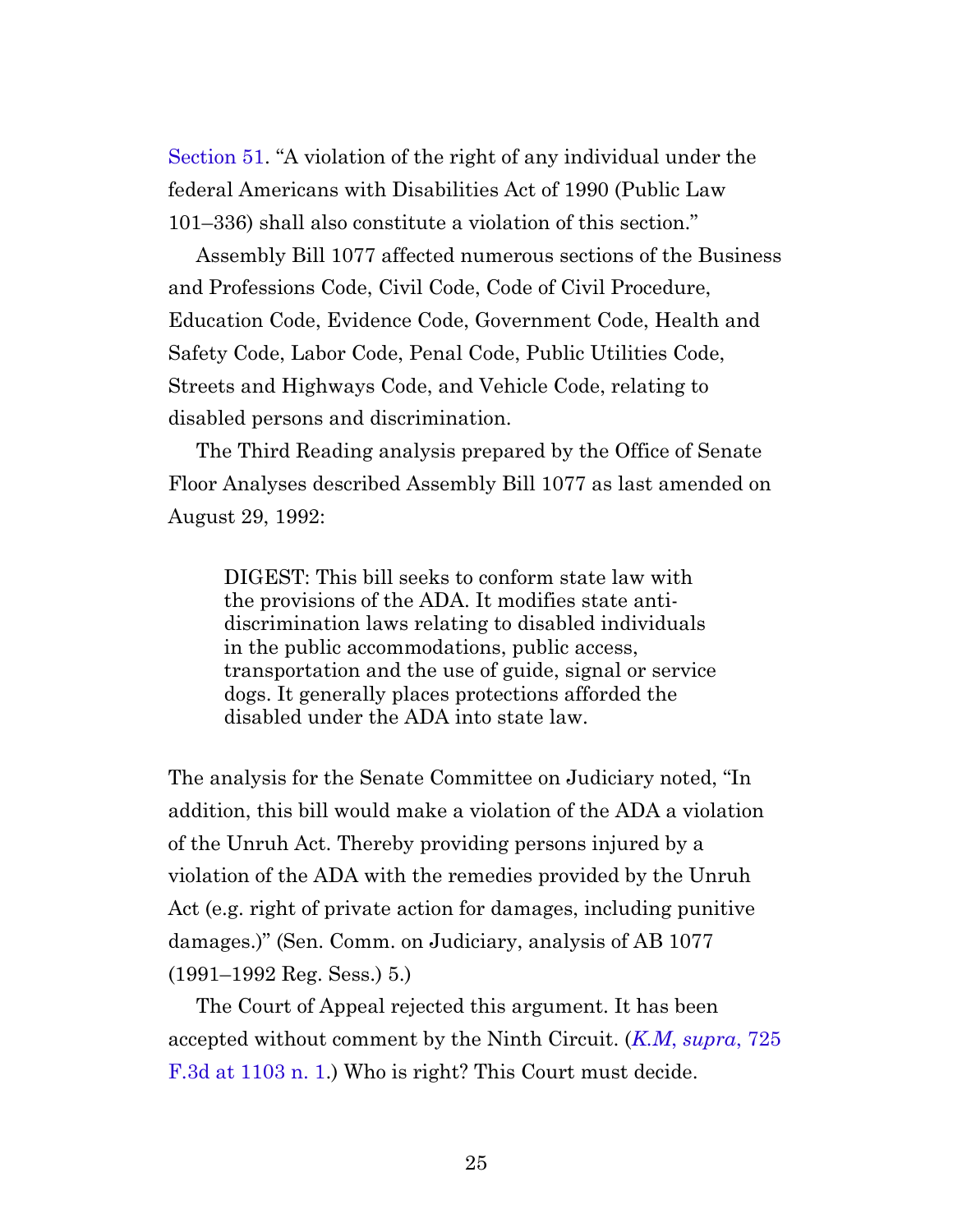#### **IV. The Education Code has incorporated the remedies of the Act.**

<span id="page-25-0"></span>As enacted in 1982, Assembly Bill 3133 added [Education Code](https://leginfo.legislature.ca.gov/faces/codes_displaySection.xhtml?sectionNum=200.&lawCode=EDC) [sections 200](https://leginfo.legislature.ca.gov/faces/codes_displaySection.xhtml?sectionNum=200.&lawCode=EDC), et seq. as a new Chapter 2 entitled "Prohibition of Discrimination on the Basis of Sex." "This bill would consolidate a variety of state and federal laws prohibiting sex discrimination in public and private educational institutions receiving state funds and declare a state policy of non-discrimination." (Sen. Comm. on Education, analysis of AB 3133 (1981–1982 Reg. Sess.) 1.)

<span id="page-25-2"></span><span id="page-25-1"></span>In 1998, Assembly member Sheila Kuehl introduced AB 499. Among other things, "[t]he bill would specify that the provisions on discrimination may be enforced through a civil action." (Legis. Counsel's Dig., AB 499 (1997–1998 Reg. Sess.).) [Section 262.3](https://leginfo.legislature.ca.gov/faces/codes_displaySection.xhtml?sectionNum=262.3.&lawCode=EDC) was amended to clarify that after a 60-day cooling off period, a party complaining of discrimination could seek civil remedies. (Stats. 1998, ch. 914, § 37.) New [section 262.4](https://leginfo.legislature.ca.gov/faces/codes_displaySection.xhtml?sectionNum=262.4.&lawCode=EDC) stated simply, "This chapter may be enforced through a civil action." (Stats. 1998, ch. 914, § 38.)

<span id="page-25-4"></span><span id="page-25-3"></span>Of particular significance to the inquiry before this Court, the Legislature declared its intentions in the statute itself.

It is the intent of the Legislature that this chapter shall be interpreted as consistent with Article 9.5 (commencing with Section 11135) of Chapter 1 of Part 1 of Division 3 of Title 2 of the Government Code, Title VI of the federal Civil Rights Act of 1964 (42 U.S.C. Sec. 1981, et seq.), Title IX of the Education Amendments of 1972 (20 U.S.C. Sec. 1681, et seq.), Section 504 of the federal Rehabilitation Act of 1973 (29 U.S.C. Sec. 794(a)), the federal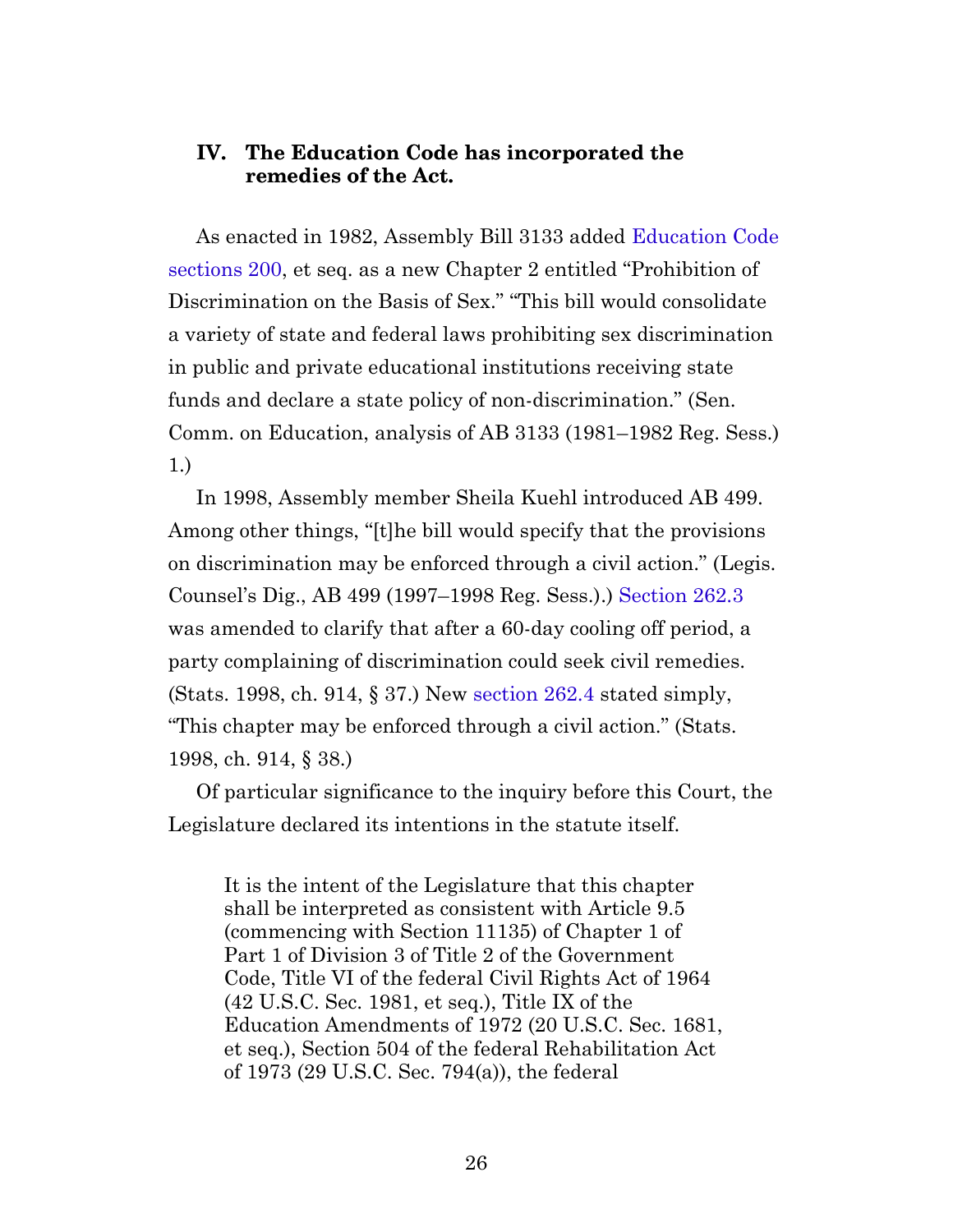Individuals with Disabilities Education Act (20 U.S.C. Sec. 1400 et seq.), the federal Equal Educational Opportunities Act (20 U.S.C. Sec. 1701, et seq.), the *Unruh Civil Rights Act* (Secs. 51 to 53, incl., Civ. C.), and the Fair Employment and Housing Act (Pt. 2.8 (commencing with Sec. 12900), Div. 3, Gov. C.), except where this chapter may grant more protections or impose additional obligations, and that the remedies provided herein shall not be the exclusive remedies, *but may be combined with remedies that may be provided by the above statutes*.

(Stats. 1998, ch. 914, § 5, subd. (g) (emphasis added).)

With this language, the Legislature would seem to be declaring its intention to take a "belt and suspenders" approach to all forms of discrimination in public K-12 schools. The Legislature intended the Unruh Act's remedies apply to public education as an extension of the Education Code's antidiscrimination provisions found in Chapter 2.

The Court of Appeal rejected this argument, too. Rather than accepting the Legislature's own declaration of intent, the court looked to a letter by the bill's author, Assembly member Sheila Kuehl, to then-Governor Pete Wilson. (Opn. at 40.) This was a mistake.

"[T]he expressions of individual legislators generally are an improper basis upon which to discern the intent of the entire Legislature." (*People v. Farrell* [\(2002\) 28 Cal.4th 381, 394](https://casetext.com/case/people-v-farell-2#p394). ) "We have repeatedly declined to discern legislative intent from comments by a bill's author because they reflect on the views of a single legislator instead of those of the Legislature as a whole. (*[Myers v. Philip Morris Cos., Inc.](https://casetext.com/case/myers-v-phillip-morris-co#p845)* (2002) 28 Cal.4th 828, 845.)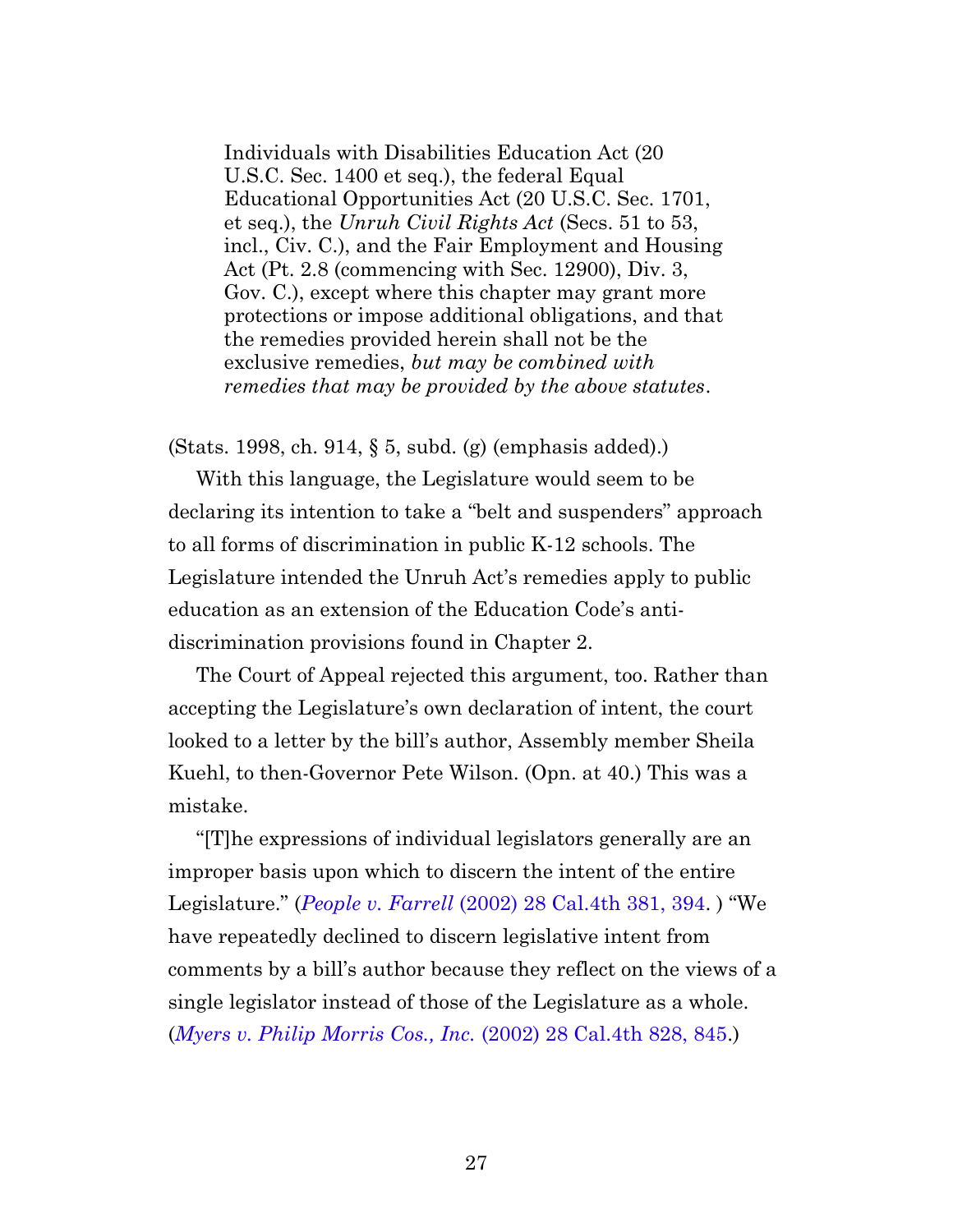The words the Legislature used are the best expressions of its intent. (*Bostock*, *supra*[, 140 S.Ct. at p. 1737](https://www.westlaw.com/Document/I576207cbaed911eaa4a6da07b08de5cd/View/FullText.html?transitionType=Default&contextData=(sc.Default)&VR=3.0&RS=cblt1.0#p1737).) With this bill, the Legislature told the Court what it intended – the remedies of the Unruh Act may be combined with those in the Education Code. The egregious misconduct of WCCUSD and its employees is precisely the conduct the Legislature sought to remedy.

#### **CONCLUSION**

<span id="page-27-0"></span>The Court of Appeal criticized the federal authority for what it viewed as a lack of analysis. (Opn. at 35–36.) Perhaps the court simply over-analyzed the question. As the Court concluded in *Burks*, the Legislature's progressive shrinking of the enumerated categories covered by the Act to "all business establishments of every kind whatsoever" did not evince an intent to eliminate the previously specified categories. Rather, it made that listing "mere surplusage, unnecessary in view of the broad language of the act as finally passed." (*[Burks v. Poppy Const. Co.](https://casetext.com/case/burks-v-poppy-construction-co#p469)*, *supra*, 57 Cal.2d at [p. 469](https://casetext.com/case/burks-v-poppy-construction-co#p469).) The Court of Appeal did not address this point.

What remains is a conflict in the federal and state cases which only this Court can resolve. It should grant the petition and resolve that conflict.

Respectfully submitted,

Dated: December 23, 2020 By: /s/ A. Charles Dell'Ario

Alan Charles Dell'Ario Attorney for Petitioner Brennon B.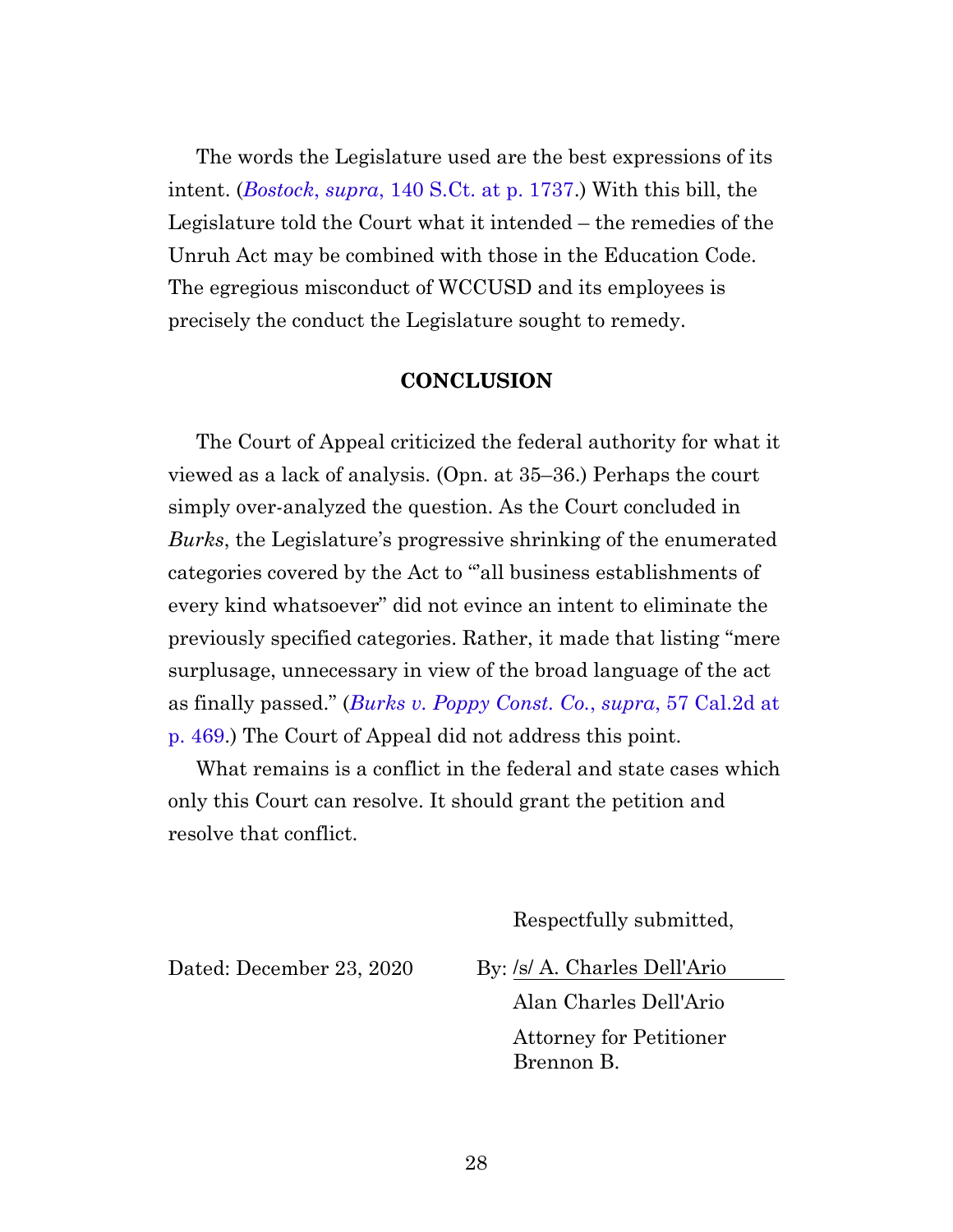### **CERTIFICATE OF COMPLIANCE**

<span id="page-28-0"></span>This brief is set using **13-pt Century Schoolbook**. According to TypeLaw.com, the computer program used to prepare this brief, this brief contains **4,977** words, excluding the cover, tables, signature block, and this certificate.

The undersigned certifies that this brief complies with the form requirements set by California Rules of Court, rule 8.204(b) and contains fewer words than permitted by rule 8.504(d) or by Order of this Court.

Dated: December 23, 2020 By: /s/ Alan Charles Dell'Ario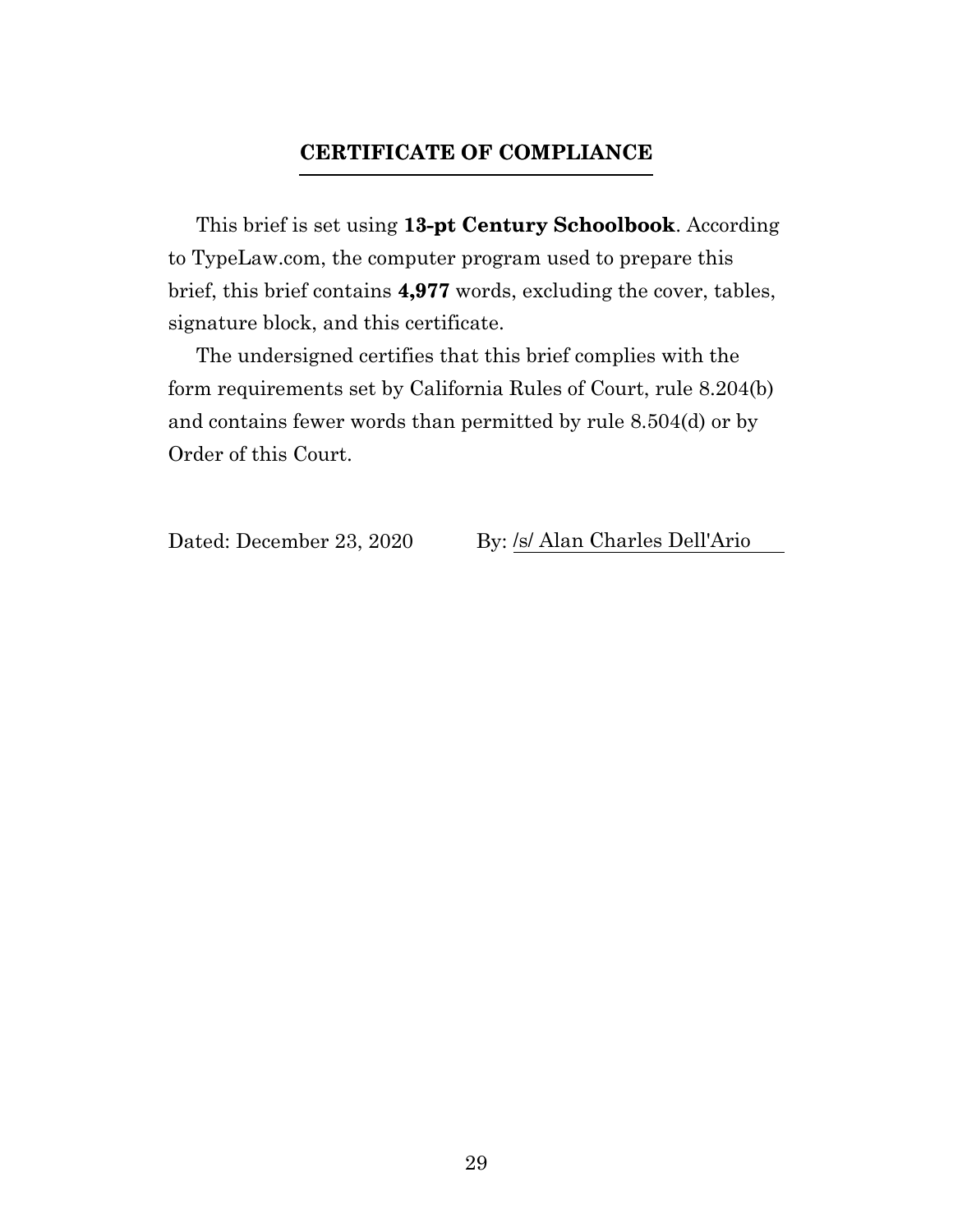# <span id="page-29-0"></span>**Attachment A – A157026 Opinion**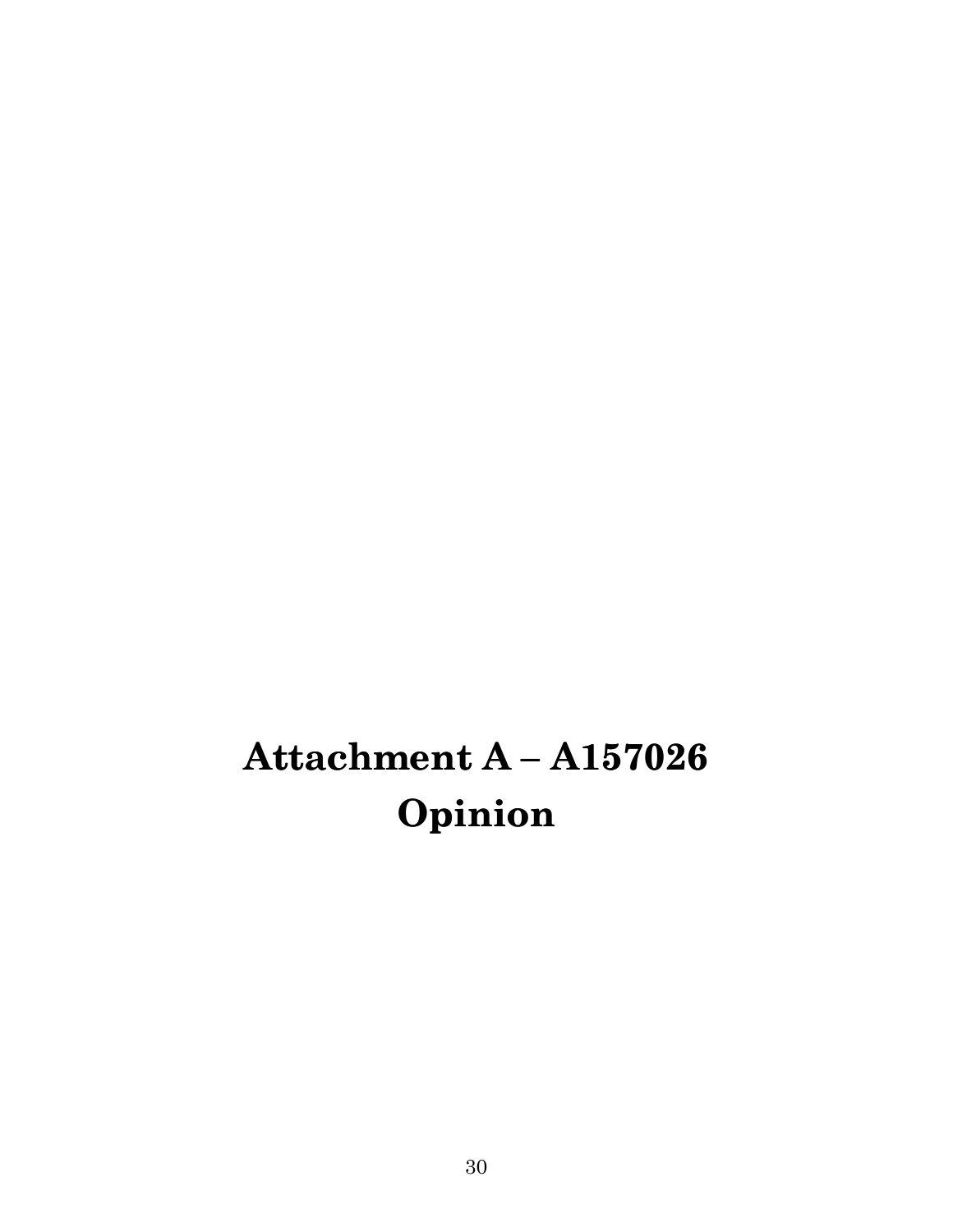Filed 11/13/20

#### **CERTIFIED FOR PUBLICATION**

#### IN THE COURT OF APPEAL OF THE STATE OF CALIFORNIA

#### FIRST APPELLATE DISTRICT

#### DIVISION ONE

BRENNON B.,

Petitioner,

v.

THE SUPERIOR COURT OF CONTRA COSTA COUNTY,

Respondent; WEST CONTRA COSTA UNIFIED SCHOOL DISTRICT et al.

Real Parties in Interest.

A157026

 (Contra Costa County Super. Ct. No. MSC1601005)

#### **INTRODUCTION**

We are asked to decide two issues: (1) whether a public school district is a business establishment for purposes of the Unruh Civil Rights Act (Civ. Code, § 51), and (2) even if a school district is not a business establishment, whether it can nevertheless be sued under the Unruh Act where, as here, the alleged discriminatory conduct is actionable under the Americans With Disabilities Act (ADA) (42 U.S.C. § 12101 et seq.). Both are issues of first impression in the California appellate courts.

Our Supreme Court has examined the meaning of the term "business establishment" as used in the Unruh Act in a number of cases. However, the defendant in each was a private entity. Thus, the court has had no occasion to consider whether a government entity, and specifically an agent of the

1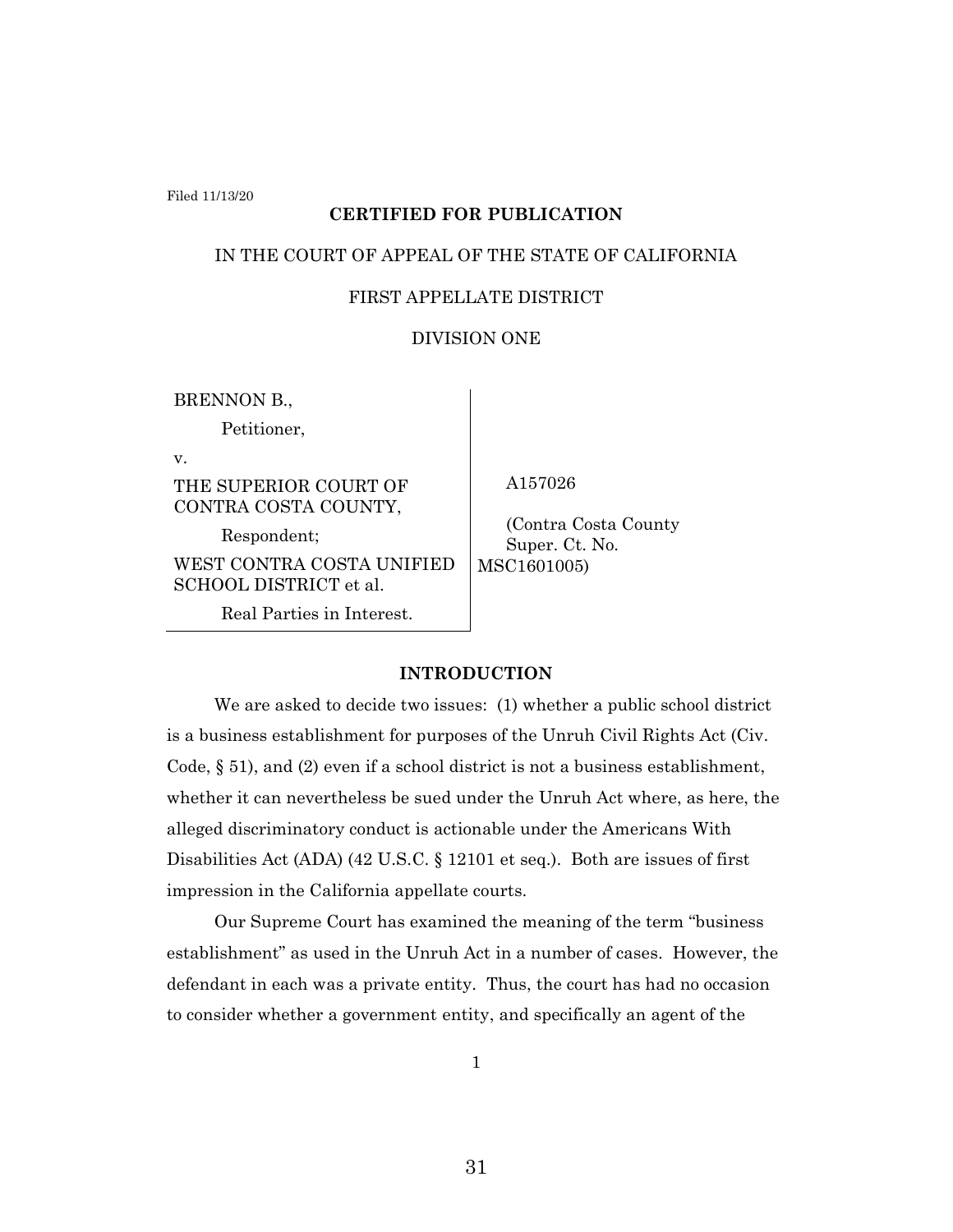state performing a state constitutional obligation, such as a public school district, is a business establishment within the meaning of the Act.<sup>1</sup>

We have therefore followed the analytical template our high court has employed in deciding whether a private entity is a business establishment for purposes of the Act, examining the historical genesis of the Act and the Act's limited legislative history, and canvassing the court's decisions and considering the scholarly articles to which the court has regularly cited, as well as other pertinent authorities. This multi-pronged inquiry leads us to conclude public school districts are not business establishments under the Unruh Act.

We further conclude the Unruh Act imposes liability only on business establishments and therefore reject petitioner's alternative assertion that, even if a public school district is not a business establishment, it may nevertheless be held liable under the Act where, as here, the alleged discriminatory conduct is actionable under the ADA. Reading the language on which petitioner predicates his assertion in context, and in light of its legislative history and our high court's decisions discussing it, we conclude this language makes explicit that any violation of the ADA by a business establishment is also a violation of the Unruh Act.

<sup>&</sup>lt;sup>1</sup> "Public education is an obligation which the State assumed by the adoption of the Constitution. [Citations.] . . . '[M]anagement and control of the public schools [is] a matter of state[, not local,] care and supervision. . . .' [Citations.] . . . Local districts are the State's agents for local operation of the common school system. . . ." (*Butt v. State of California* (1992) 4 Cal.4th 668, 680–681.) "The Constitution has always vested 'plenary' power over education not in the districts, but in the State, through its Legislature, which may create, dissolve, combine, modify, and regulate local districts at pleasure." (*Id.* at p. 688; accord *Wells v. One2One Learning Foundation* (2006) 39 Cal.4th 1164, 1195.)

<sup>32</sup>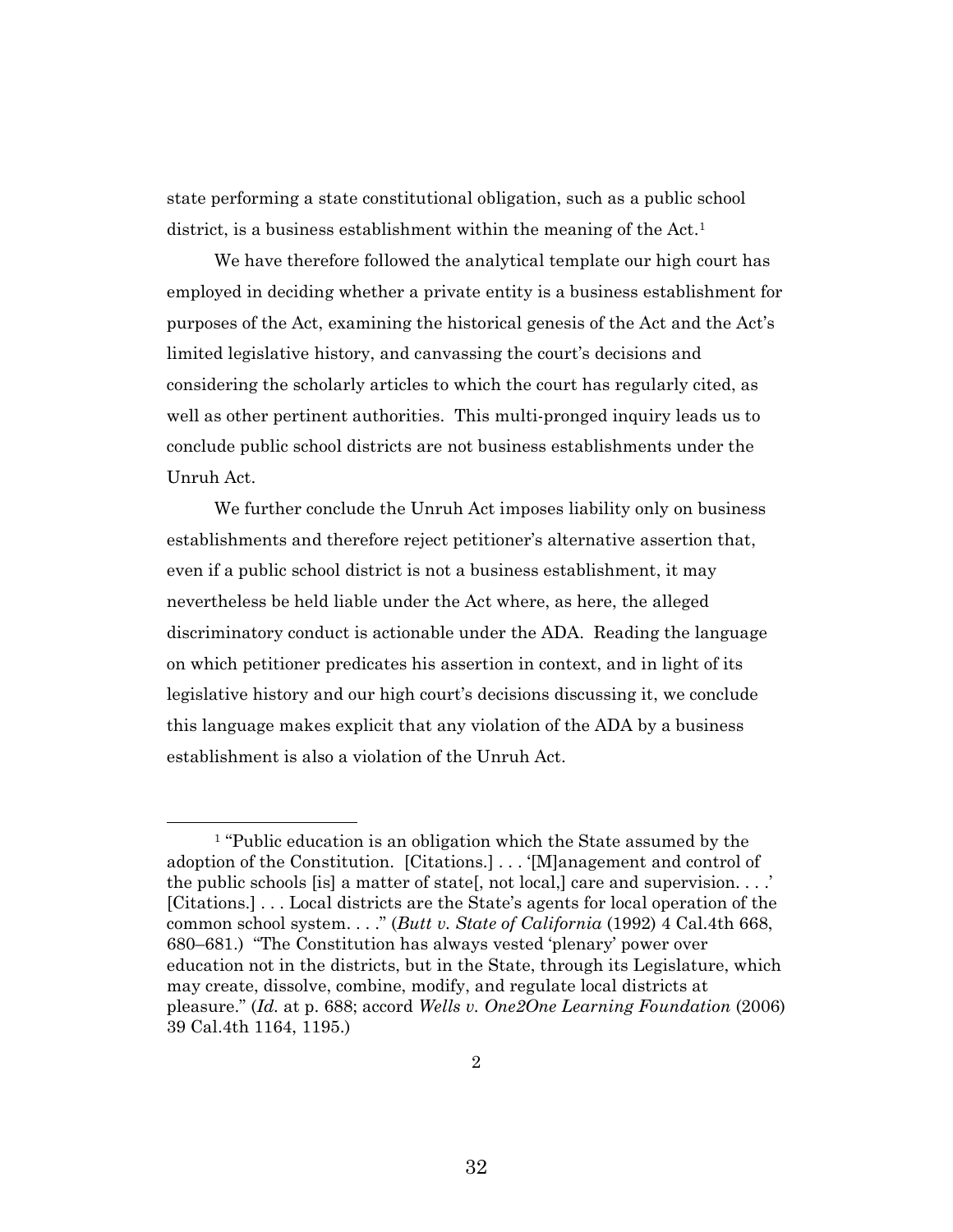In reaching these conclusions, we are by no means suggesting our public school districts are not subject to stringent anti-discrimination laws. They are. These include the panoply of antidiscrimination statutes set forth in the Education Code and applicable to all schools receiving any form of state funding or assistance (Ed. Code, § 200 et seq.) and the comprehensive antidiscrimination provisions set forth in the Government Code and applicable to all government entities (Gov. Code, § 11135), as well as federal constitutional mandates (actionable under 42 U.S.C. § 1983), and statutes such as Title IX of the Education Amendments of 1972 (20 U.S.C. § 1681 et seq.), Title II of the ADA (42 U.S.C. § 12131 et seq.), and section 504 of the Rehabilitation Act of 1973 (29 U.S.C. § 794).

We thus conclude the trial court did not err in sustaining the school district's demurrer to petitioner's cause of action under the Unruh Act without leave to amend, and therefore deny his petition for a writ of mandate (Code Civ. Proc., § 1085) challenging that ruling.

#### **DISCUSSION<sup>2</sup>**

#### *Historical Background of the Unruh Act*

"The general policy embodied in [Civil Code] section 51 can be traced to the early common law doctrine that required a few, particularly vital, public enterprises—such as privately owned toll bridges, ferryboats, and inns—to serve all members of the public without arbitrary discrimination. (See generally, Tobriner & Grodin, *The Individual and the Public Service Enterprise in the New Industrial State* (1967) 55 Cal.L.Rev. 1247, 1250 [(Tobriner & Grodin)].) After the United States Supreme Court, in the *Civil* 

<sup>2</sup> Given the issues before us, we need not discuss the specific factual and procedural background of this case. Suffice it to say petitioner, who suffers from autism, has alleged, among other things, that he has been the victim of disability discrimination at the hands of school personnel.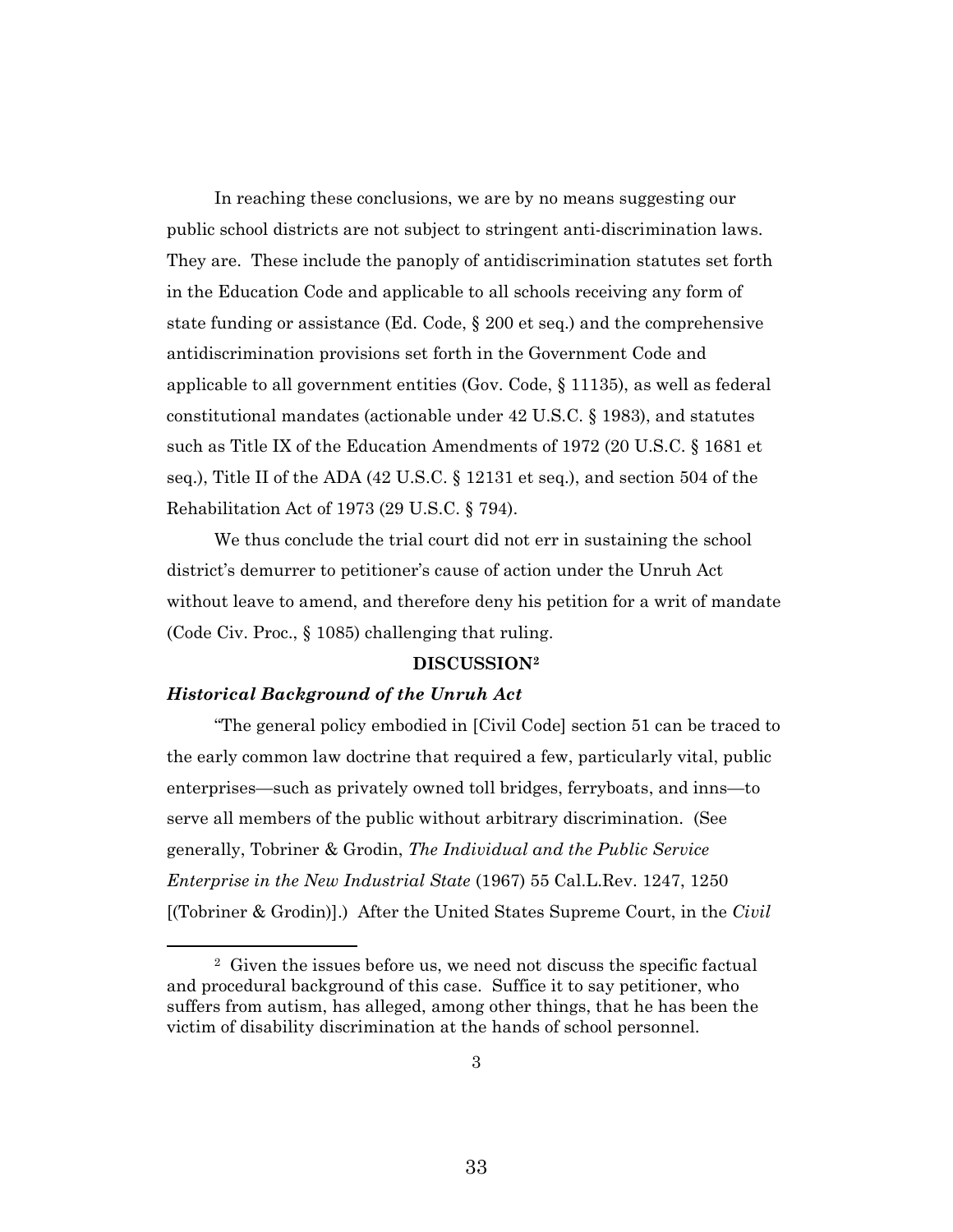*Rights Cases* (1883) 109 U.S. 3 . . . , invalidated the first federal public accommodation statute, California joined a number of other states in enacting its own initial public accommodation statute, the statutory predecessor of the current version of [Civil Code] section 51. (Stats. 1897, ch. 108, § 2, p. 137.)" (*Warfield v. Peninsula Golf & Country Club* (1995) 10 Cal.4th 594, 607–608 (*Warfield*).)

Given the issues before us, it bears making more than passing reference to the *Civil Rights Cases.* These cases arose under a federal statute that prohibited private citizens from discriminating on the basis of race in operating or providing " 'accommodations, advantages, facilities, and privileges of inns, public conveyances on land or water, theatres, and other places of public amusement.'" (*Civil Rights Cases, supra,* 109 U.S. at p. 9.) Any person violating this prohibition was subject to a civil penalty enforceable in a legal action by the aggrieved person and to criminal prosecution. (*Ibid.*) The United States Supreme Court invalidated the statute.

The court first concluded the statute could not be sustained under the Fourteenth Amendment because the statutory prohibition was divorced from state action and was directed at conduct by private persons. (*Civil Rights Cases, supra,* 109 U.S. at pp. 10–20.) "It is State action of a particular character that is prohibited. Individual invasion of individual rights is not the subject matter of the amendment." (*Id.* at p. 11.) The court next considered whether the statute could be sustained under the Thirteenth Amendment as "necessary and proper" to enforce the constitutional prohibition of slavery. (*Id.* at pp. 20–24.) The court concluded "the act of a mere individual, the owner of the inn, the public conveyance or place of amusement, refusing the accommodation" could not "be justly regarded as

4

34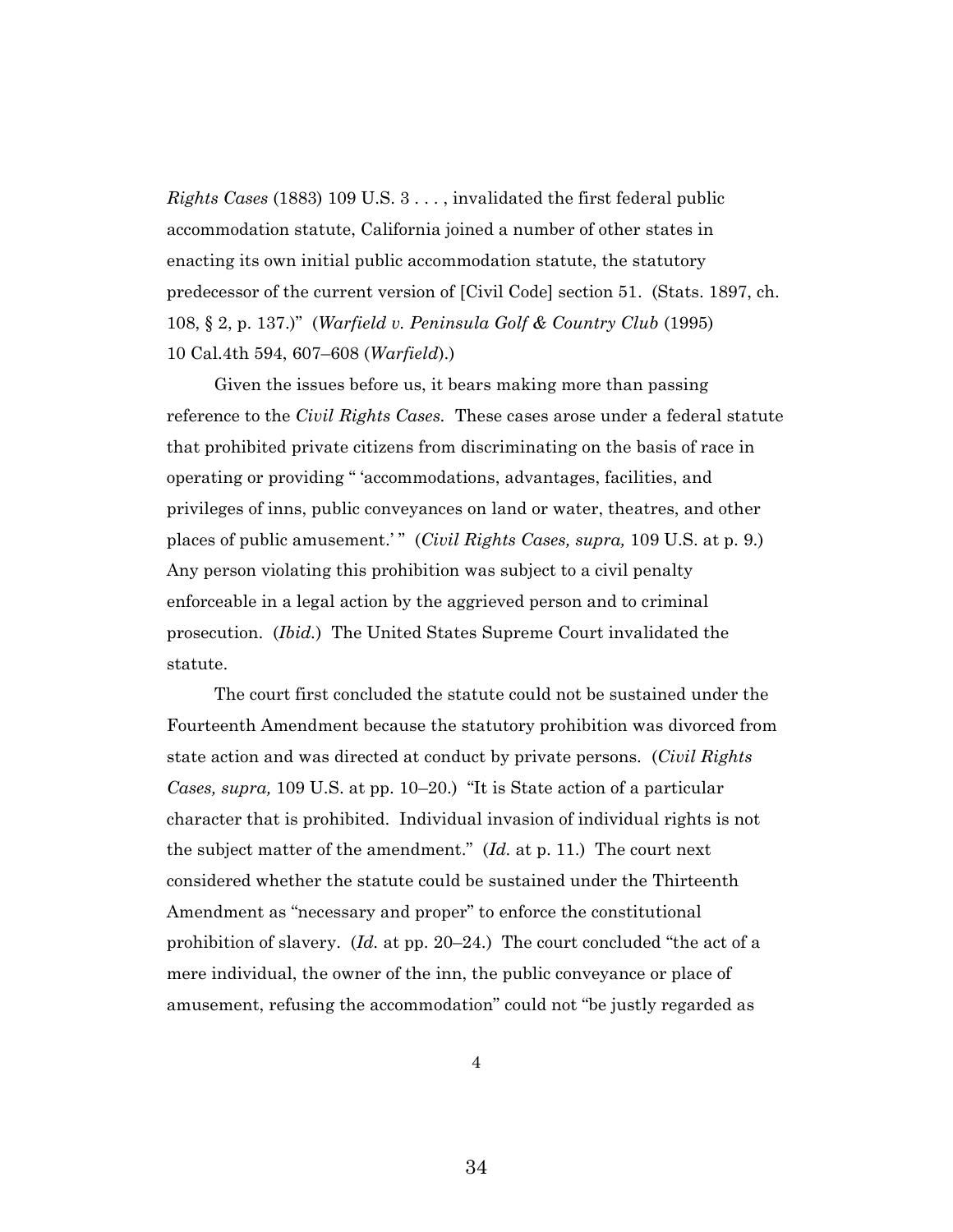imposing any badge of slavery or servitude upon the applicant." Rather, said the court, it was an act "inflicting an ordinary civil injury, properly cognizable by the laws of the State, and presumably subject to redress by those laws." (*Id.* at p. 24.)

As our Supreme Court has since observed, many states, including California, enacted the state laws necessary to replace the invalidated federal statute that had endeavored to prohibit discriminatory conduct by private persons in the operation and provision of public accommodations, conveyances and places of amusement. (E.g., *Curran v. Mount Diablo Council of the Boy Scouts* (1998) 17 Cal.4th 670, 686 (*Curran*); *Warfield, supra,* 10 Cal.4th at p. 607.) Thus, the nomenclature "public accommodation" statutes. (See *Curran,* at pp. 686–687; *Warfield,* at pp. 607–608; see generally Horowitz, *The 1959 California Equal Rights in "Business Establishments" Statute—A Problem in Statutory Application* (1960) 33 So.Cal.L.Rev. 260, 263 (Horowitz)<sup>3</sup> .)

" 'Expanding upon the limited category of "public service enterprises" to which the early common law doctrine applied, "<sup>4</sup> California's "'1897 statute,

<sup>3</sup> Our Supreme Court has cited to this scholarly article in each of its principle decisions addressing whether the defendant was a business establishment under the Act. (E.g., *Curran, supra,* 17 Cal.4th at p. 687, fn. 13; *Warfield, supra,* 10 Cal.4th at p. 608, fn. 8; *Isbister v. Boys' Club of Santa Cruz* (1985) 40 Cal.3d 72, 81 (*Isbister*) [describing Horowitz as "the principal commentator on the Unruh Act"]; *O'Connor v. Village Green Owners Assn.*  (1983) 33 Cal.3d 790, 796 (*O'Connor*); *Burks v. Poppy Construction Co.* (1962) 57 Cal.2d 463, 469 (*Burks*).)

<sup>4</sup> The "public service doctrine" imposed on occupations and enterprises "providing a particular product or service to the community . . . attached to them certain obligations," including "the duty to serve all customers on reasonable terms without discrimination." (Tobriner & Grodin, *supra,*  55 Cal.L.Rev. at p. 1250.) Such occupations and enterprises included that of "blacksmith, food seller, veterinarian, and tailor, as well as those of common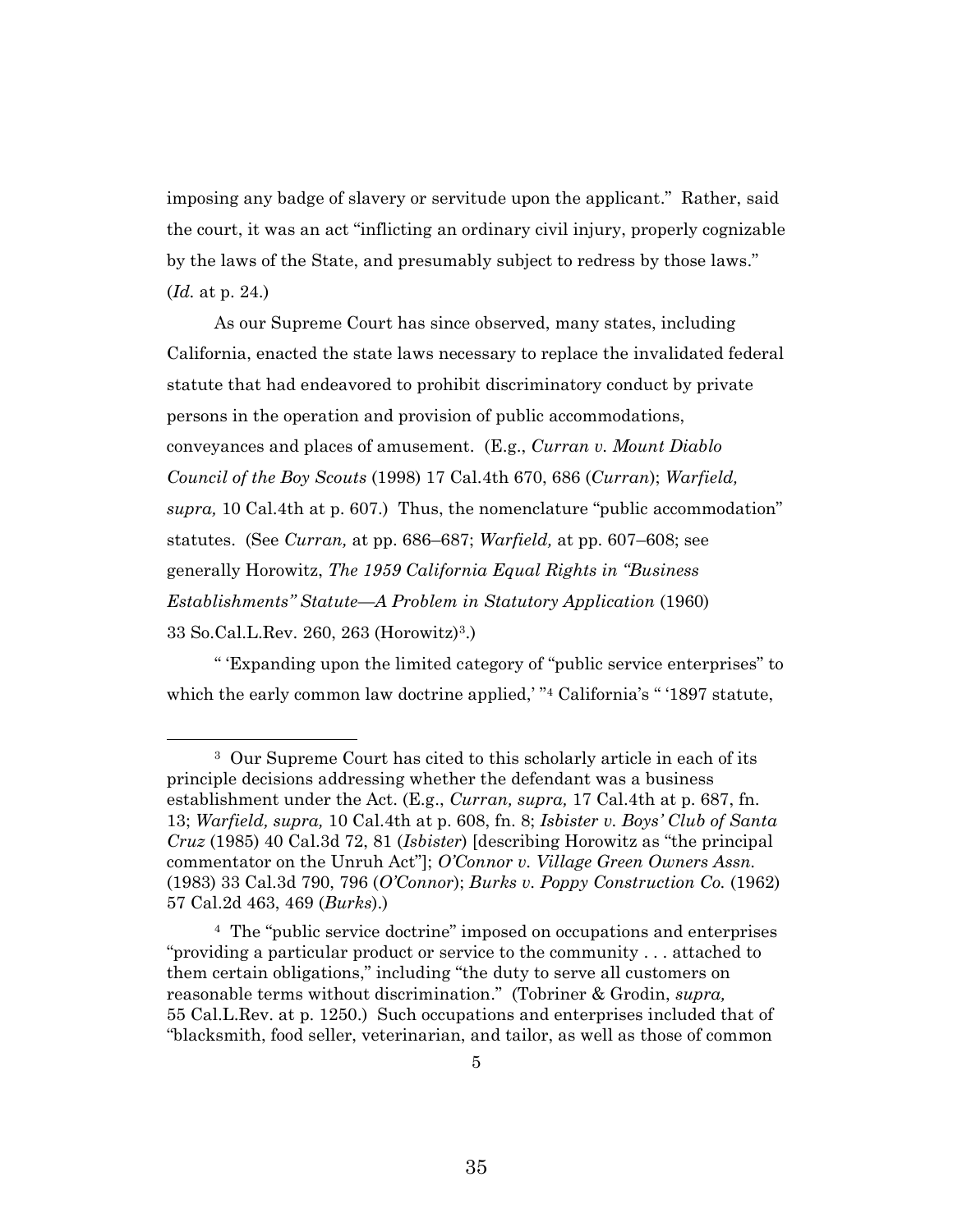as amended in 1919 and 1923, provided that "[a]ll citizens within the jurisdiction of this state are entitled to the full and equal accommodations, advantages, facilities and privileges of inns, restaurants, hotels, eating houses, places where ice cream or soft drinks of any kind are sold for consumption on the premises, barber shops, bath houses, theaters, skating rinks, public conveyances and all other places of public accommodation or amusement, subject only to the conditions and limitations established by law, and applicable alike to all citizens." (Stats.1923, ch. 235,  $\S$  1, p. 485.)' "<sup>5</sup> (*Curran, supra,* 17 Cal.4th at pp. 686–687, quoting *Warfield, supra,*  10 Cal.4th at pp. 607–608; see generally Horowitz, *supra,* 33 So.Cal.L.Rev. at p. 261 [prior to 1959, there were "a few areas in which California law prohibited racial discrimination by private persons: *e.g.,* the Legislature had, in 1893 and 1897, enacted what eventually became Civil Code Sections 51– 54, prohibiting such discrimination by operators of places of 'public accommodation,' 'amusement,' and 'entertainment,' " fn. & italics omitted].)

Thus, nothing in the historical context from which the Unruh Act emerged suggests the state's earlier public accommodation statutes were enacted to reach "state action." And there is much authority to the

carrier and innkeeper." (*Ibid.,* fns. omitted; see *Warfield, supra,* 10 Cal.4th at p. 607; Horowitz, *supra,* 33 So.Cal.L.Rev. at p. 280.)

<sup>5</sup> The original 1897 statute was uncodified (Stats. 1897, ch. 108, § 1, p. 137), but "was virtually identical" to section 51 as first enacted. (Horowitz, *supra,* 33 So.Cal.L.Rev. at p. 263.) The uncodified statute provided in pertinent part: "[A]ll citizens within the jurisdiction of this State shall be entitled to the full and equal accommodations, advantages, facilities, and privileges of inns, restaurants, hotels, eating-houses, barber-shops, bathhouses, theaters, skating-rinks, and all other places of public accommodation or amusement, subject only to the conditions and limitations established by law and applicable alike to all citizens." (Stats. 1897, ch. 108, § 1, p. 137; see *Curran, supra,* 17 Cal.4th at p. 704 (conc. opn. of Mosk, J.).)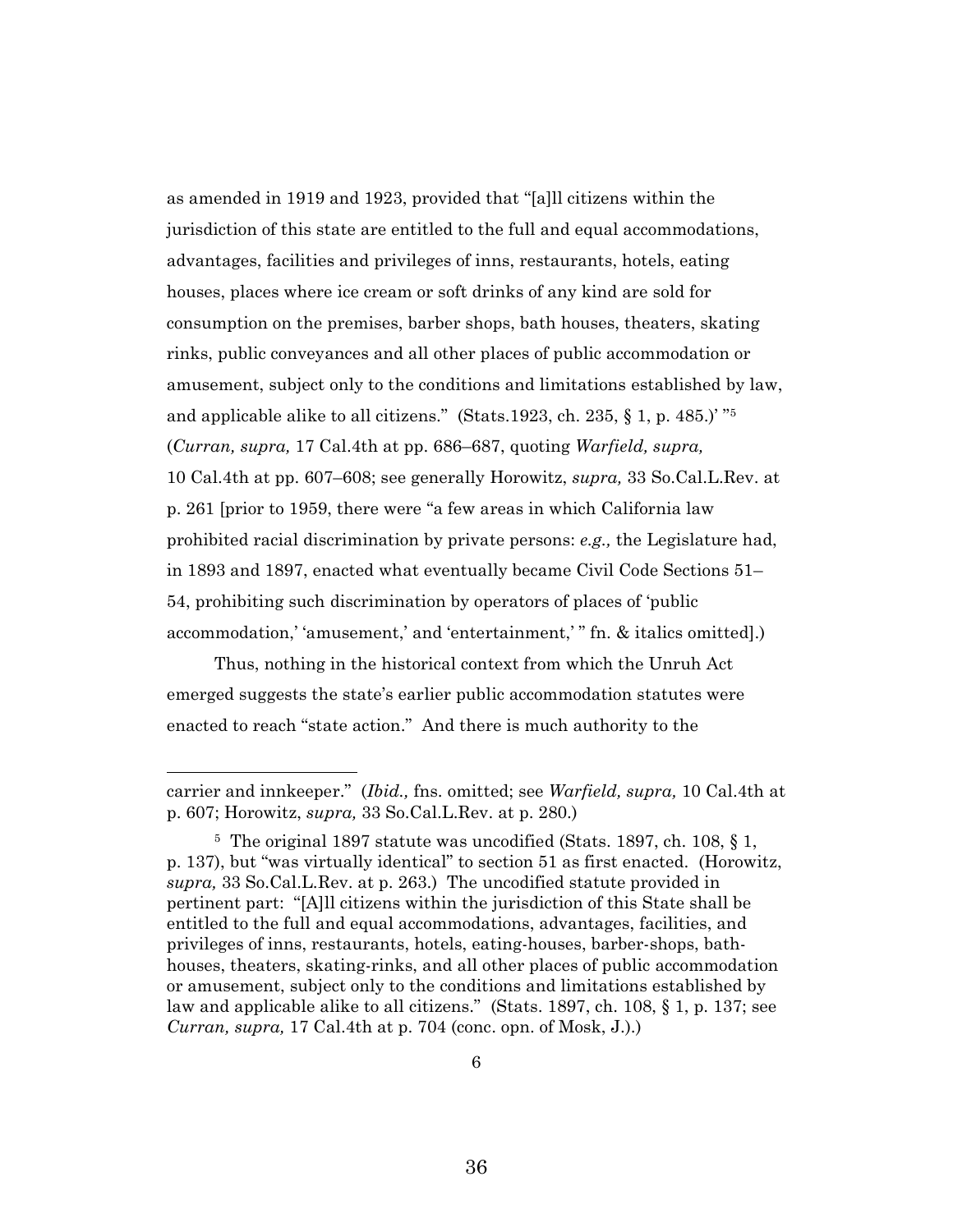contrary—that these statutes were enacted to secure within our state law the prohibition against discrimination by privately owned services and enterprises the United States Supreme Court referenced in the *Civil Rights Cases* and which the common law had already begun to recognize through the public service doctrine.(See *Curran, supra,* 17 Cal.4th at pp. 686–687; *Warfield, supra,* 10 Cal.4th at pp. 607–608; see also Horowitz, *supra*, 33 So.Cal.L.Rev. at p. 281 ["[i]t was clear that in [former] [Civil Code] Sections 51 and 52 the Legislature enacted a principle creating a right not to be discriminated against on grounds of race in some, but not all, relationships between private persons"].)

## *Enactment of the Unruh Act*

" 'In 1959, in apparent response to a number of appellate court decisions that had concluded that the then-existing public accommodation statute did not apply to the refusal of a private cemetery, a dentist's office, and a private school to make their facilities available to African–American patrons (see *Long v. Mountain View Cemetery Assn.* (1955) 130 Cal.App.2d 328. . . ; *Coleman v. Middlestaff* (1957) 147 Cal.App.2d Supp. 833 . . . ; *Reed v. Hollywood Professional School* (1959) 169 Cal.App.2d Supp. 887. . . [(*Reed)*]), the Legislature undertook, through enactment of the Unruh Civil Rights Act, to revise and expand the scope of the then-existing version of [Civil Code] section 51.' " (*Curran, supra,* 17 Cal.4th at p. 687, quoting *Warfield, supra,*  10 Cal.4th at p. 608.)

Given the issues before us, we again pause briefly to more fully describe *Reed.* In that case, a private school refused to admit a five-year-old prospective student because of her race, and she sued for damages under the state's public accommodation law. After suffering a nonsuit, she appealed to the superior court appellate division. (*Reed, supra,* 169 Cal.App.2d Supp. at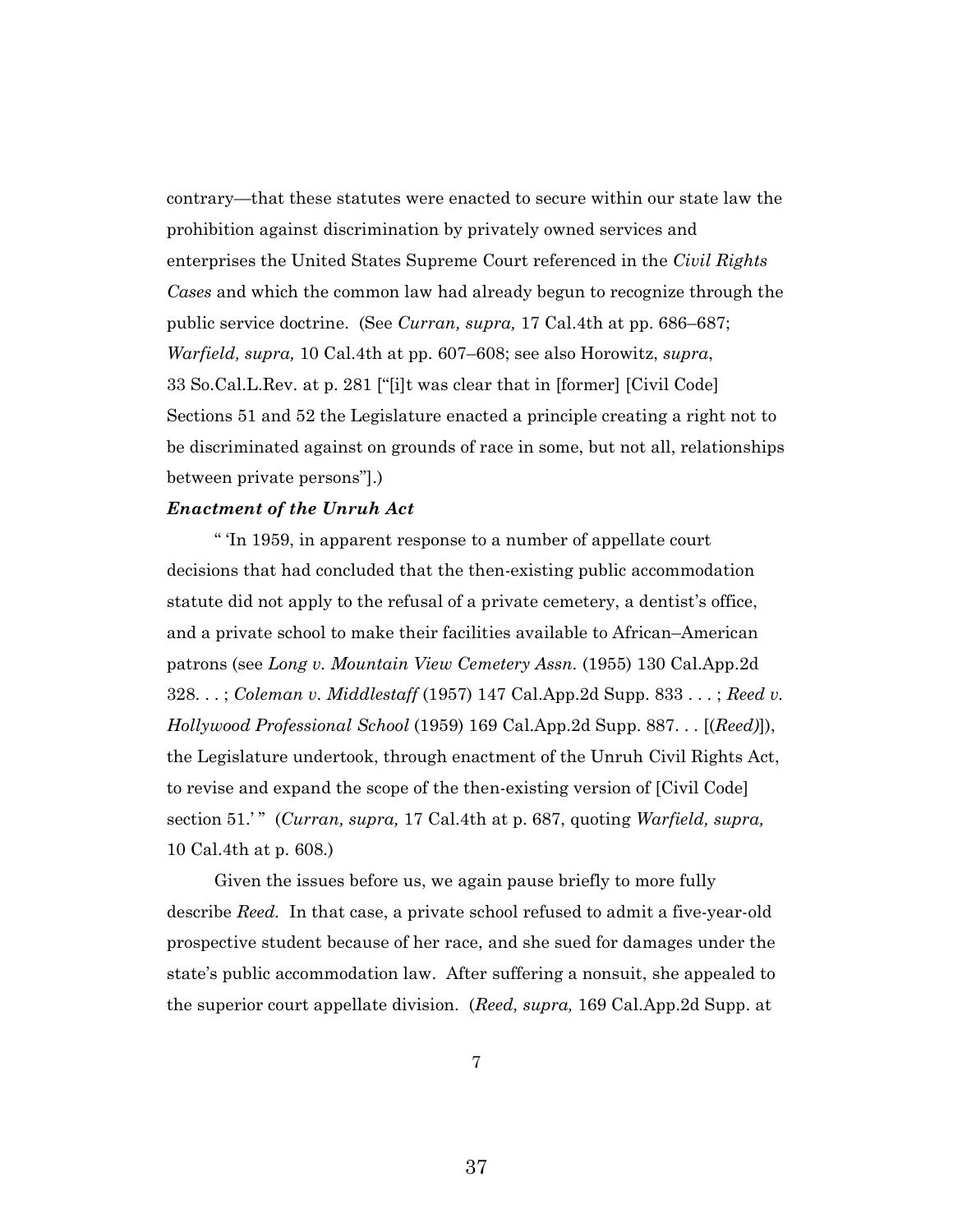p. 888.) The court concluded, on comparing the enterprises enumerated in the statute, that the private school was "not a place of public accommodation or amusement" within the meaning of the statute. (*Id.* at p. 890; *Id*. at p. 889 ["The settled rule of law is that the expression 'all other places' means all other places of a like nature to those enumerated."].)

The court also contrasted the private school with the state public school system, pointing out the latter secured the educational rights of all students, including the plaintiff (*Reed, supra,* 169 Cal.App.2d Supp at pp. 888–889) and that "racial discrimination in public education is unconstitutional." (*Id.* at p. 890, citing *Brown v. Board of Education of Topeka* (1954) 347 U.S. 483 (*Brown*).) The court additionally rejected the plaintiff's invitation to conclude, solely on the basis of "public policy," that the public accommodation statute applied "to a matter of private relationship such as that here before us, since the defendant school has no monopoly and since the Legislature has specifically declared the public policy of the state in regard to discrimination in particular locations and it is the office of the Legislature and not of this court to make any additional enumerations which may be desirable."<sup>6</sup> (*Reed,* at pp. 891–892.)

<sup>6</sup> The court's reference to a "monopoly" referred to cases such *James v. Marinship Corp.* (1944) 25 Cal.2d 721, 724, 745, in which our high court upheld a preliminary injunction prohibiting a shipbuilder from discharging African American employees based on a closed shop agreement with a closed union that discriminated on the basis of race. "Where a union has, as in this case, attained a monopoly of the supply of labor by means of closed shop agreements and other forms of collective labor action, such a union occupies a quasi public position similar to that of a public service business and it has certain corresponding obligations. It may no longer claim the same freedom from legal restraint enjoyed by golf clubs or fraternal associations. Its asserted right to choose its own members does not merely relate to social relations; it affects the fundamental right to work for a living." (*Id.* at p. 731.) "The discriminatory practices involved in this case are, moreover,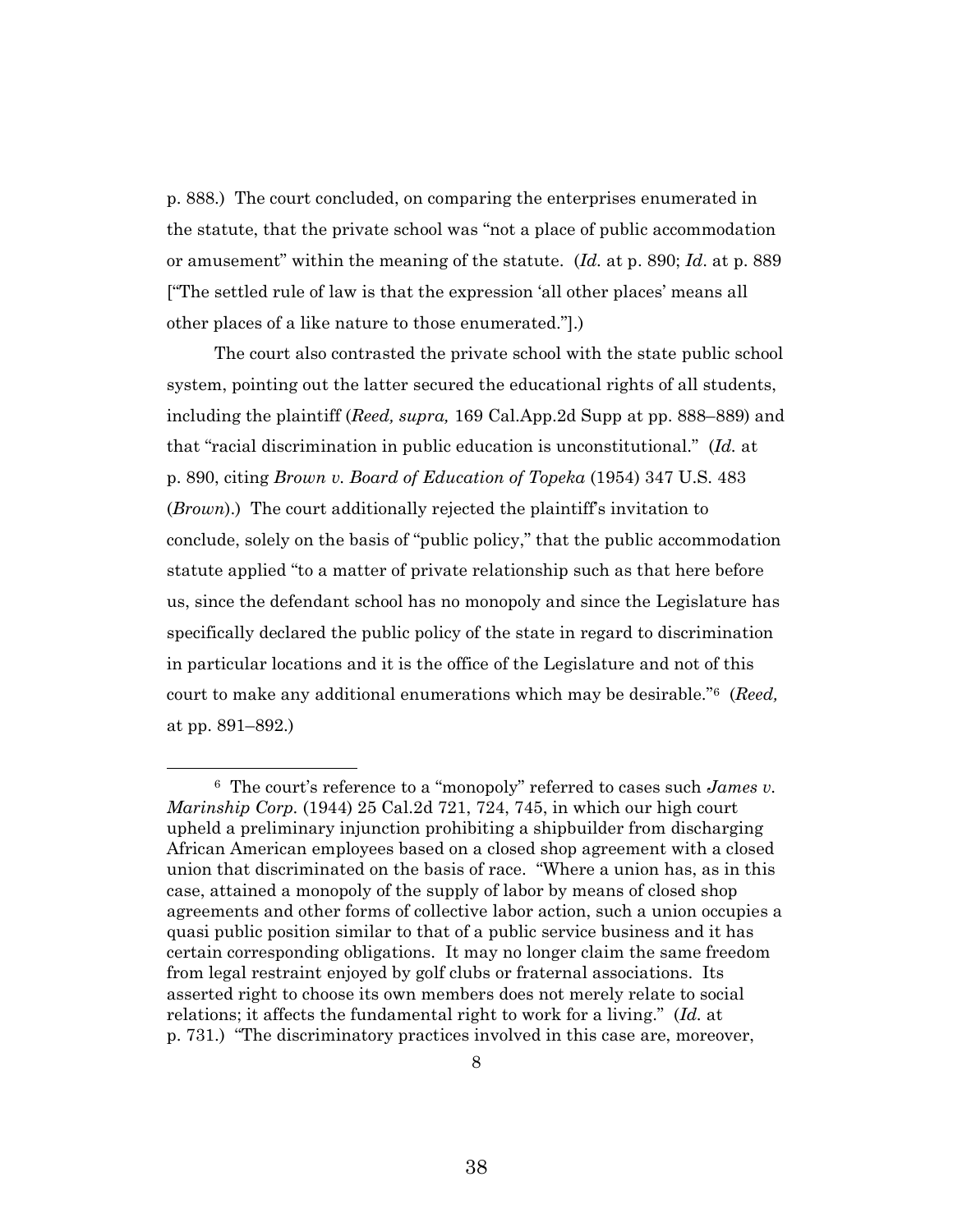As initially introduced, the legislation " 'proposed to revise the first paragraph of [the then existing] [Civil Code] section 51 to provide: "All citizens within the jurisdiction of this State, no matter what their race, color, religion, ancestry, or national origin, are entitled to the full and equal admittance, accommodations, advantages, facilities, membership, and privileges in, or accorded by, all public or private groups, organizations, associations, business establishments, schools, and public facilities; to purchase real property; and to obtain the services of any professional person, group or association.' [Citation.] Thereafter, the bill underwent a series of amendments in both houses of the Legislature.'" (*Curran, supra,* 17 Cal.4th at p. 687, italics omitted, quoting *Warfield, supra,* 10 Cal.4th at p. 608.)

These amendments, chronicled by Professor Horowitz, are of significant interest, given the issues before us. (See *Curran, supra,* 17 Cal.4th at p. 687, fn. 13, quoting *Warfield, supra,* 10 Cal.4th at p. 608, fn. 8 [" 'The complete

contrary to the public policy of the United States and this state. The United States Constitution has long prohibited governmental action discriminating against persons because of race or color. (5th, 14th, and 15th Amendments.)" (*James v. Marinship Corp.,* at p. 739.) "Although the constitutional provisions have been said to apply to state action rather than to private action, they nevertheless evidence a definite national policy against discrimination because of race or color. Defendants contend that 'individual invasion of individual rights' can be prohibited only by a statute of the state, and they point out that California statutes forbidding racial discrimination by private persons relate only to certain specifically enumerated businesses such as inns, restaurants, and the like, but not to labor unions. (Civ. Code, §§ 51–52.) It has been said, however, that such statutes, to the extent that they embrace public service businesses, are merely declaratory of the common law. [Citations.] . . . Where, as here, a labor union has attained a monopoly of the labor supply through closed shop agreements, such a union, like a public service business, may not unreasonably discriminate against Negro workers for the sole reason that they are colored persons." (*Id.* at p. 740; see Tobriner & Grodin, *supra,* 55 Cal.L.Rev. at pp. 1256–1258.)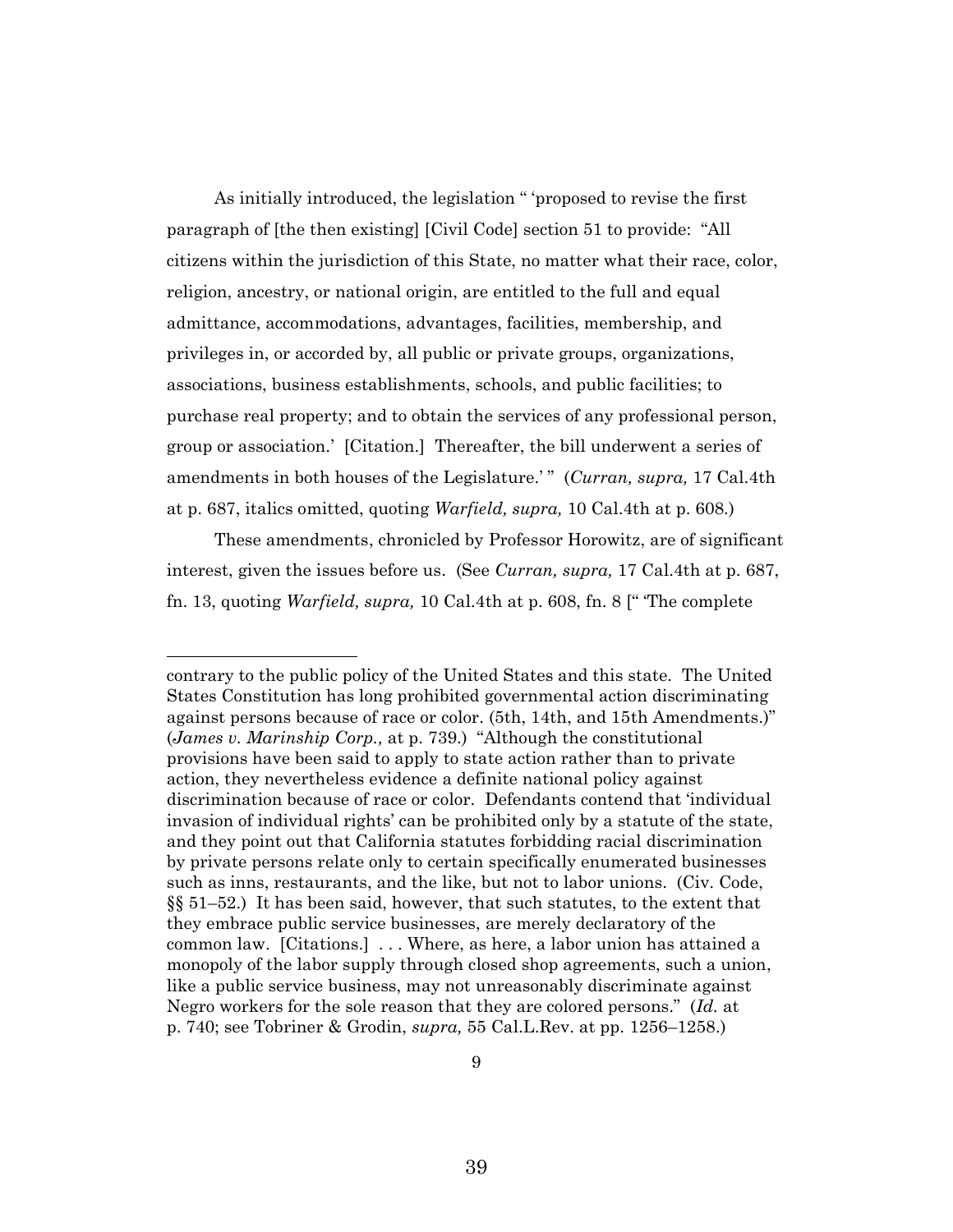progression of the bill through the Legislature is set forth in detail in

Horowitz[, *supra,*] 33 So.Cal.L.Rev. [at pp.] 265–270.' "].)

Two months after it was introduced, the bill was amended on March 24,

1959, as follows (new language italicized and some also bolded for emphasis):

" 'All citizens within the jurisdiction of this State, no matter what their race, color, religion, ancestry, or national origin, are entitled to the full and equal admittance, accommodations, advantages, facilities, membership, and privileges in, or accorded by, all public or private groups, organizations, associations, business establishments, **schools**, and public facilities, *except those institutions organized primarily for the purpose of, and which practice, the furthering of a specific sectarian religious belief or a specific national culture, and which limit their membership or affiliations to only those persons with a corresponding religious belief or national derivation*; to purchase real property; and to obtain the services of any professional person, group or association.' " (Horowitz, *supra,* 33 So.Cal.L.Rev. at p. 266 & fn. 32.)

A week later, on March 30, the legislation was again amended to read

(new language italicized and some also bolded for emphasis):

" '. . . *All citizens within the jurisdiction of this State are free and equal, and no matter what their race, color, religion, ancestry, or national origin are entitled to the full and equal admittance, accommodations, advantages, facilities, membership, privileges, services or benefits set out, but not limited, by this section:*

'*(a) To all business establishments of every kind whatsoever;*

'*(b) To all schools of every kind whatsoever, except those schools organized for the purpose of, and which practice, the furthering of a specific sectarian religious belief;*

'*(c) To the benefits administered or offered by any organization or institution receiving any tax advantage or exemption, or receiving any form of assistance from the Federal Government, or the State of California, or any municipality or any political subdivision of either;* '*(d) To membership in any and all business or professional organizations formed or maintained primarily for the protection or advancement of the business or professional interests of the members;* '*(e) To obtain the services of any professional person, group or association licensed or certified by the State of California, any*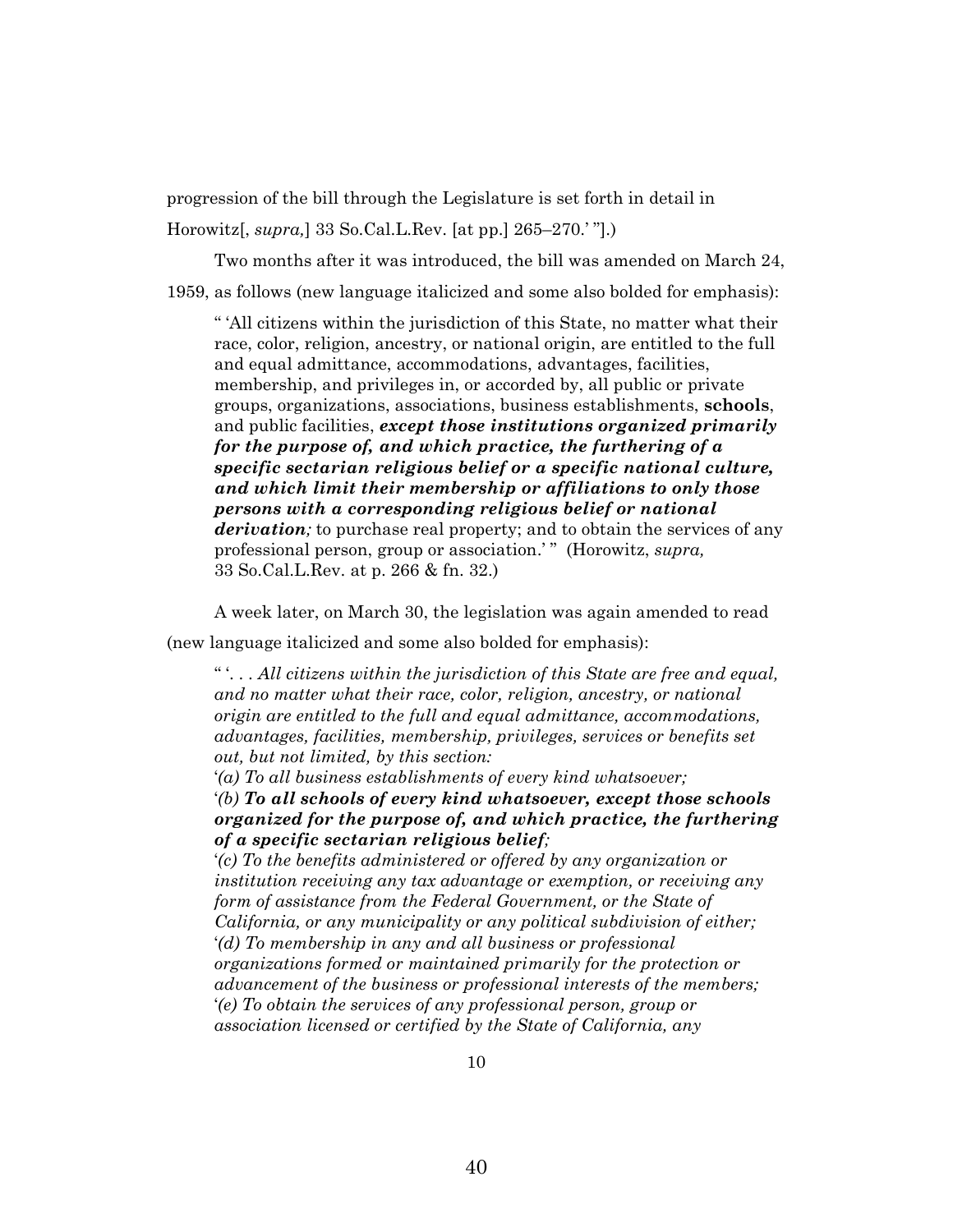*municipality or political subdivision or agency of either.*' " (Horowitz, *supra,* 33 So.Cal.L.Rev. at pp. 266–267 & fn. 33.)

A month later, on April 24, the bill was further amended (new language italicized and some also bolded for emphasis):

" '. . . All citizens within the jurisdiction of this State are free and equal, and no matter what their race, color, religion, ancestry, or national origin are entitled to the full and equal admittance, accommodations, advantages, facilities, membership, privileges, services or benefits set out, but not limited, by this section:

'(a) To all business establishments of every kind whatsoever;

'(b) **To all schools of every kind whatsoever, except those schools organized for the purpose of, and which practice, the furthering of a specific sectarian religious belief,** *insofar as the facilities of any such school so organized and following such practice are made available primarily to persons who subscribe to such belief*[;]

'(c) To the *charitable* benefits administered or offered by any organization or institution receiving any tax advantage or exemption, or receiving any form of assistance from the Federal Government, or the State of California, or any municipality or any political subdivision of either;

'(d) To membership in any and all business or professional organizations formed or maintained primarily for the protection or advancement of the business or professional interests of the members; '(e) To obtain the services of any professional person, group or association licensed or certified by the State of California, any municipality or political subdivision or agency of either.'" (Horowitz, *supra,* 33 So.Cal.L.Rev. at pp. 267–268 & fn. 34.)

Two weeks later, on May 12, the legislation was amended yet again

(new language italicized and some bolded for emphasis):

"... All citizens within the jurisdiction of this State are free and equal, and no matter what their race, color, religion, ancestry, or national origin are entitled to the full and equal admittance, accommodations, advantages, facilities, membership, privileges, services or benefits set out, . . . by this section:

'(a) To all business establishments of every kind whatsoever;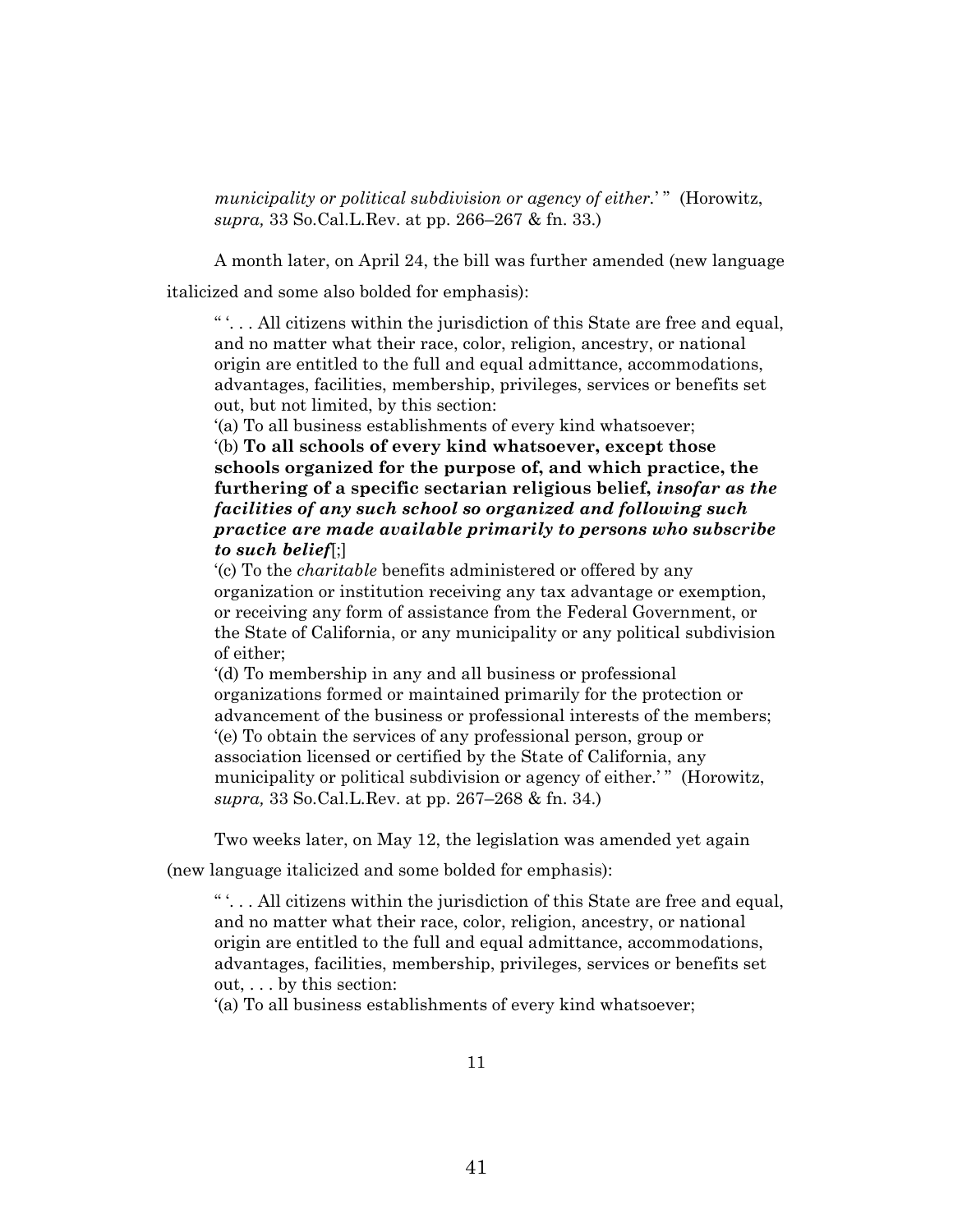## '*(b) To all schools which primarily offer business or vocational training . . . ;*

'(c) To the charitable benefits administered or offered by any organization or institution receiving any *direct subvention . . .* from the Federal Government, or the State of California, or any municipality or any political subdivision of either;

'(d) . . . *In* any and all business or professional organizations formed or maintained *by licensees of the State of California* primarily for the protection or advancement of the business or professional interests of the members;

'(e) . . . *From* any professional person, group or association licensed or certified by the State of California, any municipality or political subdivision or agency of either.'" (Horowitz, *supra*, 33 So.Cal.L.Rev. at p. 268 & fn. 35.)

A month later, on June 11, the legislation was amended by way of

significant deletions (bold added for emphasis):

" '. . . All citizens within the jurisdiction of this State are free and equal, and no matter what their race, color, religion, ancestry, or national origin are entitled to the full and equal admittance, accommodations, advantages, facilities, membership, privileges, services or benefits set out by this section:

'(a) To all business establishments of every kind whatsoever;

'(b) **To all schools which primarily offer business or vocational training**[.]' " (Horowitz, *supra,* 33 So.Cal.L.Rev. at p. 269 & fn. 36.)

Four days later, on June 15, the bill was amended one last time to read

as enacted (new language italicized):

" '. . . *This section shall be known, and may be cited, as the Unruh Civil Rights Act.*

'. . . *All* citizens within the jurisdiction of this State are free and equal, and no matter what their race, color, religion, ancestry, or national origin are entitled to the full and equal . . . *accommodations, advantages, facilities, privileges, or services in all business establishments of every kind whatsoever.'* " (Horowitz, *supra,* 33 So.Cal.L.Rev. at pp. 269–270 & fn. 37.)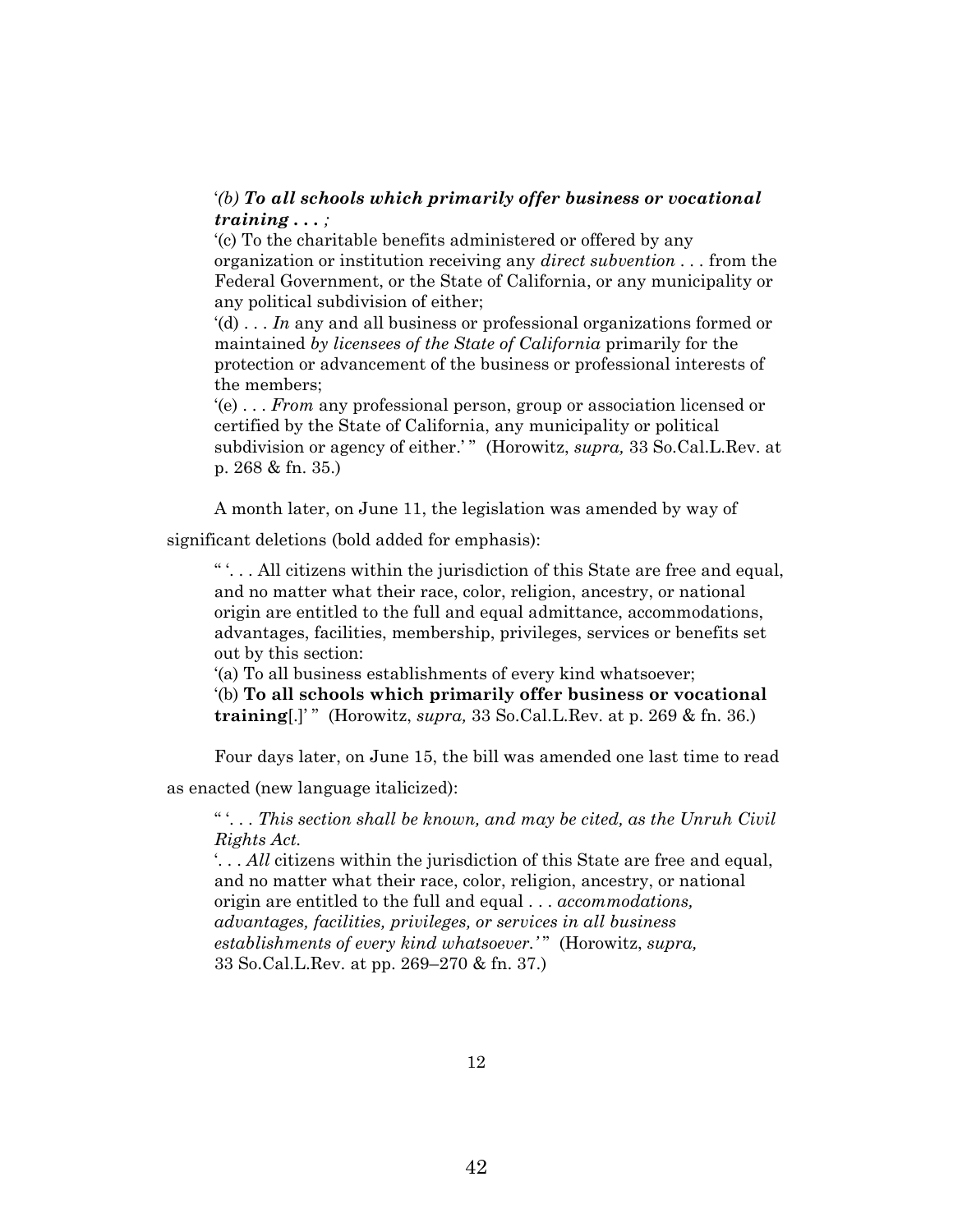Petitioner urges us to conclude that a public school district is a business establishment under the Unruh Act because prior versions of the legislation referred to "schools." However, in *Warfield,* our Supreme Court expressly rejected such a construction of the Act, as we discuss in more detail *infra.* (*Warfield, supra,* 10 Cal.4th at pp. 614–615.)

Moreover, the prior versions of the bill reflect a progressive narrowing of the legislation's applicability to "schools." Although the legislation as introduced referred to " 'schools,' " the first round of amendments excepted schools " 'organized primarily for the purpose of, and which practice, the furthering of a specific sectarian religious belief or a specific national culture, and which limit[ed] their membership or affiliations to only those persons with a corresponding religious belief or national derivation.'" (Horowitz, *supra,* 33 So.Cal.L.Rev. at p. 266 & fn. 32.) In the next round of amendments, the exception for schools furthering a national culture was eliminated. (*Id.* at pp. 266–267 & fn. 33.) And in subsequent amendments, the exception for religious schools was eliminated and only schools that

" 'primarily offer[ed] business or vocational training' " were included. (*Id.* at p. 268 & fn. 35, italics omitted.) Thus, the category of schools to which the penultimate version of the legislation applied would not have included any public grammar schools or even public secondary schools. While the latter may offer some business or vocational training, the primary responsibility of both primary and secondary public schools is basic educational instruction. (See Ed. Code, §§ 51210, subd. (a) [enumerating required course of study for grades 1 through 6], 51220 [enumerating areas of study for grades 7 through 12]; see also 56 Cal.Jur.3d Schools §§ 237 [overview of required courses of study for grades 1 through 6], 238 [overview of required courses of study for grades 7 through 12].)

13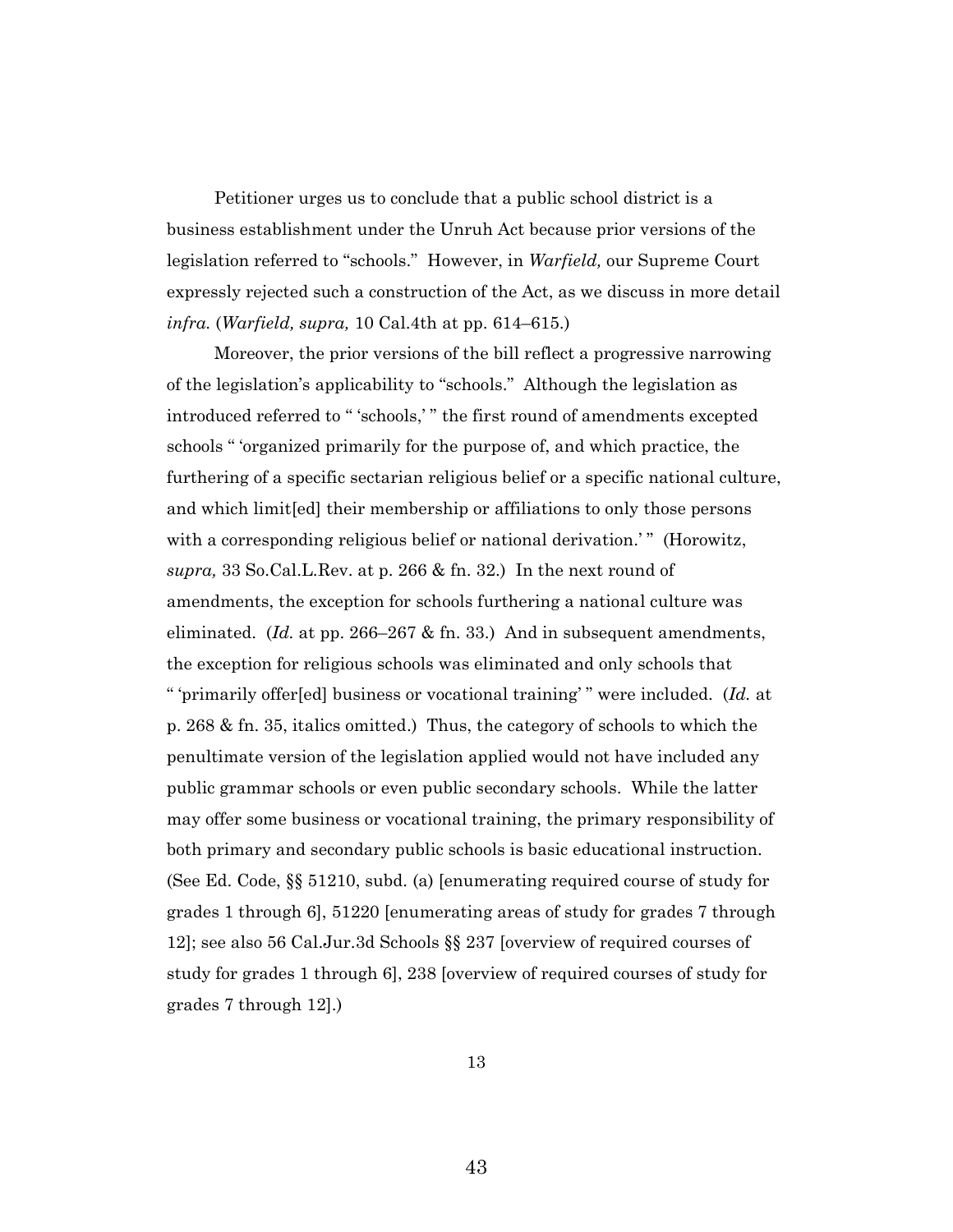Nor can we overlook that the state's public accommodation laws, the immediate predecessors of the Unruh Act, were enacted in response to the *Civil Rights Cases—*that is, they were enacted to prohibit discriminatory conduct by individual proprietors and private entities offering goods and services to the general public. Federal anti-discrimination legislation could reach state action, but it could not, according to the United States Supreme Court, reach discriminatory conduct by private persons or entities. (See Horowitz, *supra,* 33 So.Cal.L.Rev. at p. 260 ["Broadly speaking, the delineation of governmental policy with respect to racial discrimination by a private person (as distinguished from discrimination by a governmental entity, such as a state) in his relationships with other private persons is left, in the federal system, to the states."].)

Indeed, by the time the Unruh Act was enacted, the United States Supreme Court had already held racial discrimination in the public schools unconstitutional and repudiated the pernicious notion that segregated schools provided a separate but equal education. (*Brown, supra,* 347 U.S. at p. 495.) Thus, while there was a pressing need for state legislation to prohibit discrimination by private schools, and particularly vocational and technical schools that offered a path to employment, charged tuition, and offered their services to the general public, there was not a correlative need with respect to state public school systems.<sup>7</sup>

We also observe that the only specific references to government entities in any version of the legislation served to describe *other* enumerated private

<sup>7</sup> We fully appreciate that many states ignored *Brown* and it has taken decades and tireless effort to enforce its mandate. This has not been due to any lack of clarity as to the applicability of federal law to state public school districts, however, but rather to the sheer recalcitrance of states to comply with this law.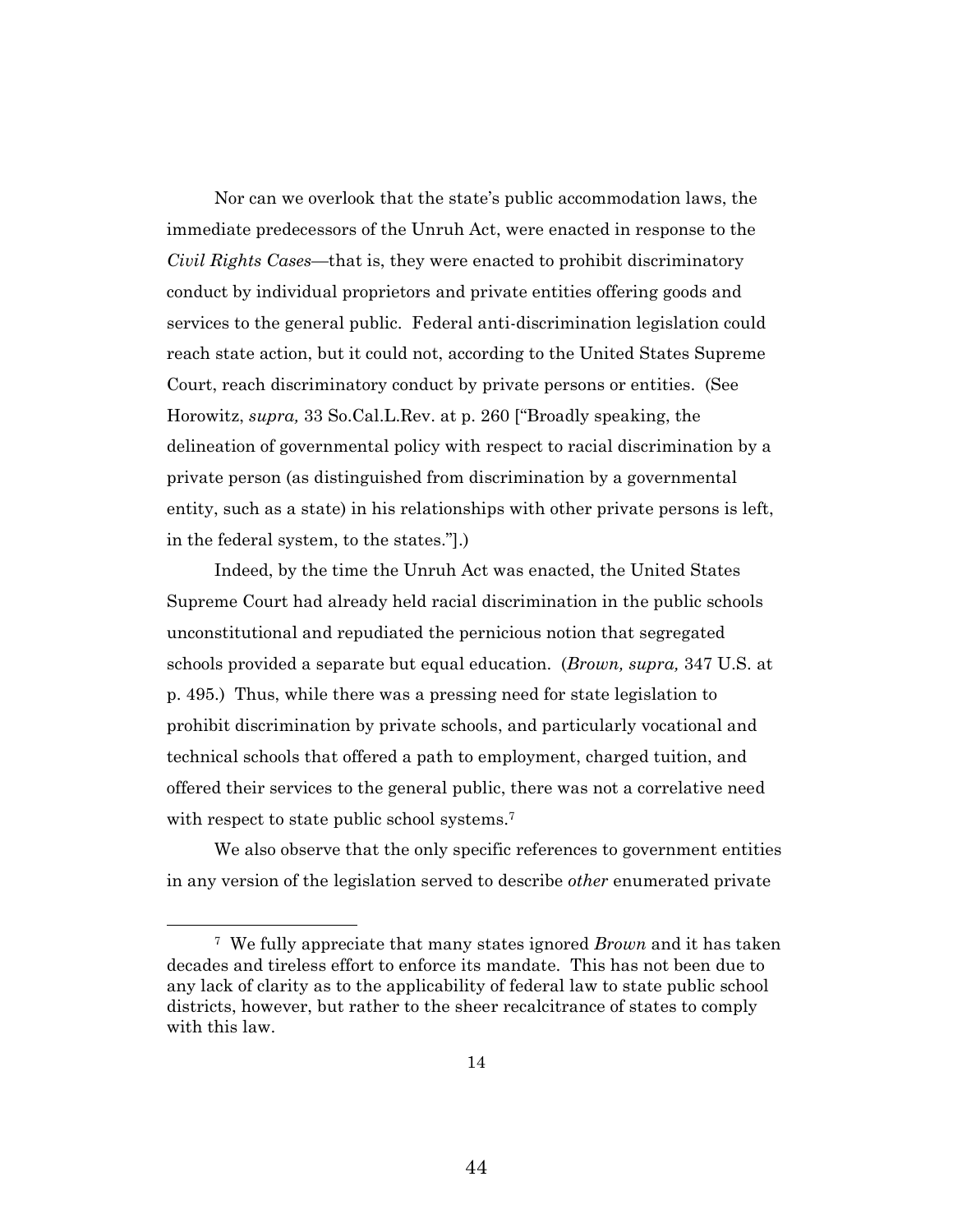entities and organizations that would be required by the law to provide " 'full and equal admittance, accommodations, advantages, facilities, membership, privileges, services or benefits' " to the state's citizens. (Horowitz, *supra,*  33 So.Cal.L.Rev. at pp. 266–267, fn. 33, italics omitted.) The first such reference was in connection with " 'the benefits administered or offered by any organization or institution' " that claimed any tax advantage or received any form of assistance provided by " 'the Federal Government, or the State of California, or any municipality or any political subdivision of either.' " (*Id.* at p. 267 & fn. 33, italics omitted.) The second was to " 'the services of any professional person, group or association licensed or certified by the State of California, any municipality or political subdivision or agency of either.' " (*Ibid.*, italics omitted.) In short, the pending legislation, at certain points, described individuals and nongovernment entities availing themselves of federal or state tax advantages or economic assistance, or the benefits conferred by state or local licensing laws.

Thus, there is nothing in the legislative history of the Unruh Act, itself, that suggests the Act was intended to reach discriminatory conduct by state agents, such as public school districts, and, again, there is much to indicate otherwise. (See Horowitz, *supra,* 33 So.Cal.L.Rev. at p. 262 [enactment of the new "[Civil Code] [s]ections 51 and 52, referring to 'business establishments,' result[ed] in California now expressing its policy against racial and other discrimination in this general area of relationships between private persons in a way which is unique among the states—*i.e.,* without the use of the word 'public,' and with the use of the words 'business' and 'establishments' "].) *Supreme Court Precedent*

Our Supreme Court has grappled with the meaning of the term "business establishment" as used in the Unruh Act in a number of cases.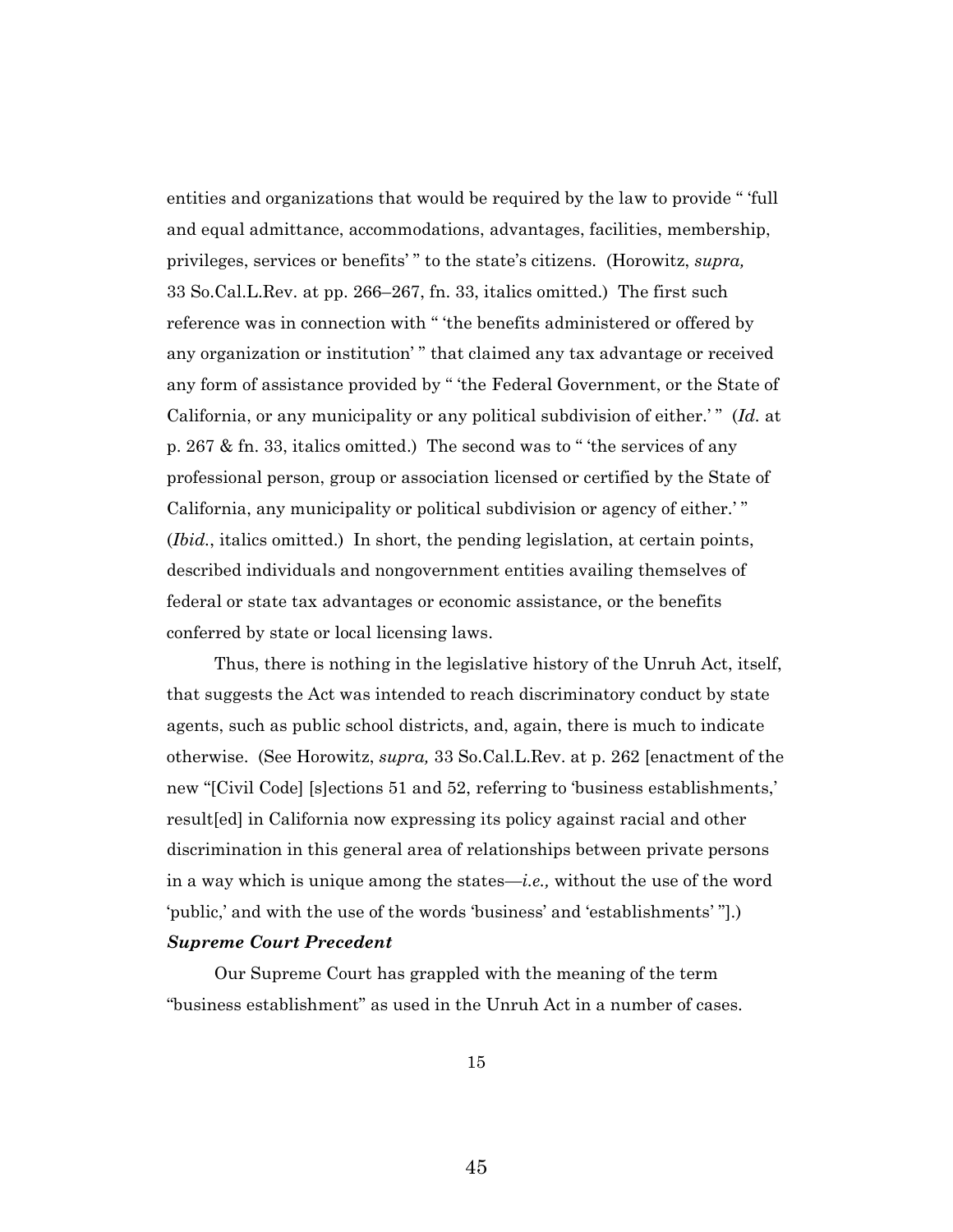One of the earliest was *Burks, supra,* 57 Cal.2d 463. "In *Burks*, the plaintiffs claimed that the defendants, a company and one of its employees who were engaged in developing, building, and selling a tract of houses, were violating the Unruh Civil Rights Act by allegedly refusing to sell homes in the tract to African–American customers on the same conditions offered to other customers. In discussing the scope of the statute, the court stated: 'The Legislature used the words "all" and "of every kind whatsoever" in referring to business establishments covered by the Unruh Act . . . , and the inclusion of these words, without any exception and without specification of particular kind of enterprises, leaves no doubt that the term "business establishments" was used in the broadest sense reasonably possible. The word "business" embraces everything about which one can be employed, and it is often synonymous with "calling, occupations, or trade, engaged in for the purpose of making a livelihood or gain." [Citations.] The word "establishment," as broadly defined, includes not only a fixed location, such as the "place where one is permanently fixed for residence or business," but also a permanent "commercial force or organization" or "a permanent settled position (as in life or business)." [Citations.] [Thus, it was] clear that defendants operated "business establishments" within the meaning of the term as used in the Unruh Act.' " (*Warfield, supra,* 10 Cal.4th at pp. 609–610, quoting *Burks, supra,* 57 Cal.2d at pp. 468–469, italics omitted.)

In addition to concluding the construction company was a business establishment under the Unruh Act, the court in *Burks* also rejected the company's due process challenge to the statute, stating: "Discrimination on the basis of race or color is contrary to the public policy of the United States and of this state. Although the antidiscrimination provisions of the federal Constitution relate to state rather than private action, they nevertheless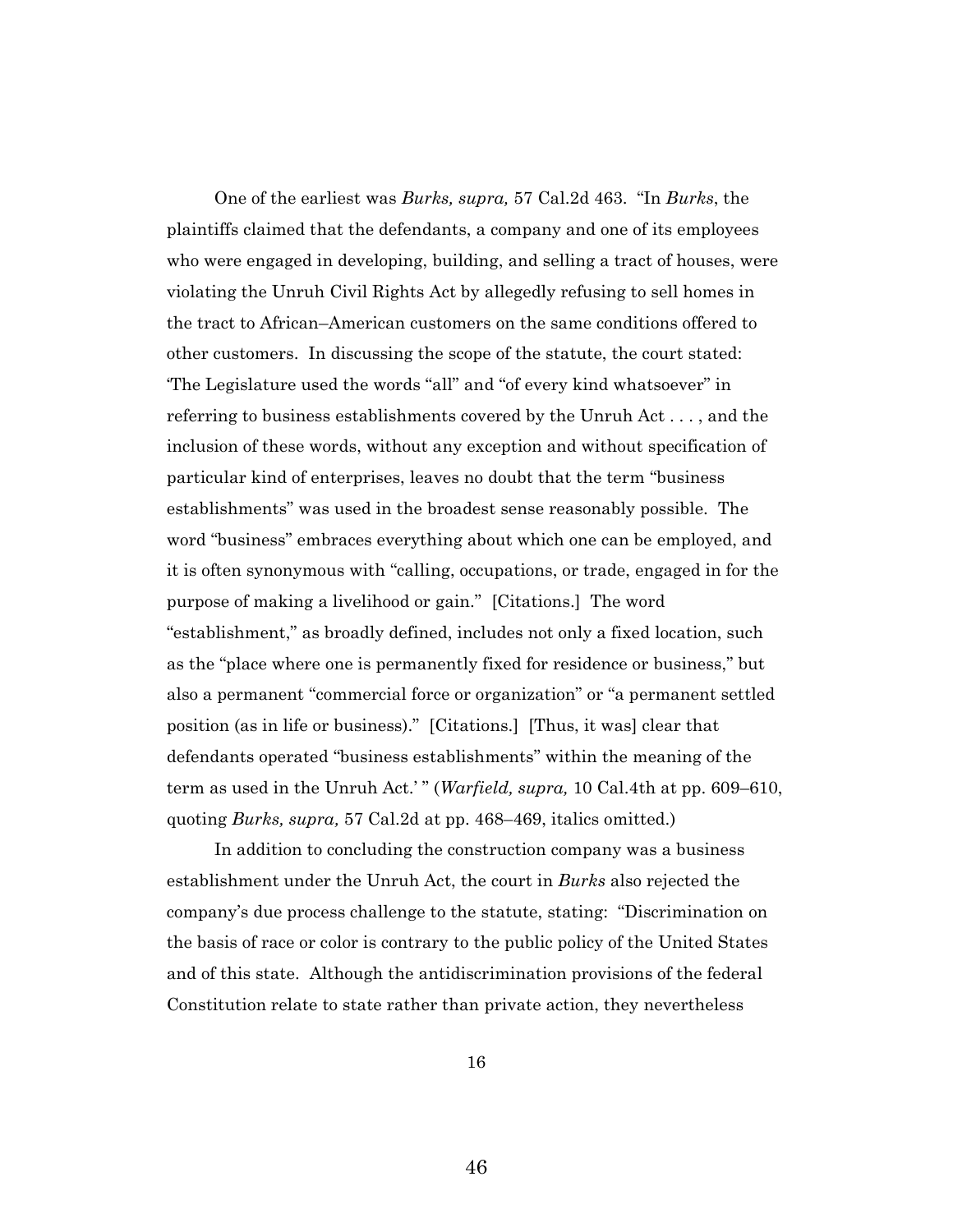evidence a definite national policy against discrimination. [Citation.] The Legislature in the exercise of the police power may in appropriate circumstances prohibit private persons or organizations from violating this policy. . . . [¶] For more than 50 years prior to the enactment of the Unruh Act, sections 51 and 52 of the Civil Code contained provisions prohibiting discrimination in places of 'public accommodation and amusement.' The constitutionality of this legislation was upheld in *Piluso v. Spencer* (1918), 36 Cal.App. 416, 419 . . . , and there is no valid reason why the extension of the prohibition against discrimination to 'all business establishments,' including those dealing with housing, would be violative of due process. Discrimination in housing leads to lack of adequate housing for minority groups [citation], and inadequate housing conditions contribute to disease, crime, and immorality. Under the police power reasonable restrictions may be placed upon the conduct of any business and the use of any property [citations], and the restriction here imposed in furtherance of the policy against discrimination is reasonable." (*Burks, supra,* 57 Cal.2d at p. 471.)

In *O'Connor,* the court considered whether a nonprofit condominium association that adopted age-restrictive covenants was a business establishment under the Unruh Act. (*O'Connor, supra,* 33 Cal.3d at pp. 792, 796.) The court concluded it was, explaining: "Although our cases so far have all dealt with profit-making entities, we see no reason to insist that profit-seeking be the *sine qua non* for coverage under the act. Nothing in the language or history of [the Act] calls for excluding an organization from its scope simply because it is nonprofit. [Citation.] Indeed, hospitals are often nonprofit organizations, and they are clearly business establishments to the extent that they employ a vast array of persons, care for an extensive physical plant and charge substantial fees to those who use the facilities.

17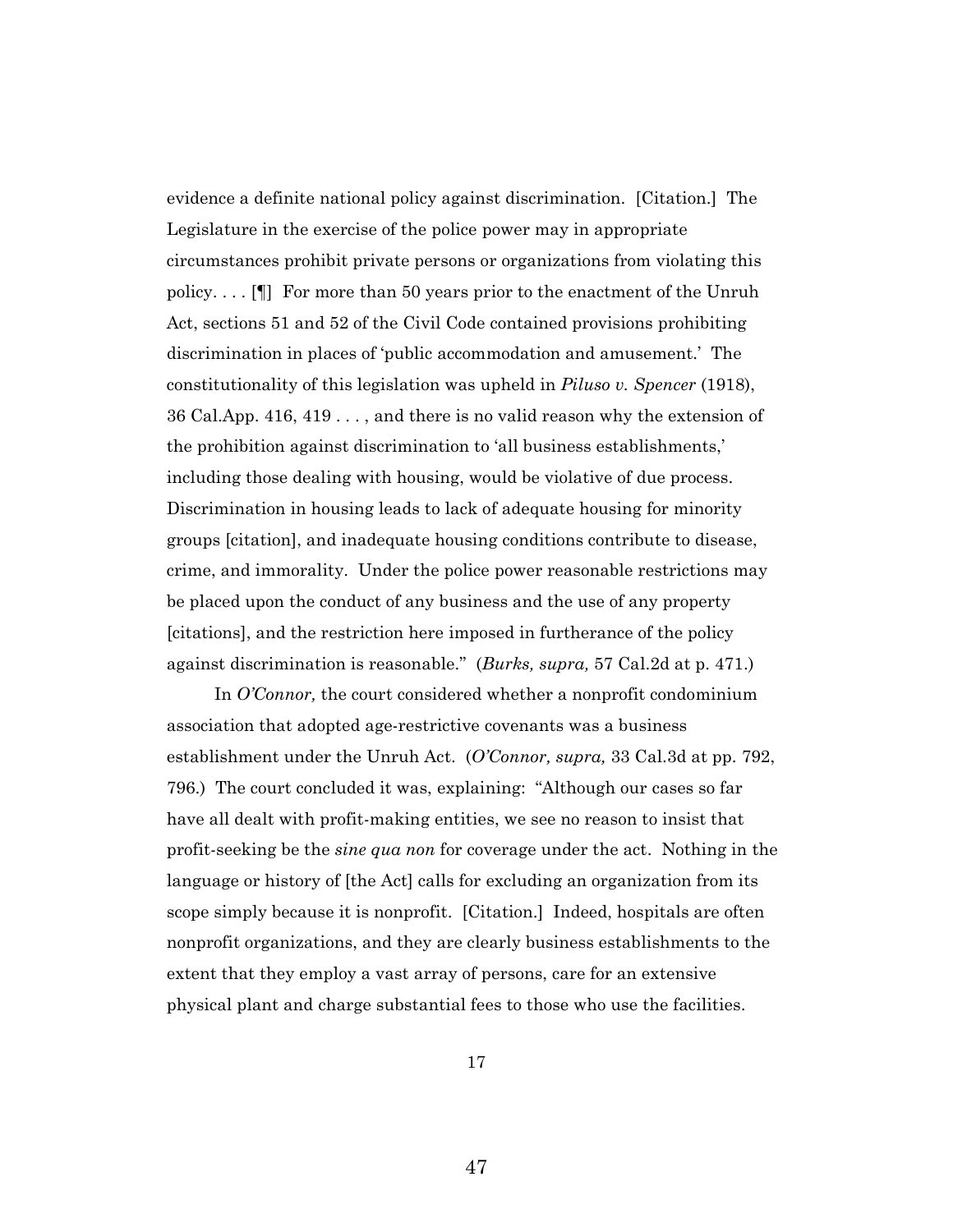The Village Green Owners Association has sufficient businesslike attributes to fall within the scope of the act's reference to 'business establishments of every kind whatsoever.' Contrary to the association's attempt to characterize itself as but an organization that 'mows lawns' for owners, the association in reality has a far broader and more businesslike purpose. The association, through a board of directors, is charged with employing a professional property management firm, with obtaining insurance for the benefit of all owners and with maintaining and repairing all common areas and facilities of the 629–unit project. It is also charged with establishing and collecting assessments from all owners to pay for its undertakings and with adopting and enforcing rules and regulations for the common good. In brief, the association performs all the customary business functions which in the traditional landlord-tenant relationship rest on the landlord's shoulders. A theme running throughout the description of the association's powers and duties is that its overall function is to protect and enhance the project's economic value. Consistent with the Legislature's intent to use the term 'business establishments' in the broadest sense reasonably possible [citation], we conclude that the Village Green Owners Association is a business establishment within the meaning of the act." (*Id.* at p. 796.)

In *Isbister,* the court considered whether a local Boys' Club, a private charitable organization, was, in operating a "community recreational facility," a business establishment under the Unruh Act. (*Isbister, supra*, 40 Cal.3d at p. 76.) The court concluded it was. (*Ibid.*)

The court commenced its opinion by stating: "The Act is this state's bulwark against arbitrary discrimination in places of public accommodation. Absent the principle it codifies, thousands of facilities in private ownership, but otherwise open to the public, would be free under state law to exclude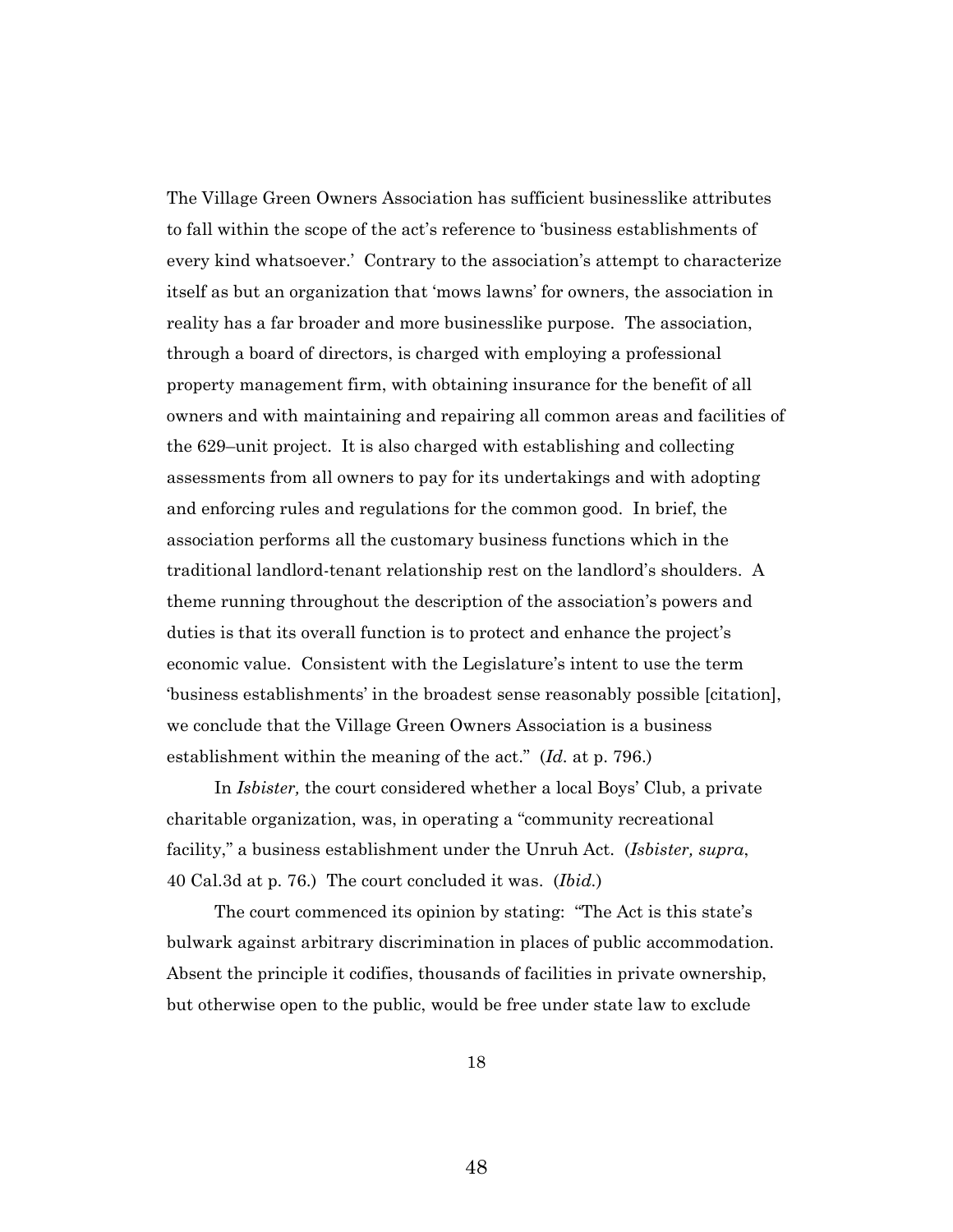people for invidious reasons like sex, religion, age, and even race. The Legislature's desire to banish such practices from California's community life has led this court to interpret the Act's coverage 'in the broadest sense reasonably possible.'" (*Isbister, supra,* 40 Cal.3d at pp. 75–76, quoting *Burks, supra,* 57 Cal.2d at p. 468.)

The court went on to explain why the Boys' Club came within the bounds of the Unruh Act. The court first summarized the historical derivation of the Act, concluding that given "the Act's ancestry, its phrase 'business establishments,' clearly includes at least those facilities subject to the predecessor statute—i.e., 'places of public accommodation or amusement.'" (*Isbister, supra,* 40 Cal.3d at p. 79.) The court then pointed out "[c]ourts in other jurisdictions ha[d] consistently held that broad-based nonprofit community service organizations like the Boys' Club are 'public accommodations' covered by statutes analogous to California's pre-1959 civil rights law. For example, in language similar to our prior law, title II of the federal Civil Rights Act of 1964 (42 U.S.C.A. § 2000a et seq.) grants 'all persons' the right to 'full and equal enjoyment of the goods, services, facilities, privileges, advantages, and accommodations of any place of public accommodation, as defined in this section, without discrimination or segregation on the ground of race, color, religion, or national origin.' A 'place of public accommodation' includes, among other specified facilities, 'any motion picture house, theater, concert hall, sports arena, stadium or other place of exhibition or entertainment*.*' (*Id*., § 2000a(b)(3). . . .) Title II has been applied to private, nonprofit recreational organizations which offer memberships to the public at large and exclude only a particular class of

19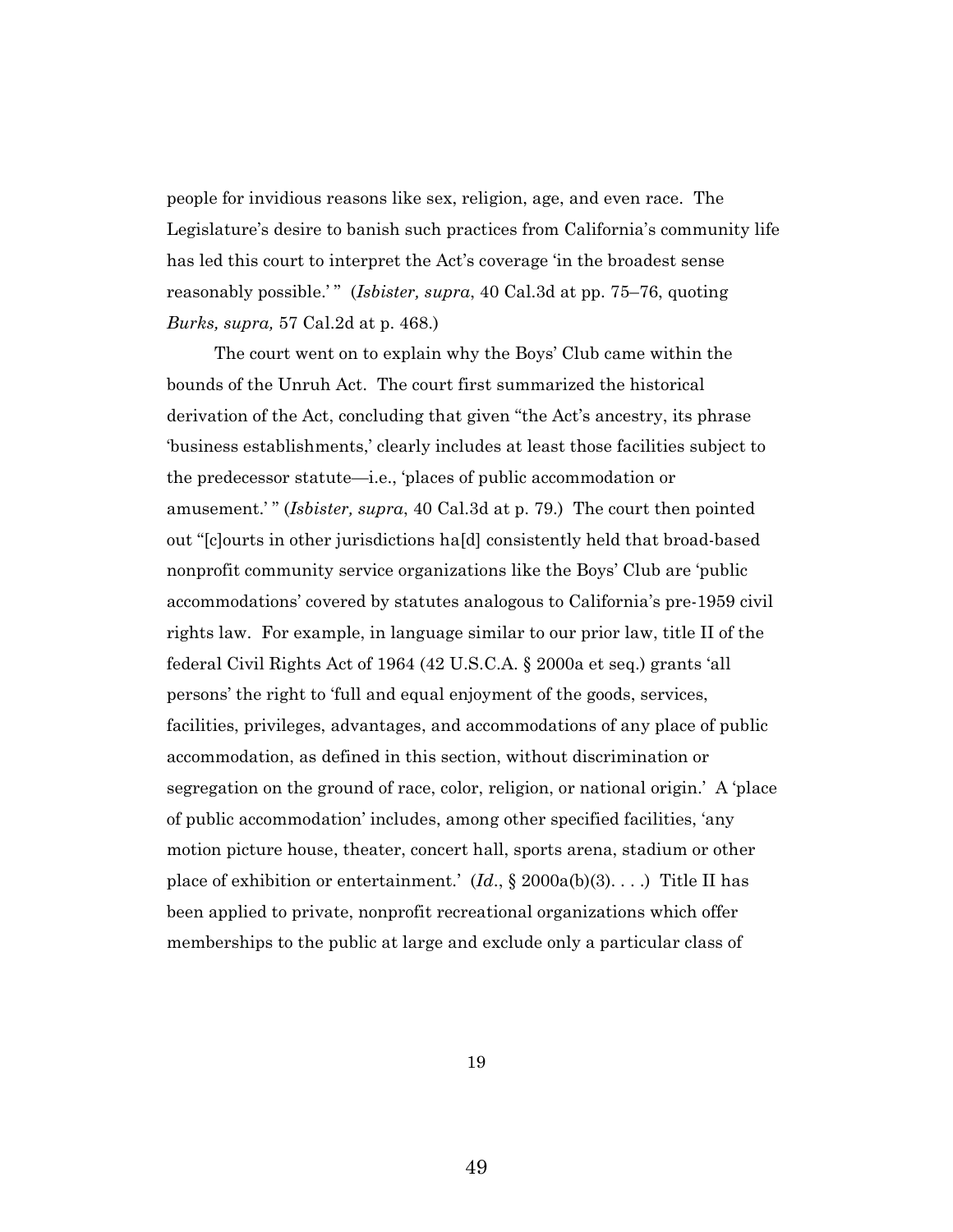persons protected by the statute."<sup>8</sup> (*Isbister,* at pp. 79–80, italics & fn. omitted.)

The court thus concluded "[t]he club certainly qualifies as a 'place of amusement.' Indeed, its primary function is to operate a permanent physical plant offering established recreational facilities which patrons may use at their convenience during the hours the Club is open." (*Isbister, supra*, 40 Cal.3d at p. 81.) Moreover, "the emphasis is on drop-in use of the Club's facilities, thus minimizing any sense of social cohesiveness, shared identity, or continuity. Boys who join the Club have no power in its affairs and no control over who else may be members. A fee, though not a large one, is charged for the annually renewable membership. Thus, the Club provides an atmosphere deemed characteristic of a 'public accommodation' by the principal commentator on the Unruh Act; relations with and among its members are of a kind which take place more or less in 'public view,' and are of a 'relatively nongratuitous, noncontinuous, nonpersonal, and nonsocial sort.' " (*Ibid.,* quoting Horowitz, *supra*, 33 So.Cal.L.Rev. at pp. 260, 287, 288.)

<sup>8</sup> The definitional provisions of Title II describe every conceivable kind of "public accommodation," that is, every kind of privately owned enterprise that offers goods and services to the general public. (*Id*., § 2000, subds. (b) & (c).) However, "a private club or other establishment not in fact open to the public" is expressly excluded. (*Id.*, subd. (e).) We also note the federal courts have held public schools, in performing educational functions, are not places of public accommodation under Title II. (E.g., *Carroll v. Millersville University of PA* (E.D. Pa., June 6, 2019, No. 16-1406) 2019 WL 2423268, \*5– 7; *Alja-lz v. Ramsey* (W.D. Ky., Sept. 12, 2017, No. 3:14-CV-618-DJH) 2017 WL 6485803, \*12; *Gilmore v. Amityville Union Free School Dist.* (E.D.N.Y. 2004) 305 F.Supp.2d 271, 279; see *Gallegos Adams County School District* (D. Colo. 2017) 2017 WL 4236320, fn. 4 [while not deciding issue given rulings on other issues, court nevertheless observes "courts in other jurisdictions find unequivocally that public schools are not places of public accommodation under Title II"].)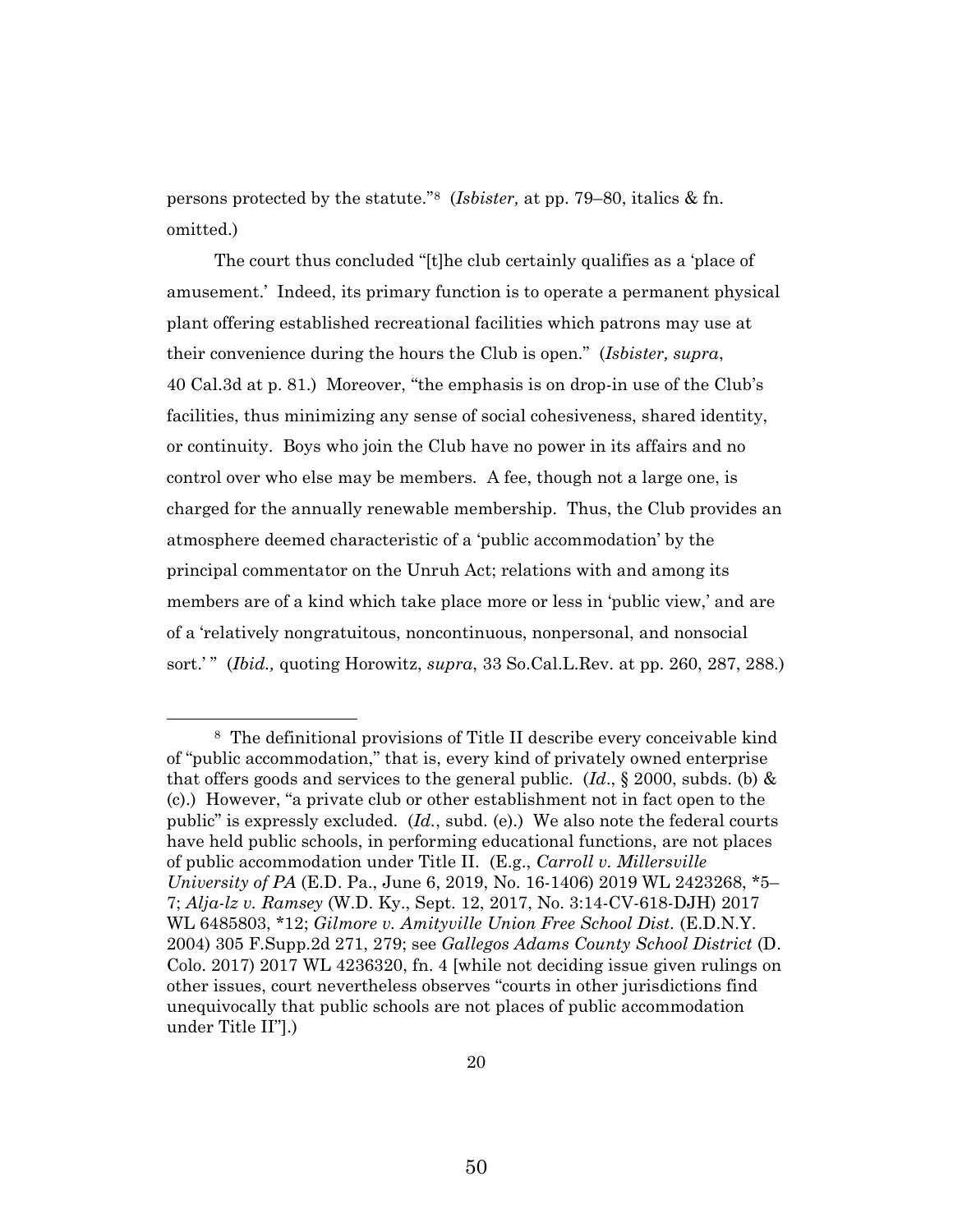The court rejected the club's claim that because it collected only a small annual membership fee from patrons and had "no economic function," it was too "removed from the commercial world" to be subject to the Act. (*Isbister, supra*, 40 Cal.3d at p. 82.) The court pointed out the club had, "[o]f course," some " 'businesslike attributes,' " as it employed "a substantial paid staff" and owned and operated " 'an extensive physical plant.' " (*Id.* at p. 82.) But, said the court, it "need not rely exclusively on the Club's functional similarity to a commercial business. As we have seen, the Unruh Act replaced a statute governing all 'places of public accommodation or amusement' and was intended at a minimum to continue the coverage of 'public accommodations.' The Santa Cruz Boys' Club, as a public recreational facility, fits within that category. In these circumstances, the fact that its purposes and operations are not strictly commercial does not bar a conclusion that it is a 'business establishment' to which the Act applies." (*Id.* at p. 83, fn. omitted.)

In *Warfield,* the court considered whether a members-only golf and country club was a business establishment under the Unruh Act, and concluded it was. (*Warfield, supra,* 10 Cal.4th at pp. 598–599.)

The court first rejected, however, the plaintiff's assertion the court's earlier cases had "establish[ed] that the Legislature's adoption of the phrase 'all business establishments of every kind whatsoever' in the final, enacted version of the Unruh Civil Rights Act was intended to incorporate all entities and activities that had been included in the initial draft of the bill introduced in 1959," which had "referred specifically to 'membership . . . in . . . all public or private groups, organizations [and] associations.' " (*Warfield, supra*, 10 Cal.4th at p. 614.)"[T]he cited cases" said the court, did "not support plaintiff's reading." (*Ibid.*) "Nothing in the [*Burks*] opinion . . . suggest[ed] that the term 'all business establishments of every kind whatsoever' was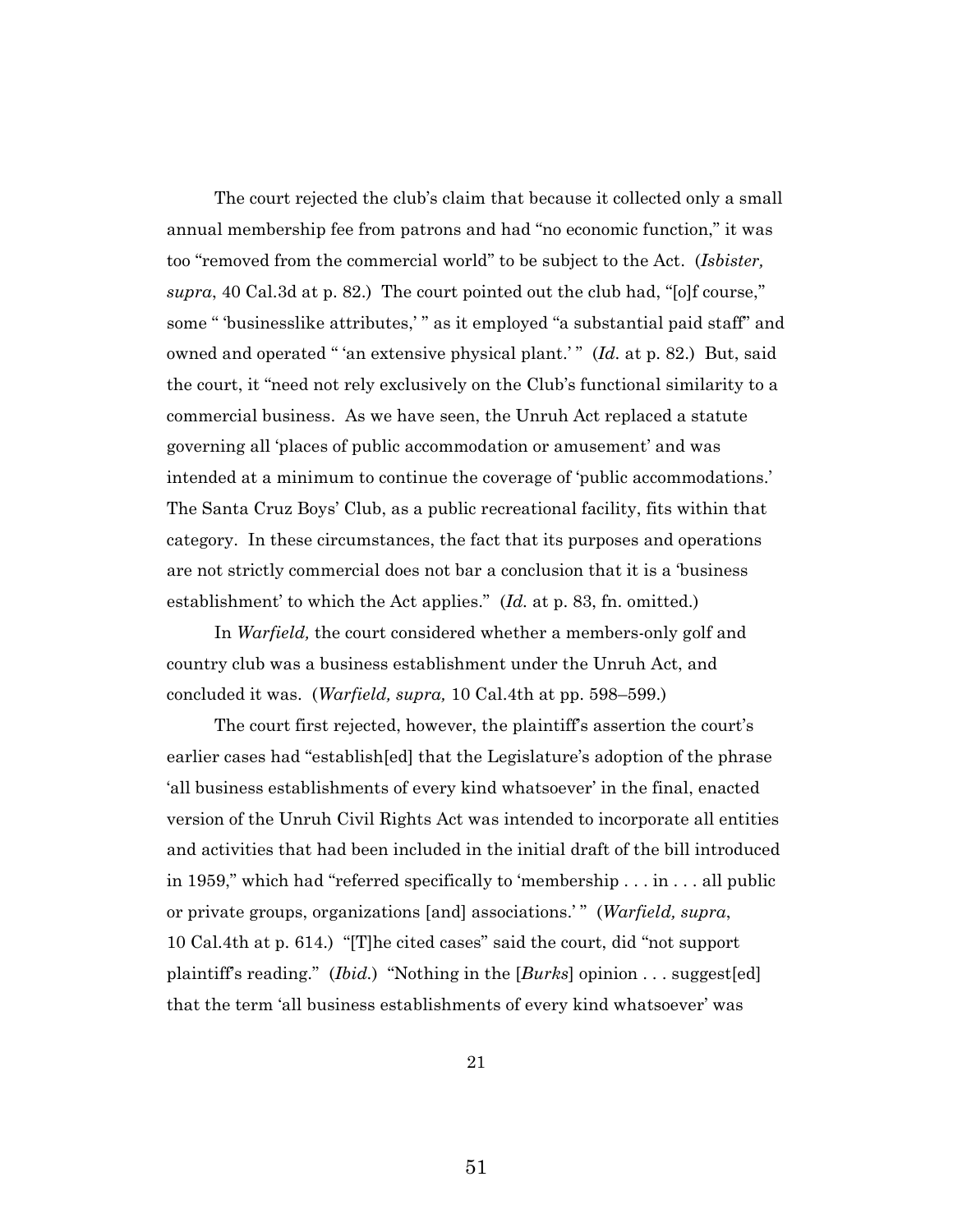intended to encompass *all* of the entities or activities listed in the initial bill, without regard to whether such activities reasonably could be found to constitute a business establishment. Indeed, the court in *Burks,* in a subsequent passage *distinguishing* the scope of the Unruh Civil Rights Act from that of other legislation enacted the same year, [had] specifically stated: 'The Unruh Act relates only to discriminatory practices in "business establishments." ' " (*Warfield,* at pp. 614–615, quoting *Burks, supra,*  57 Cal.2d at p. 469, second italics added.) And "in *O'Connor* the court [had] stated in this regard: 'The broadened scope of business establishments in the final version of the bill, in our view, is indicative of an intent by the Legislature to include therein all formerly specified private and public groups or organizations that may reasonably be found to constitute "business establishments of every type whatsoever." ' [Citation.] As in *Burks*, nothing in *O'Connor* suggest[ed] that all private groups, organizations, or associations listed in the initial version of the bill invariably constitute 'business establishments' under [Civil Code] section 51; rather, *O'Connor* explain[ed] that such private groups or organizations are covered by [Civil Code] section 51 if they 'may reasonably be found to constitute "business establishments of every type whatsoever." " (*Warfield*, at p. 615, quoting *O'Connor*, *supra*, 33 Cal.3d at pp. 795–796, italics omitted.)

The court next addressed whether "private social clubs, *as a general matter*, constitute 'business establishments' within the meaning of [Civil Code] section 51." (*Warfield, supra,* 10 Cal.4th at p. 614.) After acknowledging that its decisions in *O'Connor* and *Isbister* demonstrate "the reach of [Civil Code] section 51 cannot be determined invariably by reference to the apparent 'plain meaning' of the term 'business establishment,' " the court—viewing the matter from a historical perspective—observed that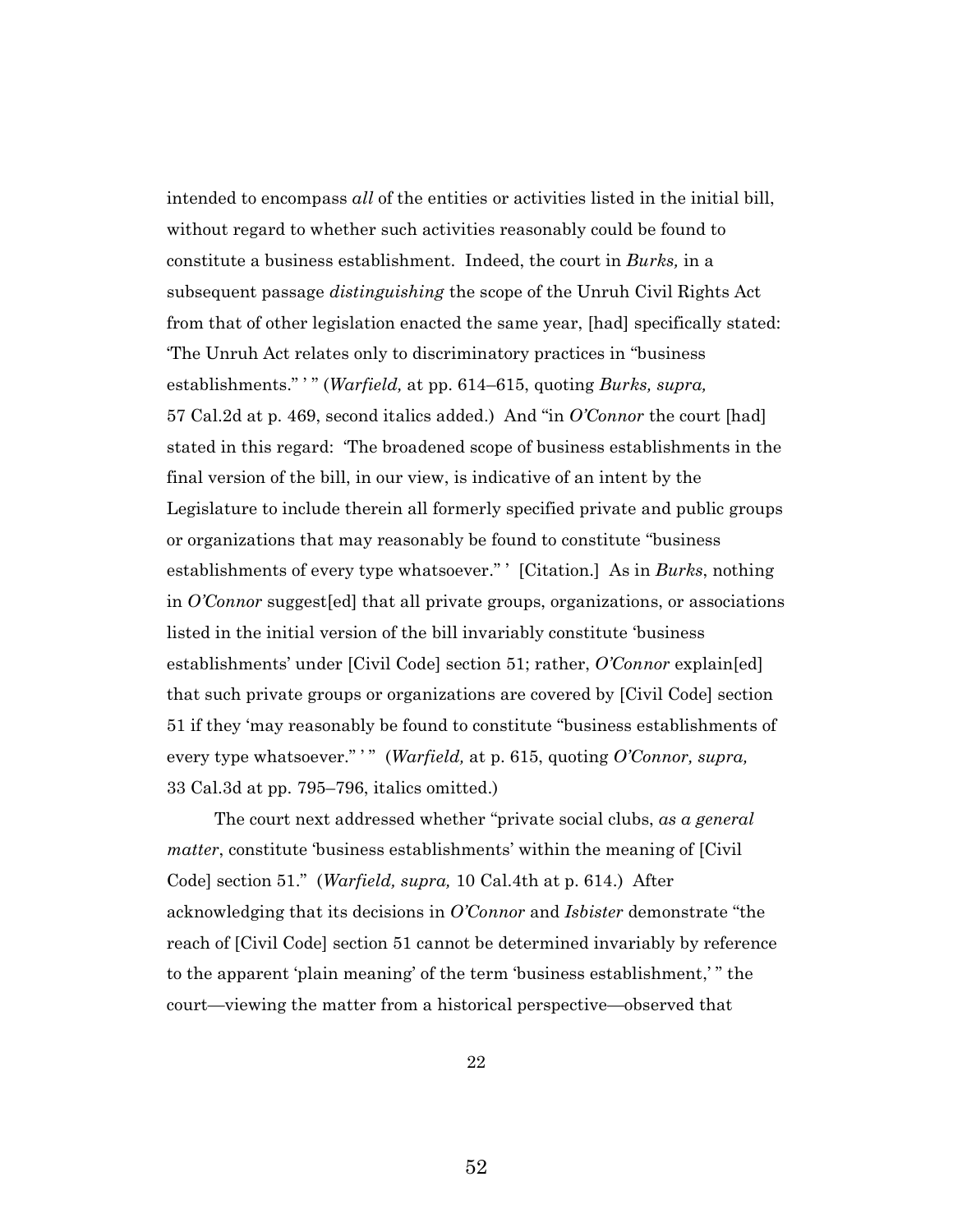"[t]raditionally, statutes prohibiting discrimination in places of public accommodation have not been applied to the membership policies of private social clubs." (*Id*. at pp. 616–617, italics omitted.) It also found nothing in the language or the legislative history of either California's initial public accommodation statutes or the Unruh Act suggesting the Legislature intended to depart from that view. (*Id.* at pp. 617–618.) "Although the 1959 enactment of the current version of [Civil Code] section 51 clearly was intended to expand the reach of the 1897 statute, the Legislature's adoption of language making the statute applicable to 'all business establishments of every kind whatsoever' does not indicate that the contemplated expansion was intended, as a general matter, to encompass private social clubs." (*Id.* at p. 617.)

But this did not mean, the court went on to explain, that an entity or organization is exempt from the Unruh Act "simply because it characterizes itself as a 'private social club.'" (*Warfield*, *supra*, 10 Cal.4th at p. 619.) While the parties vigorously debated whether the golf and country club was truly a "private" club beyond the reach of the Act (each relying on out of state cases reaching varying results), the court concluded it did not need to reach the issue. Rather, it "conclude[d] that *the business transactions that [were] conducted regularly on the club's premises with persons who are not members of the club* [were] sufficient in themselves to bring the club within the reach of [Civil Code] section 51's broad reference to 'all business establishments of every kind whatsoever.'" (*Id.* at p. 621.)

To begin with, "the club regularly (on the average of once a week) permit[ed] nonmembers to use its facilities, for a fee, in connection with 'sponsored events.' In conducting such events, the club receive[d] funds from nonmembers for the use of the club's golf course, tennis courts, and dining

23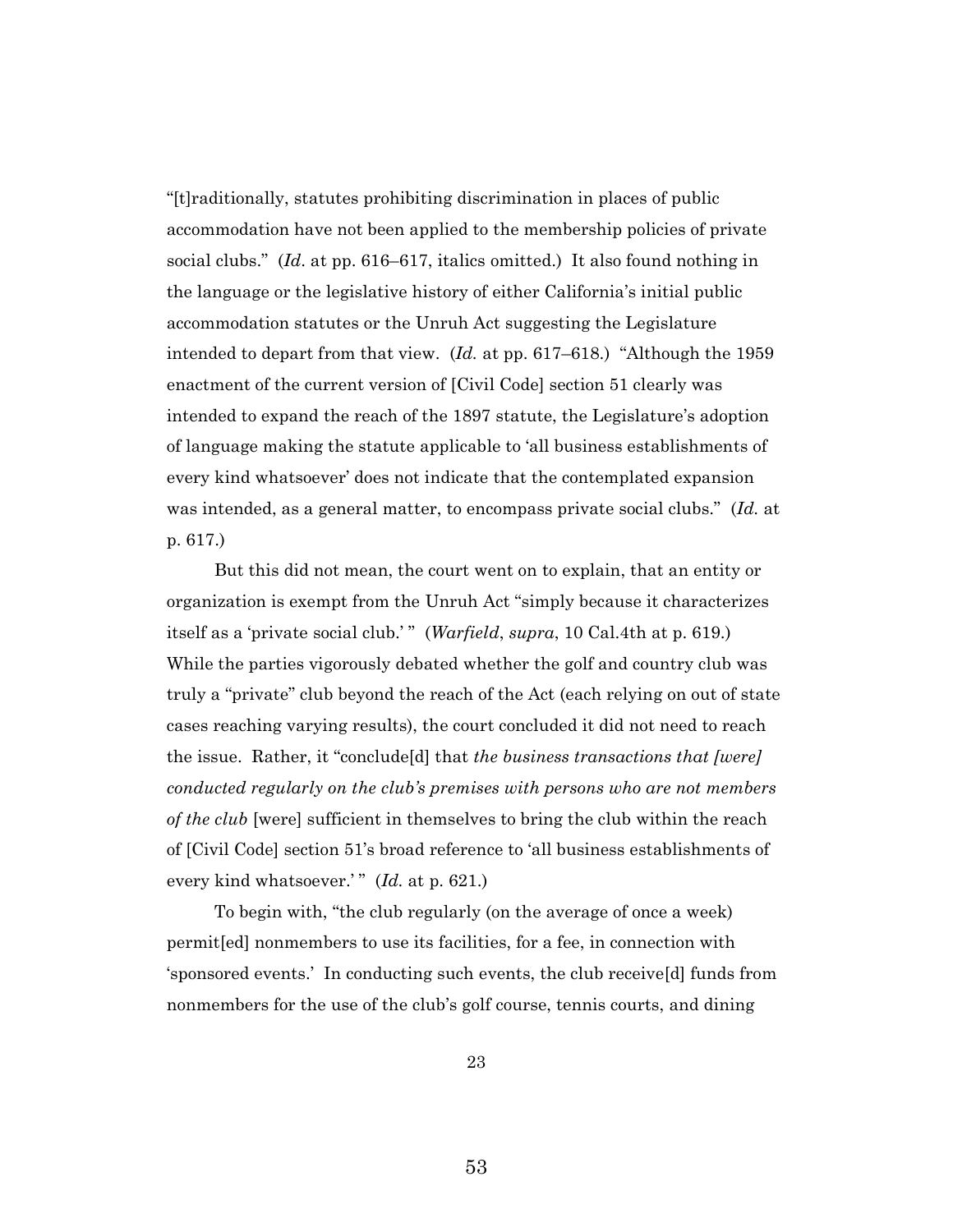and bar facilities, and also obtain[ed] revenue from the sale (at a markup) of food and beverages to nonmembers at the club's snack bar and other dining facilities on the club's premises." (*Warfield*, *supra*, 10 Cal.4th at p. 621.) "In carrying on such activities for a fee, the club operate[d] as the functional equivalent of a commercial caterer or a commercial recreational resort classic forms of 'business establishments'—and, indeed, presumably compete[d] with business entities that offer comparable services and that clearly are subject to the strictures of [Civil Code] section 51." (*Ibid.*) Additionally, the club "obtain[ed] income, on a regular basis, from fees charged for the use of its facilities, and the purchase of food and beverages on its premises, by nonmember 'invited guests.' " (*Ibid.*) "To the extent the club obtain[ed] payment from nonmembers for meals served to guests in the club's dining room, for drinks obtained by guests from the club's bar, and for the guests' use of the club's golf course or other facilities, the club, once again, appear[ed] to have been operating in a capacity that is the functional equivalent of a commercial enterprise.'" (*Id.* at pp. 621–622.) The club also "obtain[ed] a significant, albeit indirect, financial benefit from the regular business transactions with nonmembers conducted at the golf and tennis pro shops located on its premises," shops that "realistically must be viewed as an integral part of the club's overall operations." (*Id.* at p. 622.)

The court concluded that "because of the involvement of defendant's operations in the variety of regular business transactions with nonmembers discussed above, the club must properly be considered a business establishment within the meaning of Civil Code section 51. Although the club is a nonprofit organization, and there is no suggestion that the activities in question were intended to generate a profit that might be distributed to members, the direct and indirect financial benefits that the club derived from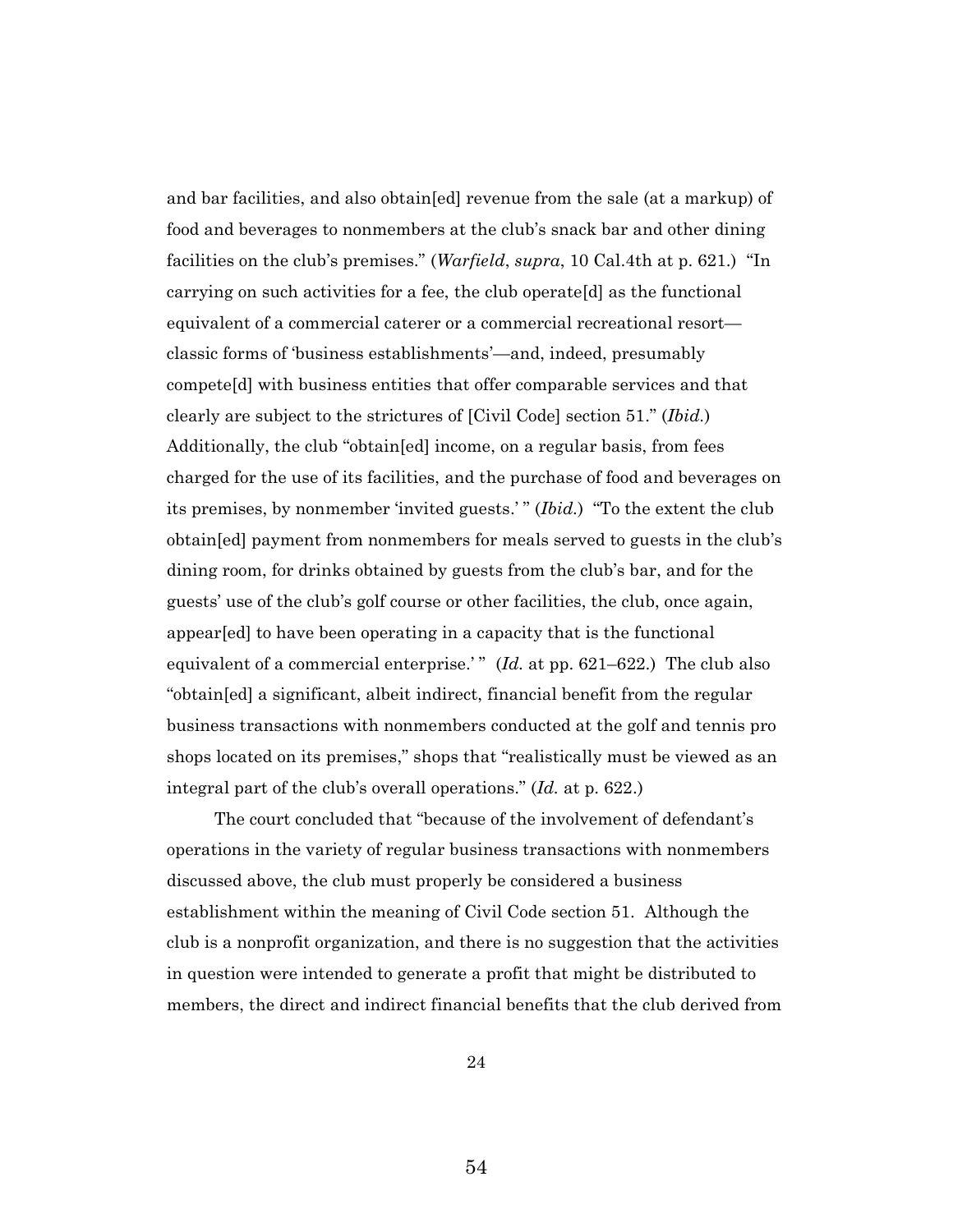its business transactions with nonmembers nonetheless inured to the financial benefit of the club members, because the revenue from such transactions permitted the members to maintain the club's facilities and services—which were reserved primarily for the benefit of the members through the payment of dues and fees lower than would have been required in the absence of the income obtained from nonmembers." (*Warfield, supra,*  10 Cal.4th at pp. 622–623.) The "club's regular business transactions with nonmembers," thus, "render[ed] it a 'business establishment' for purposes of [Civil Code] section 51." (*Id.* at p. 623.)

This brings us to *Curran* and its companion case *Randall,* which considered whether the Boy Scouts organization, in making membership decisions, is a business establishment under the Unruh Act. (*Curran, supra,*  17 Cal.4th 670.) The court concluded it is not. (*Id.* at p. 673.)

As it had in *Warfield,* the court commenced with a discussion of the historical origin of the state's public accommodation statutes, the legislative history of the Unruh Act, and its prior opinions. (*Curran, supra,* 17 Cal.4th at pp. 686–696.) The court also reiterated that precedent established the term business establishment must be "interpreted 'in the broadest sense reasonably possible.'" (*Curran, supra, 17 Cal.4th at p. 696, quoting Burks, supra,* 57 Cal.2d at p. 468.)

"Nonetheless," said the court, "although past California decisions demonstrate that the Act clearly applies to any type of for-profit commercial enterprise, and to nonprofit entities—like the condominium association in *O'Connor*—whose purpose is to serve the business or economic interests of its owners or members, no prior decision ha[d] interpreted the 'business establishments' language of the Act so expansively as to include the membership decisions of a charitable, expressive, and social organization,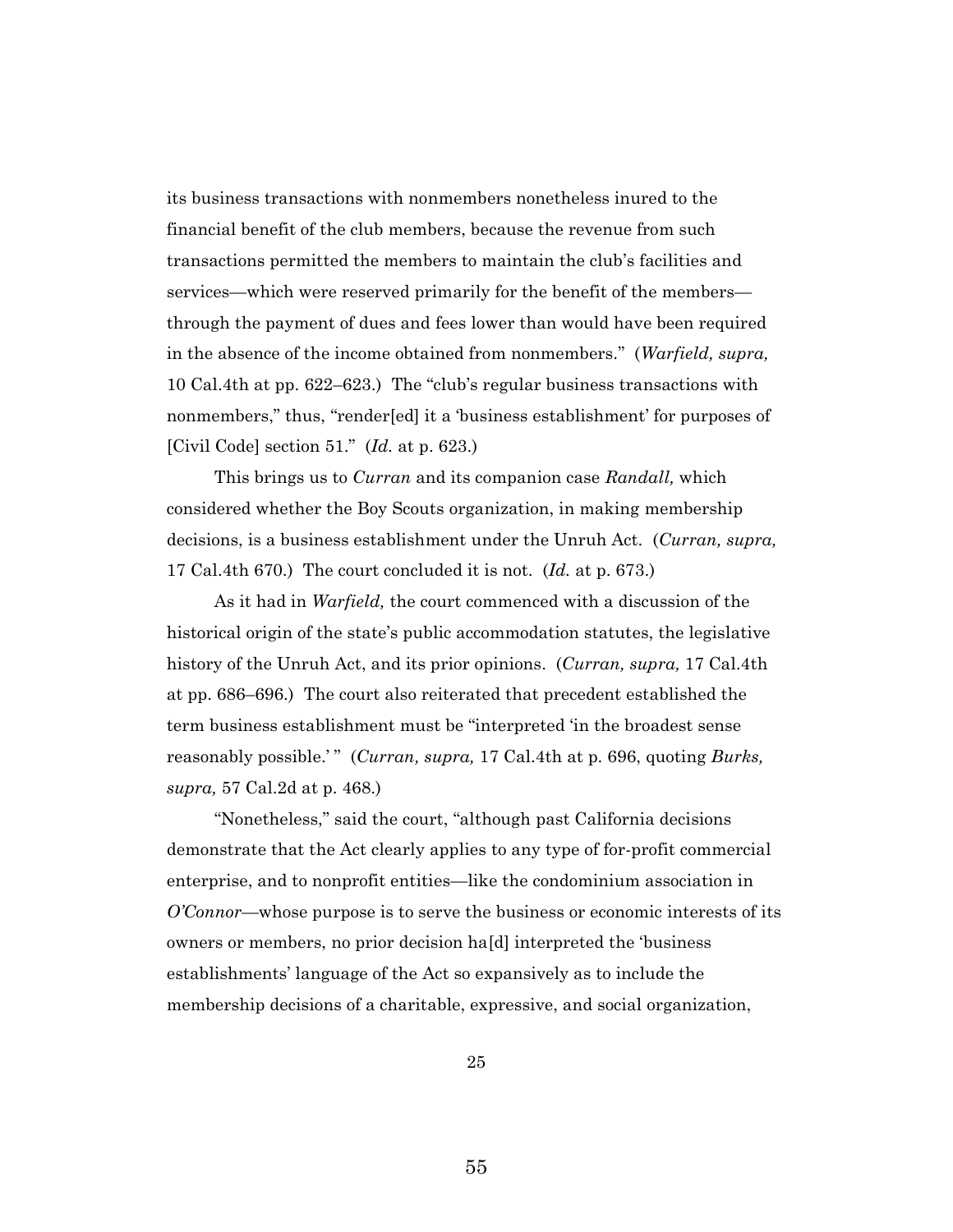like the Boy Scouts, whose formation and activities are unrelated to the promotion or advancement of the economic or business interests of its members." (*Curran, supra,* 17 Cal.4th at p. 697, fn. omitted.)

The court also recognized that in *Isbister,* it "concluded that in light of the legislative history demonstrating that the Unruh Civil Rights Act was intended to extend the reach of California's prior public accommodation statute, the very broad 'business establishments' language of the Act reasonably must be interpreted to apply to the membership policies of an entity—even a charitable organization that lacks a significant businessrelated purpose—if the entity's attributes and activities demonstrate that it is the functional equivalent of a classic 'place of public accommodation or amusement.'" (*Curran, supra,* 17 Cal.4th at p. 697, quoting *Isbister, supra,* 40 Cal.3d at p. 83, italics omitted.)

The court disagreed, however, "that the circumstance that the Boy Scouts is generally nonselective in its admission policies, and affords membership to a large segment of the public, is itself sufficient to demonstrate that the organization reasonably can be characterized as the functional equivalent of a traditional place of public accommodation or amusement." (*Curran, supra,* 17 Cal.4th at p. 697*.*) Rather, the "record establishe[d] that the Boy Scouts is an organization whose primary function is the inculcation of a specific set of values in its youth members, and whose recreational facilities and activities are complementary to the organization's primary purpose. Unlike membership in the Boys' Club of Santa Cruz, Inc., membership in the Boy Scouts is not simply a ticket of admission to a recreational facility that is open to a large segment of the public and has all the attributes of a place of public amusement." (*Id.* at pp. 697–698.)

26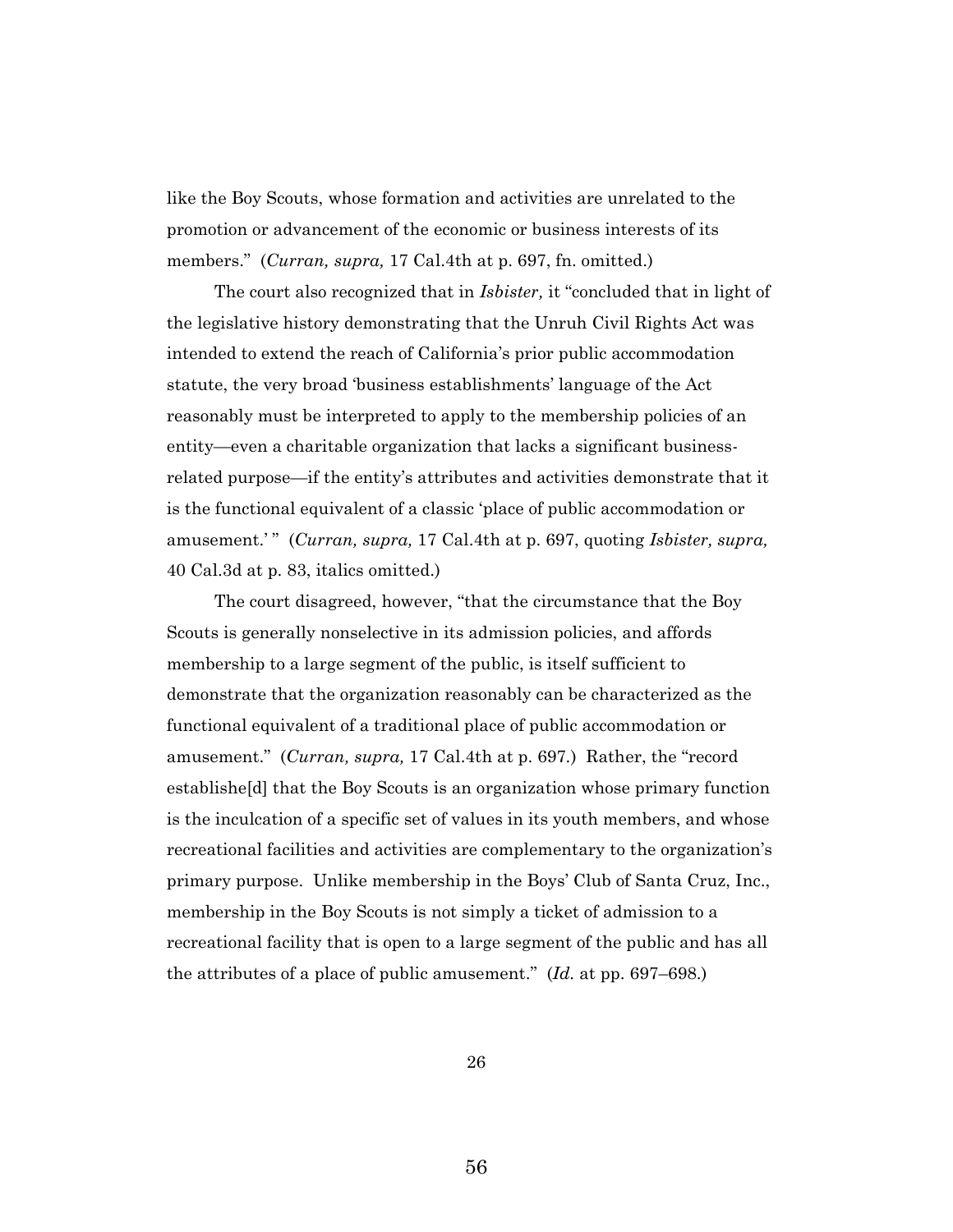The court also distinguished *Warfield*. (*Curran, supra,* 17 Cal.4th at p. 699.) "[T]he business transactions with nonmembers at issue in *Warfield* involved the country club's practice of permitting, on a regular basis, nonmembers to use the various recreational and dining facilities of the club for a fee, a practice that generated a substantial amount of revenue for the club and provided a financial benefit to club members by permitting them to enjoy their preferred access to the club's facilities through the payment of lower dues and fees. As . . . we explained in *Warfield . . . '*[i]n carrying on such activities for a fee, the club operates as the functional equivalent of a commercial caterer or a commercial recreational resort—classic forms of "business establishments"—and, indeed, presumably competes with business entities that offer comparable services and that clearly are subject to the strictures of [Civil Code] section 51.' " (*Curran,* at p. 699.)

While the "Boy Scouts, like the country club in *Warfield,* engages in business transactions with nonmembers on a regular basis (through the operation of retail shops and the licensing of the use of its insignia), the Boy Scouts' business activities differ from those of the defendant in *Warfield* in a very significant respect. . . . [T]he Boy Scouts is an expressive social organization whose primary function is the inculcation of values in its youth members, and whose small social group structure and activities are not comparable to those of a traditional place of public accommodation or amusement. Unlike those involved in *Warfield,* the business transactions with nonmembers engaged in by the Boy Scouts do *not* involve the sale of access to the basic activities or services offered by the organization." (*Curran, supra,* 17 Cal.4th at pp. 699–700.) The Boy Scout's "business transactions are distinct from" its "core functions and do not demonstrate

27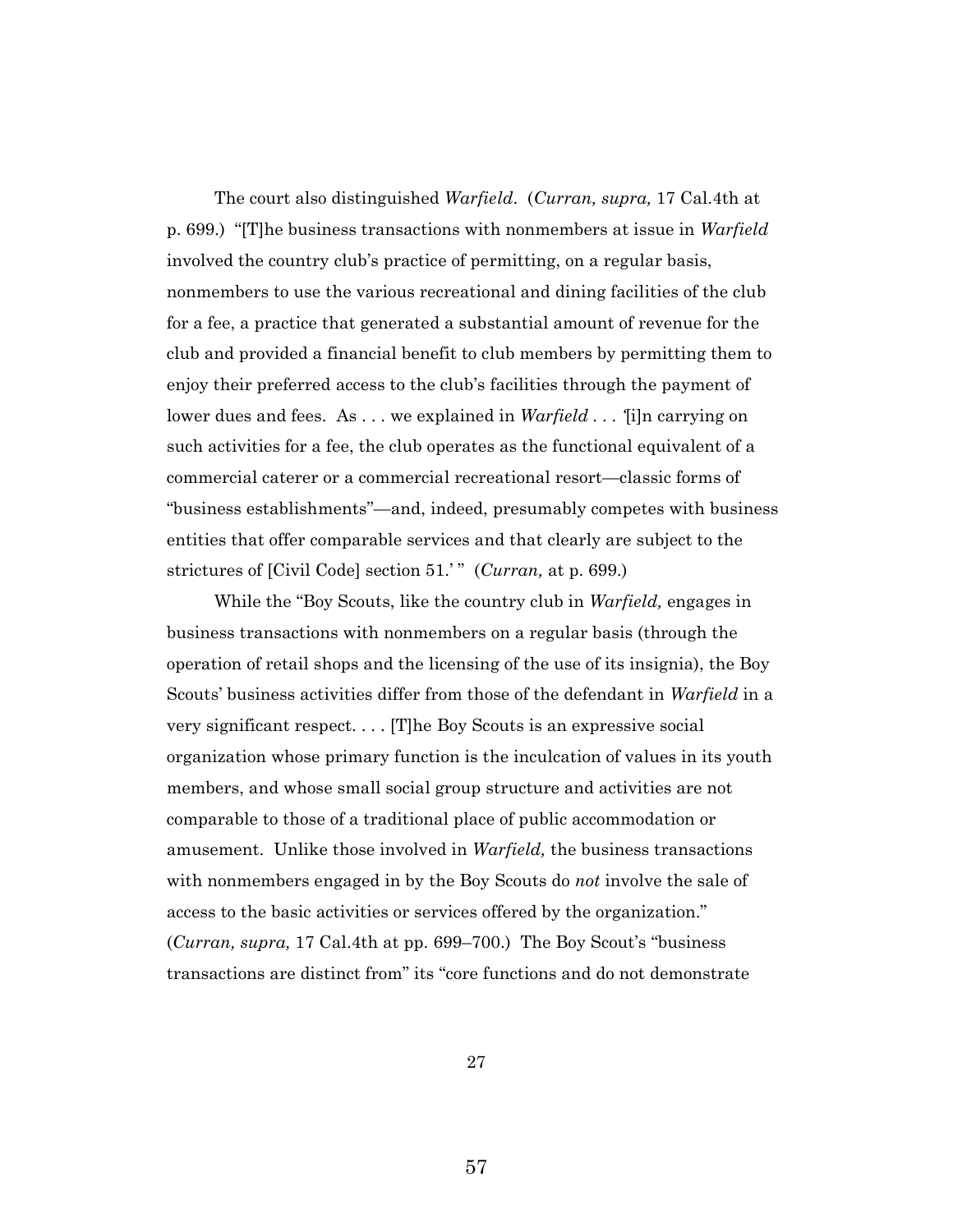that the organization has become a commercial purveyor of the primary incidents and benefits of membership in the organization." (*Id.* at p. 700.)

In *Randall*, the court reached the same conclusion it had in *Curran,*  stating: "[W] e conclude that defendant's attributes and activities render the Unruh Civil Rights Act inapplicable to its membership decisions. Defendant not only is a charitable organization with a predominantly expressive social purpose unrelated to the promotion of the economic interests of its members, but offers to its members a program that is not the equivalent of a traditional place of public accommodation or amusement. Despite the organization's limited business transactions with the public, defendant does not sell the right to participate in the activities it offers to its members. For these reasons, with regard to its membership decisions, defendant is not operating as a business establishment within the purview of California's public accommodation statute." (*Randall, supra,* 17 Cal.4th at p. 744.)

What do we discern from these cases that is of particular significance to the issues before us?

First, while our high court has never considered whether a state entity fulfilling a state constitutional mandate is a business establishment for purposes of the Unruh Act, the court has, in deciding whether private entities are such, considered both the historical genesis of our public accommodation laws and the legislative history of the Act. As we have discussed, these areas of inquiry indicate our public accommodation laws, including in its most recent form, have been, and remain, directed at private, rather than state, conduct.

Nothing in the high court's decisions suggests otherwise, and, in fact, the court's commentary about the Unruh Act echoes what seems apparent from its history. In *Burks,* after concluding the private construction company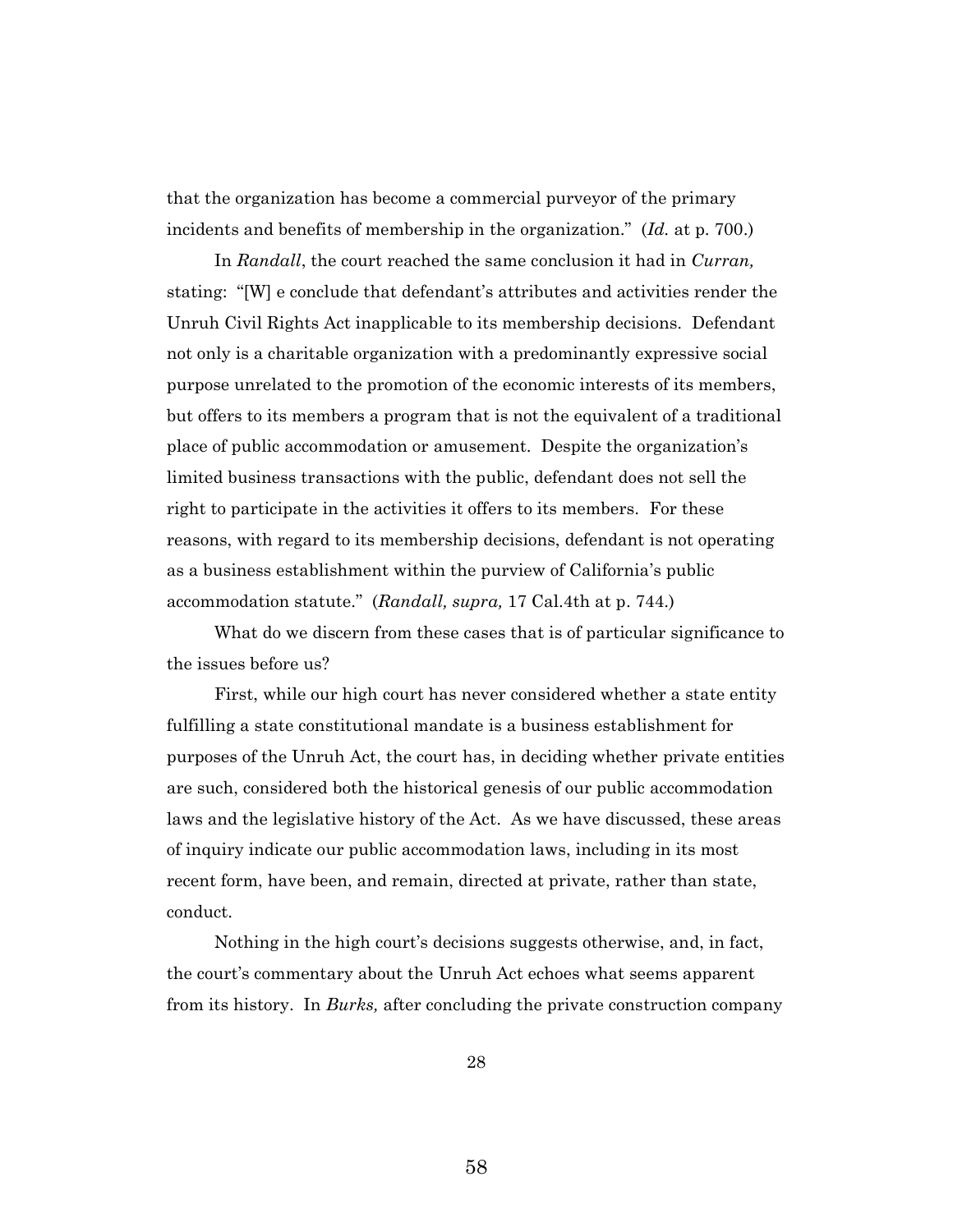was a business establishment, the court went on to uphold the Act against a due process challenge on the ground the state could, through its police powers, prohibit "*private* persons or organizations" from discriminating on the basis of race. (*Burks, supra,* 57 Cal.2d at p. 471, italics added.) In *Isbister,* the court began its opinion by emphasizing what the consequence would be if it concluded the Boys' Club was not a business establishment within the meaning of the Act: "Absent the principle it codifies, thousands of facilities *in private ownership*, but otherwise open to the public, would be free under state law to exclude people for invidious reasons like sex, religion, age, and even race. The Legislature's desire to banish *such practices* from California's community life has led this court to interpret the Act's coverage 'in the broadest sense reasonably possible.'" (*Isbister, supra,* 40 Cal.3d at pp. 75–76, quoting *Burks,* at p. 468, italics added.) In like vein, the court closed its opinion with the comment that its decision did not "foreclose the Legislature from a more precise formulation of the situations in which *private*  discrimination is forbidden." (*Isbister,* at p. 91, italics added.) In *Warfield*, the court explained that the Act can be "traced to the early common law doctrine that required a few, particularly vital, public enterprises—such as *privately-owned* toll bridges, ferryboats, and inns—to serve all members of the public without arbitrary discrimination." (*Warfield, supra,* 10 Cal.4th at p. 607, italics added.)

The scholarly works to which the court has repeatedly cited, express this same understanding—that the progenitor common law public interest doctrine and our post-*Civil Rights Cases* public accommodation statutes, including the Unruh Act, are the means by which the courts and the state, respectively, have sought to reach and prohibit discriminatory conduct by private persons and entities that offer goods and services to the general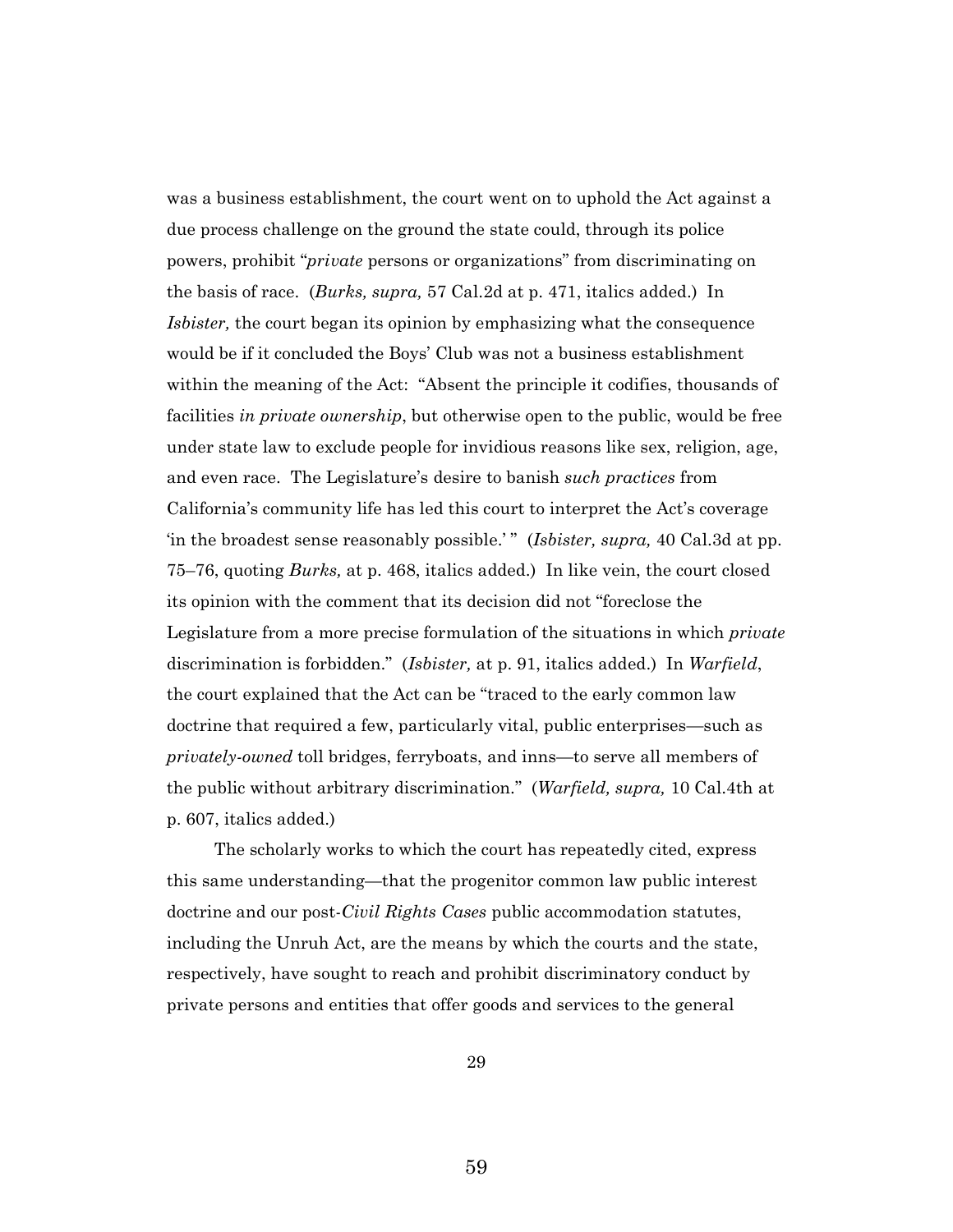public. (E.g., Tobriner & Grodin, *supra*, 55 Cal.L.Rev. at pp. 1249–1250, 1253, 1263; Horowitz, *supra,* 33 So.Cal.L.Rev. at pp. 260–263, 280.) Indeed, Horowitz stated categorically that the Unruh Act "result[ed] in California now expressing its policy against racial and other discrimination in this general area of relationships between *private* persons in a way which is unique among the states—*i.e.,* without the use of the word 'public,' and with the use of the words 'business' and 'establishments.' " (Horowitz, *supra,* 33 So.Cal.L.Rev. at p. 262, first italics added.)

Secondly, many of the high court's reasons for why it determined private entities were business establishments under the Unruh Act do not pertain to our public school districts. The "overall function" of a public school district is not to "enhance" its "economic value." (*O'Connor, supra,* 33 Cal.3d at p. 796.) While a public school district may provide some athletic facilities for the physical education of its students, these facilities are not the district's "principal activity and reason for existence." (*Isbister, supra,* 40 Cal.3d at p. 76.) Nor do public school districts provide a "physical plant" for "patrons [to] use at their convenience" and for which they pay an annual membership fee. (*Id.* at p. 81.) "Commercial transactions" with the general public are not "an integral part of [a public school district's] overall operations." (*Warfield, supra,* 10 Cal.4th at p. 622.) The "attributes and activities" of a public school district are not "the functional equivalent of a classic 'place of public accommodation or amusement." (*Curran, supra,* 17 Cal.4th at p. 697.) And whatever commercial activities a public school district may engage in (such as allowing school clubs or booster organizations to sell goods to raise funds for extracurricular student activities, or allowing school athletic departments to charge a small admission fee for student athletic events), "do not involve the sale of access to the basic" education that public school districts are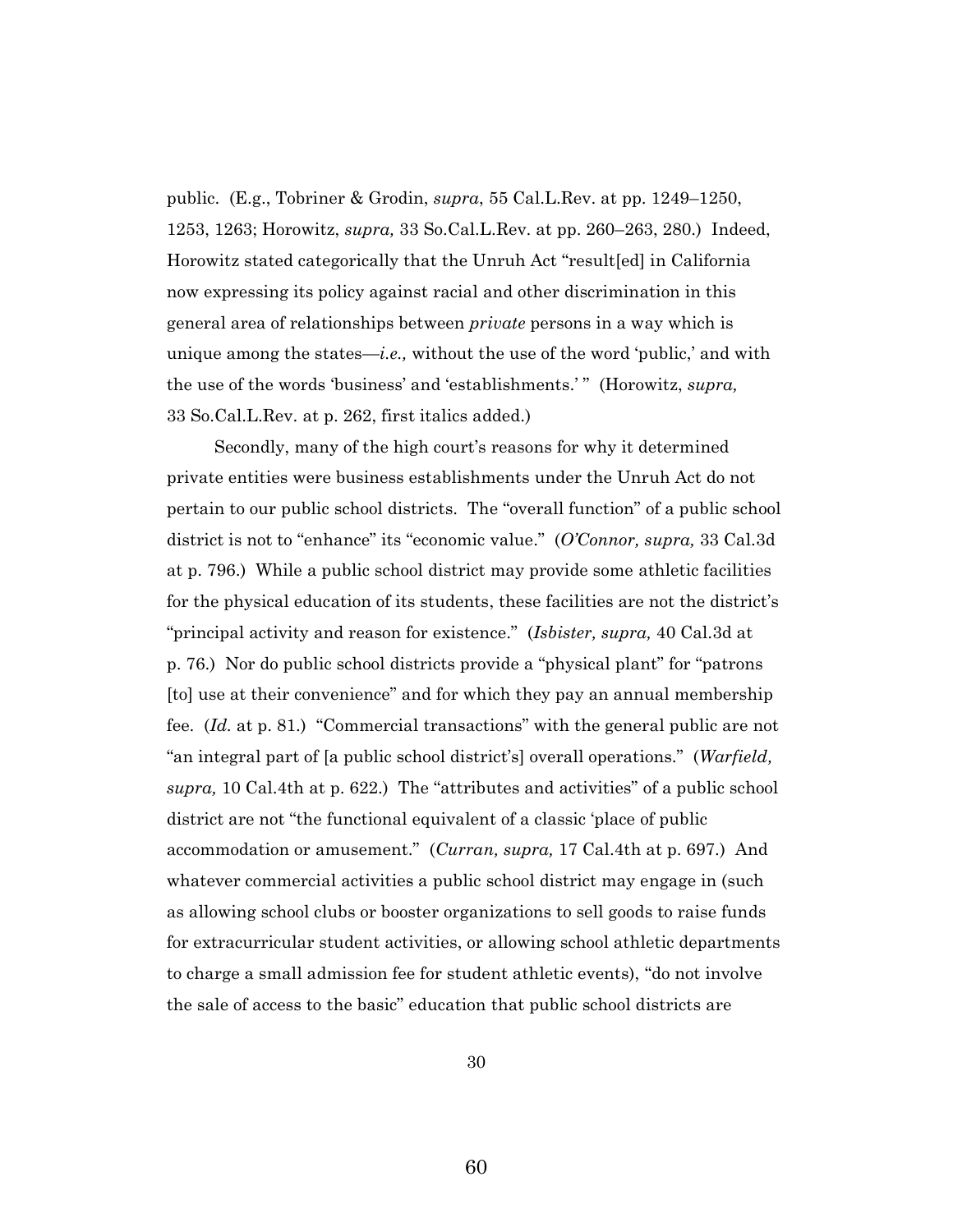charged by the state with delivering to every school-age child pursuant to state constitutional mandate. (*Id.* at p. 700, italics omitted.) Public school districts do not "sell the right to participate" in the basic educational programs and services they deliver. (*Randall, supra,* 17 Cal.4th at p. 744.)

We thus conclude the decisions of our Supreme Court confirm what seems apparent from the historical origins of the Unruh Act, its legislative history and the scholarly commentary—that California's public school districts are not business establishments under the Act.

## *Other Court Decisions Interpreting the Unruh Act*

Our conclusion is consistent with decisions by other Courts of Appeal that have considered whether a government entity was a business establishment under the Unruh Act and concluded they were not. (*Harrison v. City of Rancho Mirage* (2015) 243 Cal.App.4th 162, 175 [city not a business establishment in amending municipal code to increase age of person "responsible" for short-term rental]; Q*ualified Patients Assn. v. City of Anaheim* (2010) 187 Cal.App.4th 734, 764 [city "not functioning as a 'business establishment' " in enacting legislation regulating medical marijuana]; *Burnett v. San Francisco Police Department* (1995) 36 Cal.App.4th 1177, 1191–1192 [city ordinance restricting young adults from after-hours clubs not actionable under Unruh Act; nothing in Act "precludes *legislative bodies* from enacting ordinances that make age distinctions among adults"]; see *Carter v. City of Los Angeles* (2014) 224 Cal.App.4th 808, 825–826 (*Carter*) [although appellate court reversed approval of class action settlement, it agreed recovery of damages under Unruh Act was "unlikely," as a "public entity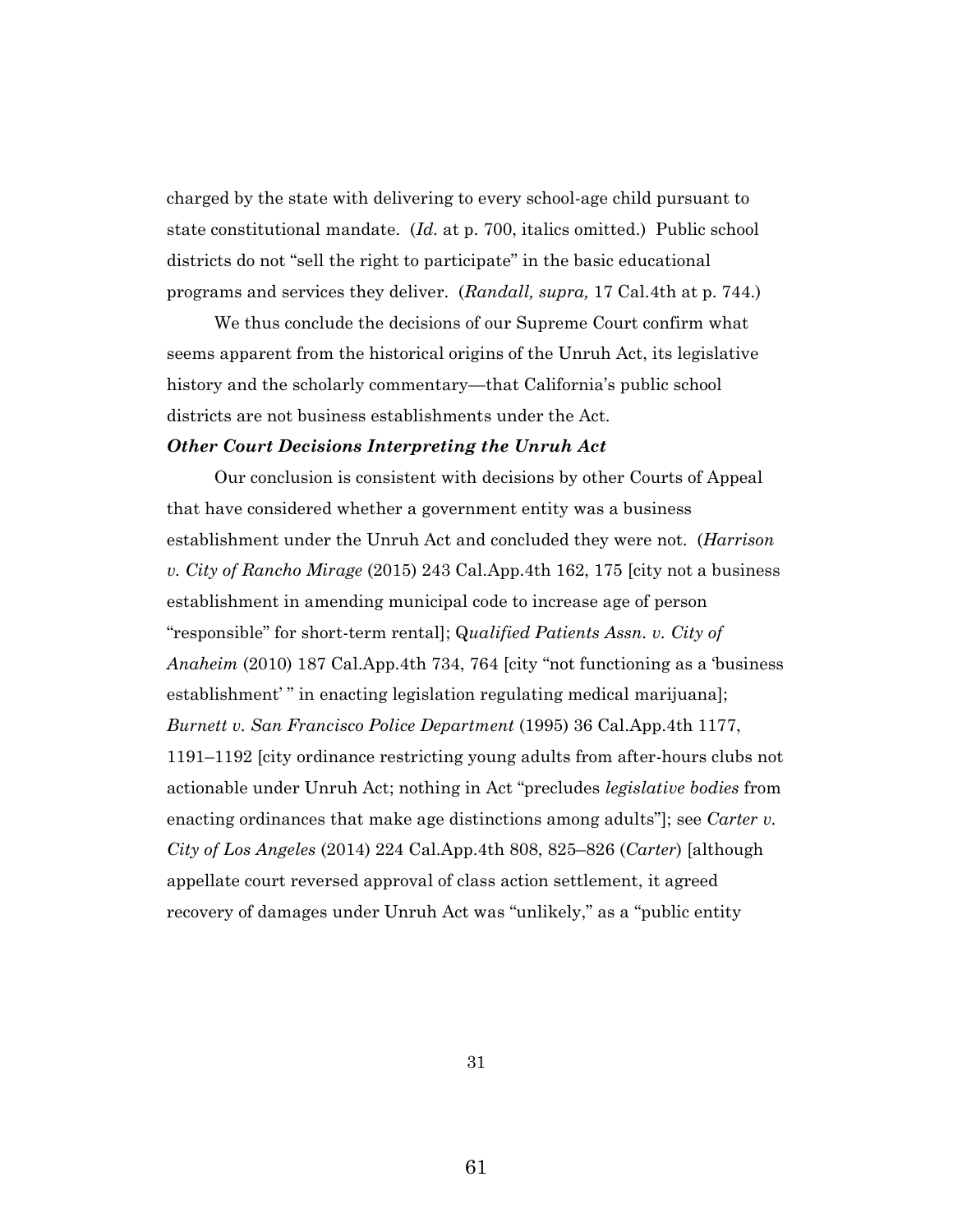providing sidewalks and curbs to its citizens does so as a public servant, not a commercial enterprise"].)

Although the analyses in these cases was more limited than ours here and generally focused on a government entity's legislative activity, the result they reached is the same—government entities were held not to be business establishments under the Unruh Act. Furthermore, public school districts can well be described, in acting as the state's agent in delivering constitutionally mandated, free primary and secondary education to the state's school age children, as a "public servant, not [as] a commercial enterprise."<sup>9</sup> (*Carter, supra,* 224 Cal.App.4th at p. 825.)

<sup>9</sup> In his briefing, petitioner did not cite any California case that specifically considered whether a government entity was a business establishment and reached a conclusion contrary to that reached in these cases. At oral argument, counsel referred to *Gatto v. County of Sonoma*  (2002) 98 Cal.App.4th 744 (*Gatto*). In that case, the plaintiff sued both the county and the company operating the county's fair after he was refused admission because he was wearing a vest with Hells Angels insignia. (*Id.* at p. 749.) The appellate court reversed a judgment for the plaintiff to the extent it was based on the Unruh Act, on the ground he was not a member of any class protected by the Act. (*Id.* at pp. 765–769.) The court affirmed to the extent the judgment could be characterized as a state constitutional free speech claim. (*Id.* at pp. 769–777.) On the way to reaching these holdings, the court considered whether a one-year or three-year statute of limitations applies to an Unruh Act claim and concluded it depends on whether the cause of action at issue "evolved from the common law." If so, the one-year statute applies. (*Id.* at p. 759.) The court next considered whether the Government Claims Act applied to the plaintiff's purported Unruh Act claim and concluded it did so, thereby extending the limitations period applicable to the purported claim. (*Id.* at p. 765.) The county did not raise the issue of whether it, as well as the corporation operating the fair, was a business establishment under the Unruh Act. The sole comment the court made even tangentially in that regard was in response to the plaintiff's attempt to distinguish a case that had rejected a similar apparel/free speech discrimination claim against a private bar. The court stated in passing, "by its own terms, the equal access in accommodations provision of the Unruh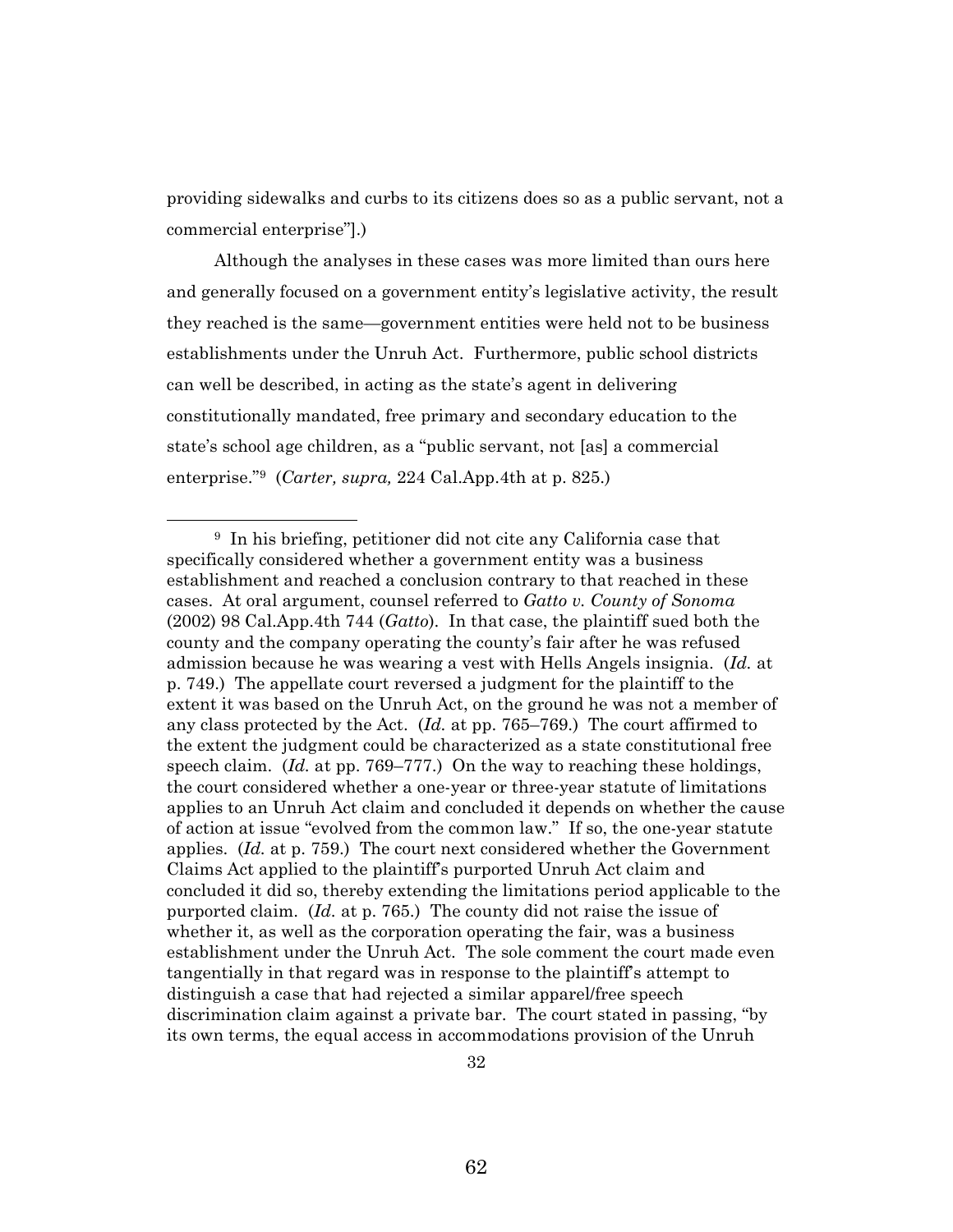We must also comment on *Doe v. California Lutheran High School Assn.* (2009) 170 Cal.App.4th 828 (*California Lutheran*), in which the Court of Appeal concluded a private, religiously affiliated secondary school was not a business establishment under the Act. Contrasting *Warfield* and *Curran,*  the court concluded the school shared many of the same attributes of the Boy Scouts, in that the student body was limited to those sharing the Lutheran faith and a significant aspect of the school's educational mission was furthering the religious tenants of the church. (*Id.* at pp. 838, 840–841.) The court concluded by emphasizing the narrow scope of its holding. (*Id.* at p. 841) Indeed, as we have observed, a secular private school, charging tuition and generally open to school-age children, is likely a business establishment for purposes of the Act. (See Horowitz, *supra*, 33 So.Cal.L.Rev. at pp. 285– 286.)

Finally, we must comment on the federal court cases that have considered whether California public school districts are business

Civil Rights Act applies to 'all business establishments whatsoever,' " and thus the rejection of an apparel/free speech claim in the private bar case was as "applicable to a county fair as to a private drinking establishment." (*Id.* at pp. 765–769.) At best, this is an aside, and a case is "not authority, of course, for issues not raised and resolved." (*San Diego Gas & Electric Co. v. Superior Court* (1996) 13 Cal.4th 893, 943.) And as our lengthy discussion above reveals, there is *far* more to the analysis of whether an entity is a business establishment than the one-liner deployed in *Gatto.* 

*Los Angeles County Metropolitan Transportation Authority v. Superior Court* (2004) 123 Cal.App.4th 261, 264, 267–276, not cited by petitioner but which we reviewed in doing our own research, likewise, is of no assistance to petitioner, as the transit authority raised only one issue in its original writ proceeding—whether the plaintiff, in connection with an Unruh Act claim, could seek statutory "penalties." The Authority did not raise, nor did the court address, whether it was a business establishment under the Act.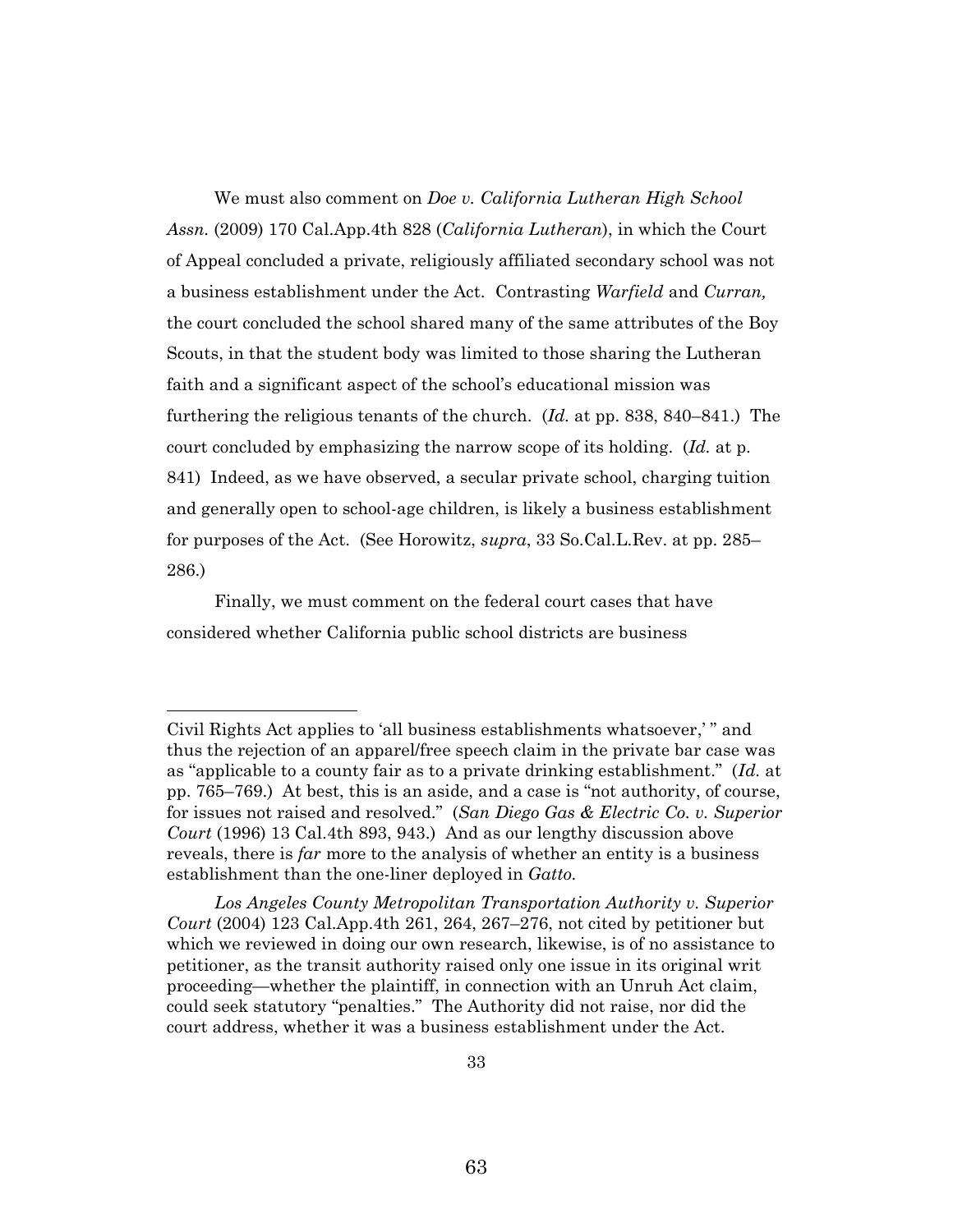establishments under the Unruh Act. In the wake of *Curran*, the federal courts have split on the question.

In *Zuccaro v. Martinez Unified School District* (N.D. Cal. Sept. 27, 2016, No. 16-cv-02709-EDL) 2016 WL 10807692 (*Zucarro*), the district court concluded, after a discussion of *Isbister* and *Curran*, as well as the California Court of Appeal decisions we have discussed, that "a public elementary school, particularly in its capacity of providing a free education to a special needs preschooler, is similarly acting as a public servant rather than a commercial enterprise and is therefore not subject to the Unruh Act." (*Id.* at  $*9-13.$ 

*Zuccaro* acknowledged its conclusion was contrary to that of other district courts—a line of cases on which petitioner here relies. *Zuccaro*  pointed out these cases have all been predicated on *Isbister's* reminder that the Unruh Act applies to " 'all business establishments of every kind whatsoever'" and therefore must be interpreted in "the broadest sense reasonably possible' " (*Isbister, supra,* 40 Cal.3d at pp. 75–76), and its holding that a nonprofit entity can be a business establishment within the meaning of the Act. (*Zucarro, supra,* 2016 WL 10807692 at \*10–12.) *Zuccaro* concluded these features of *Isbister,* in isolation, were not dispositive, given the analysis in *Curran.* (*Id.* at \*10–13; see *Anderson v. County of Siskiyou* (N.D. Cal. Sept. 10, 2010, No. C10-01428) 2010 WL 3619821 at \*6 [county jail is not a business establishment]; *Taormina v. California Dept. of Corrections* (S.D. Cal. 1996) 946 F.Supp. 829, 834 [state prison is not a business establishment].)

We agree with *Zucarro's* assessment of the line of district court cases concluding a California public school district is a business establishment under the Unruh Act. While focusing on certain aspects of *Isbister,* these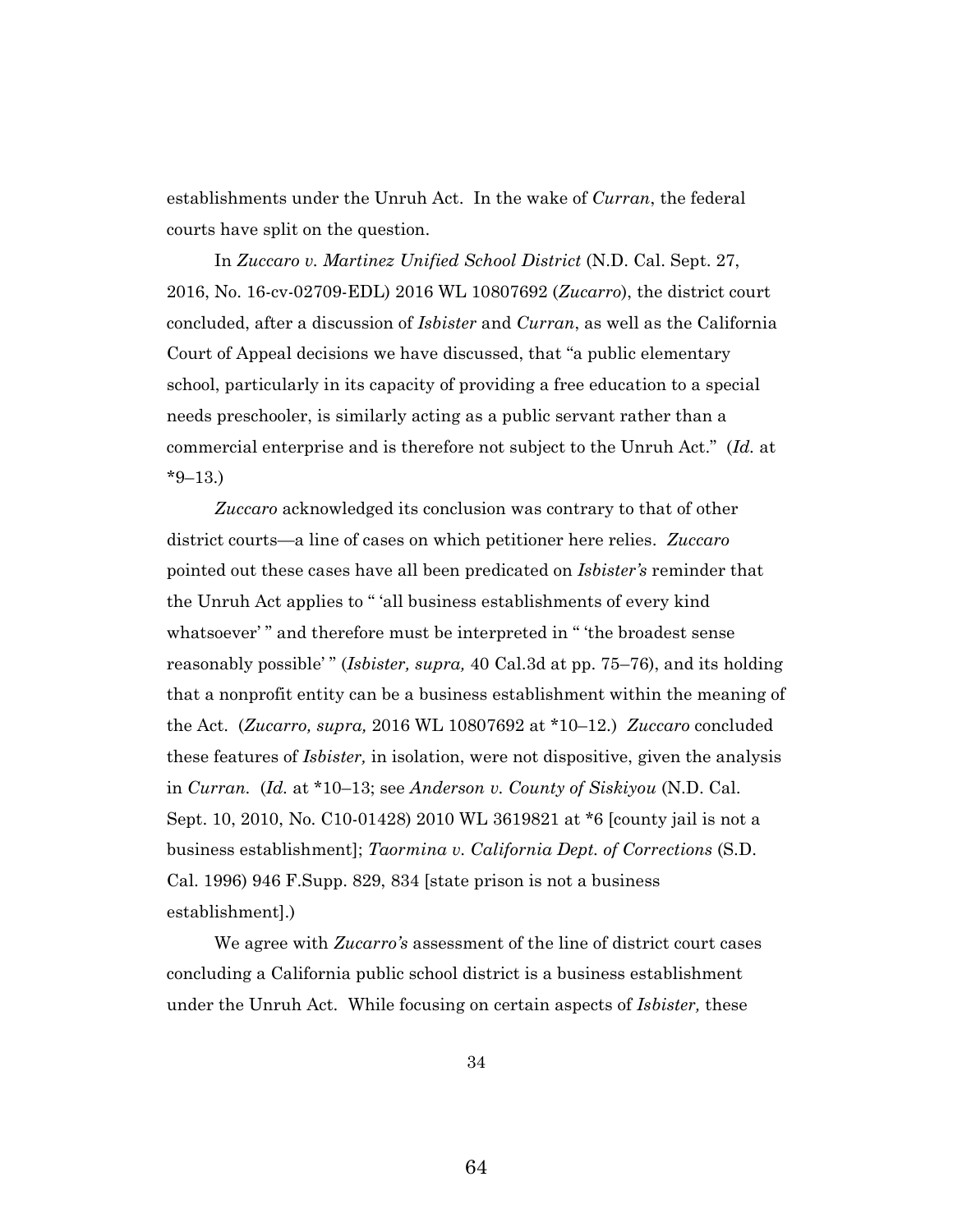cases have largely ignored other aspects of our high court's decisions. None of these cases have engaged in any meaningful examination of the historical origins of the Unruh Act or its legislative history. Nor have any of these cases discussed the two scholarly articles, one co-authored by the justice who wrote the majority opinion in *Isbister,* our high court has repeatedly cited in analyzing whether an entity is a business establishment. Thus, these federal cases (presumably because they did not examine the historical background of the Act), were not attentive to our high court's opening and closing comments in *Isbister*—that without generous interpretation, "thousands of facilities *in private ownership*," would be free to engage in invidious discrimination, and its decision did not foreclose the legislature from enacting a more "precise formulation of the situations in which *private* discrimination is forbidden." (*Isbister, supra,* 40 Cal.3d at pp. 75, 91, italics added.)

In fact, many of these cases have simply cited to the first district court case to conclude a California public school district was a business establishment, *Sullivan v. Vallejo City Unified School Dist.* (E.D. Cal. 1990) 731 F.Supp. 947 (*Sullivan*). *Sullivan's* reasoning was as follows: "The California Supreme Court has taught that the 'Legislature's desire to banish [discrimination] from California's community life has led [that] court to interpret the Act's coverage "in the broadest sense reasonably possible." ' [Citations.] Under a parity of the reasoning adopted in *Isbister,* it appears relatively certain that it is 'reasonably possible' that 'business establishments' as used in the statute includes public schools." (*Id.* at p. 952.) The court then pointed to *Isbister's* comment that "[t]he broadened scope of business establishments in the final version of the bill, . . . is indicative of an intent by the Legislature to include therein *all private and public groups or organizations* [specified in the original bill] that may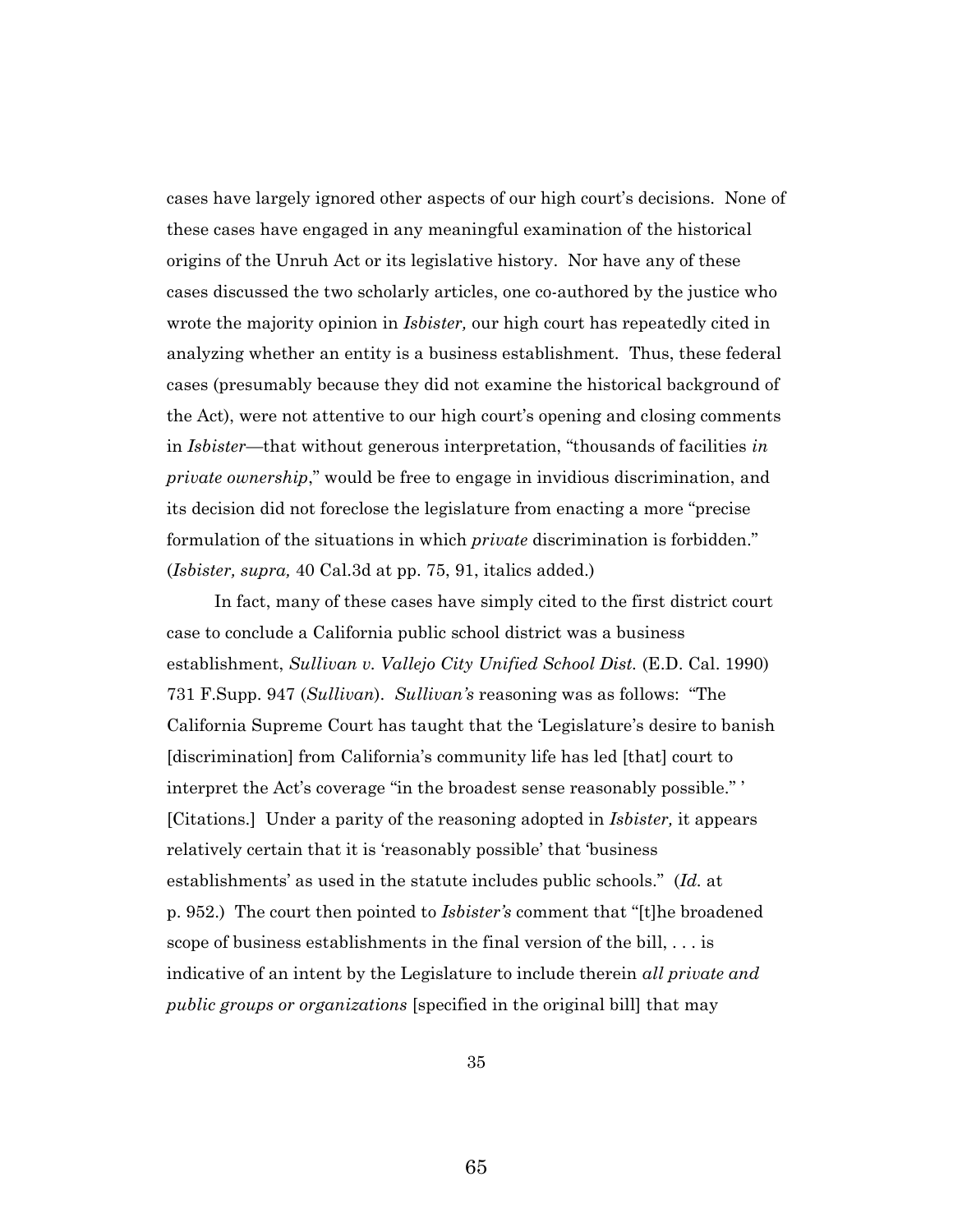reasonably be found to constitute 'business establishments of every type [sic] whatsoever.'" *(Ibid.)* "In like fashion," said the district court, "since public schools were among those organizations listed in the original version of the Unruh Act, it must follow that for purposes of the Act they are business establishments as well." (*Id.* at p. 53.) Thus, not only was *Sullivan's* analysis bereft of any depth, but, as we have discussed, in *Warfield,* our high court squarely rejected the latter prong of the district court's reasoning.

In *Whooley v. Tamalpais Union High School Dist.* (N.D. Cal. 2019) 399 F.Supp.3d 986 (*Whooley*), the district court nevertheless took issue with *Zuccarro* and endorsed *Sullivan's* approach. The court first distinguished *Curran* and *California Lutheran.* Unlike the Boy Scouts and the private, religious high school, said the district court, the high school district "is a public operation that provides educational services to the local community at no cost to the individuals its serves." (*Id.* at p. 998.) The court next pronounced as inapposite the California appellate court cases concluding other government entities were not business establishments—none, said the district court, "dealt with public schools with their 'quintessential character of providing public accommodations and services to students.' " (*Ibid.*, citing *Yates v. East Side Union High School Dist.* (N.D.Cal. Feb. 20, 2019, No. 18 cv-02966-JD) 2019 WL 721313 at \*2.) In short, *Whooley* (as does *Yates*) suffers from the same analytical shortcomings as *Sullivan.* As we have discussed at length, the historical genesis of the Unruh Act, its legislative history, scholarly commentary, and the decisions of our high court all demonstrate California's public school districts are *not* quintessential "public accommodations" within the meaning of our state's public accommodation law.

36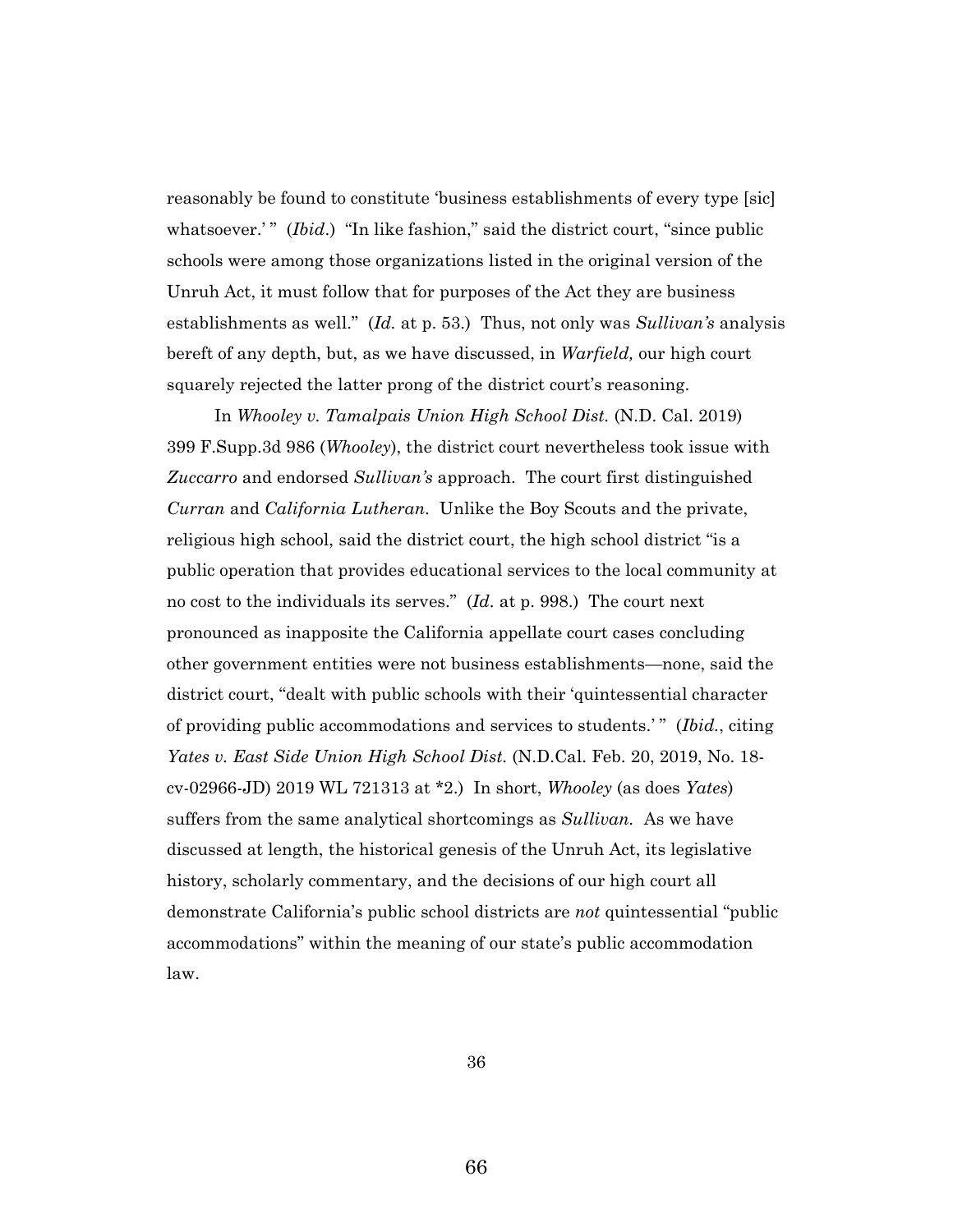## *Education Code Sections 200 et seq.*

Casting beyond the Unruh Act, petitioner maintains a 1998 amendment to Education Code section 201 demonstrates California public school districts are business establishments under the Act. Petitioner reads far too much into this amendment to the Education Code.

Education Code section 201 is part of an extensive array of antidiscrimination statutes applicable to any educational institution, public or private, that receives any form of state funding. (Ed. Code, § 210.3, ["For purposes of this chapter, 'educational institution' means a public or private preschool, elementary, or secondary school or institution; a public or private institution of vocational, professional, or postsecondary education. . ."], *id*., § 220 [provisions prohibiting discrimination apply to any school "that receives, or benefits from, state financial assistance, or enrolls pupils who receive state student financial aid"]; see generally *Donovan v. Poway Unified School Dist.* (2008) 167 Cal.App.4th 567, 589–597, 603–608 (*Donovan*) [discussing features of this statutory scheme].) Thus, these statutory provisions apply, as the Unruh Act likely does, to private schools that accept state funding, with the exception of religious schools. (Ed. Code, § 221 [excepting religious schools]; *California Lutheran, supra,* 170 Cal.App.4th at p. 840.) They do not apply to secular private schools that rely solely on other sources of funding, such as tuition and private donations—again, schools that are likely subject to the Unruh Act.

As originally enacted in 1982, Education Code sections 200 et seq. prohibited only sex discrimination. (See generally, *Donovan, supra,*  167 Cal.App.4th at p. 603.) Committee reports explained: "This bill would consolidate a variety of state and federal laws prohibiting sex discrimination in public and private educational institutions receiving state funds and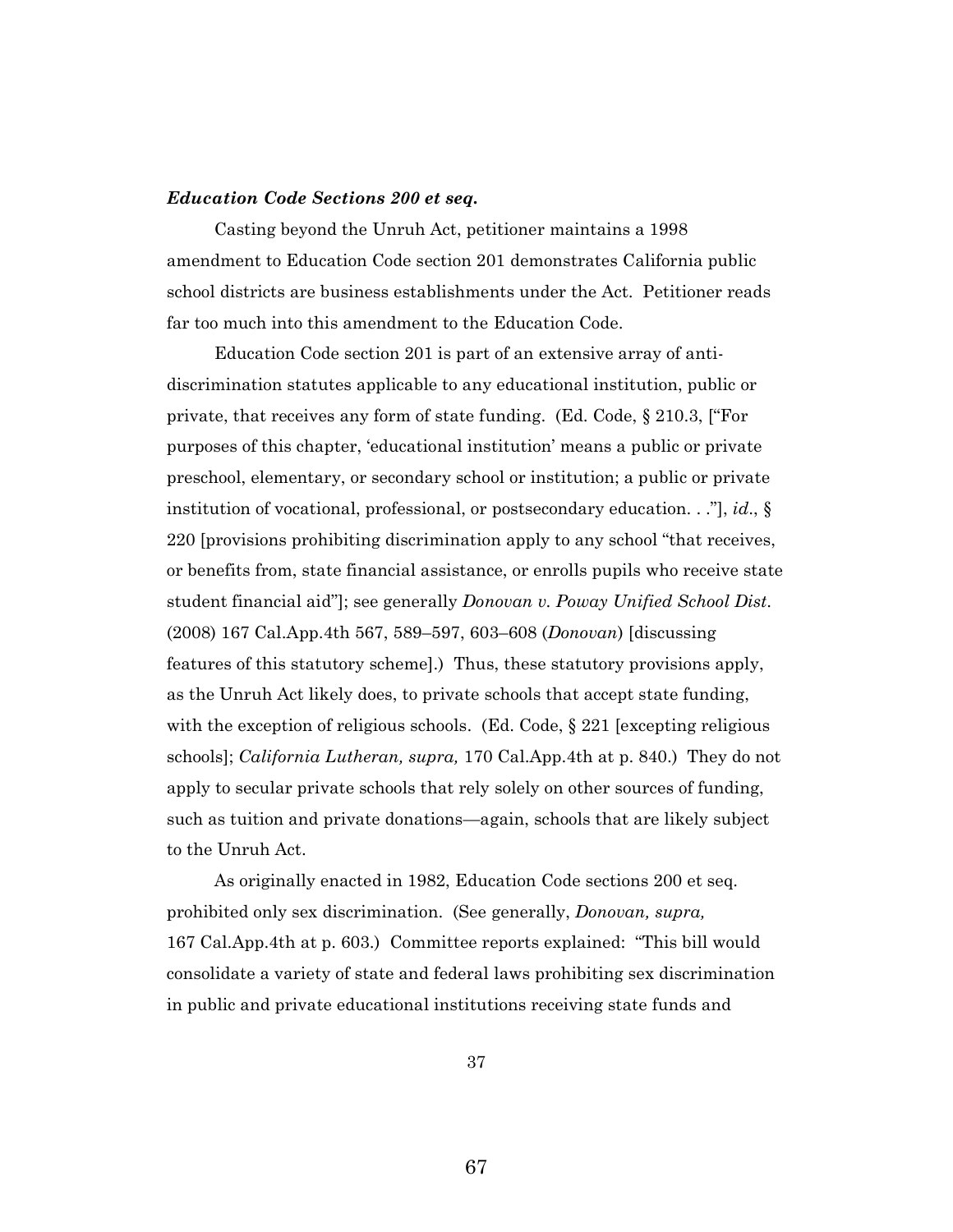declare a state policy of non-discrimination." (Sen. Com. on Education., Staff Analysis of Assem Bill No. 3133 (1981–1982 Reg. Sess.) as amended June 29, 1982, p. 1.) The Enrolled Bill Report similarly stated: "This bill's provisions establish no fundamentally new requirements or procedures regarding sex discrimination. Rather, the bill clarifies and makes specific various prohibitions of sex discrimination contained in existing State and Federal law." (Enrolled Bill Report, Assem. Bill No. 3133 (1981–1982 Reg. Sess.) as amended Aug. 9, 1982, p. 1.)

In 1998, these statutory provisions were amended and augmented to consolidate and standardize anti-discrimination provisions previously scattered throughout the Education Code and to clarify that these provisions are enforceable through a private right of action for any "civil law remed[y]," including damages and injunctive relief. (Ed. Code, § 262.3, subd. (b); see *Donovan, supra,* 167 Cal.App.4th at pp. 591–596.) These amendments also put in place a "cooling off" period prior to filing suit "to avoid 'throwing [public] schools into immediate litigation' [citation] and to give schools an opportunity to resolve informally as many cases as possible." (*Id.* at p. 607.)

As the Assembly Judiciary Committee explained, "This bill would consolidate and standardize the non-discrimination language in the Education Code into two chapters, one for K-12 and another chapter for higher education. It would also strengthen the gender equity provisions for K-12 systems, clarify a private right of action for discrimination claims arising under the Education Code, and expand the remedies available for discrimination in educational institutions to include monetary damages." (Assem. Com. on Judiciary, Assem. Bill No. 499 (1997–1998 Reg. Sess.) as amended Apr. 9, 1997, p. 1) The report also observed that the Department of Education had requested that instead of wholly eliminating the need to

38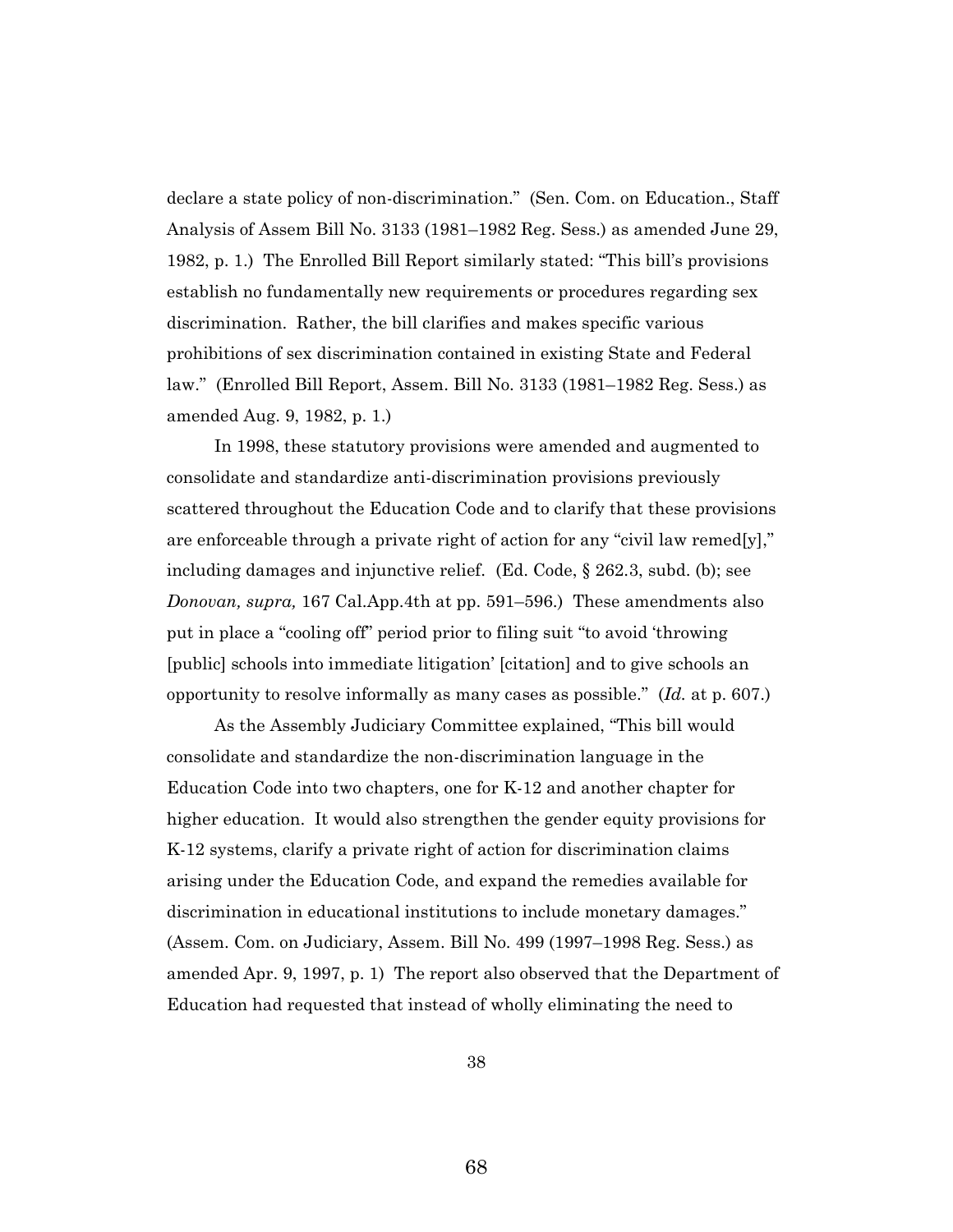exhaust administrative remedies, the bill instead include a reasonable period for administrative review, suggesting 60 days, and "the author [had] agreed to accept [the] amendment" to the bill. (*Id.* at p. 3.)

In one of the last, if not the last, round of amendments, language referencing the Unruh Act was added to Education Code section 201, subdivision (g), which had read as follows:

"(g) It is the intent of the Legislature that this chapter shall be interpreted as consistent with Section 11135 of the Government Code, Titles VI and IX of the federal Civil Rights Act, Section 504 of the federal Rehabilitation Act of 1973, the federal Americans with Disabilities Act, and the federal Equal Education Opportunities Act, except where this chapter may grant more protections or impose additional obligations, and that the remedies provided herein shall not be the exclusive remedies, but may be combined with remedies that may be provided by the above statutes." (Assem. Bill No. 499 (1997– 1998 Reg. Sess.) as amended Jan. 27, 1998, p. 6.)

As amended the subdivision provided, as it does today:

"(g) It is the intent of the Legislature that this chapter shall be interpreted as consistent with Article 9.5 (commencing with Section 11135) of Chapter 1 of Part 1 of Division 3 of Title 2 of the Government Code, Title VI of the federal Civil Rights Act of 1964 (42 U.S.C. Sec. 1981, et seq.), Title IX of the Education Amendments of 1972 (20 U.S.C. Sec. 1681, et seq.), Section 504 of the federal Rehabilitation Act of 1973 (29 U.S.C. Sec. 794(a)), the federal Individuals with Disabilities Education Act (20 U.S.C. Sec. 1400 et seq.), the federal Equal Educational Opportunities Act (20 U.S.C. Sec. 1701, et seq.), the Unruh Civil Rights Act (Secs. 51 to 53, incl., Civ. C.), and the Fair Employment and Housing Act (Pt. 2.8 (commencing with Sec. 12900), Div. 3, Gov. C.), except where this chapter may grant more protections or impose additional obligations, and that the remedies provided herein shall not be the exclusive remedies, but may be combined with remedies that may be provided by the above statutes." (Ed. Code, § 201, subd. (g).)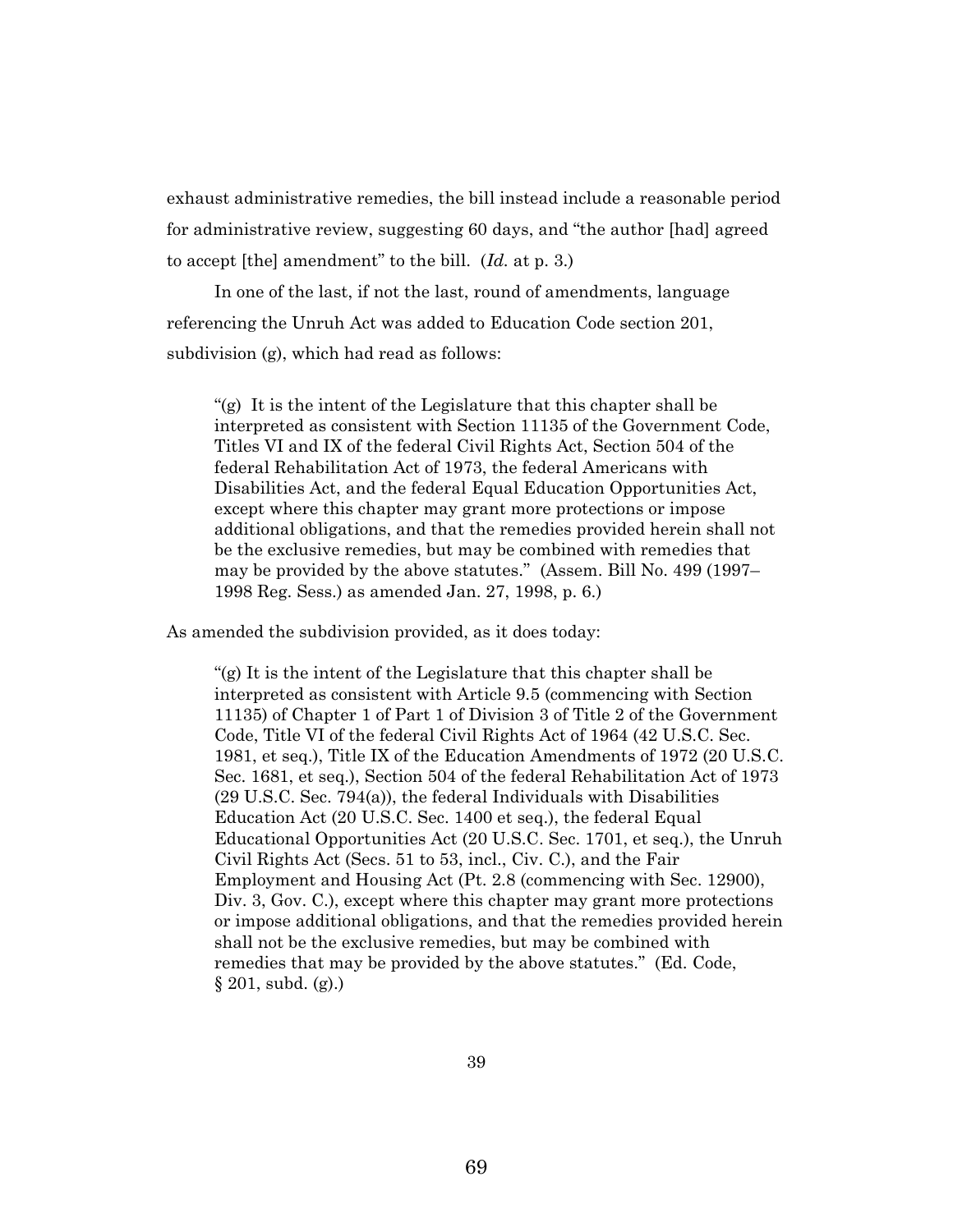Committee reports and bill analyses continued to describe the legislation as before. (E.g., Sen. Rules Com., Off. of Sen. Floor Analyses, 3d reading of Assem. Bill No. 499 (1997–1998 Reg. Sess.) as amended July 22, 1998, pp. 1-2; Conc. in Senate Amendments Assem. Bill No. 499 (1997–1998 Reg. Sess.) as amended July 22, 1998, p. 2.)

The author's transmittal letter asking for the Governor's signature, similarly, emphasized the following: "[T]he bill consolidates and standardizes the non-discrimination language in the Education Code for easy reference and identification. The scattered, inconsistent language in the Education Code makes it hard for even the most well intentioned educators to be sure they are always in compliance with the law." (Assembly member Sheila Kuehl, letter to then-Governor Pete Wilson, requesting his signature on Assem. Bill No. 499 (1997–1998 Reg. Sess.) Sept. 2, 1998, p. 1.) "*The bill does not redefine or expand existing non-discrimination statutes*." (*Ibid*.) And to "solve [the] problem" created by delays in reviewing administrative claims and statute of limitations, "without putting schools at risk of immediate litigation or preventing students from pursuing a timely remedy, AB 499 requires a cooling off period, where K-12 students are required to go through four and a half months of administrative grievance processes prior to the pursuit of civil remedies other than injunctive relief." (*Ibid.*) Accordingly, "AB 499 would help to contain the costs of litigation, while enhancing equal opportunity for California's students." (*Ibid.*)

Accordingly, the 1998 amendments to Education Code sections 200 et seq. did not purport to say anything about the substantive reach of the Unruh Act. And the amended language of Education Code section 201, subdivision (g), specifically, does not say public school districts are business establishments under the Unruh Act. Rather, it states the *Education Code*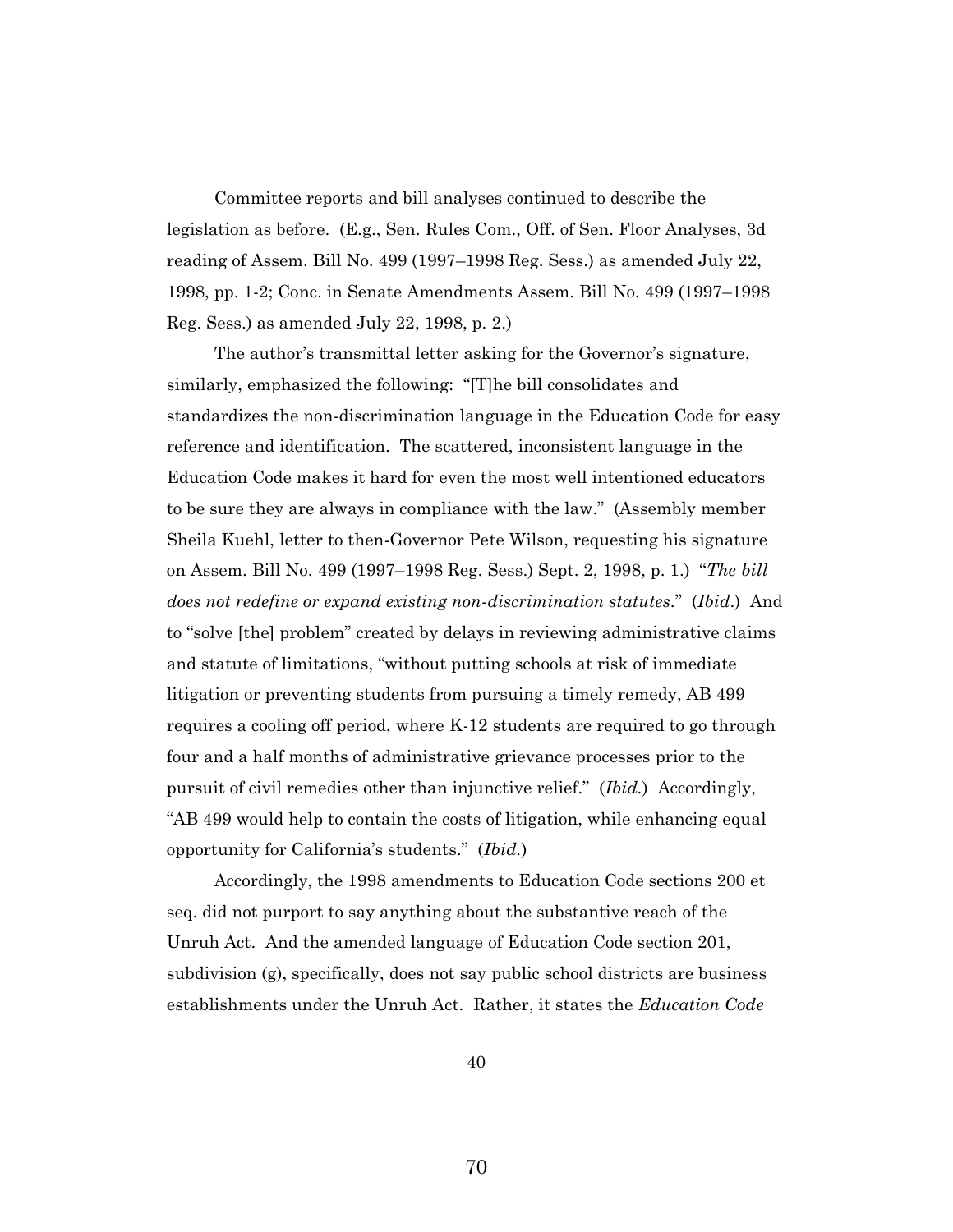anti-discrimination statutes are to be applied "as consistent with" a number of anti-discrimination laws, including the Unruh Act, "except where" the Education Code anti-discrimination statutes "may grant more protections or impose additional obligations. . . ." (Ed. Code, § 201, subd. (g).) Moreover, the plain language of Education Code section 201, subdivision (g) recognizes that the listed statutes, including the Unruh Act, may be more limited in some respects than the Education Code anti-discrimination statutes.<sup>10</sup>

We also note the Education Code's extensive anti-discrimination statutory scheme prohibits the same kinds of discrimination as does the Unruh Act. In fact, the Education Code statutes are somewhat more generous than the Unruh Act in that they do not require a plaintiff to prove "intentional" discrimination, generally required under the Unruh Act (although not in cases of disability discrimination, as we discuss *infra*). (See *Donovan, supra,* 167 Cal.App.4th at pp. 603–608 [looking to Title IX (20 U.S.C. § 1682) as the model for the elements of a damages action under Education Code section 220 based on peer harassment, and concluding there

<sup>10</sup> We note the state Superintendent of Public Instruction has been for many years, and remains, charged with the responsibility "for providing leadership to local agencies to ensure" that the anti-discrimination provisions of not only "Education Code sections 200 through 253," but also "Government Code sections 11135 through 11139" and a litany of federal statutes, "are met in educational programs that receive or benefit from state or federal financial assistance and are under the jurisdiction of the State Board of Education." (Cal. Code Regs. tit. 5, § 4902, subd. (a)–(b); see *Hector F. v. El Centro Elementary School Dist.* (2014) 227 Cal.App.4th 331, 333 ["[T]he Legislature has imposed on public schools in California an affirmative duty to protect public school students from discrimination and harassment engendered by race, gender, sexual orientation or disability. (See Gov. Code § 11135; Ed. Code §§ 201, 220, 32261, 32280, 32281 & 32282.)"].) To this end, the state Department of Education has enacted and maintained its own administrative investigation and complaint procedures. (Cal. Code Regs. tit. 5, §§ 4601 et seq., 4962.)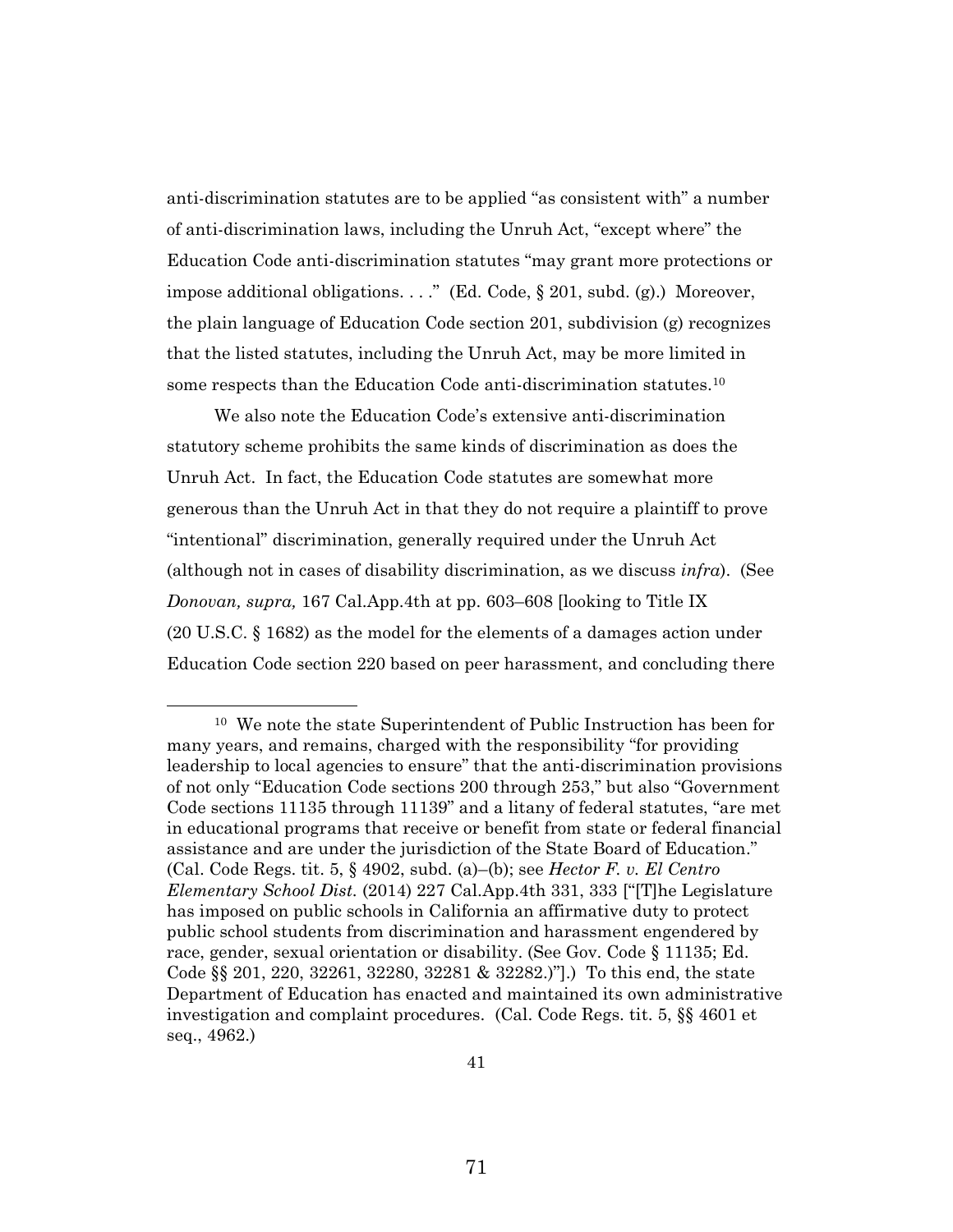was ample evidence school district had notice of, and was deliberately indifferent to, such harassment].) They are less generous than the Unruh Act in that they do not provide for treble damages, statutory penalties, punitive damages, or statutory attorney fees. (Compare Civ. Code, § 52, subd. (b) & Ed. Code, § 262.3, subd. (b).) This difference is not quite as significant as might first appear, as Government Code section 818 bars punitive damages against "public entities," which include public school districts. (Gov. Code, § 818; see *Visalia Unified School Dist. v. Superior Court* (2019) 43 Cal.App.5th 563, 570 (*Visalia Unified*) [" 'Requiring . . . public entit[ies] to pay punitive damages would punish the very group imposition of punitive damages was intended to benefit'—the taxpaying members of the general public.'" Quoting *City of Sanger v. Superior Court* (1992) 8 Cal.App.4th 444, 450.].)

We further observe that in crafting the comprehensive antidiscrimination provisions set forth in Education Code sections 200 et seq., the Legislature considered and weighed policy considerations of particular importance to schools funded in whole or in part with tax dollars—namely, maximizing the use of these limited funds for educational purposes. The required "cooling off" period, for example, not only allows schools to respond quickly to discriminatory conduct and thereby minimize harm to students from such conduct, but also enables schools to contain litigation costs by informally resolving as many complaints as possible. (See *Donovan, supra,* 167 Cal.App.4th at pp. 607–608.) Similarly, allowing for the recovery of all actual damages but not enhanced statutory damages, acknowledges that "in light of the stringent revenue, appropriations, and budget restraints under which all California governmental entities operate," exposing school districts to enhanced statutory damages "would significantly impede their fiscal

42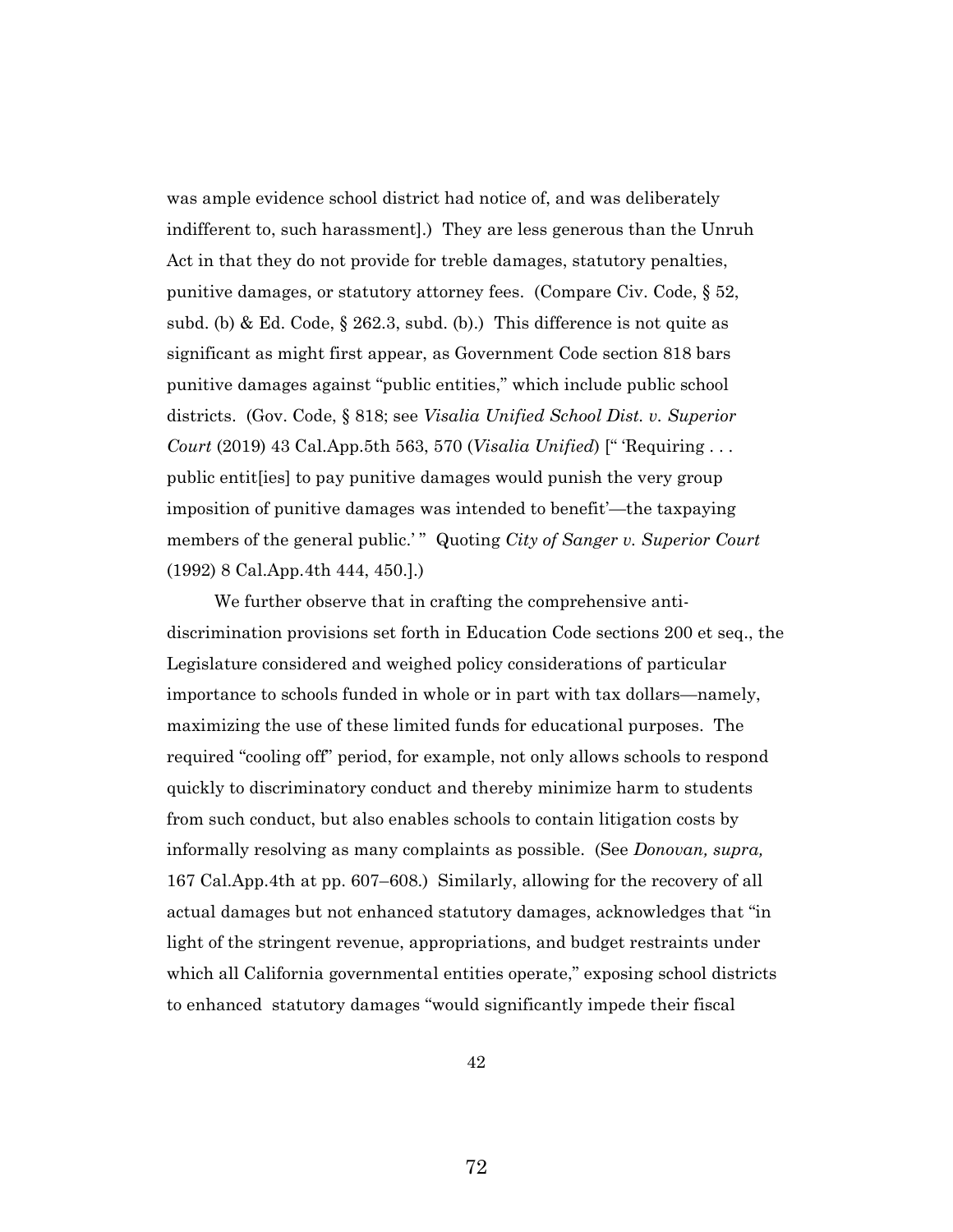ability to carry out their core public missions." (*Wells, supra,* 39 Cal.4th at p. 1193; *id.* at pp. 1191–1193 [holding school districts not an "association," "organization," or "business" under the state false claims act, which allows for double and treble statutory damages]). Indeed, "[i]n the particular case of public school districts, such exposure would interfere with the state's plenary power and duty, exercised at the local level by the individual districts, to provide the free public education mandated by the Constitution." (*Id.* at p. 1193.)

We therefore conclude, for all the reasons we have discussed, that Education Code section 201, as amended, does not establish that our state school districts are business establishments under the Unruh Act. *Civil Code Section 51, Subdivision (f) of the Unruh Act*

Petitioner alternatively maintains that even if a public school district is *not* a business establishment under the Unruh Act, it nevertheless can be sued for disability discrimination under the Act by virtue of Civil Code section 51, subdivision (f). Petitioner reads this subdivision to mean any violation of the ADA by any person or entity is also a violation of the Act. We conclude Civil Code section 51, subdivision (f) makes explicit that any violation of the ADA *by a business establishment* is also a violation of the Unruh Act.

Before discussing the statutory language at issue, we turn momentarily to the ADA, to point out it is comprised of three titles. Title I prohibits disability discrimination in employment. (42 U.S.C. § 12111 et seq.) Title II prohibits discrimination by public entities, including public schools. (42 U.S.C. §§ 12131 et seq, 12131, subd. (1)(B).) Title III—entitled "Public Accommodations and Services Operated By Private Entities"—prohibits disability discrimination by private persons and entities offering "public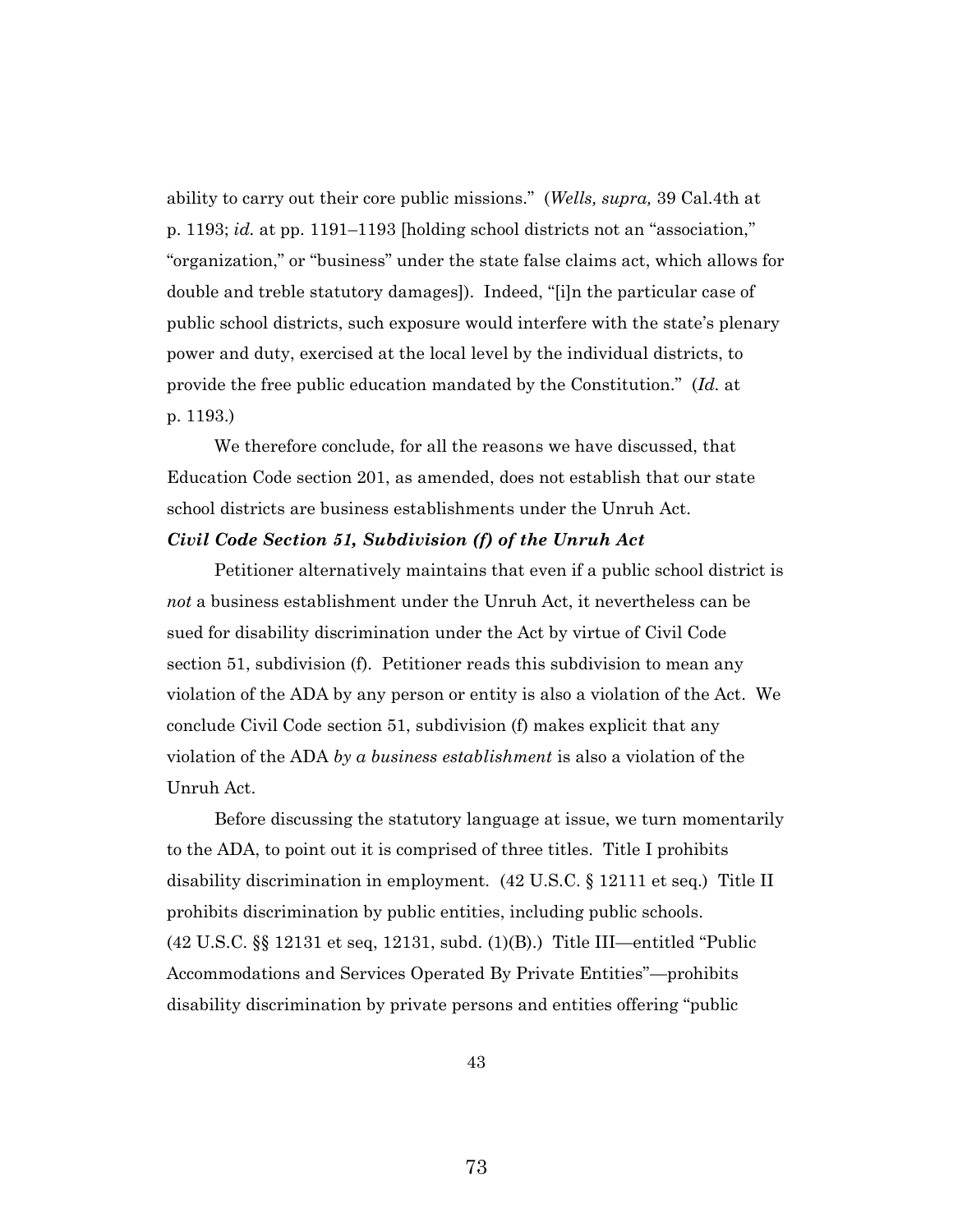accommodation[s]" and services. (42 U.S.C. §§ 12181 et seq., 12182, subd.  $(a).<sup>11</sup>$ 

Returning to the Unruh Act, the language at issue was added to the statute in 1992 as part of omnibus legislation amending dozens of statutes to make them consistent with the ADA, then about to go into effect. (E.g., Assem. Com. on Judiciary, Assem. Bill No. 1077 (1991–1992 Reg. Sess.) as amended Jan. 6, 1992, p. 2 [bill "seeks to conform state law with the provisions of the ADA"; it "intends to strengthen California law where it is weaker than the ADA" and "[m]odify the language contained in state antidiscrimination laws to ensure that the protections are given to individuals with physical or mental disabilities," underscoring omitted]; Assem. Ways. & Means Com., Analysis of Assem. Bill No. 1077 (1991-1992 Reg. Sess.) as amended Jan. 1, 1992, p. 1 [bill "generally places protections afforded the disabled under the ADA into state law"].)

For virtually the entire time the bill was moving through the legislature, the pertinent language stated: "A violation of the right of any individual under the Americans With Disabilities Act of 1990 (Public Law 101-336) with respect to public accommodations subject thereto shall also

<sup>&</sup>lt;sup>11</sup> Title III includes a long list of "[p]ublic accommodation[s]." (42 U.S.C § 12181, subd. (7) [the "following *private* entities are considered public accommodations," italics added].) These include, for example: "an inn, hotel, motel, or other place of lodging," "a restaurant, bar, or other establishment serving food or drink," "a motion picture house, theater, concert hall, stadium, or other place of exhibition or entertainment," "a bakery, grocery store, clothing store, hardware store, shopping center, or other sales or rental establishment," "a gymnasium, health spa, bowling alley, golf course, or other place of exercise or recreation," etc. (*Id.* § 12181, subd.  $(7)(A)$ –(C), (E), (L).) Also included in this list of private entities is "a nursery, elementary, secondary, undergraduate, or postgraduate *private* school, or other place of education." (*Id.,* subd. (7)(J), italics added.)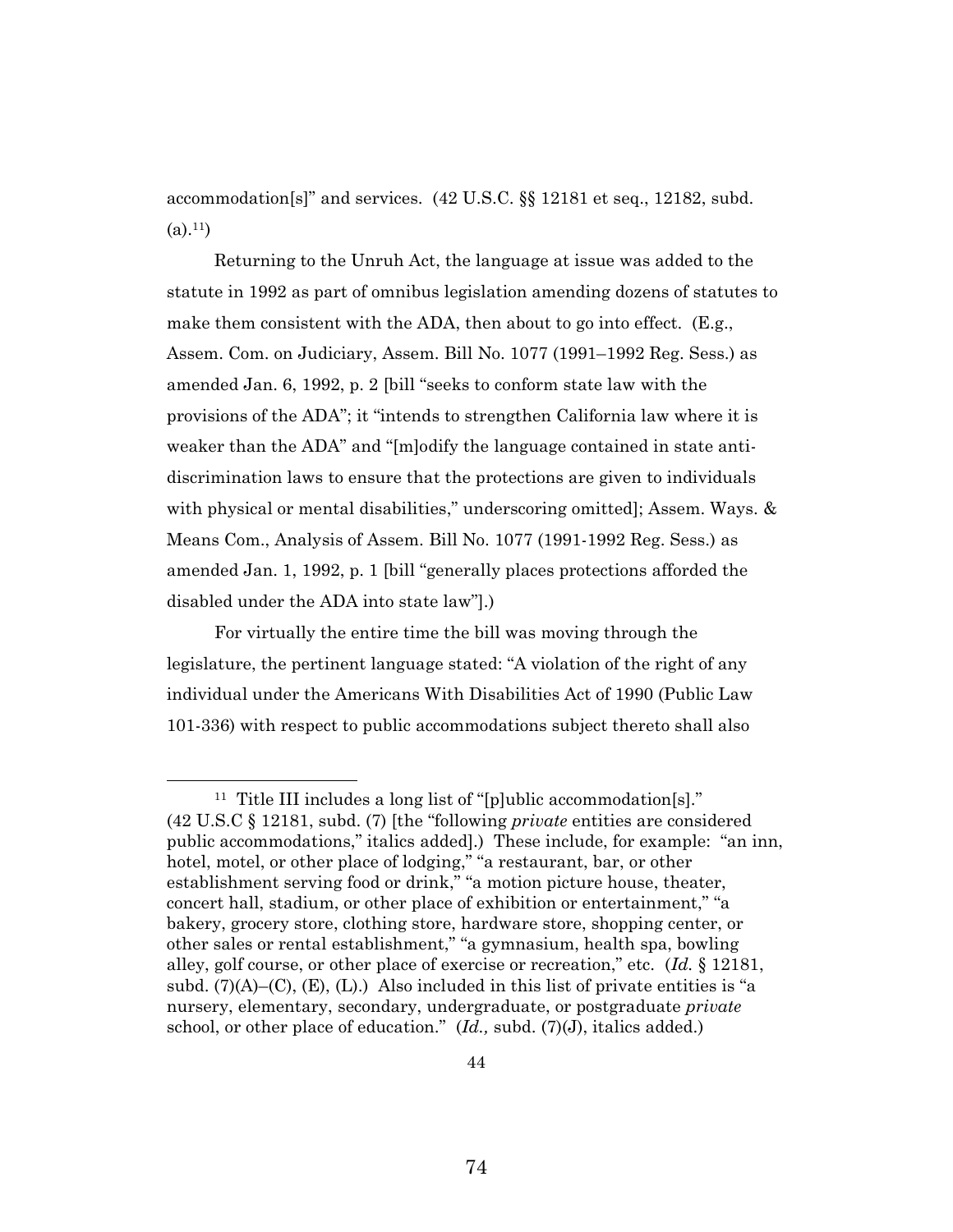constitute a violation of this section." (Assem. Bill No. 1077 (1991–1992 Reg. Sess.) as amended Apr. 18, 1991, § 2, pp. 8–9.) The Unruh Act was not broken into subdivisions at the time, but rather was set forth as a whole in several paragraphs, the proposed language appearing as the final paragraph of the statute. (*Ibid.*) Committee reports and analyses described this proposed addition to the Act as follows: "In regard to the Unruh Civil Rights Act [the bill will:] [¶] 3) Include persons with mental disabilities in the enumerated classes of individuals protected by the Unruh Act. [¶] 4) Make a violation of the ADA a violation of the Unruh Act. Thereby providing persons injured by a violation of the ADA with the remedies provided by the Unruh Act (e.g., right of private action for damages)." (Assem. Com. on Judiciary, Assem. Bill No. 1077 (1991–1992 Reg. Sess.) as amended Jan. 6, 1992, p. 2, underscoring omitted; accord Assem. Com. on Transportation, 3d reading of Assem. Bill No. 1077 (1991–1992 Reg. Sess.) as amended Jan. 29, 1992, p. 1.)

The proposed language continued unchanged from its initial inclusion in the bill in April 1991 until the next to final round of amendments on July 6, 1992. (Assem. Bill No. 1077 (1991–1992 Reg. Sess.) as amended Apr. 18, 1991, § 2; Assem. Bill No. 1077 (1991–1992 Reg. Sess.) as amended July 6, 1992,  $\S$  3.) At this time, the language was shortened to read as it currently does: "A violation of the right of any individual under the Americans with Disability Act of 1990 (Public Law 101-336) shall also constitute a violation of this section." (Assem. Bill No. 1077 (1991–1992 Reg. Sess.) as amended July 6, 1992, § 3.) The language remained situated as the final paragraph of the multi-paragraphed statute. (*Ibid*.) 12 The description of the language in committee reports and bill analyses also remained exactly as before. (E.g.,

<sup>&</sup>lt;sup>12</sup> The language was not placed in a separate subdivision, unchanged, until 2000. (Civ. Code, § 51, Stats. 2000, ch. 1049, § 2.)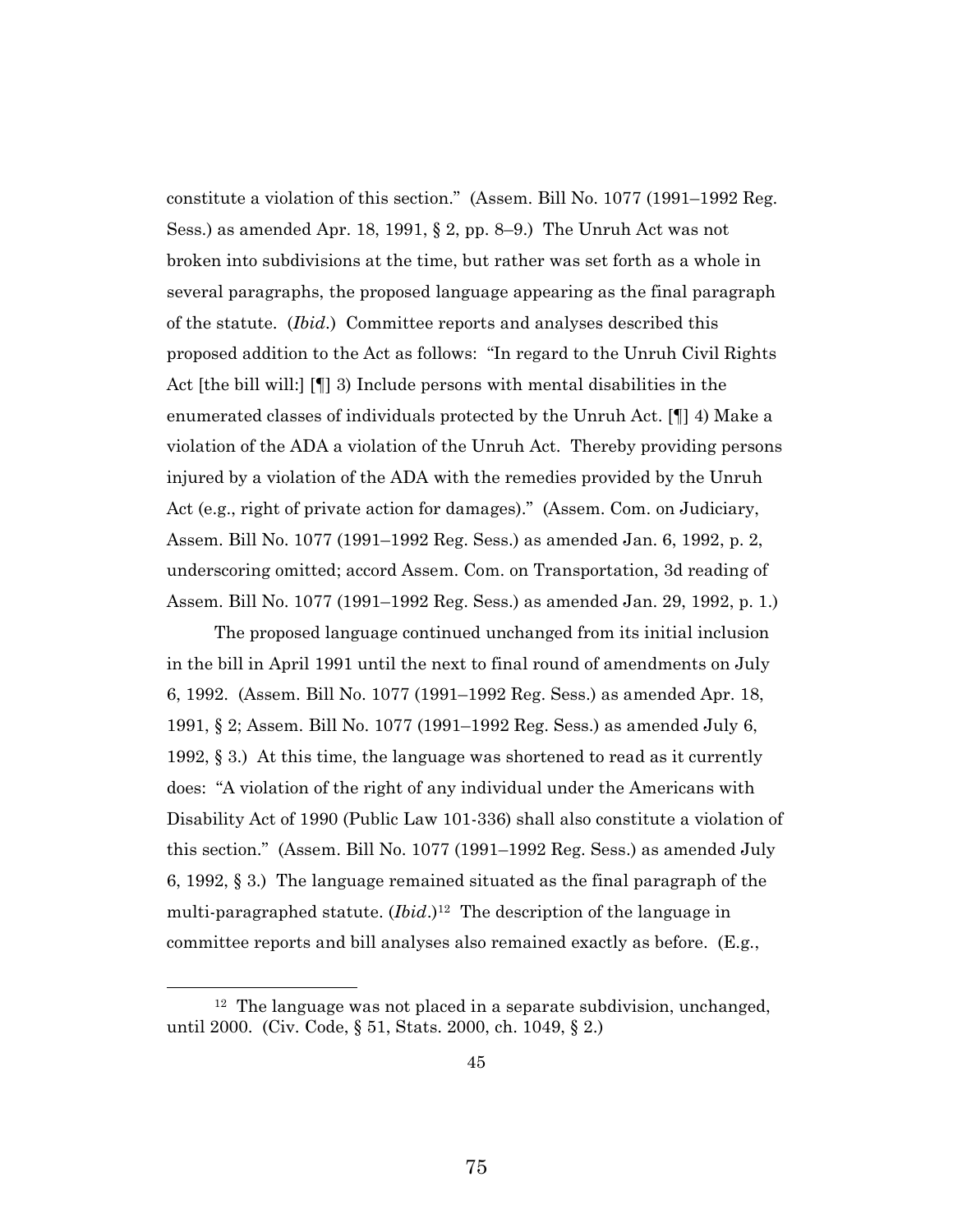Conc. in Sen. Amends., Assem. Bill No. 1077 (1991–1992 Reg. Sess.) as amended Aug. 29, 1992, p. 1; Sen. Rules Com., Off. of Sen. Floor Analyses, 3d reading analysis of Assem. Bill No. 1077 (1991–1992 Reg. Sess.) as amended Aug. 29, 1992, p. 2; State and Consumer Services Agency, Enrolled Bill Report on Assem. Bill No. 1077 (1991–1992 Reg. Sess.) at p. 2.) A supplemental analysis prepared by the Transportation Committee stated the July 6 amendment made "numerous, mostly technical changes." (Business, Transportation & Housing Agency, Supp. Analysis on Assem. Bill No. 1077 (1991–1992 Reg. Sess.) as amended July 6, 1992, p. 1.)

In short, not a single committee report or bill analysis prepared after the final amendment shortening the proposed language, suggested this final amendment profoundly changed the substantive reach of the Unruh Act and that as to disability discrimination (and only disability discrimination) the Act was now disconnected from discrimination by business establishments. On the contrary, subsequent reports and analyses continued to describe the Unruh Act as prohibiting discrimination by business establishments. For example, the Senate Third Reading Analysis stated: "Existing provisions of the Unruh Civil Rights Act and related provisions, with certain exceptions, prohibit various types of discrimination by business establishments and franchisors, and in written instruments relating to real property, including discrimination on the basis of blindness and other physical disability. [¶] This bill would make a violation of the American with Disabilities Act of 1990 also a violation of the Unruh Civil Rights Act, and would expand the express coverage of that act and related provisions to include discrimination on account of any disability." (Sen. Rules Com., Off. of Sen. Floor Analyses, 3d reading analysis on Assem. Bill No. 1077 (1991–1992 Reg. Sess.) as amended Aug. 29, 1992, at p. 2.) The Enrolled Bill Report by the Department of

46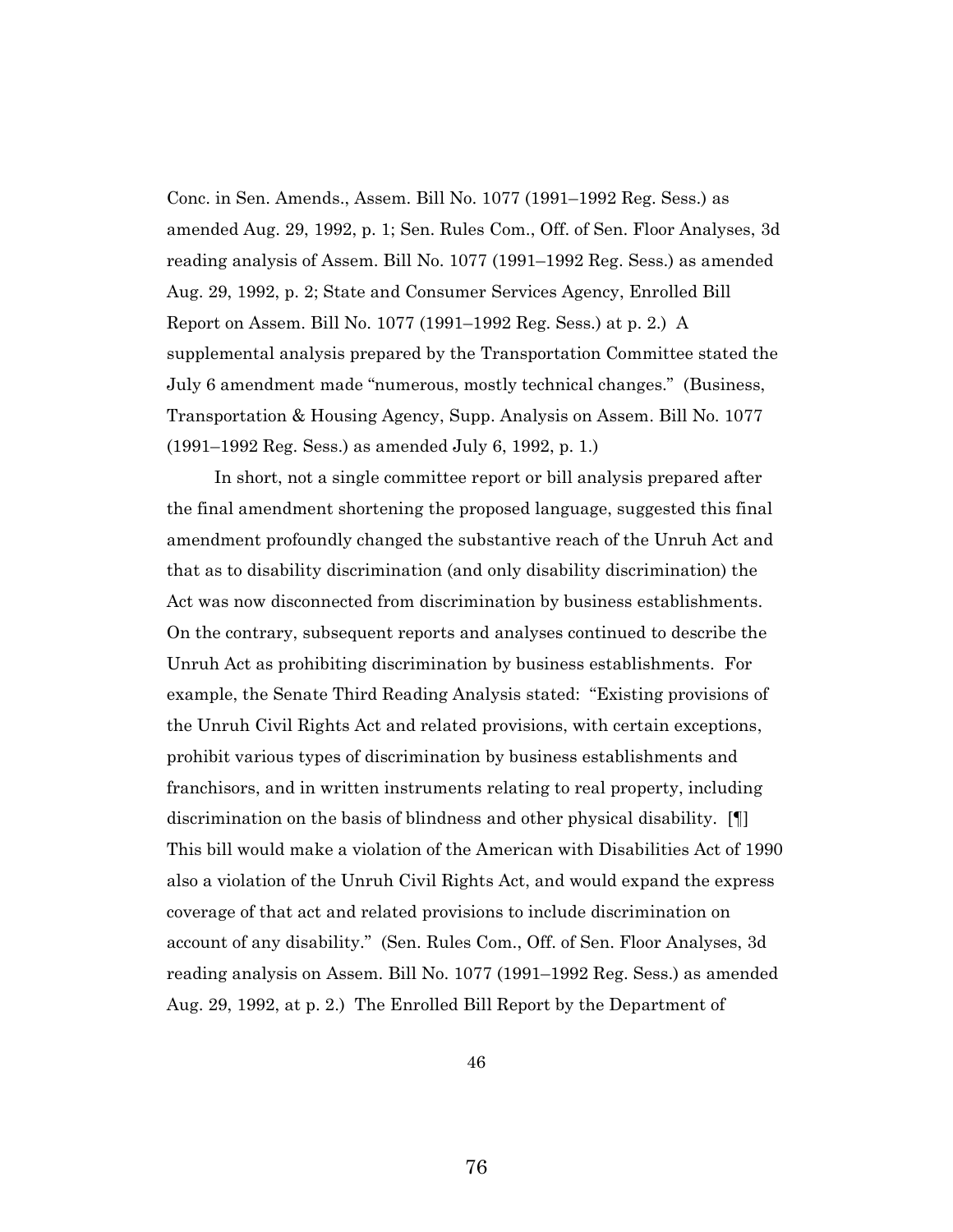Rehabilitation similarly explained: The ADA "prohibits employment discrimination against individuals with physical or mental disabilities. It broadens the public transportation and public accommodation rights of individuals with disabilities." "In regard to the UNRUH CIVIL RIGHTS ACT: [¶] [The bill] [a]dds persons with mental and developmental disabilities as a protected class." "In regard to PUBLIC

ACCOMMODATION/SERVICE/TRANSPORTATION: [¶] Provide[s] 'full and equal access' to anyone with a disability, as other members of the general public, to places of public accommodation and modes of transportation to which the general public is invited.  $[\P] \dots [\P]$  Expands the definition of public accommodations and full and equal access in Civil Code to conform to the ADA definition." (Health & Welfare Agency, Depart. of Rehabilitation, Enrolled Bill Report on Assem. Bill No. 1077 (1991–1992 Reg. Sess.) pp. 2–3; accord Business, Transportation & Housing Agency, Dept. of Commerce Enrolled Bill Rep. on Assem. Bill No. 1077 (1991–1992 Reg. Sess.) p. 2  $[$ "Employers<sup>[13]</sup> and providers of public accommodations or services will be required to comply with both the ADA and state laws and regulations."].)

We thus see no indication the Legislature intended, as to disability discrimination only, to transform the Unruh Act into a general antidiscrimination statute making any violation of the ADA by any person or entity a violation of the Act. On the contrary, throughout the legislative process, the Unruh Act was consistently described as prohibiting discrimination *by business establishments*. (E.g., Sen. Rules Com., Off. of

<sup>&</sup>lt;sup>13</sup> Many of the statutes comprising the Fair Employment and Housing Act (FEHA) (Gov. Code, § 12900 et seq.) were also amended as part of this omnibus legislation to make its employment antidiscrimination provisions consistent with the ADA. (Legis. Counsel's Dig., Assem. Bill No. 1077 (1991– 1992 Reg. Sess.) 1992 Stats. ch. 913, subd. (15), p. 380.)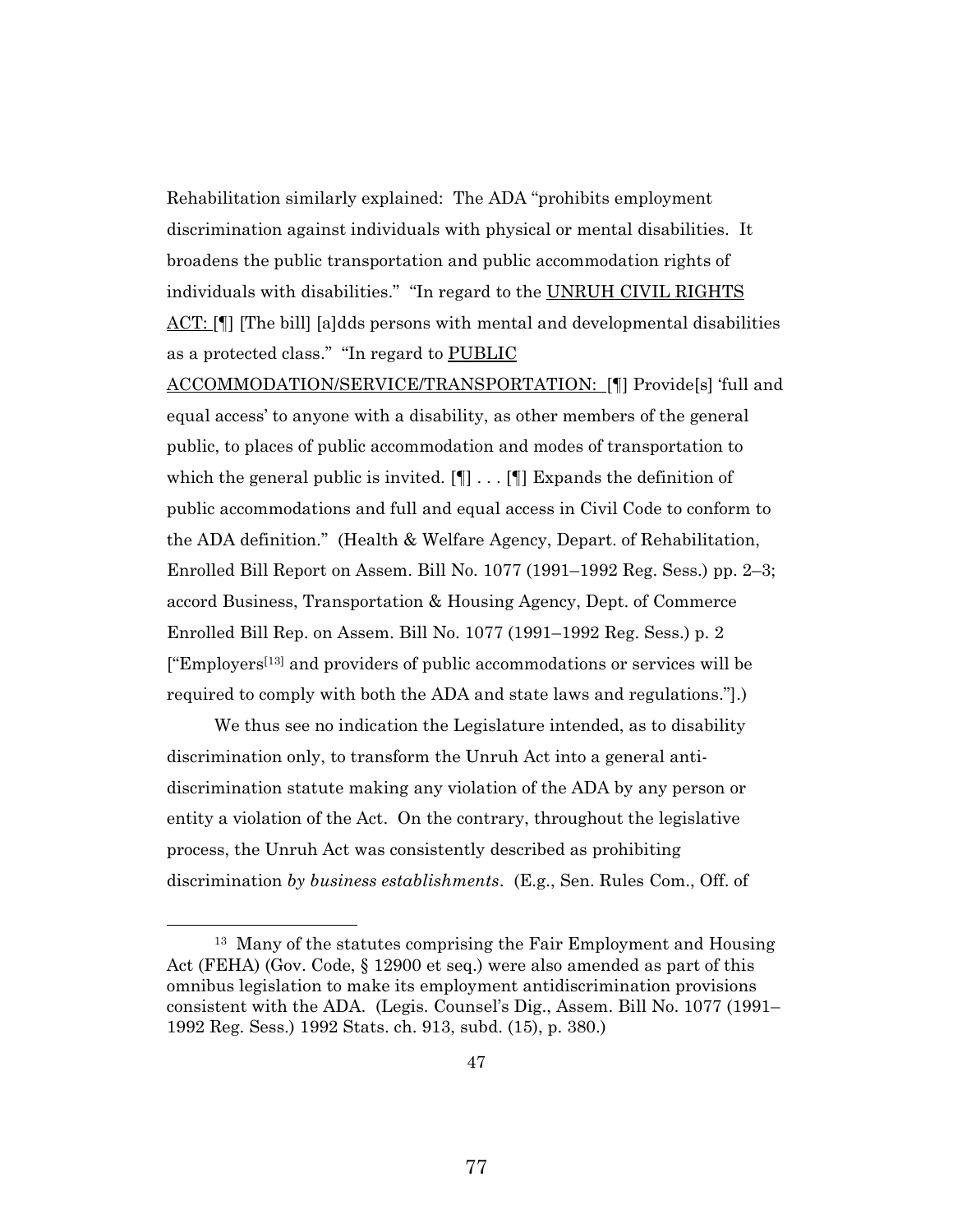Sen. Floor Analyses, 3d reading analysis on Assem. Bill No. 1077 (1991–1992 Reg. Sess.) as amended Aug. 29, 1992, at p. 2 [Unruh Act prohibits "various types of discrimination by business establishments"], Sen. Com. on Judiciary, Assem. Bill No. 1077 (1991–1992 Reg. Sess.) as amended June 1, 1992, at p. 5 ["Unruh Civil Rights Act, entitles protected groups, including blind and physically disabled persons, to full and equal accommodation, advantages, facilities, privileges, or services in all business establishments"; "bill would include persons with mental disabilities in the enumerated classes of individuals protected by the Unruh Act"].)

Even as shortened in the final round of technical amendments, the language at issue does not state that a violation of the ADA *by* any person or entity is a violation of the Unruh Act. Rather, it states "[a] violation of the right of any individual under the [ADA]" shall "constitute a violation of [the Unruh Act]"—the question thus being, a violation *by* whom? We think it is apparent from both the Act as a whole and the legislative history of the language in question, that it is a violation *by a business establishment*.

Moreover, plaintiff's interpretation would effectively render superfluous amendments made by this same legislation to *other* antidiscrimination statutes—notably the FEHA. Under plaintiff's construct, that "any" violation of the ADA is a violation of the Unruh Act, a violation of Title I of the ADA, prohibiting disability discrimination in employment, would also be a violation of the Unruh Act. However, the Legislature incorporated the protections of Title I of the ADA into our state law by specifically amending numerous provisions of the FEHA. (Legis. Counsel's Dig., Assem. Bill No. 1077 (1991–1992 Reg. Sess.) 1992 Stats. ch. 913, subd. (15), p. 380.) Under statutory construction principles, we do not construe legislative acts as meaningless surplusage. (See *People v. Hudson* (2006) 38 Cal.4th 1002, 1010

48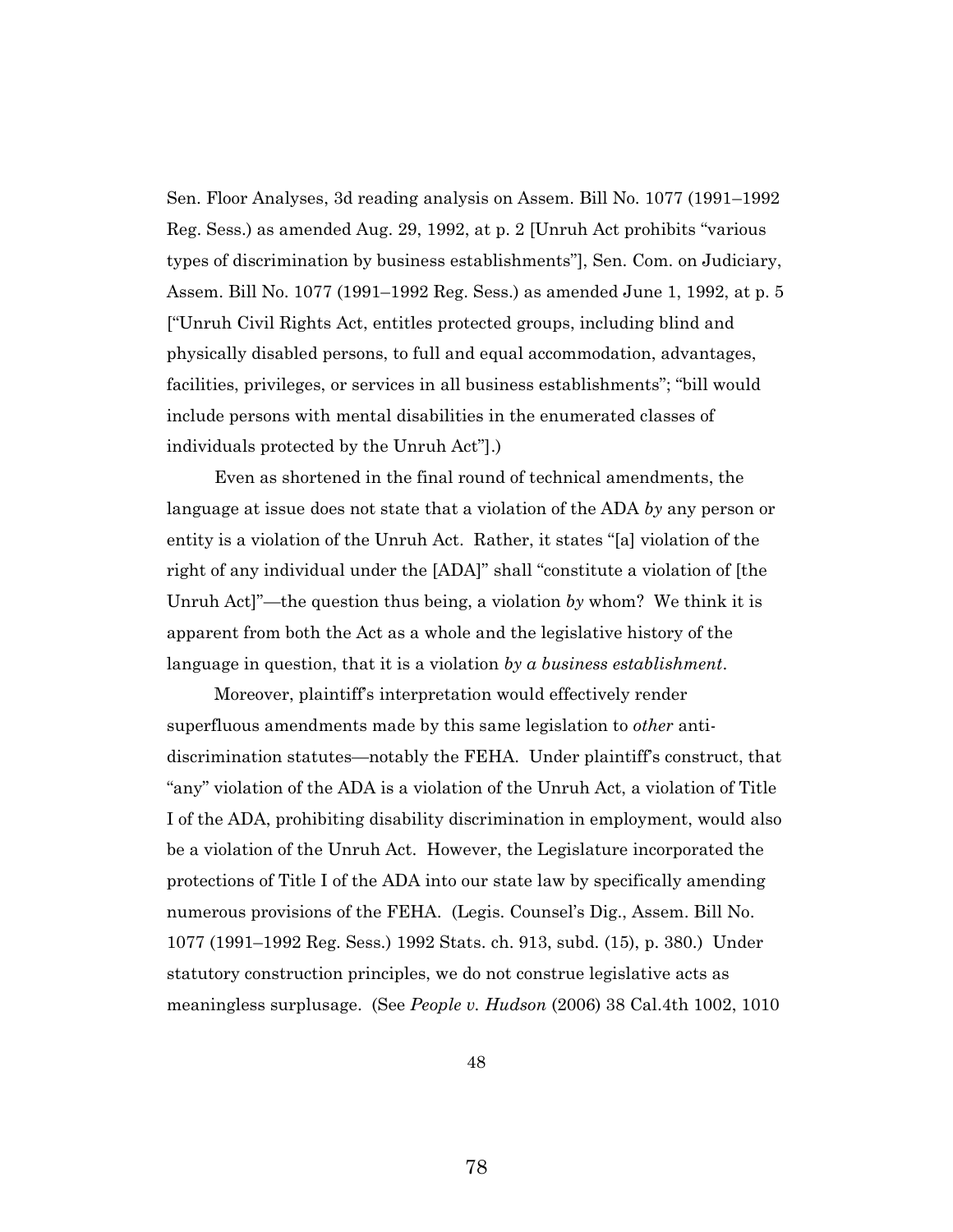["interpretations that render statutory terms meaningless as surplusage are to be avoided"].)

In addition, our Supreme Court had already held in *Alcorn v. Anbro Engineering, Inc.* (1970) 2 Cal.3d 493 (*Alcorn*), that the Unruh Act does *not* apply to "employment" discrimination. The court explained: "Although this court has held that the term 'business establishments' in [Civil Code] section 51 was used in the 'broadest sense reasonably possible' (*Burks* [,*supra*,] 57 Cal.2d 463, 468–469 . . . ), it is doubtful that the Legislature intended these sections to apply to discrimination in employment. The broad language of [Civil Code] section 51 was adopted after several court decisions placed an unduly restrictive interpretation upon the former phrase 'places of public accommodation or amusement' in the predecessor section to section 51. [Citation.] However, there is no indication that the Legislature intended to broaden the scope of [Civil Code] section 51 to include discriminations other than those made by a 'business establishment' in the course of furnishing goods, services or facilities to its clients, patrons or customers." (*Alcorn,* at p. 500, citing Horowitz, *supra,* 33 So.Cal.L.Rev. at pp. 272–276, 288–289, 294.) The court went on to add that its conclusion was "substantiated by the fact that at the same session wherein it adopted the language of [Civil Code] section 51, the Legislature also enacted extensive provisions governing discrimination in employment. . . . [¶] Although the [FEHA] cannot be deemed to have repealed any provisions of the Civil Rights Act . . . , we conclude that the concurrent enactment of the former act indicated a legislative intent to exclude the subject of discrimination in employment from the latter act." (*Alcorn,* at p. 500.)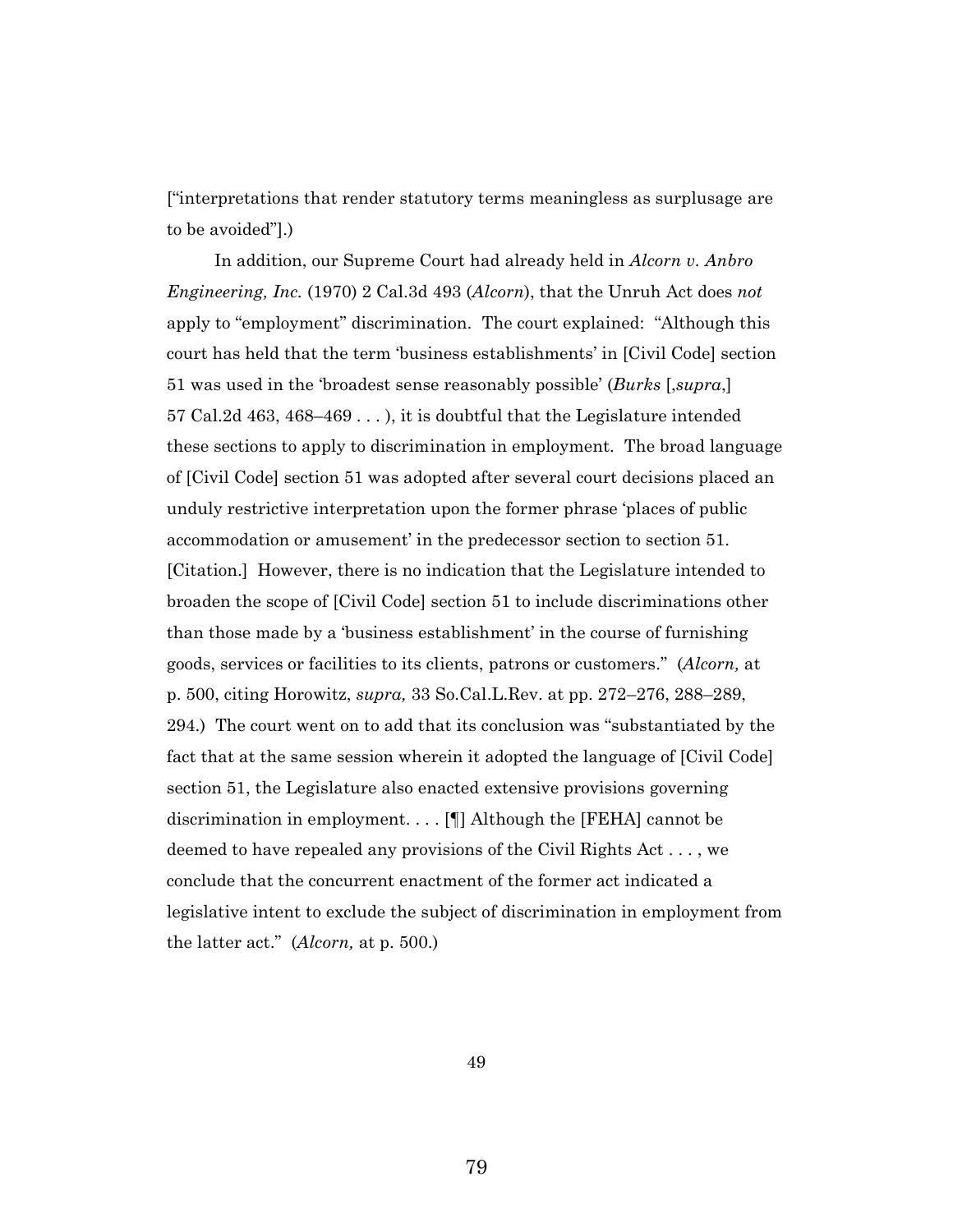Our high court's observations and holding in *Alcorn* are equally apropos to the 1992 legislation that amended *both* the Unruh Act and the FEHA.

Petitioner impliedly acknowledges that *Alcorn's* holding—that the Unruh Act does not apply to discrimination by employers—refutes his assertion that any violation of the ADA is also a violation the Unruh Act, since Title I of the ADA prohibits discrimination in employment. He points out, however, *Alcorn* was decided prior to the 1992 amendment and suggests the case was legislatively overruled. There is not the faintest suggestion in the legislative history, however, that the Legislature intended to overrule *Alcorn*, as well as other cases by our Supreme Court following it. (E.g., *Rojo v. Kliger* (1990) 52 Cal.3d 65, 77 ["the Unruh Civil Rights Act has no application to employment discrimination"]; *Isbister, supra,* 40 Cal.3d at p. 83, fn. 12 ["the *employer-employee* relationship was not covered by the Act, which was confined to discriminations against recipients of the 'business establishment's . . . goods, services or facilities' "].) Accordingly, the controlling principle of statutory construction here is that the Legislature is deemed to have been aware of this existing law and to have enacted legislation consistent therewith. (See *People v. Castillolopez* (2016) 63 Cal.4th 322, 331.) Indeed, no subsequent case has ever suggested *Alcorn*  was overruled by statute and is no longer controlling as to the scope of the Unruh Act. (See *Alch v. Superior Court* (2004) 122 Cal.App.4th 339, 391, 393–394 [generally discussing *Alcorn* and emphasizing it applies to the employer-employee relationship, and concluding the case did not apply to a person who sought to establish a relationship with a professional services agency but was allegedly rebuffed due to age discrimination].)

50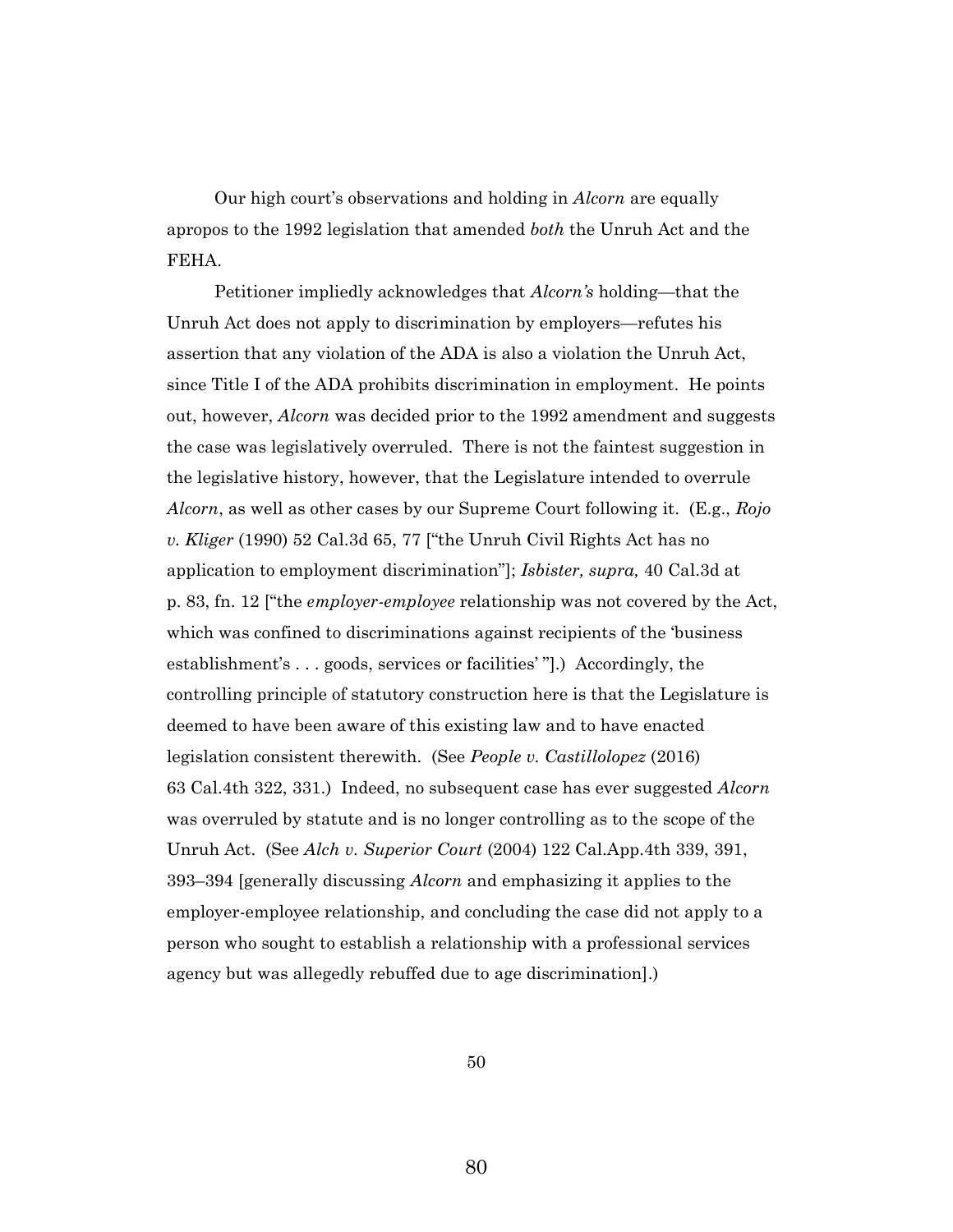Our conclusion that Civil Code section 51, subdivision (f) makes any violation of the ADA by a business establishment a violation of the Unruh Act, is also consistent with our high court's more recent decisions addressing the interplay of the Act and the ADA.

In *Munson v. Del Taco, Inc.* (2009) 46 Cal.4th 661 (*Munson*), the court addressed a question certified to it by the Ninth Circuit—whether an access claim by a wheelchair bound patron against a restaurant based on Title III of the ADA (the title applicable to "public accommodations") and brought under the Unruh Act pursuant to Civil Code section 51, subdivision (f), required a showing of intentional discrimination, otherwise required under the Act, but not required in an ADA Title III access case. (*Id.* at pp. 664–666.)

The high court first reiterated the "purpose" of the Unruh Act—to " 'create and preserve a nondiscriminatory environment in California business establishments by "banishing" or "eradicating" arbitrary, invidious discrimination by such establishments.'" (Munson, supra, 46 Cal.4th at p. 666; see *id*., at p. 667 [the Act "has always provided substantive protection against invidious discrimination in public accommodations, without specifying remedies, and [Civil Code] section 52 has always provided remedies, including a private action for damages, for violations of [Civil Code] section 51."].)

It then explained that in 1992, the Legislature amended the Act "to, among other changes, add the paragraph that became [Civil Code section 51,] subdivision (f), specifying that '[a] violation of the right of any individual under the Americans with Disabilities Act of 1990 (Public Law 101–336) shall also constitute a violation of this section.' (Stats.1992, ch. 913, § 3, p. 4283, 4284. . . .) This amendment was but one part of a broad enactment, originating as Assembly Bill No. 1077 (1991–1992 Reg. Sess.), that sought to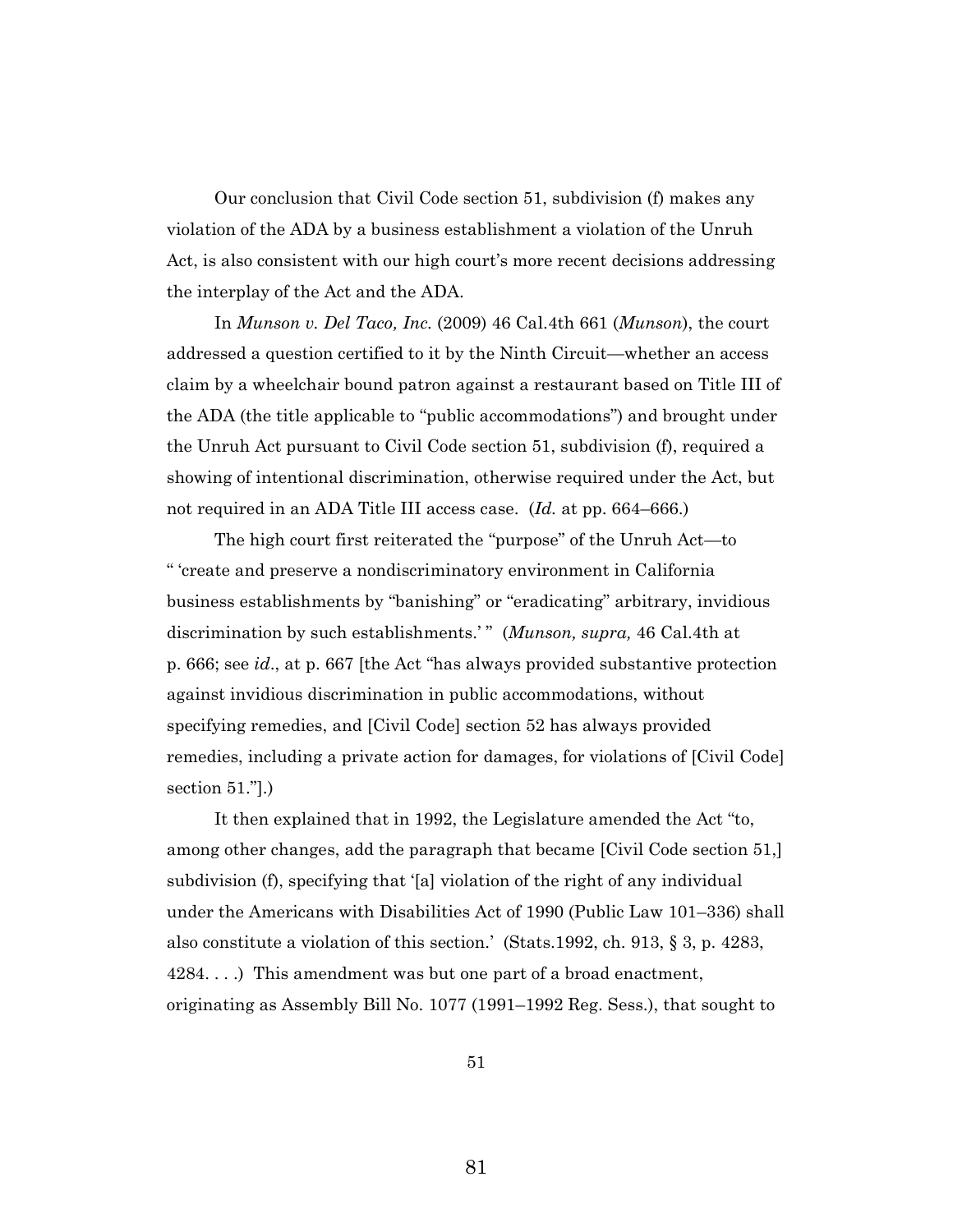conform many aspects of California law relating to disability discrimination (in employment, government services, transportation, and communications, as well as public accommodations) to the recently enacted ADA, which was soon to go into effect. (See Assem. Com. on Judiciary, Rep. on Assem. Bill No. 1077 (1991–1992 Reg. Sess.) as amended Jan. 6, 1992, pp. 1–4 [digest] (hereafter Assembly Judiciary Report on Assembly Bill No. 1077).) . . . [¶] The Assembly Judiciary Report on Assembly Bill No. 1077 summarized the bill's changes to the Unruh Civil Rights Act as follows: 'Include persons with mental disabilities in the enumerated classes of individuals protected by the Unruh Act. [¶] . . . Make a violation of the ADA a violation of the Unruh Act. Thereby providing persons injured by a violation of the ADA with the remedies provided by the Unruh Act (e.g., right of private action for damages).' (Assem. Judiciary Rep. on Assem. Bill No. 1077, *supra,* at p. 2.)" 14 (*Munson, supra*, 46 Cal.4th at pp. 668–669.)

The court went on to explain, "[t]he ADA's public accommodations provisions are contained in title III of that law (42 U.S.C. §§ 12181–12189). This part of the ADA prohibits, among other things, the 'failure to remove architectural barriers . . . in existing facilities . . . where such removal is readily achievable' (42 U.S.C. § 12182(b)(2)(A)(iv))," and "[i]ntentional discrimination need not be shown to establish a violation of the ADA's access requirements." (*Munson, supra,* 46 Cal.4th at p. 669, fn. omitted.)

<sup>&</sup>lt;sup>14</sup> As we have discussed, at this point in the legislative process, as throughout nearly the entirety of the process, the proposed language included the phrase "a violation of the right of any individual under the  $[ADA] \ldots$ with respect to public accommodations subject thereto. . . ." (Assem. Bill No. 1077 (1991–1992 Reg. Sess.) as amended Apr. 18, 1991, § 2; Assem. Bill No 1077 (1991–1992 Reg. Sess.) as amended July 6, 1992, § 3.)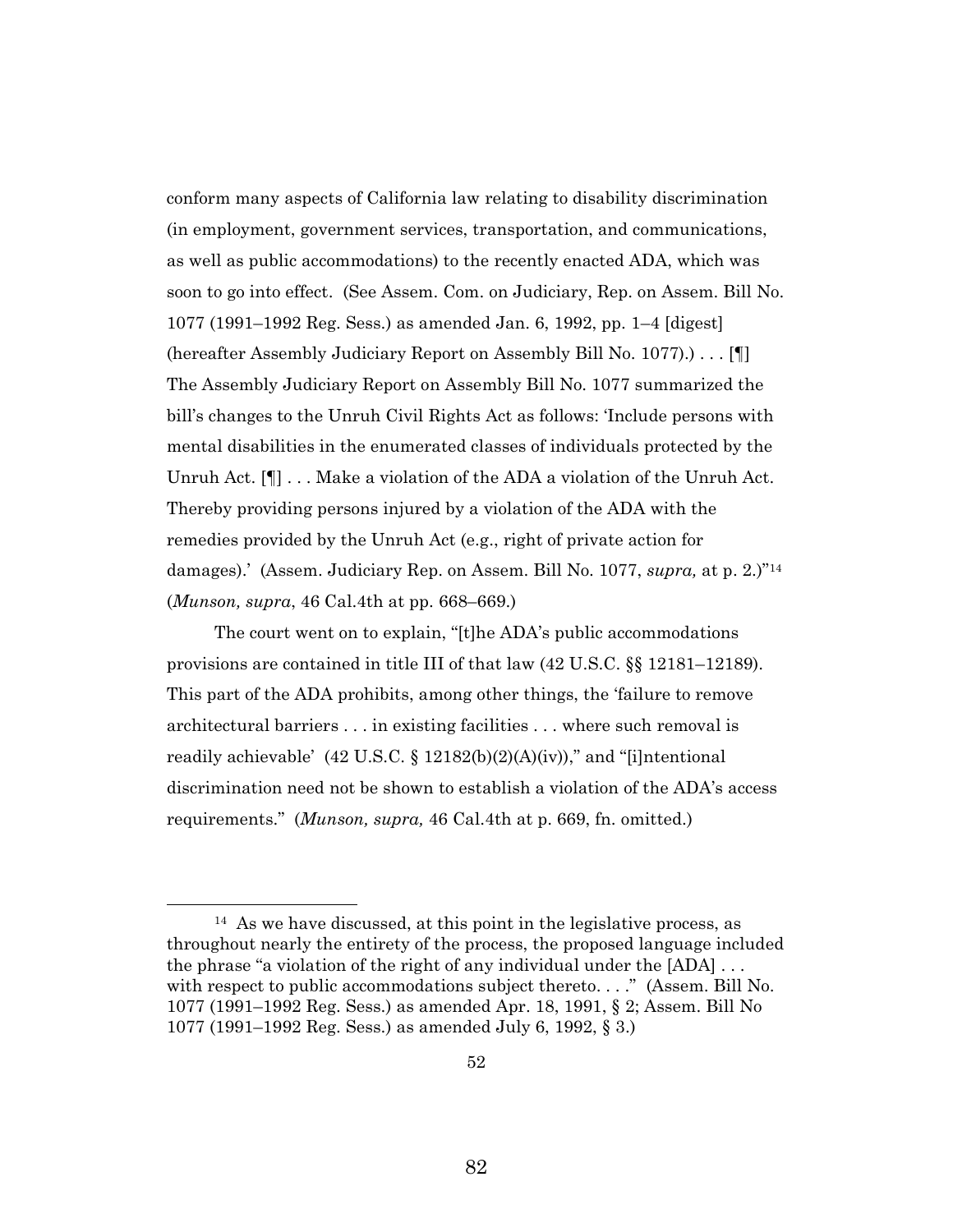The court concluded a plaintiff proceeding under Civil Code section 51, subdivision (f) of the Unruh Act can recover statutory damages on proof of an ADA access violation without the need to demonstrate the discrimination was intentional. "Subdivision (f) . . . does not distinguish between those ADA violations involving intentional discrimination and those resulting, in the words of the federal law, from 'the discriminatory effects of architectural, transportation, and communication barriers' and the 'failure to make modifications to existing facilities.'  $(42 \text{ U.S.C.} \S 12101(a)(5)) \ldots A$ reasonable interpretation of section 51, subdivision (f) is, therefore, that it, together with section 52, authorizes a private action for damages for ADA violations without proof of intentional discrimination." (*Munson, supra,*  46 Cal.4th at p. 670.) "The ADA, as explained above, permits a disabled individual denied access to public accommodations to recover damages in a government enforcement action only, not through a private action by the aggrieved person. But by incorporating the ADA into the Unruh Civil Rights Act, California's own civil rights law *covering public accommodations*, which does provide for such a private damages action, the Legislature has afforded this remedy to persons injured by a violation of the ADA." (*Id.* at p. 673, italics added.)

The Supreme Court's discussion in *Munson* of Civil Code section 51, subdivision (f) tracks exactly what we have discerned from the Unruh Act in its entirety and the legislative history of the 1992 amendment—that the Act has always been, and remains, a business establishment statute, and that it is violations of the ADA *by* business establishments (or, as denominated by the ADA, "public accommodations") that are actionable as violations of the Unruh Act under Civil Code section 51, subdivision (f).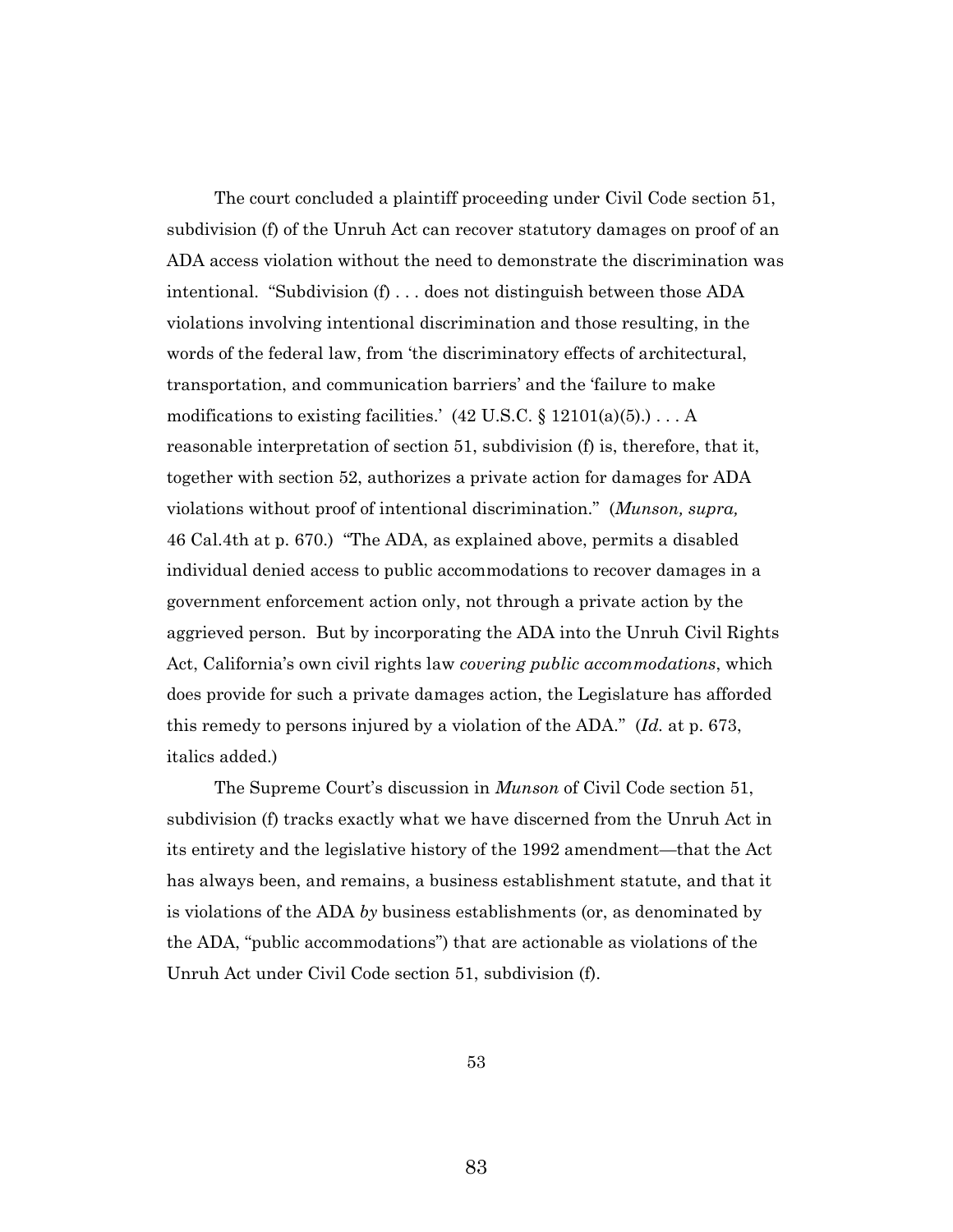In *Jankey v. Lee* (2012) 55 Cal.4th 1038 (*Jankey*), our high court considered whether a small grocer who prevailed in a disability access case was entitled to statutory attorney fees under the state's Disabled Persons Act (DPA) (Civ. Code, § 54). The court concluded he was. What is of interest in the instant case is the court's discussion of the Unruh Act and the DPA—the "[t]wo overlapping laws" that "are the principal sources of state disability access protection." (*Jankey,* at p. 1044.)

"The Unruh Civil Rights Act," said the court, "broadly outlaws arbitrary discrimination in *public accommodations* and includes disability as one among many prohibited bases. ([Civ. Code,] § 51, subd. (b).) As part of the 1992 reformation of state disability law, the Legislature amended the [Act] to incorporate by reference the ADA, making violations of the ADA per se violations of the . . . Act. ([Civ. Code,] § 51, subd. (f); *Munson* [*,supra,*] 46 Cal.4th at pp. 668–669.) This amendment was intended to extend to disabled individuals aggrieved by an ADA violation the full panoply of Unruh Civil Rights Act remedies. (*Munson,* at p. 673.) These include injunctive relief, actual damages (and in some cases as much as treble damages), and a minimum statutory award of \$4,000 per violation. ([Civ. Code,] § 52, subds. (a), (c)(3).)" (*Jankey, supra,* 55 Cal.4th at p. 1044, italics added.)

The DPA "substantially overlaps with and complements" the Unruh Act. (*Jankey, supra,* 55 Cal.4th at p. 1044.) It is, however, "[m]ore narrow in focus" than the Unruh Act and "generally guarantees people with disabilities equal rights of access 'to public places, buildings, facilities and services, as well as common carriers, housing and places of public accommodation.'" (*Ibid.*, quoting *Munson, supra*, 46 Cal.4th at p. 674, fn. 8.) "As with" the Unruh Act, "the Legislature amended the [DPA] to incorporate ADA violations and make them a basis for relief under the act. ([Civ. Code,] §§ 54,

54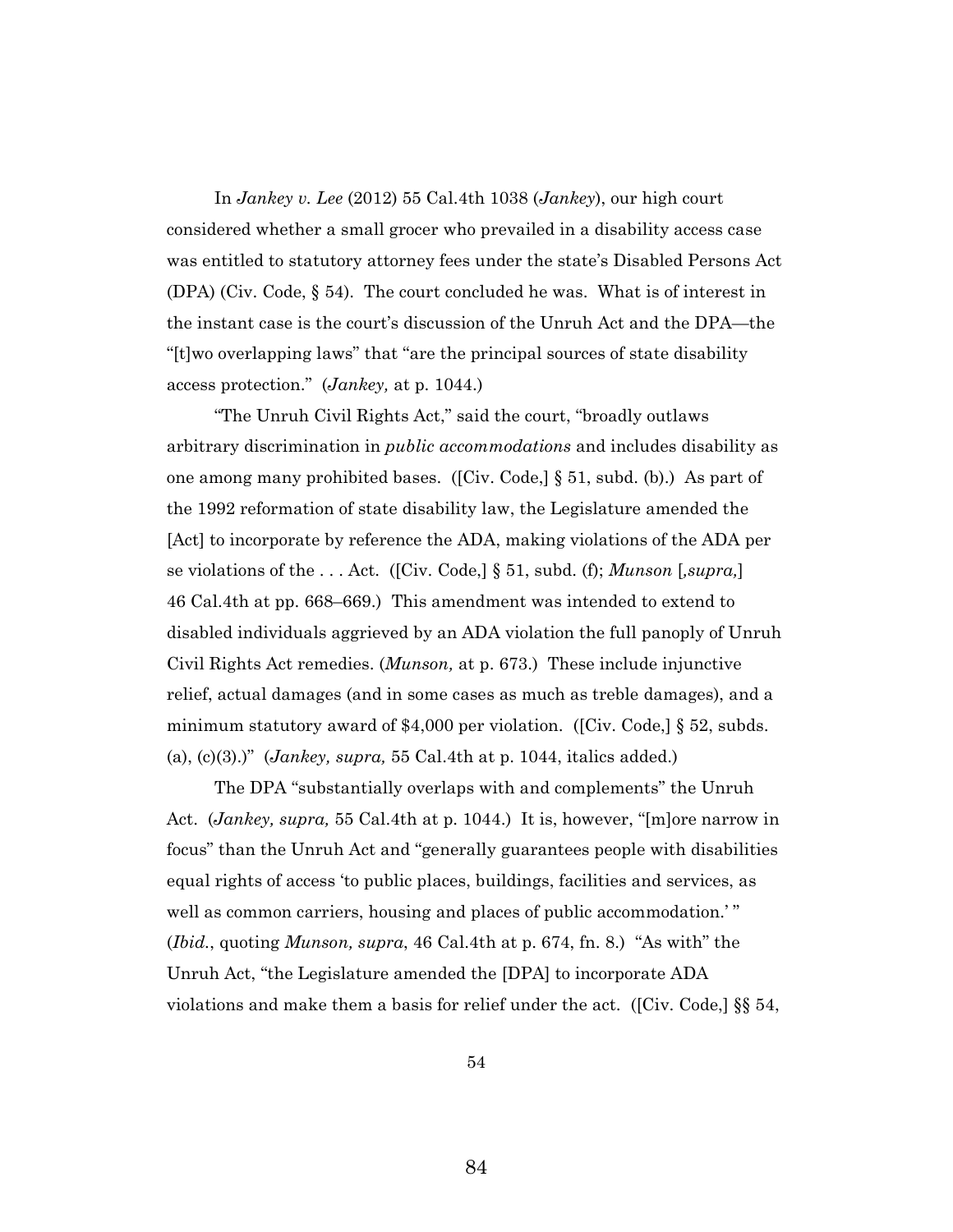subd. (c), 54.1, subd. (d)....) The available remedies include actual damages (and in some cases as much as treble damages), with a \$1,000 minimum recovery. ( $\left[\overline{Id}\right]$  § 54.3, subd. (a)...) Recognizing the overlap between the Unruh Civil Rights Act and the [DPA], the Legislature expressly foreclosed double recovery. ([*Id*.] § 54.3, subd. (c). . . .)" (*Jankey,* at pp. 1044–1045, citing *Munson,* at p. 675.)

Thus, *Jankey,* like *Munson*, was a business establishment case. And the court in *Jankey*, as it had in *Munson,* described the Unruh Act as prohibiting "business establishments" from engaging in invidious discrimination and described the significance of Civil Code section 51, subdivision (f) as making ADA violations a basis for relief under the Act. It was in *this* context that the court commented the 1992 amendment made violations of the ADA "per se violations" of the Unruh Act. And, indeed, the amendment did so—as to violations of the ADA *by business establishments*. By no means, however, can the court's per se comment be stretched into a holding that a violation of the ADA by *any* person or entity is a violation of the Unruh Act, regardless of whether they are a business establishment.

In urging otherwise, petitioner relies on a line of federal cases that have allowed disability discrimination claims against government entities under Title II of the ADA to proceed concurrently as Unruh Act claims, the theory being Civil Code section 51, subdivision (f) makes "any" violation of the ADA a "per se" violation of the Unruh Act and the Act has thus "adopted the full expanse of the ADA." (*Presta v. Peninsula Corridor Joint Powers Bd.* (N.D. Cal. 1998) 16 F.Supp.2d 1134, 1135; see, e.g., *Cohen v. City of Culver City* (9th Cir. 2014) 754 F.3d 690, 701 (*Cohen*) <sup>15</sup>; *K.M. ex rel. Bright v. Tustin* 

<sup>&</sup>lt;sup>15</sup> The entirety of the circuit court's analysis of the Unruh Act claim was as follows: "A violation of the ADA constitutes a violation of the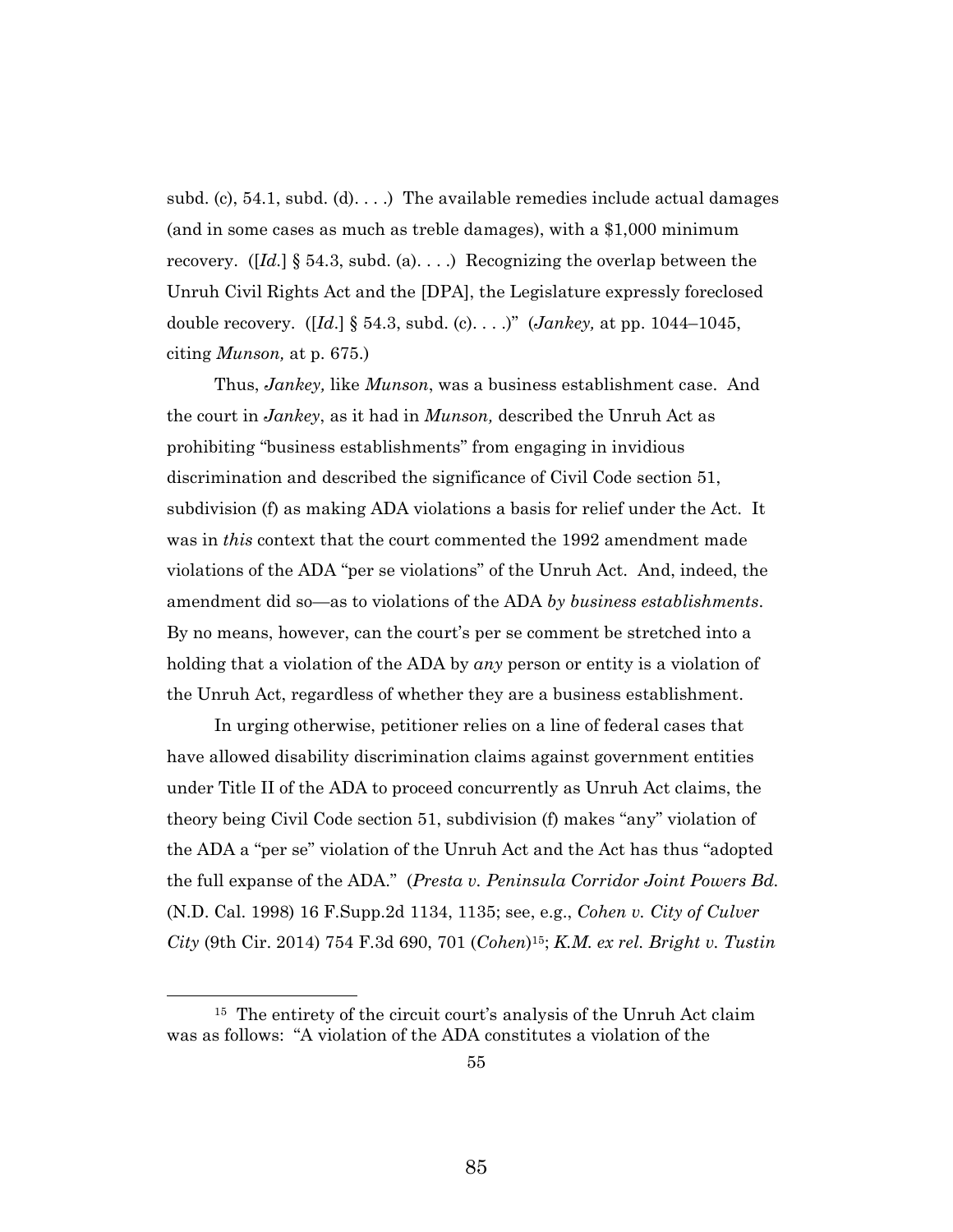*Unified School Dist.* (9th Cir. 2013) 725 F.3d 1088, 1094, fn. 1 (*K.M.*) <sup>16</sup>;

*Wagon v. Rocklin Unified School District* (E.D. Cal. 2019) 2019 WL

2577336; <sup>17</sup> *Ware v. Antelope Valley Union High School District* (C.D. Cal.

2018), 2018 WL 6017026 \*9; *C.S. v. Public Safety Academy of San Bernardino* (C.D. Cal., 2014) 2014 WL 12591181, \*5.)

None of these cases examined the legislative history of the language of Civil Code section 51, subdivision (f) in any depth. Nor did they consider in any meaningful way our Supreme Court's discussion in *Munson* and *Jankey*  of the import and significance of this language, or the context in which the

<sup>16</sup> The entirety of the circuit court's reasoning appeared in a footnote, stating: "Under California law, 'a violation of the ADA is, *per se,* a violation of the Unruh Act.' *Lentini v. Calif. Ctr. for the Arts,* 370 F.3d 837, 847 (9th Cir. 2004). We therefore do not discuss K.M.'s Unruh Act claim separately from her ADA claim." (*K.M., supra,* 725 F.3d at p. 1094, fn. 1.) *Lentini,*  however, was a business establishment case brought by a wheelchair bound patron who asserted claims under *Title III* of the ADA and the Unruh Act. (*Lentini v. Calif. Ctr. for the Arts,* at pp. 840–841.)

<sup>17</sup> The school district challenged only the adequacy of the plaintiff's showing on the merits of his state law claims. (*Wagon, supra,* 2019 WL 2577336 at \*5.) Thus, all the district court said in passing as to the applicability of the Unruh Act was: "In the disability context, California's Unruh Civil Rights Act operates virtually identically to the ADA. *Molski v. M.J. Cable, Inc.*, 481 F.3d 724, 731 (9th Cir. 2007). Thus, any violation of the ADA necessarily constitutes a violation of the Unruh Act. *Id.*"(*Wagon,* at \*5.) *Molski*, however, was another business establishment case, by a patron against a restaurant. (*Molski v. M.J. Cable, Inc.*, at p. 727.)

California DPA. Cal. Civ. Code, § 54.1(d). Similarly, a violation of the ADA constitutes a violation of the Unruh Act. Cal. Civ. Code, § 51(f); see *Munson v. Del Taco, Inc.,* 46 Cal.4th 661 . . . (holding that no showing of intentional discrimination is required to state an Unruh Act claim on the basis of an ADA violation). Because the City is not entitled to summary judgment on Cohen's ADA claim, the district court erred by granting summary judgment for the City on Cohen's claims under the DPA and the Unruh Act." (*Cohen, supra,* 754 F.3d at p. 701.)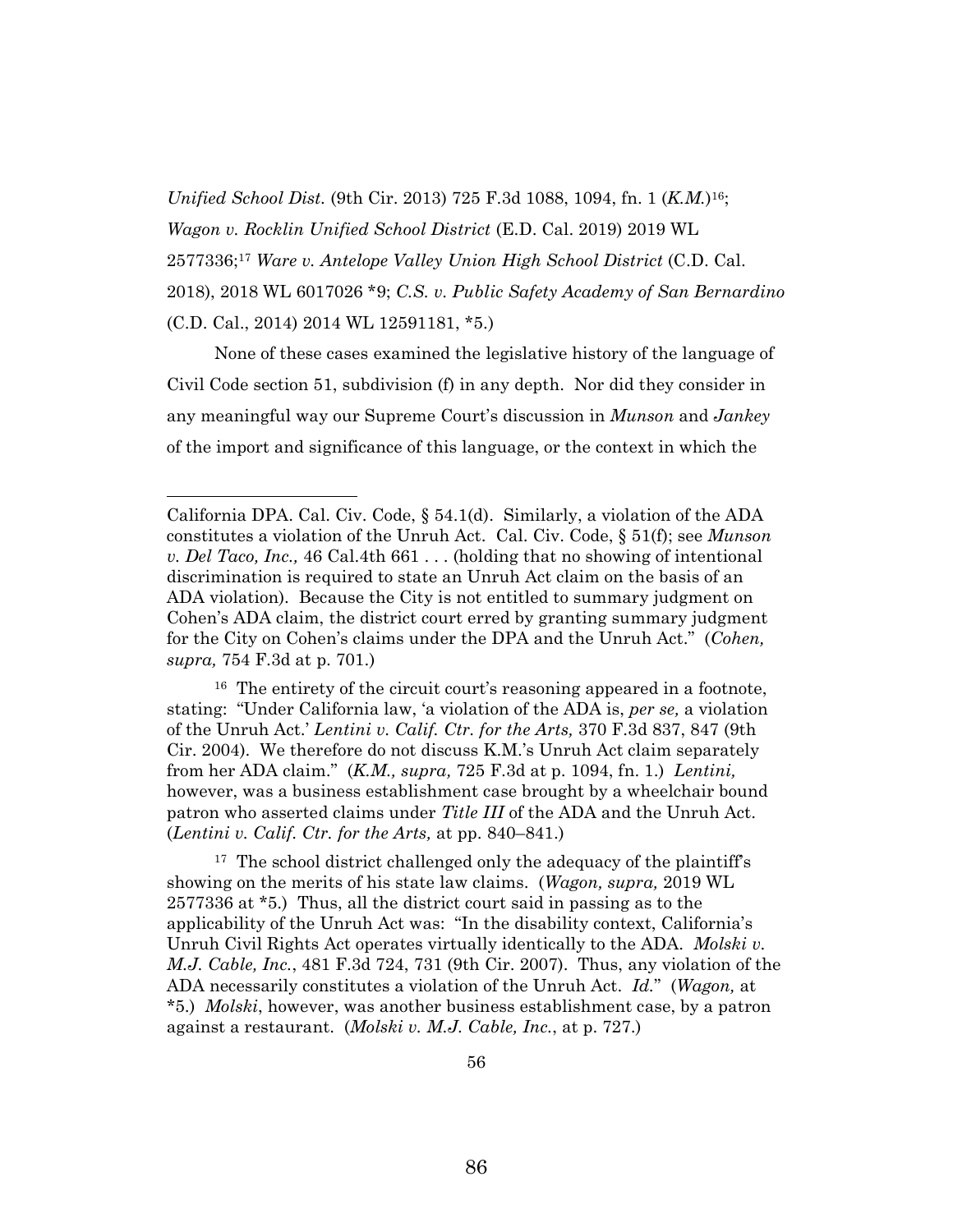high court examined this language—namely, in addressing the Unruh Act's prohibition against discrimination *by business establishments*. Finally, none of these federal court cases took account of our high court's decisions in *Alcorn* and *Rojo* holding employment discrimination claims are not actionable under the Unruh Act, which per force forecloses employment discrimination claims based on Title I of the ADA and thus eviscerates the premise "any" violation of the ADA is a violation of the Unruh Act.

Indeed, in marked contrast to the line of cases on which petitioner relies, the circuit court panel in *Bass v. County of Butte* (9th Cir. 2006) 458 F.3d 978 (*Bass*), undertook a thorough examination of each of the areas of inquiry as to which the analyses in the other cases are profoundly deficient. Acknowledging *Alcorn* and *Rojo,* the *Bass* court concluded employment claims asserted under Title I of the ADA cannot be brought under the Unruh Act. (*Id.* at pp. 981–982.) The court squarely rejected the plaintiff's claim that under Civil Code section 51, subdivision (f) of the Act and a like provision of the DPA, any violation of the ADA is "per se" a violation of these statutes. (*Id.* at pp. 981–983.)

With respect to the plaintiff's reliance on the language added to these statutes in 1992 and 1996, respectively, the court stated plaintiff's construction was "incompatible with the state's statutory scheme as a whole and is unsupported by the legislative history of the amendments." (*Bass, supra,* 458 F.3d at p. 981.) The plaintiff's assertion that the "plain meaning" of the amendments required "incorporation of the ADA in its entirety into the Unruh Act and the DPA," (italics omitted) said the court, would "transform. the subject-matter scope of these statutes, *drastically broadening their reach from public accommodations* to employment discrimination. (*Ibid.*, italics added.) The language could "not . . . be interpreted in isolation," but had to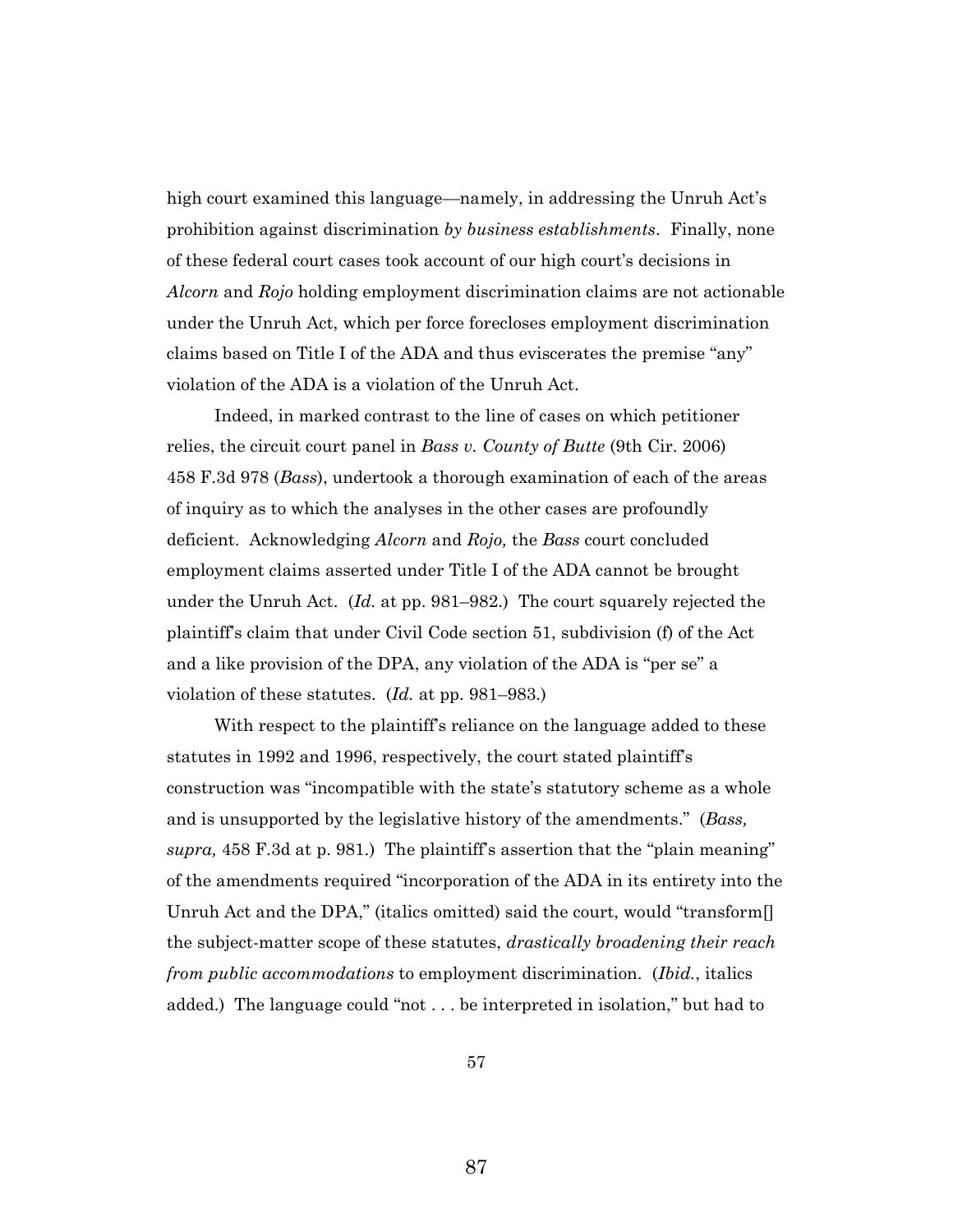be considered in light of " 'the entire substance of the statute.' " (*Id*. at p. 982.) And bringing that perspective to bear, "the context of the 1992 amendment leads" to the conclusion "the California legislature intended to incorporate into the Unruh Act and the DPA only those provisions of the ADA germane to *the original scope of those state laws.*" (*Ibid.,* italics added*.*) The plaintiff's reading "would, in effect, add to the text that a violation of an individual's right under *any part of* the ADA shall constitute a state-law violation as well, even if the subject matter of the alleged ADA violation is wholly outside the state-law protection at issue. The text of the amendments does not sweep so broadly." (*Ibid*.)

The *Bass* court went on to point out the legislation adding the reference to the ADA "was a broad-spectrum enactment that amended a number of state laws in an attempt to create conformity between the gamut of California's discrimination provisions and those of the ADA. Notably, the bill also amended FEHA, in an attempt to harmonize the state's employment discrimination protections with parallel federal mandates. A.B. 1077, 1992 Reg. Sess. (Cal.1992). If, as Plaintiffs argue, the legislature intended to transform the Unruh Act into an all-inclusive anti-discrimination law, then its simultaneous strengthening of FEHA would have been unnecessary and anomalous." (*Bass, supra,* 458 F.3d at p. 982.) Further, construing the language as a wholesale incorporation of the ADA into the Unruh Act and DPA would "create a significant disharmony" with FEHA's administrative scheme. In short, it would "create an end-run around the administrative procedures of FEHA *solely for disability discrimination claimants.*" (*Id.* at p. 982.) Nothing supported such a result. (*Ibid.*)

Citing *Bass,* the district court in *Anderson, supra,* 2010 WL 3619821, in addition to concluding the county was not a business establishment under the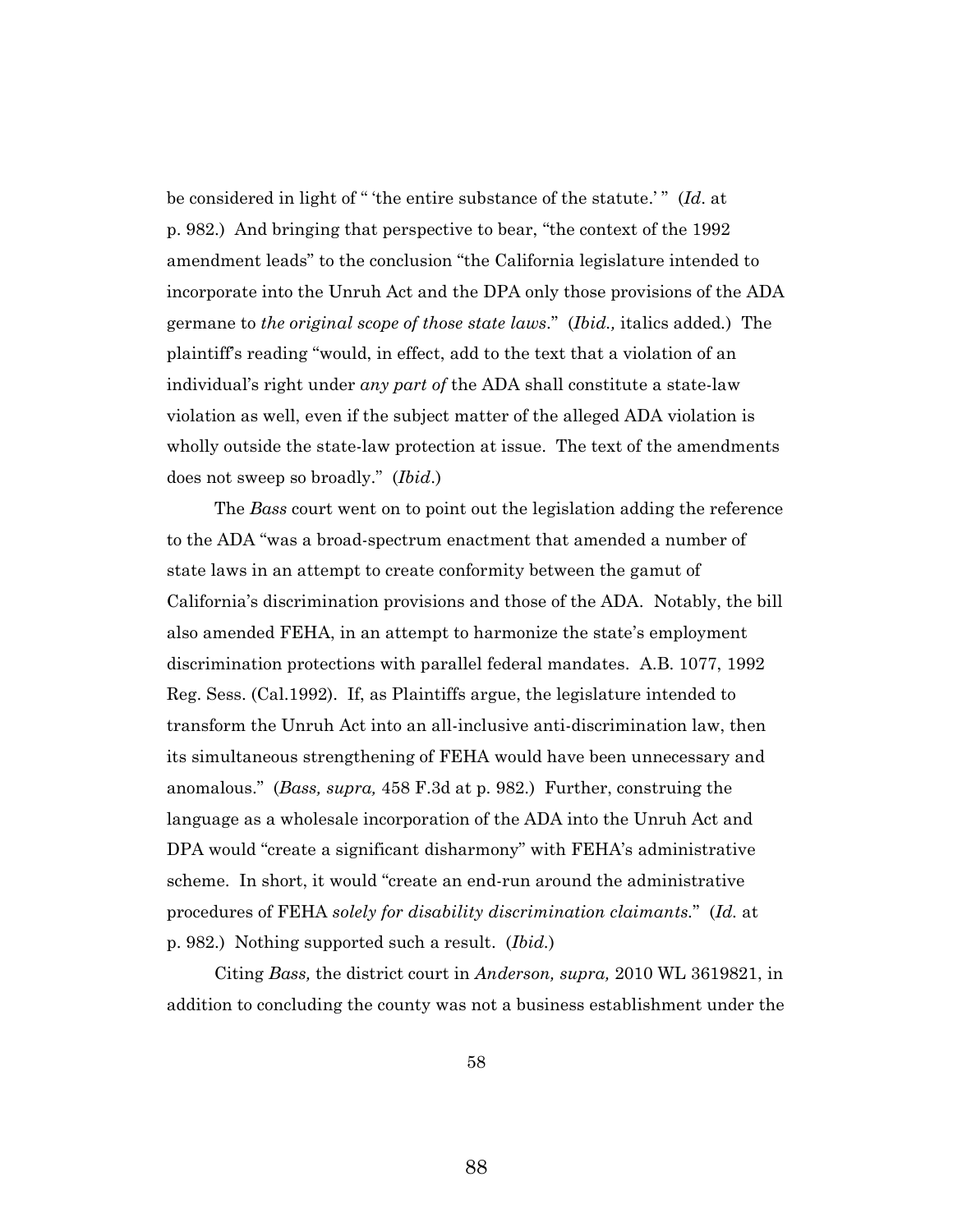Unruh Act, went on to reject the plaintiff's assertion that her Title II ADA claim could nevertheless proceed against the county as an Unruh Act claim pursuant to Civil Code section 51, subdivision (f). "[I]n enacting [section] 51(f), the California Legislature did not purport incorporate the ADA in its entirety to the Unruh Act. See *Bass, supra,* 458 F.3d 978, 981 (9th Cir.2006). Rather, the legislature only intended to incorporate those provisions of the ADA germane to the *original scope of the Unruh Act.* (*Id.*)" (*Anderson,* at p. \*6.) The Unruh Act, said the district court, "applies specifically to 'business establishments.' Cal. Civ. Code, § 51(b)." (*Anderson,* at \* 6.) "To conclude that a jail is governed by the Unruh Act, notwithstanding the fact that it lacks the attributes of a business, would amount to an impermissible expansion of the statute." (*Ibid.*)

For all the reasons we have discussed, *Bass* and *Anderson,* in our view, have correctly analyzed Civil Code section 51, subdivision (f)—that it expressly makes any violation of the ADA *by a business establishment* a violation of the Unruh Act.

#### **DISPOSITION**

The petition for a writ of mandate seeking to overturn the trial court's order sustaining the school district's demurrer to his Unruh Act claim without leave to amend, is DENIED. Parties to bear their own costs.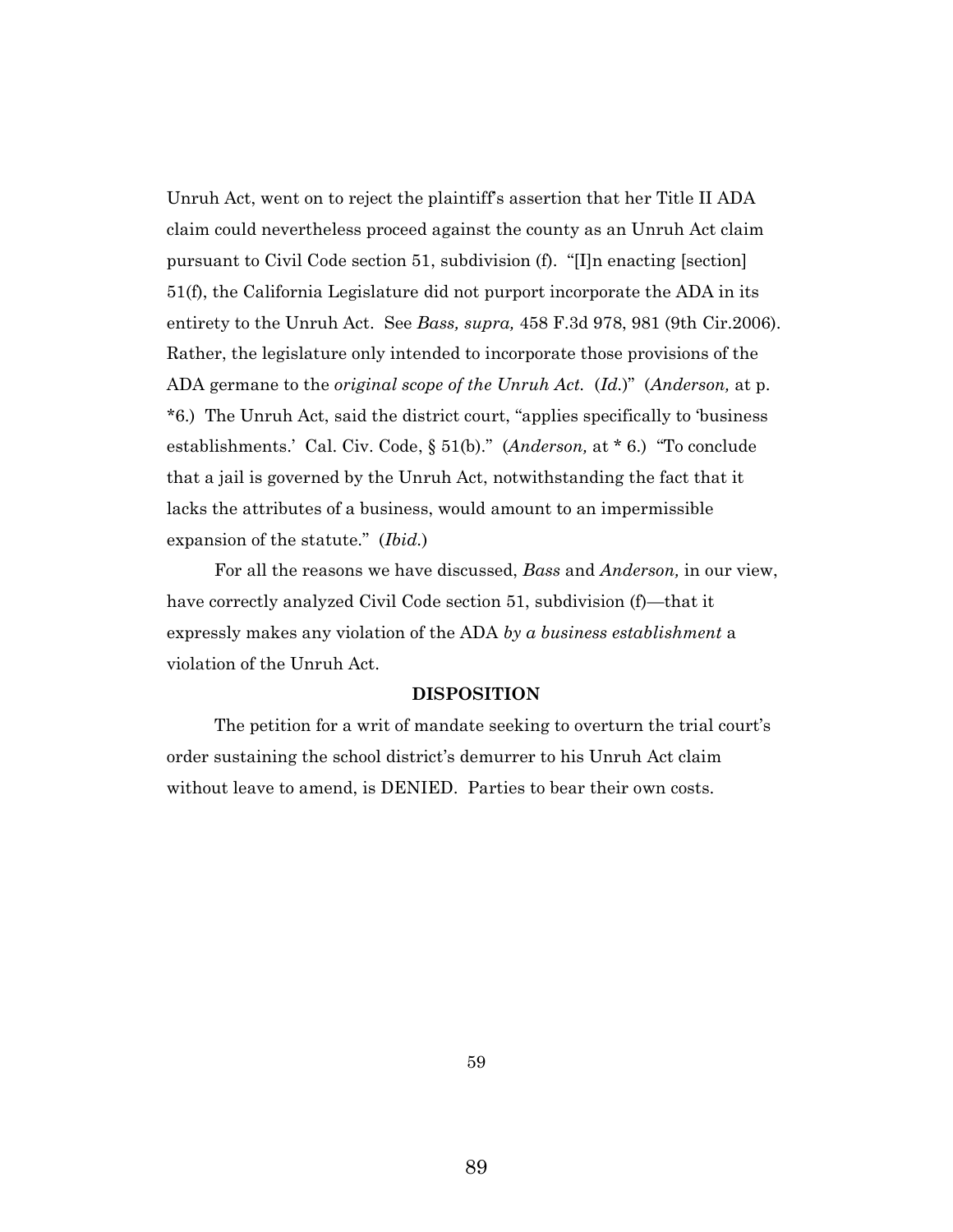Banke, J.

\_\_\_\_\_\_\_\_\_\_\_\_\_\_\_\_\_\_\_\_\_\_\_\_\_

We concur:

Margulies, Acting P.J.

\_\_\_\_\_\_\_\_\_\_\_\_\_\_\_\_\_\_\_\_\_\_\_\_\_

 $\_$ 

Sanchez, J.

A157026, Brennon B.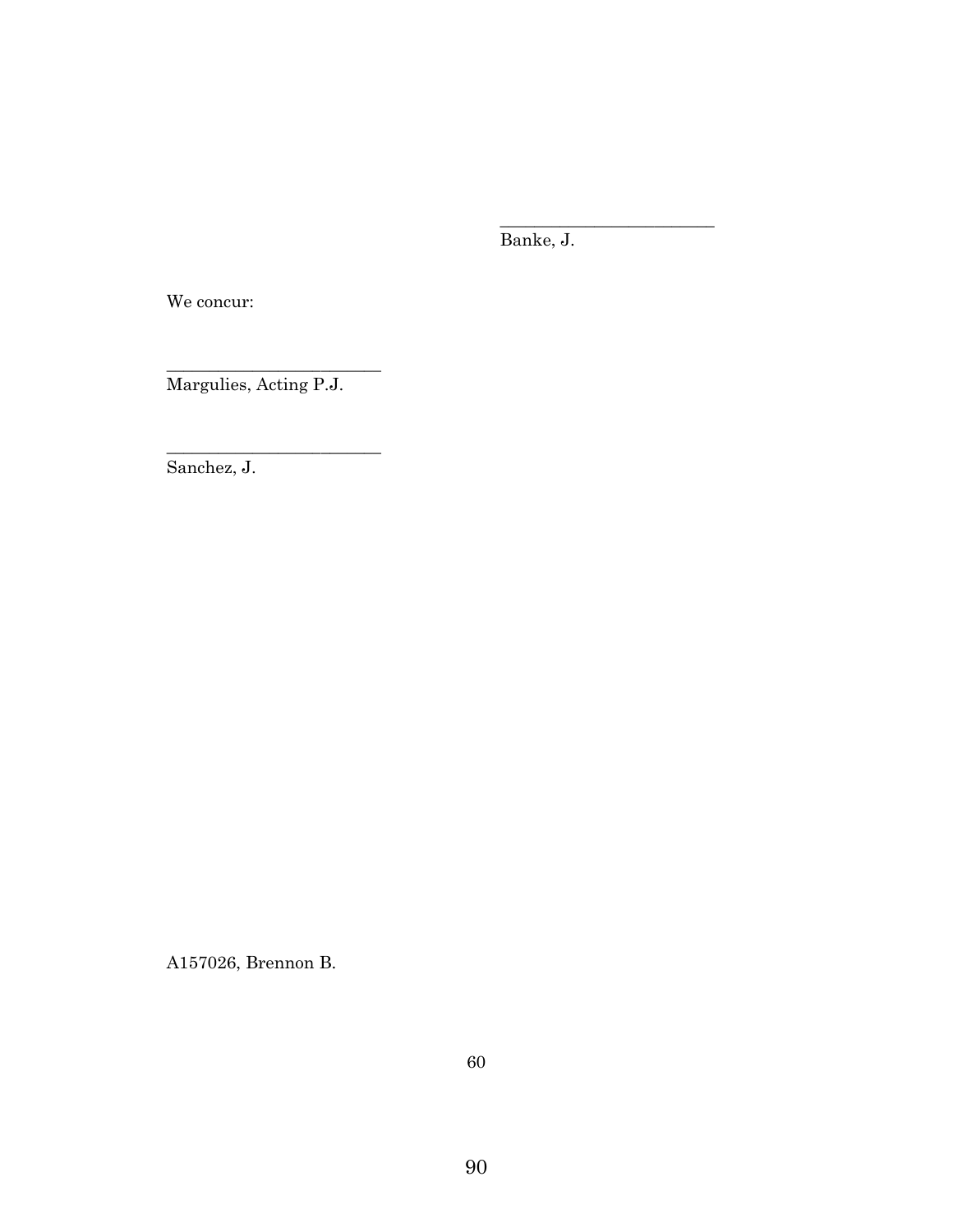Trial Court:Contra Costa County Superior Court

Trial Judge: Hon. Charles S. Treat

Counsel:

Liberty Law Office and Micha Star Liberty for Petitioner.

Consumer Attorneys of California and Alan Charles Dell'Ario as Amicus Curiae on behalf of Petitioner.

No appearance for Respondent.

Edington Schirmer & Murphy, Timothy Patrick Murphy and Cody Lee Saal for Real Party in Interest.

Sue Ann Salmon, Dannis Woliver Kelley, and David A. Obrand; The Education Legal Alliance of the California School Boards Association and Kathryn Elizabeth Meola, as Amicus Curiae on behalf of Real Party in Interest.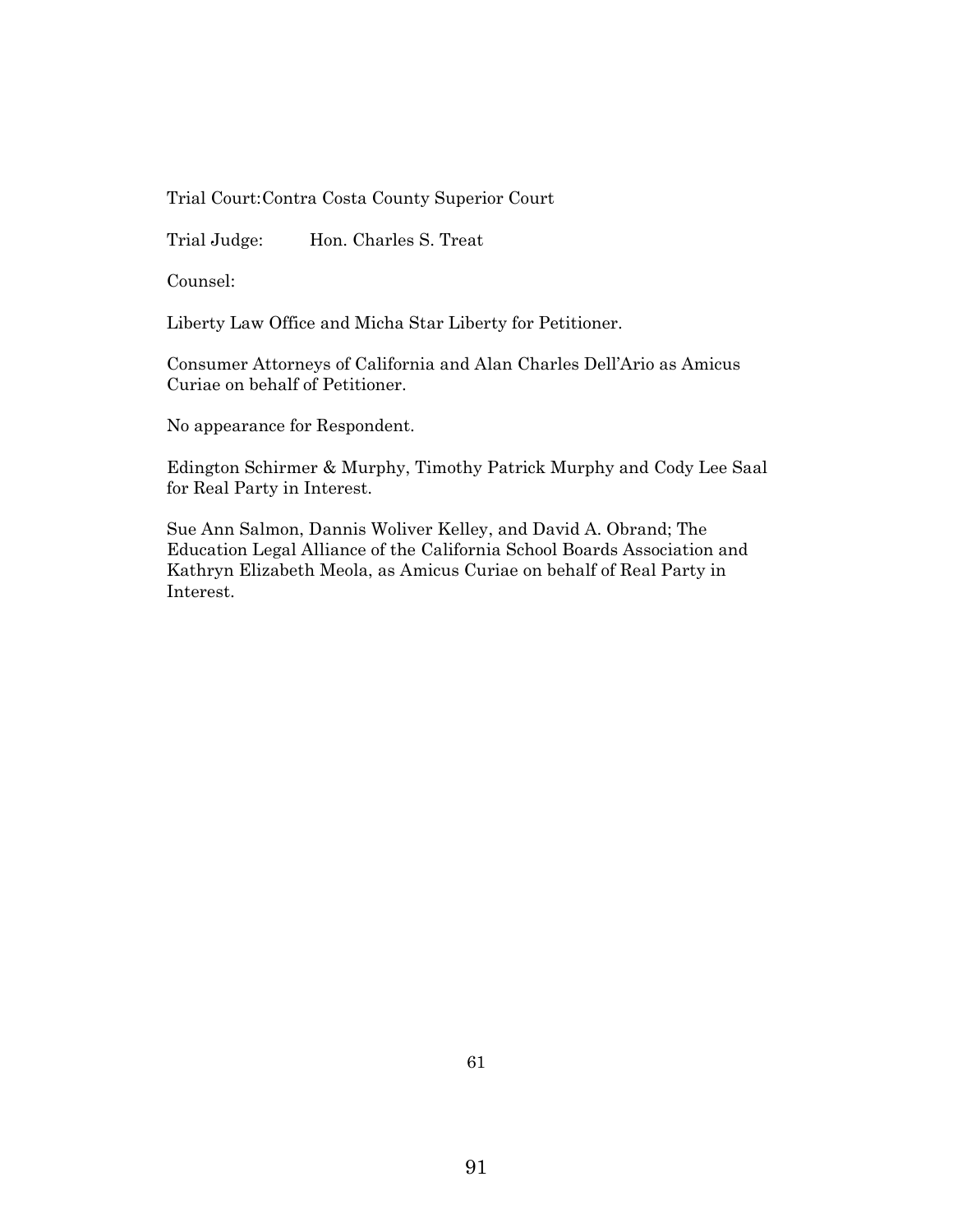## **PROOF OF SERVICE**

I declare:

At the time of service I was at least 18 years of age and not a party to this legal action. My business address is PO Box 359, Napa, CA 94559. I served document(s) described as Petition for Review as follows:

### *By U.S. Mail*

On December 23, 2020, I enclosed a copy of the document(s) identified above in an envelope and deposited the sealed envelope(s) with the US Postal Service with the postage fully prepaid, addressed as follows:

Contra Costa County County Superior Court Attn: Hon. Charles Treat 1020 Ward Street Martinez, CA, 94553 (for Hon. Charles Treat)

I am a resident of or employed in the county where the mailing occurred (Napa, CA).

I declare under penalty of perjury under the laws of the State of California that the foregoing is true and correct.

Dated: December 23, 2020 By: /s/ Alan Charles Dell'Ario